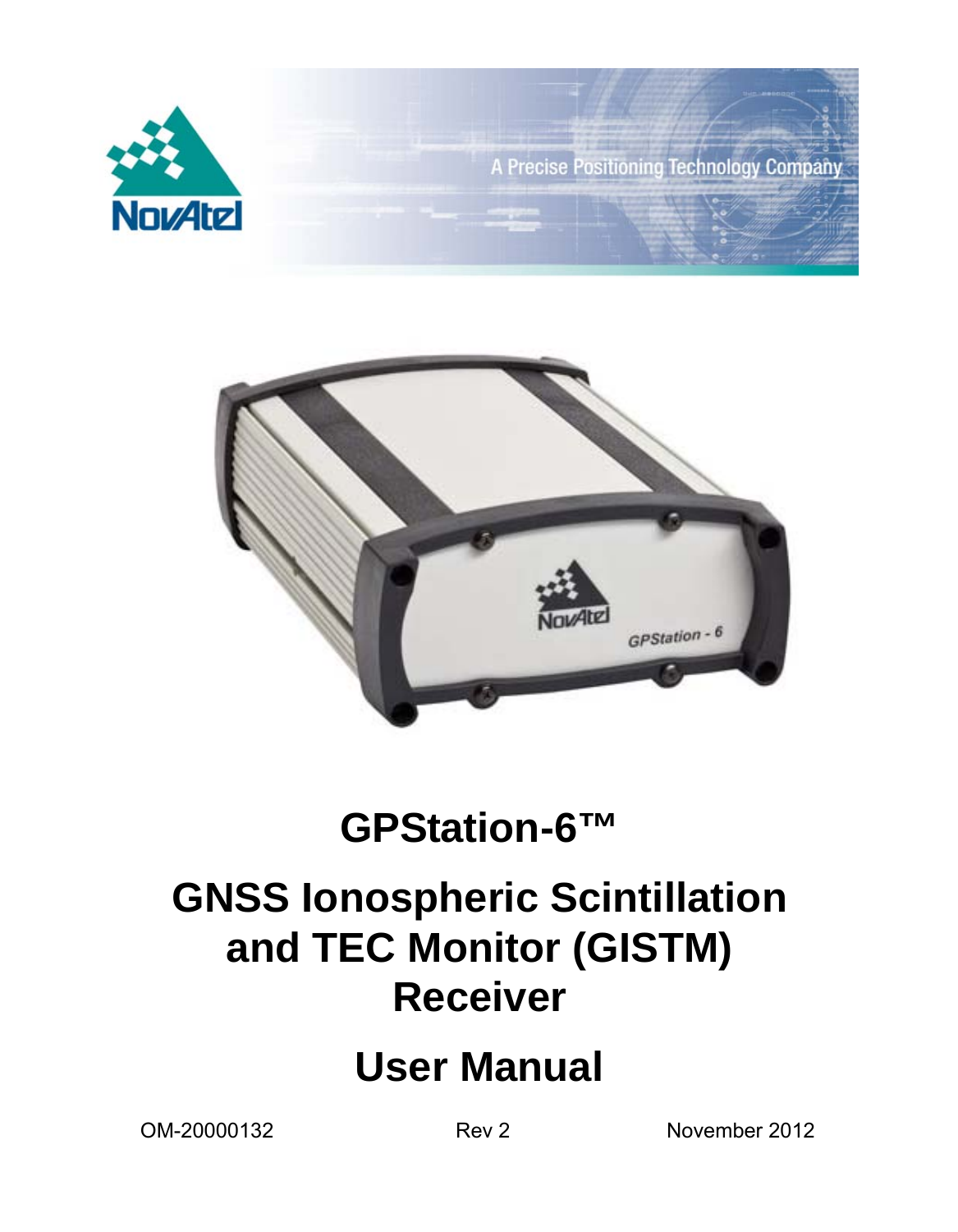# **GPStation-6 Receiver User Manual**

| <b>Publication Number:</b> | OM-20000132      |
|----------------------------|------------------|
| <b>Revision Level:</b>     | Rev <sub>2</sub> |
| <b>Revision Date:</b>      | 2012/11/29       |

This manual reflects GPStation-6 Firmware Version 6.2

To download the latest firmware and/or software visit: *[h](http://www.novatel.com/support/firmware-software-and-manuals/firmware-software-updates/)ttp://www.novatel.com/firmware.*

### **Warranty**

NovAtel Inc. warrants that its GNSS products are free from defects in materials and workmanship, subject to the conditions set forth on our web site: *http://www.novatel.com/products/warranty/.*

| <b>GPStation-6 Unit</b>  | One (1) Year     |
|--------------------------|------------------|
| <b>GPSAntenna Series</b> | One (1) Year     |
| Cables and Accessories   | Ninety (90) Days |
| Software Warranty        | One (1) Year     |

### **Return Instructions**

To return products, refer to the instructions found under the Return Tab on the Warranty page at *http:// www.novatel.com/products/warranty/.*

# <span id="page-1-0"></span>**Proprietary Notice**

Information in this document is subject to change without notice and does not represent a commitment on the part of NovAtel Inc. The software described in this document is furnished under a licence agreement or non-disclosure agreement. The software may be used or copied only in accordance with the terms of the agreement. It is against the law to copy the software on any medium except as specifically allowed in the license or non-disclosure agreement.

No part of this manual may be reproduced or transmitted in any form or by any means, electronic or mechanical, including photocopying and recording, for any purpose without the express written permission of a duly authorized representative of NovAtel Inc.

The information contained within this manual is believed to be true and correct at the time of publication.

GPStation and NovAtel are registered trademarks of NovAtel Inc.

OEM628, GPStation-6 and NovAtel Connect are trademarks of NovAtel Inc.

All other product or brand names are trademarks of their respective holders.

Manufactured and protected under U.S. patents. Refer to the NovAtel Patent Notice card enclosed with the GPStation-6.

© Copyright 2012 NovAtel Inc. All rights reserved. Unpublished rights reserved under International copyright laws.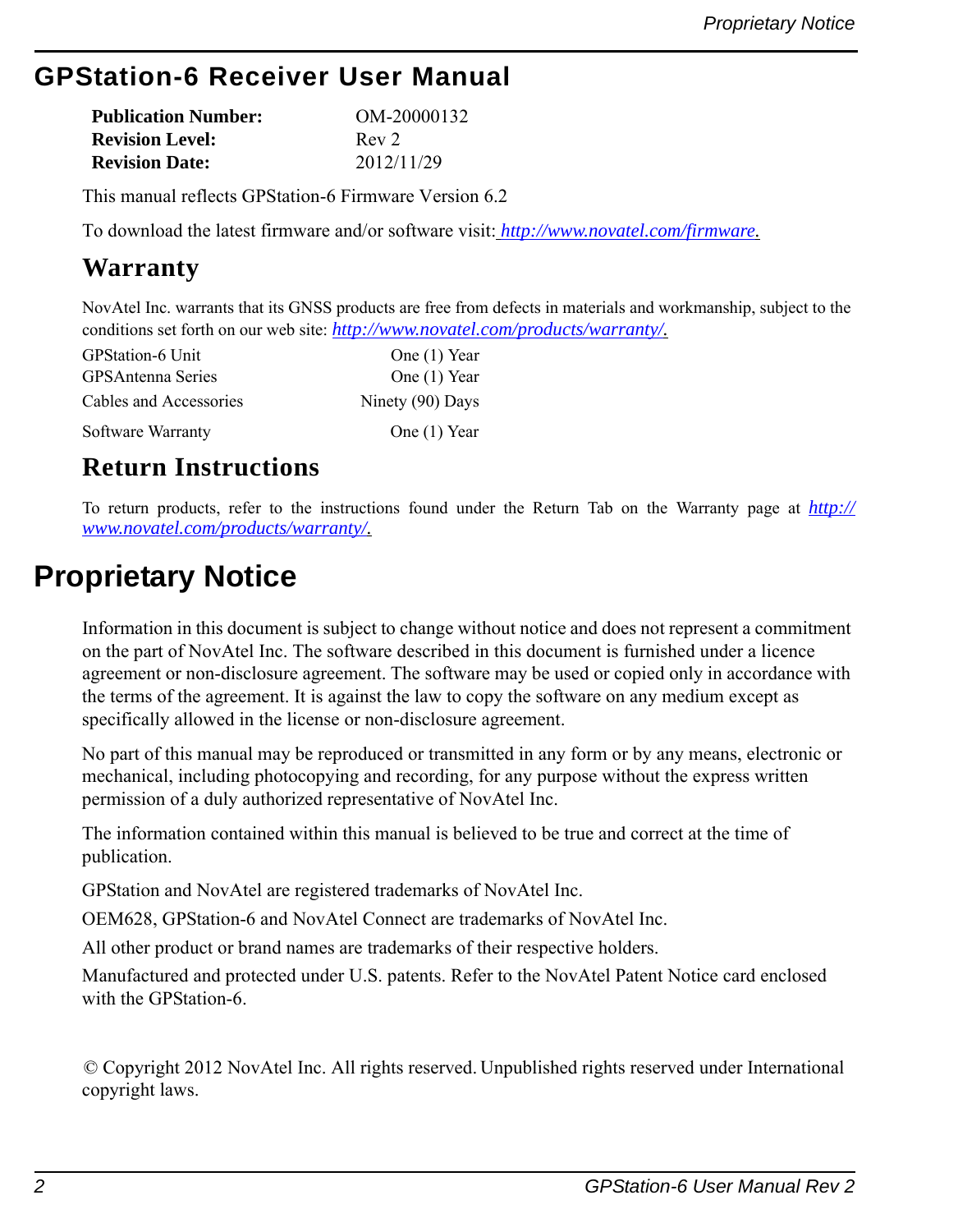# **Table of Contents**

| <b>Proprietary Notice</b> | 2  |
|---------------------------|----|
| <b>Customer Support</b>   | 7  |
| <b>Notices</b>            | 8  |
| <b>Introduction</b>       | 12 |
| 1 Installation            | 15 |
|                           |    |
|                           |    |
|                           |    |
|                           |    |
|                           |    |
|                           |    |
|                           |    |
|                           |    |
|                           |    |
|                           |    |
|                           |    |
|                           |    |
|                           |    |
|                           |    |
|                           |    |
| 2 Operation               | 21 |
|                           |    |
|                           |    |
|                           |    |
|                           |    |
|                           |    |
|                           |    |
|                           |    |
|                           |    |
|                           |    |
|                           |    |
|                           |    |
|                           |    |
|                           |    |
|                           |    |
|                           |    |
|                           |    |
|                           |    |
|                           |    |
|                           |    |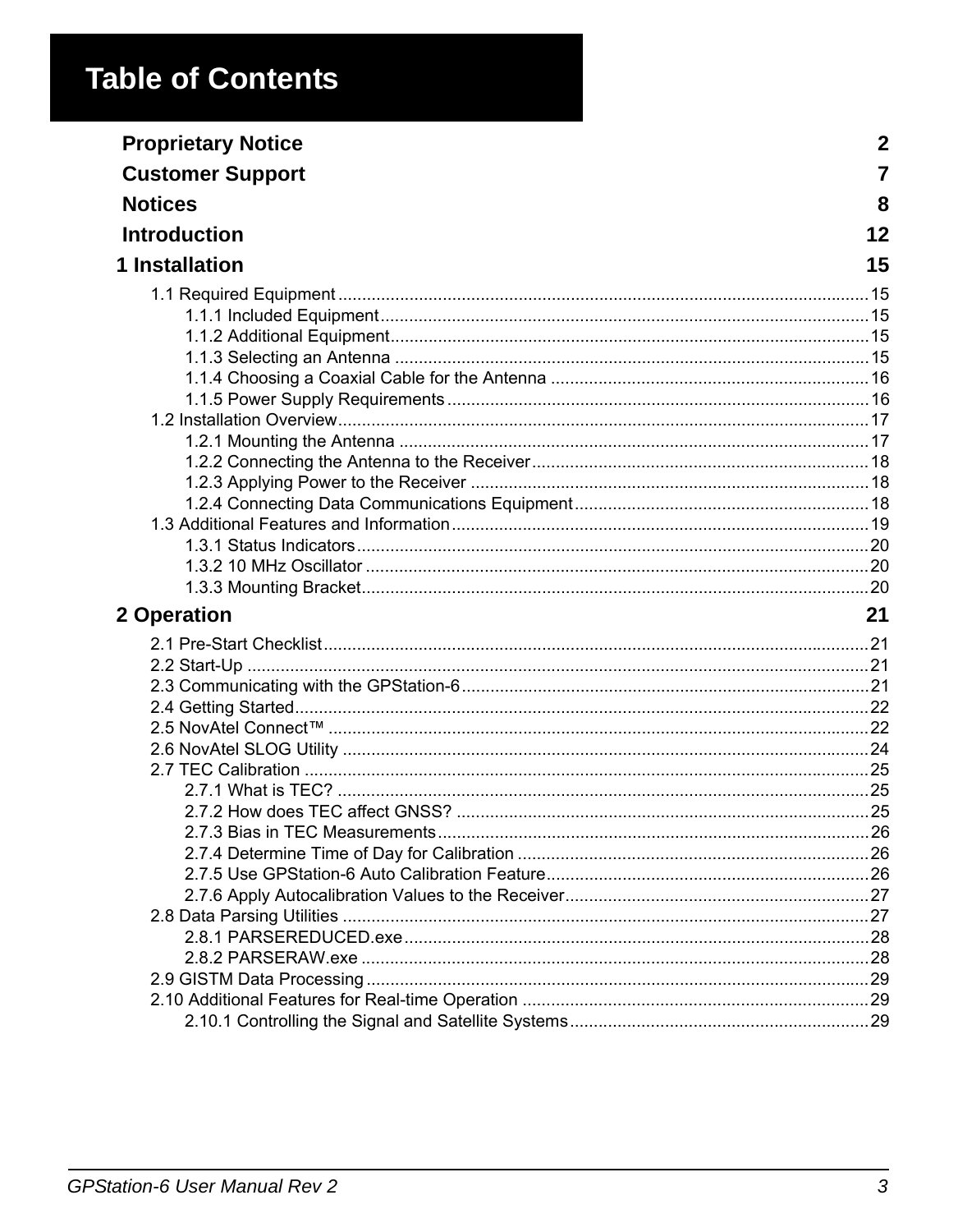| 3 Messages                        | 30 |
|-----------------------------------|----|
|                                   |    |
|                                   |    |
|                                   |    |
|                                   |    |
|                                   |    |
|                                   |    |
|                                   |    |
|                                   |    |
|                                   |    |
| <b>4 Commands</b>                 | 46 |
|                                   |    |
|                                   |    |
|                                   |    |
|                                   |    |
|                                   |    |
|                                   |    |
|                                   |    |
|                                   |    |
|                                   |    |
|                                   |    |
| 5 Logs                            | 57 |
|                                   |    |
|                                   |    |
|                                   |    |
|                                   |    |
|                                   |    |
|                                   |    |
|                                   |    |
|                                   |    |
| <b>6 Technical Specifications</b> | 73 |
|                                   |    |
|                                   |    |
|                                   |    |
|                                   |    |
|                                   |    |
| Troubleshooting                   | 82 |
| <b>Index</b>                      | 87 |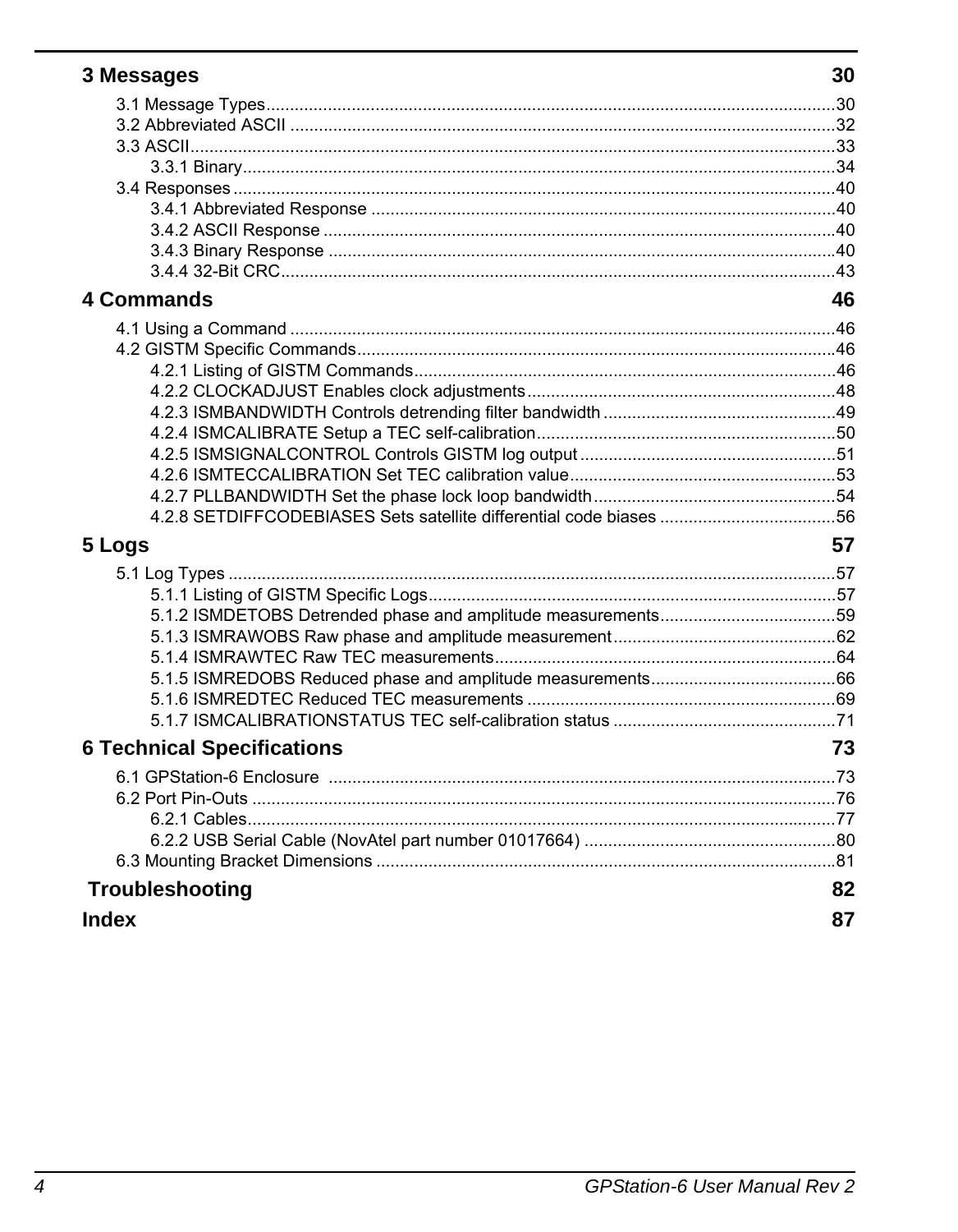# **List of Figures**

| Figure1             |  |
|---------------------|--|
| Figure <sub>2</sub> |  |
| Figure3             |  |
| Figure4             |  |
| Figure <sub>5</sub> |  |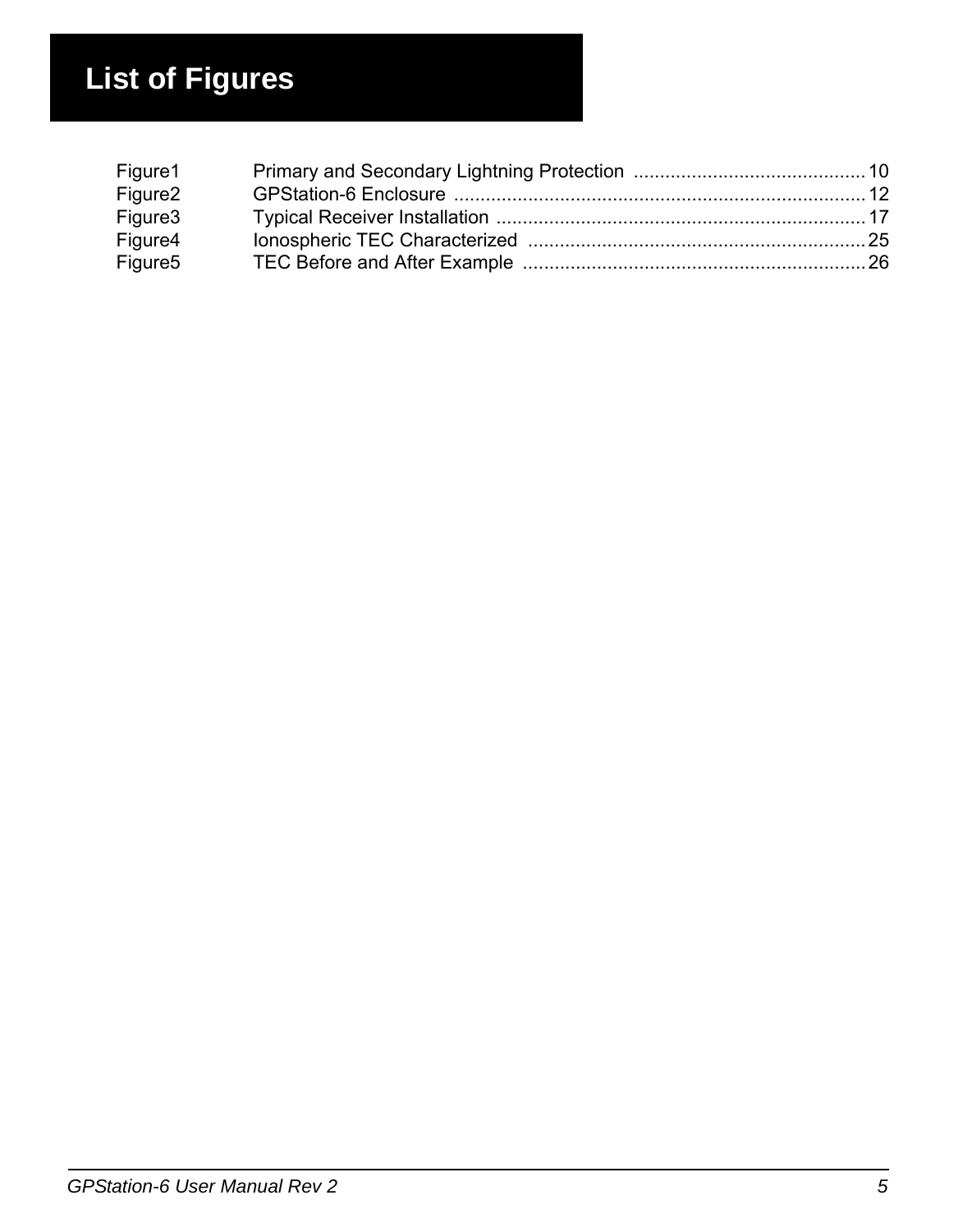# **List of Tables**

| Table 1  |  |
|----------|--|
| Table 2  |  |
| Table 3  |  |
| Table 4  |  |
| Table 5  |  |
| Table 6  |  |
| Table 7  |  |
| Table 8  |  |
| Table 9  |  |
| Table 10 |  |
| Table 11 |  |
| Table 12 |  |
| Table 13 |  |
| Table 14 |  |
| Table 15 |  |
| Table 16 |  |
| Table 17 |  |
| Table 18 |  |
| Table 19 |  |
| Table 20 |  |
| Table 21 |  |
| Table 22 |  |
| Table 23 |  |
| Table 24 |  |
| Table 25 |  |
| Table 26 |  |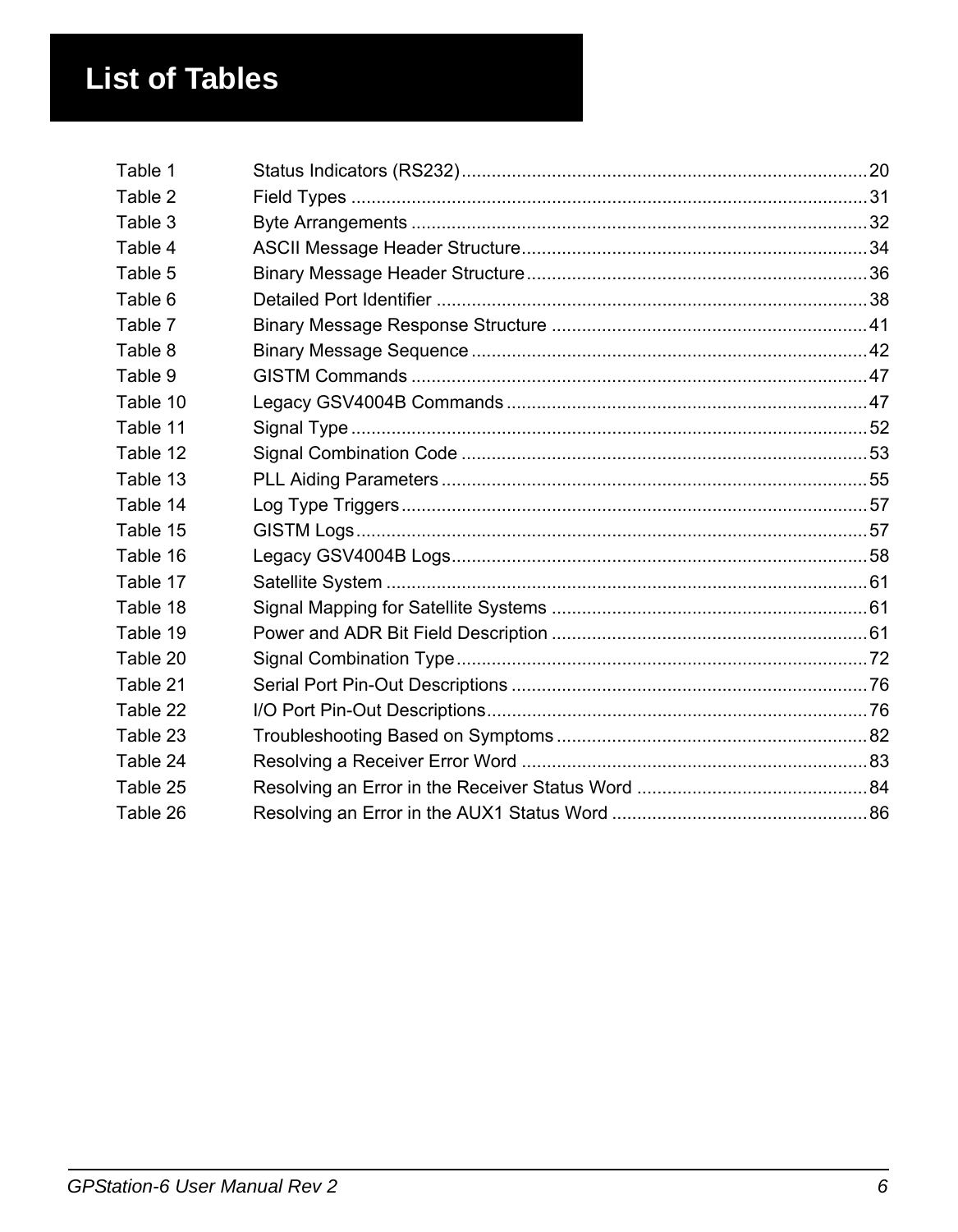# **Customer Support**

### <span id="page-6-0"></span>**NovAtel Knowledge Base**

If you have a technical issue, visit *[http://www.novatel.com/support/.](www.novatel.com/support/)* You can search for general information about GNSS and other technologies, information about NovAtel hardware and software and installation and operation issues.

### **Before Contacting Customer Support**

Before contacting NovAtel Customer Support about a software problem, perform the following steps: 1. Log the following data to a file on your computer for 15 minutes:

> RXSTATUSB once RAWEPHEMB onchanged RANGECMPB ontime 1 BESTPOSB ontime 1 RXCONFIGA once VERSIONA once

- 2. Send the file containing the logs to NovAtel Customer Support at *ftp.novatel.com/incoming* or through *[support@novatel.com](mailto://support@novatel.com)*.
- 3. You can also issue a FRESET command to the receiver to clear any unknown settings.



The FRESET command erases all user settings. Before you issue the FRESET command, record the receiver's settings so that you can reconfigure the receiver.

If you have a hardware problem, send a list of the troubleshooting steps taken and results.

### <span id="page-6-1"></span>**Contact Information**

Use one of the following methods to contact NovAtel Customer Support:

| Call the NovAtel Hotline at 1-800-NOVATEL (U.S. and Canada) (1-800-668-2835)<br>or +1-403-295-4500 (international) |                                                                                                                 |  |  |
|--------------------------------------------------------------------------------------------------------------------|-----------------------------------------------------------------------------------------------------------------|--|--|
| Fax: $+1-403-295-4501$<br>E-mail: <i>support@novatel.ca</i><br>Web site: <i>http://www.novatel.com</i>             | Write: NovAtel Inc.<br><b>Customer Support Department</b><br>1120 - 68 Avenue NE<br>Calgary, AB Canada, T2E 8S5 |  |  |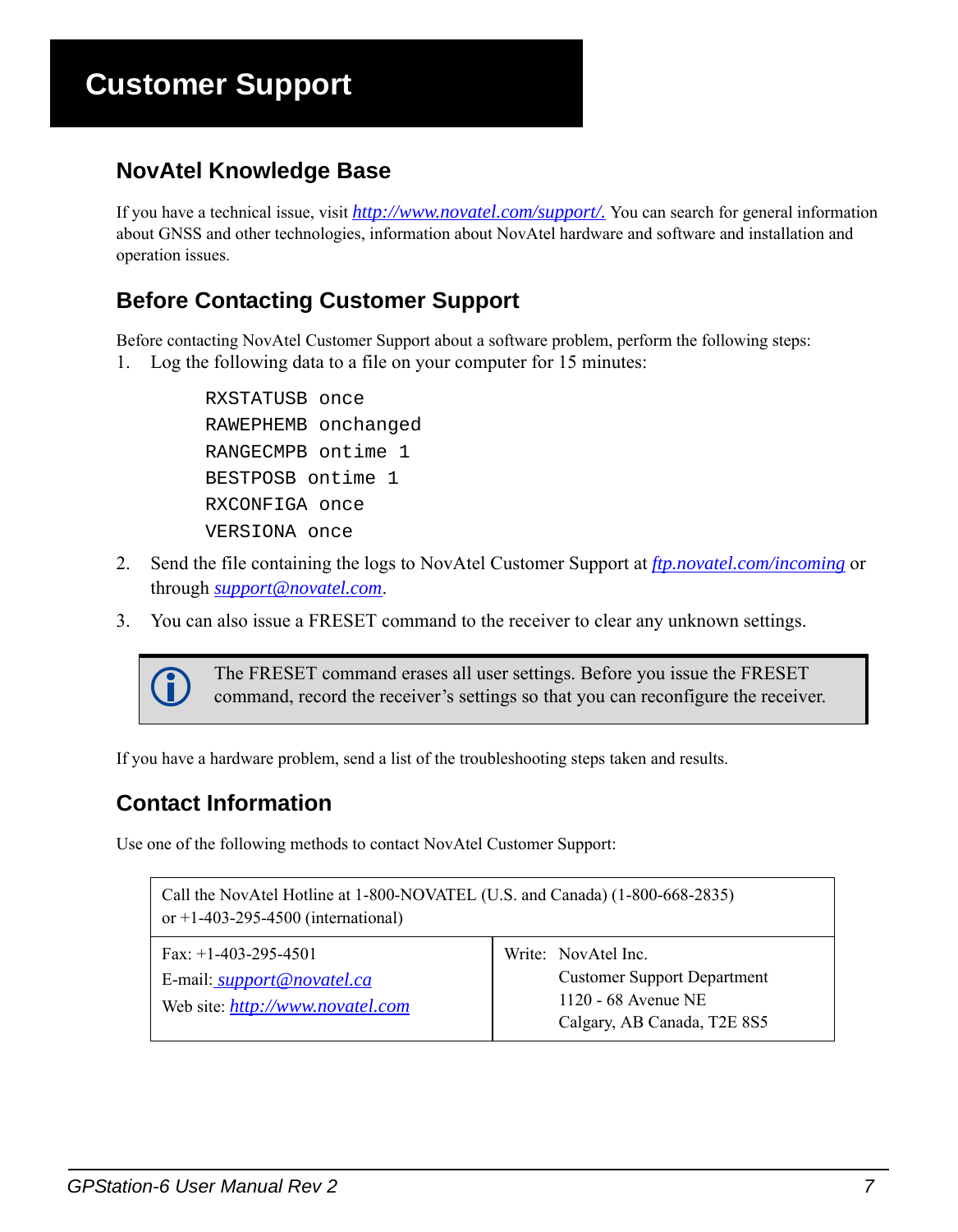<span id="page-7-0"></span>

# **Notices**

The following notices apply to GPStation-6.



 Changes or modifications to this equipment not expressly approved by NovAtel Inc. could result in violation of FCC, Industry Canada and CE Marking rules and void the user's authority to operate this equipment.

# **FCC Notices**

This device complies with part 15 of the FCC Rules. Operation is subject to the following two conditions: (1) this device may not cause harmful interference, and (2) this device must accept any interference received, including interference that may cause undesired operation.

GPStation-6 has been tested and found to comply with the radiated and conducted emission limits for a Class B digital device. The Class B limits are designed to provide reasonable protection against harmful interference in a residential installation.

The equipment listed generates, uses, and can radiate radio frequency energy and, if not installed and used in accordance with the instructions, may cause harmful interference to radio communications. However, there is no guarantee that interference will not occur in a particular installation. If this equipment does cause harmful interference to radio or television reception, which can be determined by turning the equipment off and on, the user is encouraged to try to correct the interference by one or more of the following measures:

- Re-orient or relocate the receiving antenna
- Increase the separation between the equipment and the receiver
- Connect the equipment to an outlet on a circuit different from that to which the receiver is connected
- Consult the dealer or an experienced radio/TV technician for help

To maintain compliance with the limits of a Class B digital device, you must use properly shielded interface cables (such as Belden #9539 or equivalent) when using the serial data next, and double shielded sobles (such as ports, and double-shielded cables (such as Belden #9945 or equivalent) when using the I/O strobe port.

# **Industry Canada**

GPStation-6 Class B digital apparatus comply with Canadian ICES-003. GPStation-6 appareil numérique de la classe B est conforme à la norme NMB-003 du Canada.

# **CE Marking**

The GPStation-6 carries the CE mark.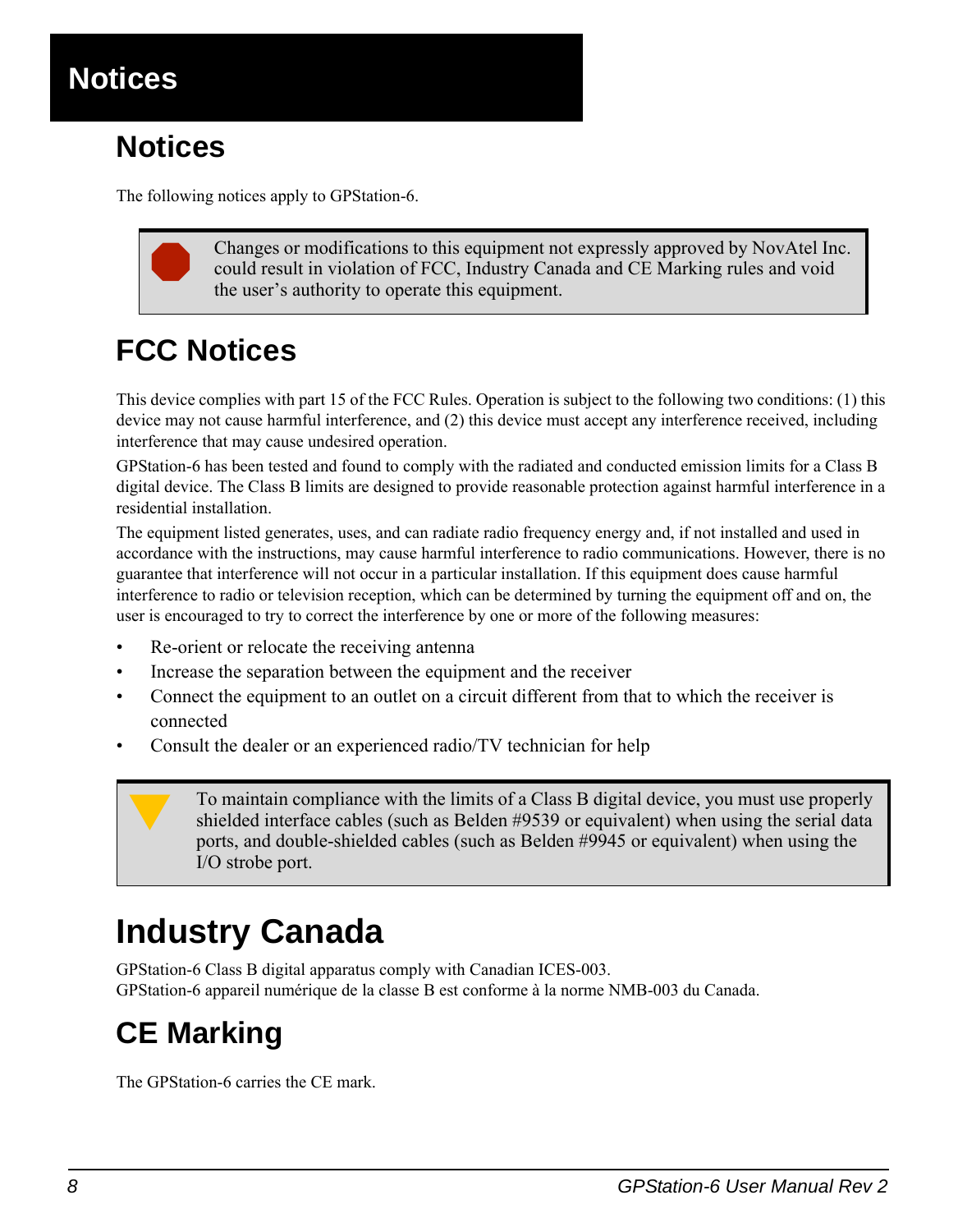# **WEEE**

If you purchased your GPStation-6 in Europe, please return it to your dealer or supplier at the end of its life. The objectives of the European Community's environment policy are, in particular, to preserve, protect and improve the quality of the environment, protect human health and utilise natural resources prudently and rationally. Sustainable development advocates the reduction of wasteful consumption of natural resources and the prevention of pollution. Waste Electrical and Electronic Equipment (WEEE) is a regulated area. Where the generation of waste cannot be avoided, it should be reused or recovered for its material or energy. WEEE

products may be recognized by their wheeled bin label  $(\overline{X})$ .<sup>1</sup>

# **RoHS**

The GPStation-6 is classified as an Industrial Monitoring and Control Instrument and is currently out of scope of EU RoHS (2002/95/ED). Industrial monitoring and control instruments enter into the scope of EU RoHS Recast (2011/65/EU) on July 22, 2017.

# <span id="page-8-0"></span>**Lightning Protection Installation and Grounding Procedure**

### **What is the hazard?**

A lightning strike into the ground causes an increase in the earth's potential which results in a high voltage potential between the centre conductor and shield of the coaxial cable. This high voltage develops because the voltage surge induced onto the centre conductor lags in time behind the voltage surge induced onto the shield.

#### **Hazard Impact**

A lightning strike causes the ground potential in the area to rise to dangerous levels resulting in harm to personnel or destruction of electronic equipment in an unprotected environment. It also conducts a portion of the strike energy down the inner conductor of the coax cable to the connected equipment.



 Only qualified personnel, electricians as mandated by the governing body in the country of installation, may install lightning protection devices.

### **Actions to Mitigate Lightning Hazards**

- 1. Do not install antennas or antenna coaxial cables outside the building during a lightning storm.
- 2. It is not possible to avoid over-voltages caused by lightning, but a lightning protection device may be used to shunt a large portion of the transient energy to the building ground reducing the over-voltage condition as quickly as possible.
- 3. Primary lightning protection must be provided by the operator/customer according to local building codes as part of the extra-building installation.

<sup>1.</sup> See *www.novatel.com* | *Products | WEEE and RoHS* for more information.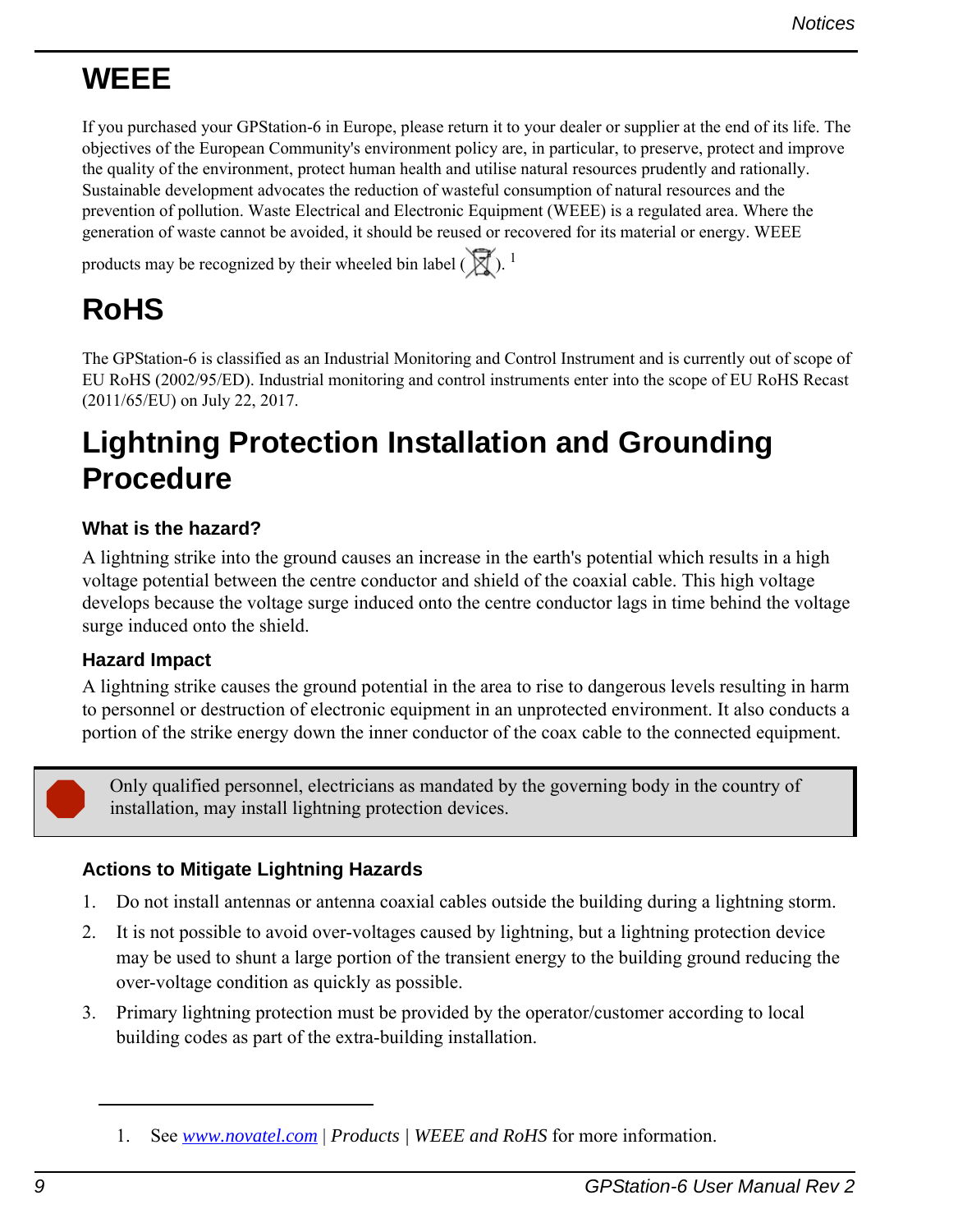4. To ensure compliance with clause 7 "Connection to Cable Distribution Systems" of EN 60950-1, Safety for Information Technology Equipment, a secondary lightning protection device must be used for in-building equipment installations with external antennas. The following device has been approved by NovAtel Inc.:

Polyphaser - Surge Arrestor DGXZ+24NFNF-A

If this device is not chosen as the primary lightning protection device, the device chosen must meet the following requirements:

- UL listed, or equivalent, in country of installation (for example, TUV, VDE and so on) for lightning surge protection
- The primary device must be capable of limiting an incoming surge to 10 kV
- 5. The shield of the coaxial cable entering the building should be connected at a grounding plate at the building's entrance. The lightning protection devices should have their chassis grounded to the same ground near to the building's entrance.
- 6. The primary and secondary lightning protections should be as close to the building's entrance as possible. Where feasible they should be mounted onto the grounding plate itself. See also [Figure 1 on Page 10.](#page-9-0)



| <b>Figure 1: Primary and Secondary Lightning Protection</b> |  |  |  |
|-------------------------------------------------------------|--|--|--|
|-------------------------------------------------------------|--|--|--|

<span id="page-9-0"></span>

| Ref # | <b>Description</b>                       | Ref # | <b>Description</b>                                               |
|-------|------------------------------------------|-------|------------------------------------------------------------------|
|       | Primary lightning protection device      | -4    | <b>GNSS Receiver</b>                                             |
| 2     | Secondary lightning protection<br>device | 5     | To ground                                                        |
| 3     | External antenna                         | 6     | Grounding plate or grounding point<br>at the building's entrance |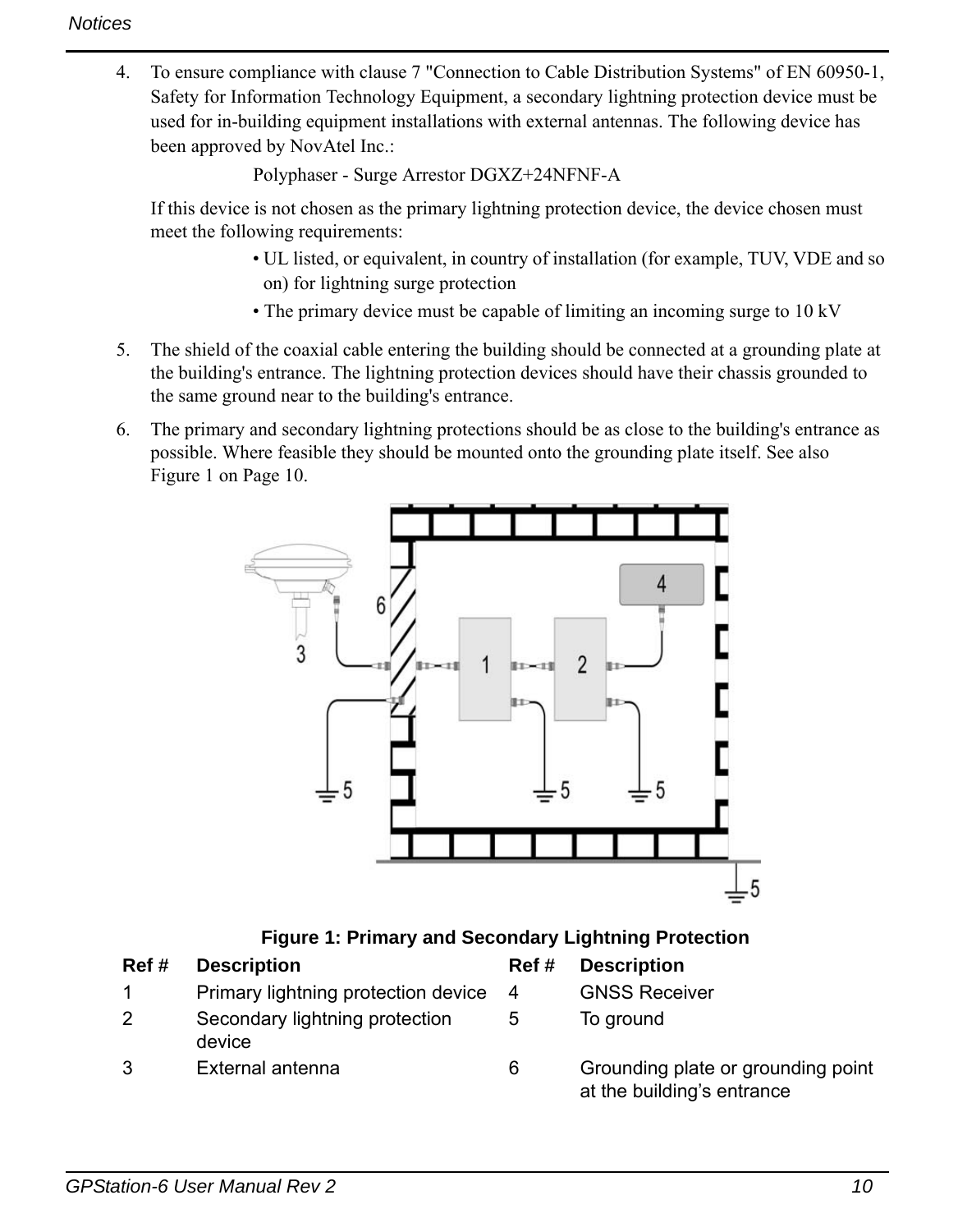Acceptable choices for Earth Grounds, for central buildings, are: • Grounded interior metal cold water pipe within five feet (1.5 m) of the point where it enters the building • Grounded metallic service raceway • Grounded electrical service equipment enclosure • Eight-foot grounding rod driven into the ground (only if bonded to the central building ground by  $#6$ , or heavier, bonding wire)

These installation instructions are the minimum requirements for receiver and antenna installations. Where applicable, follow the electrical codes for the country of installation. Examples of country codes include:

| $\bullet$ USA    | National Electrical Code (NFPA 70)     |
|------------------|----------------------------------------|
| $\bullet$ Canada | Canadian Electrical Code (CSA C22)     |
| $\cdot$ UK       | British Standards Institute (BSI 7671) |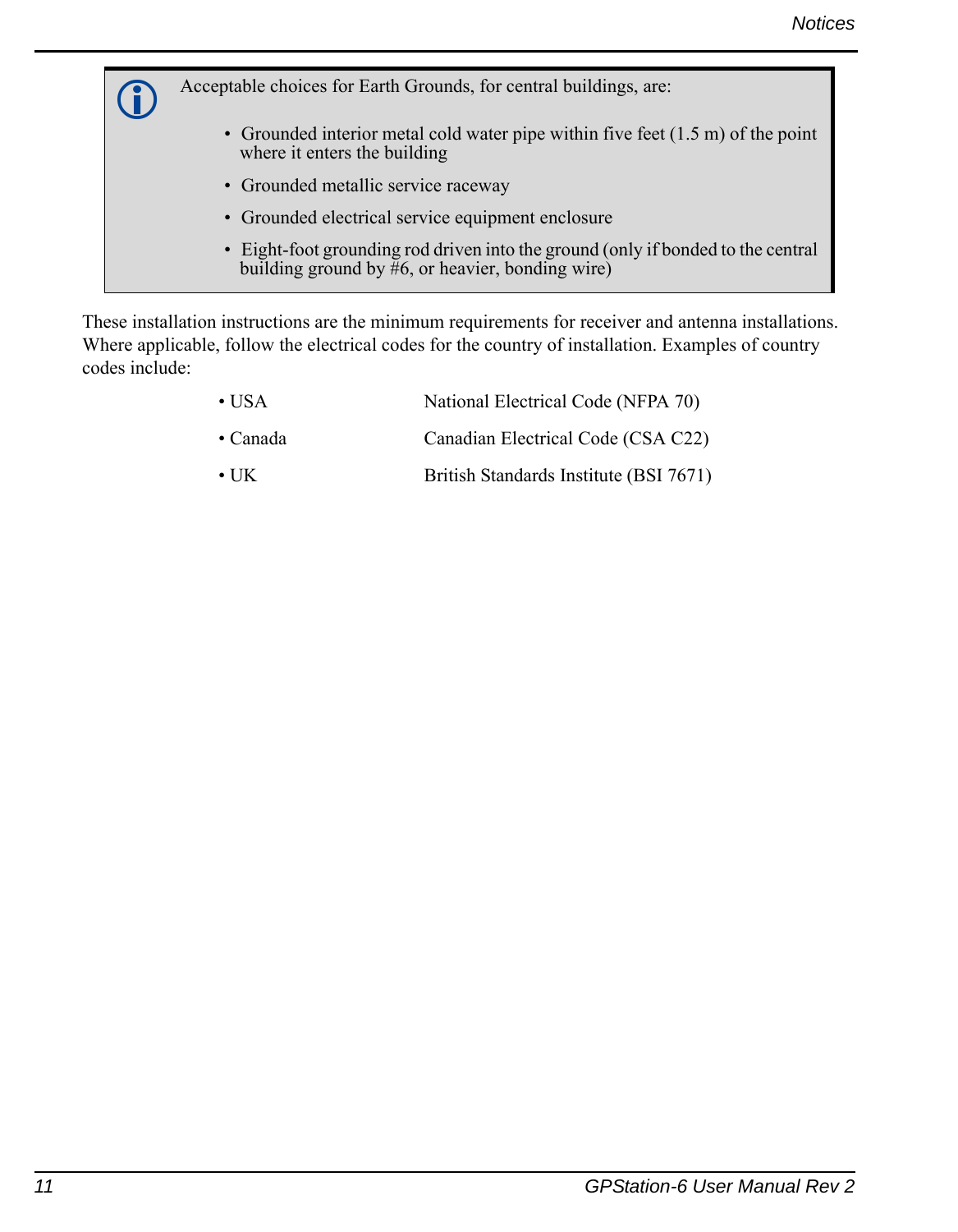# <span id="page-11-0"></span>**Introduction**

NovAtel's GPStation-6 technology combines a rugged enclosure with an ultra-low phase noise OCXO and advanced OEM628 receiver, providing a modernized GNSS Ionospheric Scintillation and TEC Monitor (GISTM) receiver. The GPStation-6 provides advanced ionospheric monitoring capabilities, using a future proof platform, supporting an array of ionospheric monitoring and space weather applications with the GNSS signals of today and tomorrow.



 **Figure 2: GPStation-6 Enclosure**

<span id="page-11-1"></span>With the 120-channel multi-constellation, multi-frequency OEM628 measurement engine at its core, the GPStation-6 takes advantage of NovAtel's industry leading signal tracking and positioning performance to deliver the channel capacity and signal tracking capabilities to support all current and planned GNSS signals for the foreseeable future. The OEM628 receiver software is updated to provide advanced GISTM algorithms for Ionospheric Scintillation Monitoring (ISM) and Total Electron Content (TEC) measurements for all tracked signals. Depending on the GPStation-6 model purchased, ISM and TEC measurements are output for a combination of the following GNSS constellations and signal types:

#### **GPS** L1-C/A, L2-P(Y), L2C, L5; **GLONASS** L1, L2; **Galileo** E1, E5a, E5b, AltBOC; SBAS L1, L5; **COMPASS**; **QZSS**

With the ability to upgrade the GPStation-6 firmware in the field, additional signal support can be purchased as new signals become available.

As a result of this specialized integration of advanced hardware and software, the GPStation-6 provides a unique platform to support local monitoring of ionospheric effects on GNSS. The receiver outputs raw (or detrended) observation data once every second, which includes 50 Hz phase and amplitude measurements and 1 Hz TEC measurements. The receiver also outputs extended summary messages every 60 seconds that include additional information and calculations for each tracked signal, including SV azimuth/elevation angle,  $C/N_0$ , lock time, code-minus-carrier, calculations of different amplitude scintillation  $(S_4)$ , phase scintillation  $(\sigma_{\phi})$  and TEC statistics.

The wealth of data generated by the GPStation-6 GISTM receiver can be used to enable an array of applications. For example:

- Raw high-rate data can be used to develop real-time local ionospheric monitoring applications, where the primary goal may be to detect and report random ionosphere-induced disturbances in support of signal integrity.
- Summary data can be used for near real-time applications to generate a local "map" of the ionosphere, where the primary may be to providing ionospheric corrections (TEC delay, scintillation) for local GNSS users.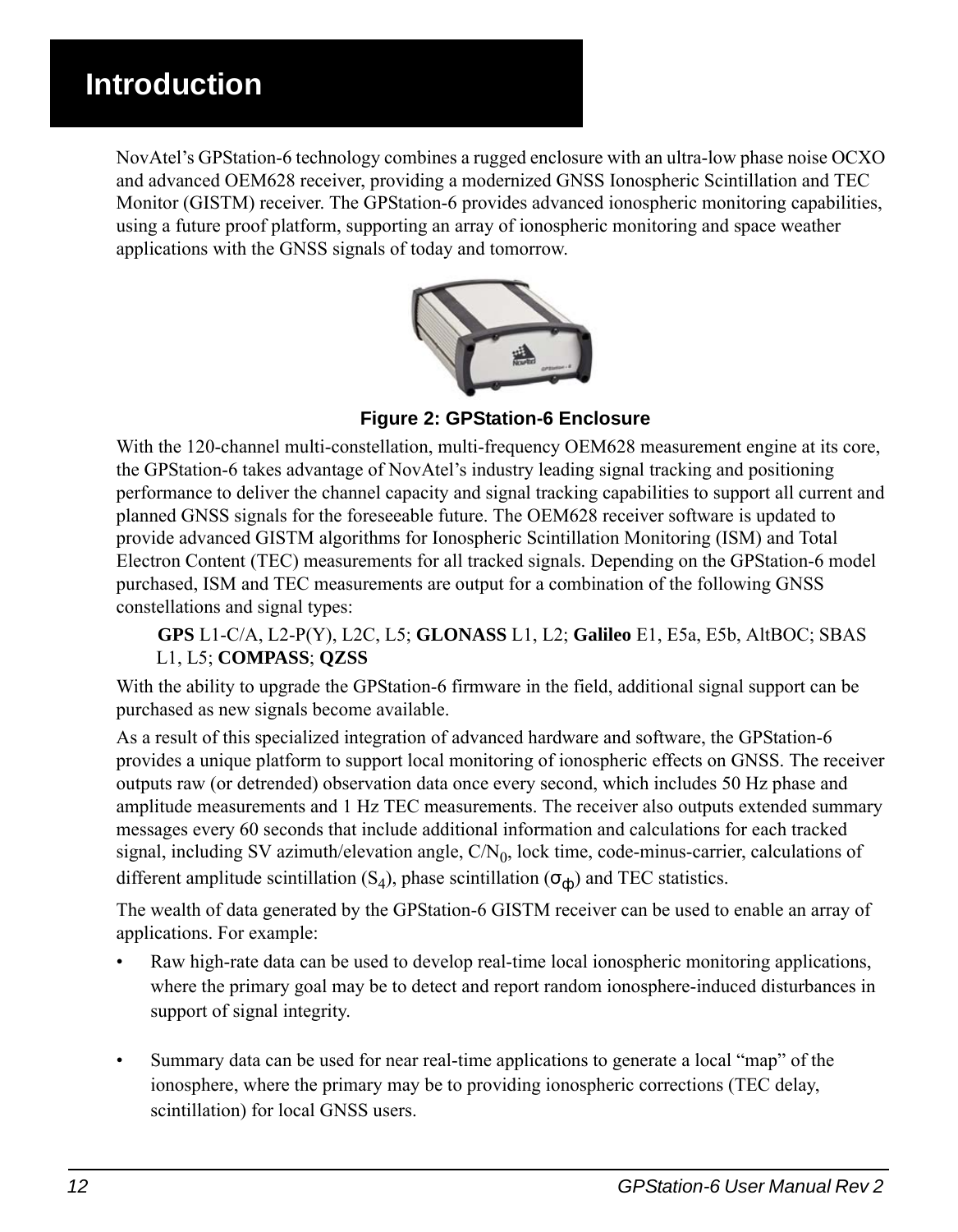• A combination of raw and summary data may be used to study the diurnal and seasonal trends of the ionosphere at a location of interest, in support of scientific research and long-term data collection.

The GPStation-6 also includes a SW utility package to support control of receiver operations and data post-processing. Custom data extraction utilities for processing the GPStation-6 GISTM logs are included, and example C++ source code (.cpp files) is supplied to aid in users developing their own extraction or processing code. Detailed descriptions of all of these various software utilities are included on page [21.](#page-20-4)

### **System Components**

The GPStation-6 GISTM system consists of the following components:

- **GPStation-6 receiver**. The enclosure houses a OEM628 GNSS receiver and an Oven-Controlled Crystal Oscillator (OCXO)
- **CD-ROM**. Real time data collection, status monitoring, receiver configuration and postprocessing software utilities.

### **GISTM Receiver Heritage and the GSV4004B**

Built on nearly 20 years of technological heritage and a collaborative partnership between NovAtel Inc. and GPS Silicon Valley, the GPStation-6 is the next offering in a long line of GISTM receivers. The GPStation-6 is a direct upgrade and product replacement for the GSV4004B GISTM receiver, a product sold and supported by GPS Silicon Valley since 2004 (no longer commercially available). A business partnership with GPS Silicon Valley continues via GPStation-6 consulting support.

The GPStation-6 combines the field proven enclosure design of the GSV4004B platform with NovAtel Inc.'s future-proof OEM628 GNSS receiver. This combination of advanced technologies allows NovAtel to bring to market a performance-proven, next generation GISTM receiver.

The GPStation-6 was designed to provide maximum backward compatibility for existing GSV4004B customers. The enclosure communication interface and supporting software utilities will be familiar to existing customers and legacy logs and commands have been carried forward as possible. Due to fundamental changes between the OEM4 receiver used in the GSV4004B and the OEM628 receiver used in the GPStation-6, certain legacy commands have been replaced with their OEM628 equivalents. The new commands and logs are defined in [Chapter 4, Commands](#page-45-4) and [Chapter 5, Logs](#page-56-3) of this User Manual. Due to the required changes, special care should be taken when migrating existing GSV4004B scripts and processing software.

### **What's New from the GPStation-6**

- GPS L2C/L5, SBAS L5, GLONASS L1/L2, Galileo E1/E5a/E5b/AltBOC, COMPASS, QZSS support
- $\cdot$  USB 2.0
- Higher speed RS-232 communications (up to 921,600 bps)
- New GPStation-6 commands and logs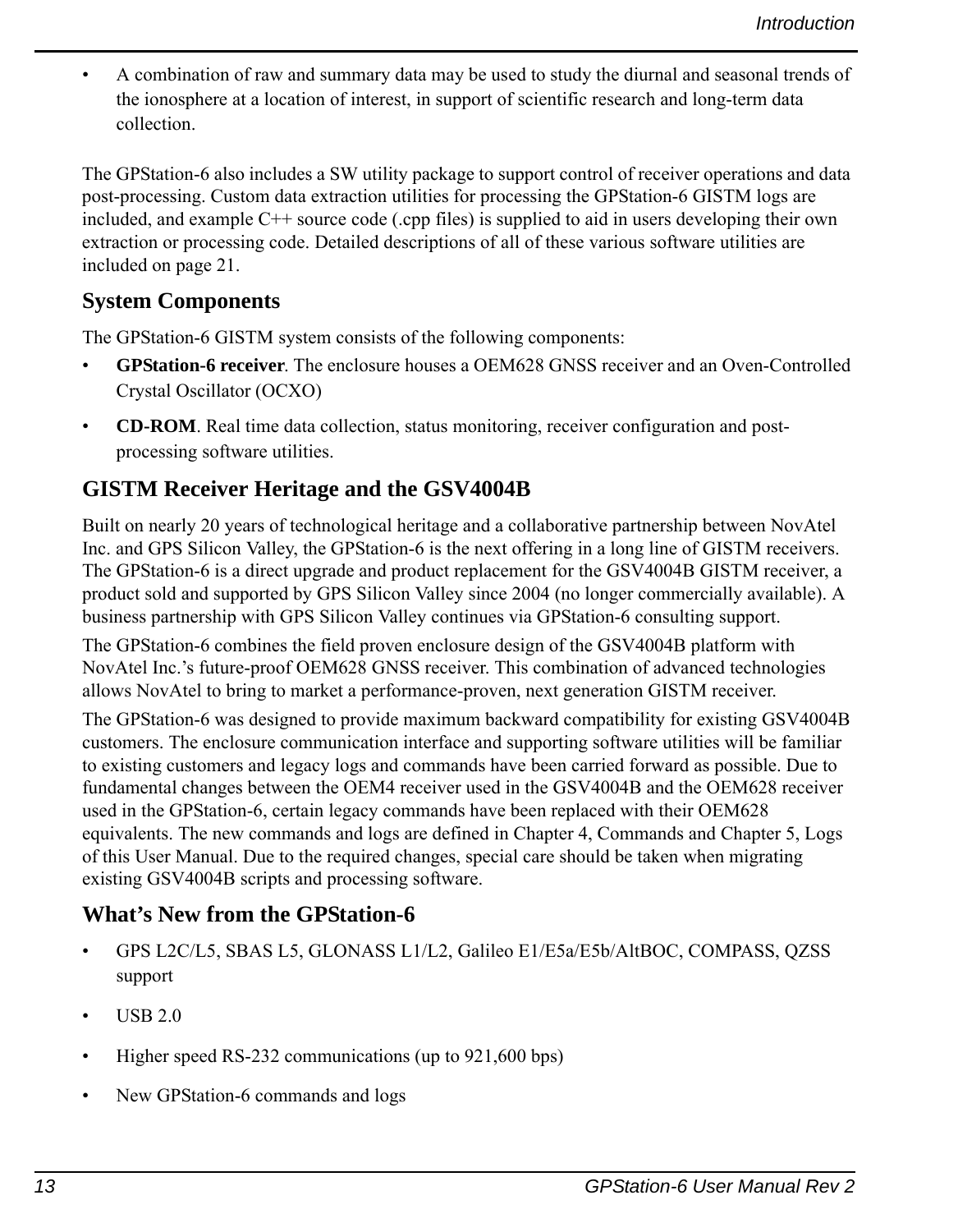### **Prerequisites**

[Chapter 1, Installation](#page-14-5) and [Chapter 2, Operation](#page-20-4) of this document provide information concerning the installation requirements and considerations for the GPStation-6 receiver and supporting utilities. In order to operate the GPStation-6 Software Utility toolkit, a Windows system is required. It should be noted that the GPStation-6 receiver itself has no reliance on any operating system and that interface and data processing software can be developed on a suitable processing platform.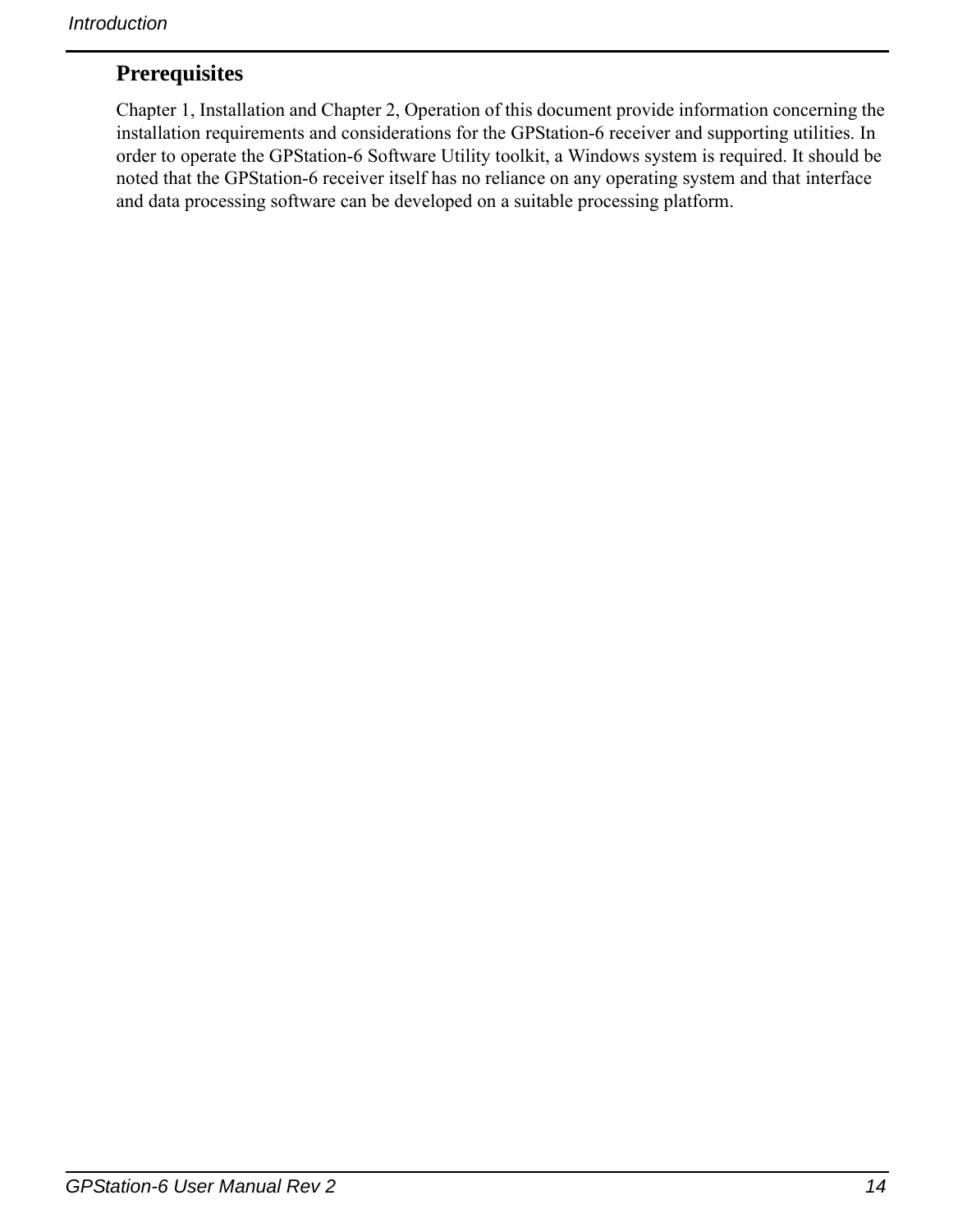<span id="page-14-5"></span><span id="page-14-0"></span>This chapter contains instructions and tips to setup your NovAtel GPStation-6 receiver and create a GNSS Ionospheric Scintillation and TEC Monitor (GISTM) receiver system.

# <span id="page-14-1"></span>**1.1 Required Equipment**

### <span id="page-14-2"></span>*1.1.1 Included Equipment*

The GPStation-6 package includes the following equipment for receiver operation:

- Null modem serial cable  $(x1)$
- Straight through serial cable  $(x1)$
- $\cdot$  I/O strobe cable  $(x1)$
- USB cable  $(x1)$
- Power cable (x1)

Refer to ["Cables" on page 77](#page-76-1) for details of each cable.

### <span id="page-14-3"></span>*1.1.2 Additional Equipment*

In order for the receiver to operate, the following additional equipment is required:

- An interface for power, communications and other signals
- An antenna
- A quality coaxial cable (and interconnect adapter cable as necessary)
- Data communications equipment capable of serial and/or USB communications
- A power supply

When the GPStation-6 receiver is installed in a permanent location, such as in a building, it<br>
should be protected by a lightning protection device according to local building codes (refer to<br>
"I interior Protection Instal ["Lightning Protection Installation and Grounding Procedure" on page 9](#page-8-0) for details). Also refer to the "Warranty" on page 11.

### <span id="page-14-4"></span>*1.1.3 Selecting an Antenna*

The GPStation-6 receiver is offered in a variety of dual-frequency (L1/L2, L1/L5) or triple-frequency (L1/L2/L5) configurations. Frequency support is controlled by firmware model, allowing for any purchased model of the GPStation-6 receiver to be updated to triple-frequency in the field.

If the installation only requires L1/L2 signals, then a dual-frequency antenna may be selected. A triple-frequency (L1/L2/L5) antenna is recommended for most GPStation-6 installations, given that L5 signals are already available and expanding (GEO, GPS, Galileo). The following NovAtel antennas may be considered: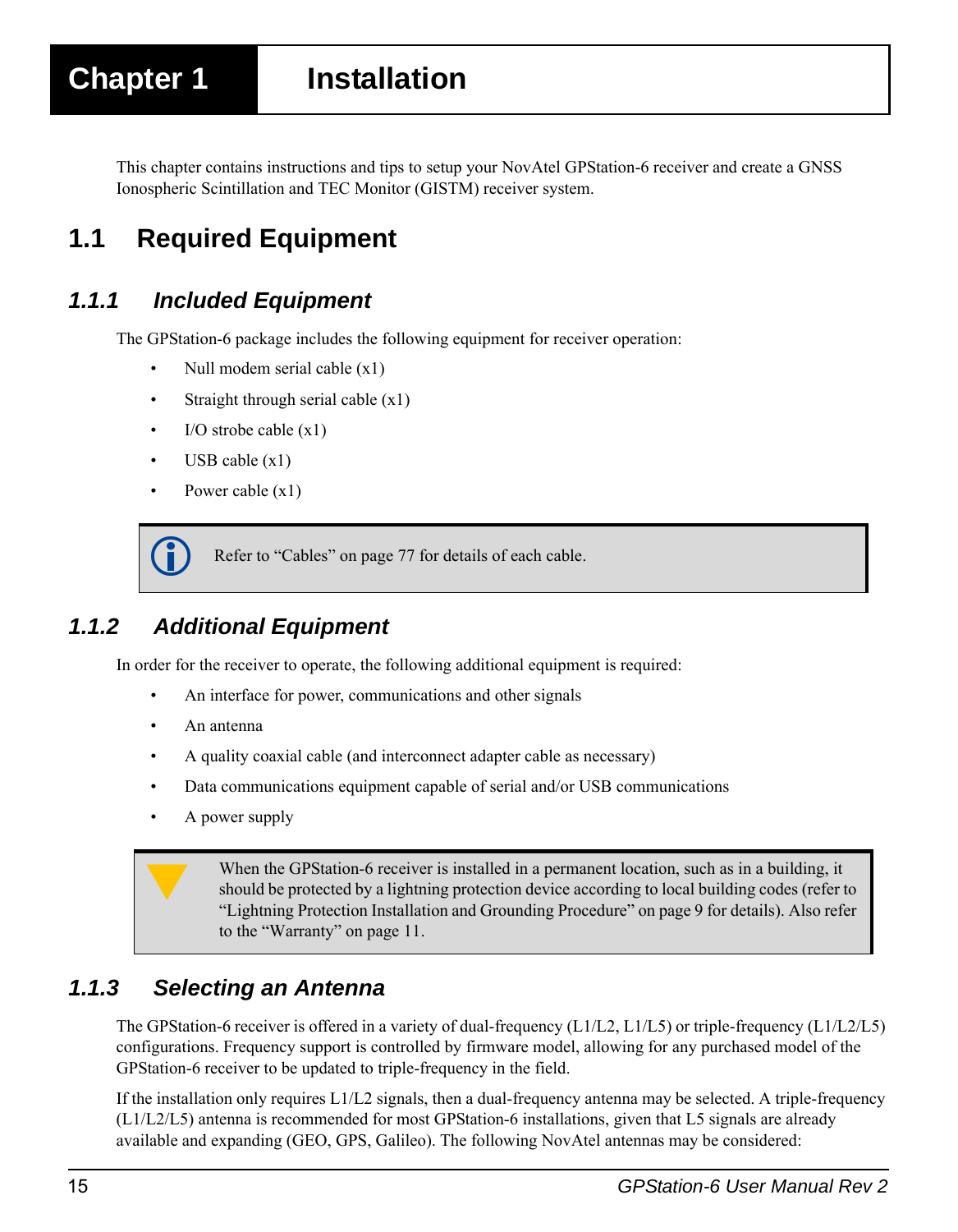| Dual-frequency: GPS-702-GG (Pinwheel™), | Triple-frequency: GPS-703-GGG      |
|-----------------------------------------|------------------------------------|
| ANT-C2GA-TW-N (Choke Ring)              | (Pinwheel™), GNSS-750 (Choke Ring) |
| $L1/L2$ , $L1/L5$                       | L1/L2/L5                           |

Further information is available on the complete portfolio of antenna offerings by visiting the NovAtel web site (*www.novatel.com)*. Please contact your NovAtel dealer for pricing and purchasing information.

### <span id="page-15-0"></span>*1.1.4 Choosing a Coaxial Cable for the Antenna*

An appropriate coaxial cable is one matching the impedance of the antenna and receiver being used (50 ohms) and whose line loss does not exceed 10.0 dB. If the limit is exceeded, excessive signal degradation occurs and the receiver may not be able to meet its performance specifications. NovAtel offers a variety of coaxial cables to meet your interconnection requirements, including:

• 5, 15, or 30 m RF cables with TNC male connectors on both ends (NovAtel part numbers C006, C016 and C032 respectively)

Contact your local NovAtel dealer for advice about your specific configuration. Should your application require a cable longer than 30 m, refer to the NovAtel application note APN-003 RF Equipment Selection and Installation at our web site *http://www.novatel.com/support/knowledge-and-learning/published-papers-and-documents/ application-notes/*or contact NovAtel Customer Service directly.

High-quality coaxial cables should be used because a mismatch in impedance, possible with lower quality cable, produces reflections in the cable that increase signal loss. Though it is possible to use other high quality RF cables, the performance specifications of the GPStation-6 receivers are warranted only when used with NovAtelsupplied accessories.

### <span id="page-15-1"></span>*1.1.5 Power Supply Requirements*

This section contains information on the requirements for the input power to the receiver. Refer to ["Technical](#page-72-2)  [Specifications" on page 73](#page-72-2) for more power supply specifications.

If the supplied voltage drops below the minimum specification, the receiver suspends<br>operation. If the supplied voltage is above the maximum specification, the receiver may<br>sustain normanant domess and the Warranty becomes sustain permanent damage and the Warranty becomes void (refer to the "Warranty" on page 11 for details).

The receiver is designed to prevent internal damage when subjected to a reverse polarity power connection. It also provides protection from short over voltage events. Use appropriate fuses or current limiting as a safety precaution on all power lines used. Use a sufficient gauge of wire to ensure the voltage at the connector is within the requirements.

#### **1.1.5.1 GPStation-6 Enclosure**

The provided power cable and the accessory power adapter for the GPStation-6 is a 12 V power adapter with a built-in slow-blow fuse for use with a standard 12 VDC power outlet.

If a different power supply is desired, the input range required is +11 to +18 VDC. The type of connector required to mate with the receiver's power connector is a 4-pin LEMO socket connector labeled PWR. The supply should be capable of 12 W.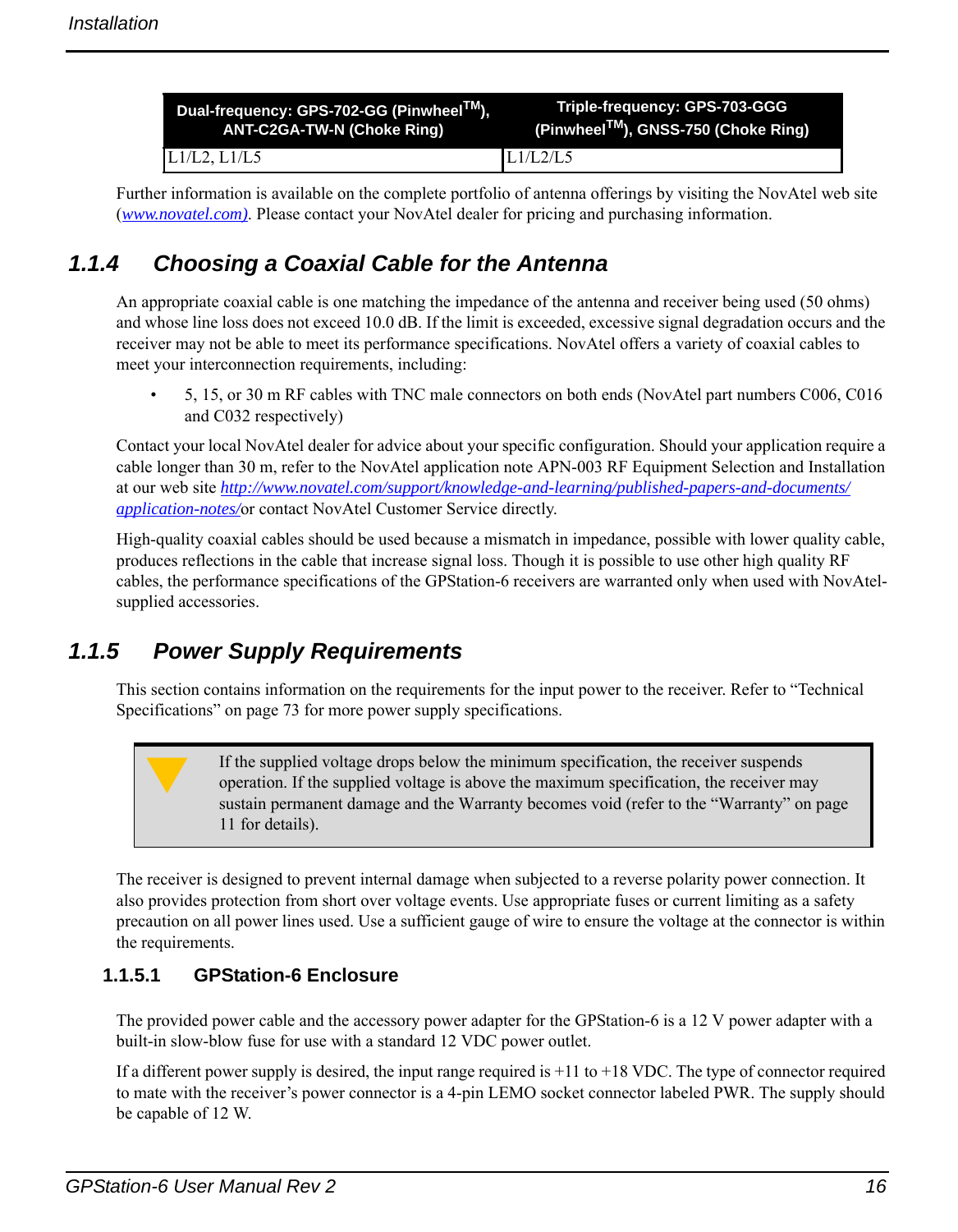### <span id="page-16-0"></span>**1.2 Installation Overview**



 **Figure 3: Typical Receiver Installation**

### <span id="page-16-2"></span><span id="page-16-1"></span>*1.2.1 Mounting the Antenna*

When installing an antenna:

- Mount the antenna on a secure, stable structure capable of safe operation in the specific environment
- Choose an antenna location with a clear view of the sky so that each satellite above the horizon can be tracked without obstruction
- For optimal performance, select a low multi-path environment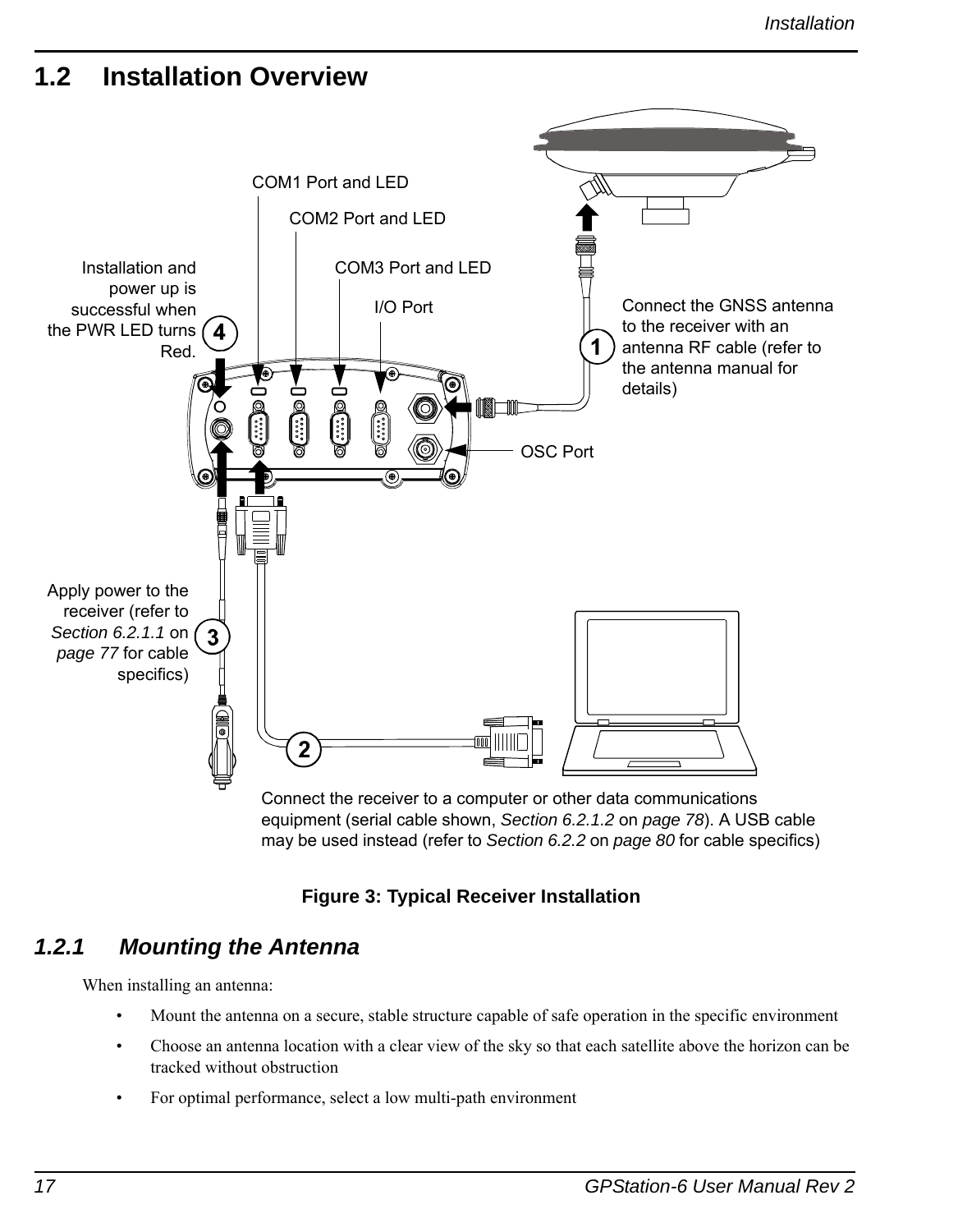### <span id="page-17-0"></span>*1.2.2 Connecting the Antenna to the Receiver*

Connect the antenna to the receiver using high quality coaxial cable (refer to ["Choosing a Coaxial Cable for the](#page-15-0)  [Antenna" on page 16](#page-15-0) for details).

The GPStation-6 provides a TNC female connector which can be connected directly to the antenna using any of NovAtel's coaxial cables.

### <span id="page-17-1"></span>*1.2.3 Applying Power to the Receiver*

Connect the power supply to the PWR port of the GPStation-6 receiver.

### <span id="page-17-2"></span>*1.2.4 Connecting Data Communications Equipment*

In order to communicate with the receiver by sending commands and obtaining logs, a connection to some form of data communications equipment is required. The default configuration for the GPStation-6 is given in the table below. Consult NovAtel Customer Service for more details on factory configuration. Refer to the Technical Specifications section of this manual, starting on [page 74,](#page-73-0) for data connection details.

| Receiver    | COM1                      | COM2 | COM3   |
|-------------|---------------------------|------|--------|
| GPStation-6 | RS-232 / USB 2.0   RS-232 |      | RS-232 |

[Table 21 on Page 76](#page-75-1) specifies the COM port pinouts.

- Clear To Send (CTS)
- Transmitted Data (TXD)
- Request To Send (RTS)
- Received Data (RXD)

The GPStation-6 enclosure is Data Terminal Equipment (DTE) so that TXD and RTS are outputs while RXD and CTS are inputs. A null modem cable is required to connect to another DTE like a terminal or a PC.

COM1 also supports USB 2.0 communications. A DB9 to USB communication cable is provided with the GPStation-6 for Customers wishing to use COM1 in USB communication mode. To install the NovAtel USB drivers, refer to *[Section 1.2.4.1, USB Driver Installation on page 18](#page-17-3)*.

#### <span id="page-17-3"></span>**1.2.4.1 USB Driver Installation**

The NovAtel Utilities CD, included with the GPStation-6, contains the NovAtel USB Driver Kit used to configure your PC to communicate with the GPStation-6 over USB. The NovAtel USB Driver Kit contains the following:

| ngpsser.sys    | Provides a virtual serial port for each USB port of the receiver.                                                                                                                                                                                                                                                                                                                                                         |
|----------------|---------------------------------------------------------------------------------------------------------------------------------------------------------------------------------------------------------------------------------------------------------------------------------------------------------------------------------------------------------------------------------------------------------------------------|
| ngpsusb.sys    | Connects the virtual serial ports to the USB stack.                                                                                                                                                                                                                                                                                                                                                                       |
| novatelusb.exe | Controls the Windows COM ports that are assigned to each USB port of the<br>receiver. This utility can also be used to uninstall the drivers when a newer version<br>is available. During installation, a shortcut appears in the Start menu under All<br>Programs   NovAtel USB Drivers. The latest USB driver can be found at<br>www.novatel.com/Support/Firmware/Software and Manuals/Product Updates/PC<br>Utilities. |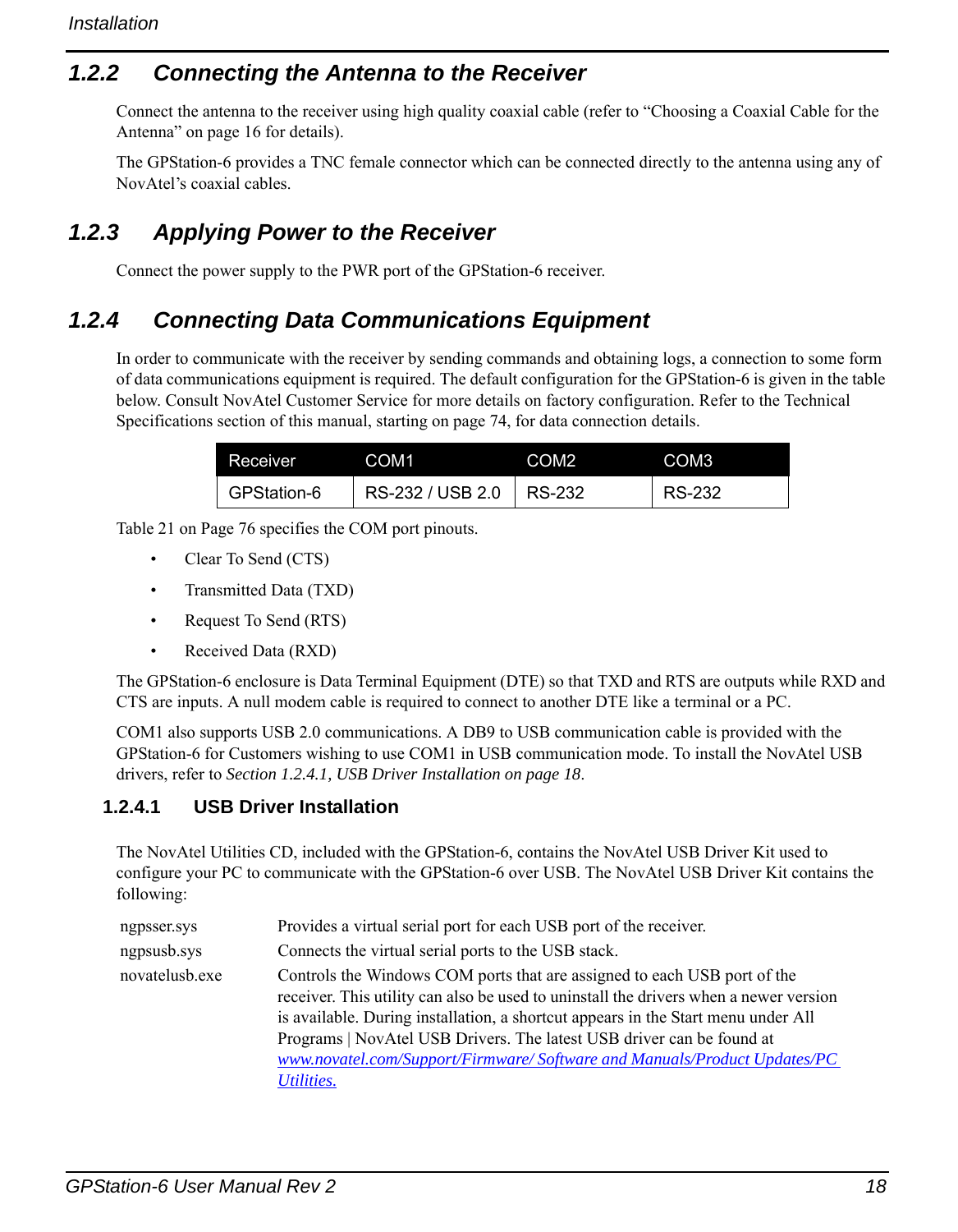

The USB drivers are certified by Microsoft's Windows Hardware Quality Lab (WHQL).<br>
Depending on your computer's Driver Signing Policy, Windows may refuse to install this driver or may display a warning. See *[Section 1.2.4.2](#page-18-1)* for details.

### <span id="page-18-1"></span>**1.2.4.2 Windows Driver Signing**

The NovAtel USB drivers are digitally signed and officially supported on Microsoft Windows XP, Windows Vista and Windows 7. They can also be installed on Windows 2000 and Windows Server 2003 but are not WHQL certified in that application. Depending on how your computer is configured, Windows may ignore device drivers that are not digitally signed, display a warning when it detects device drivers that are not digitally signed (the default) or prevent you from installing device drivers without digital signatures.

To install NovAtel USB drivers, the computer's policy must be either Ignore or Warn.

To change the Driver Signing Policy on your computer:

- 1. Open System in the Control Panel.
- 2. Select the Hardware tab.
- 3. Click Driver Signing.
- 4. Select either Ignore or Warn in the File signature verification box.
- 5. Click OK to accept the new policy.
- 6. Click OK again to close the System Properties dialog.
- 7. Unplug the NovAtel receiver USB cable, plug it back in and follow the installation instructions described in either the Firmware Updates and Model Upgrades section.

# <span id="page-18-0"></span>**1.3 Additional Features and Information**

This section contains information on the additional features of the GPStation-6 receiver which may affect the overall design of your receiver system.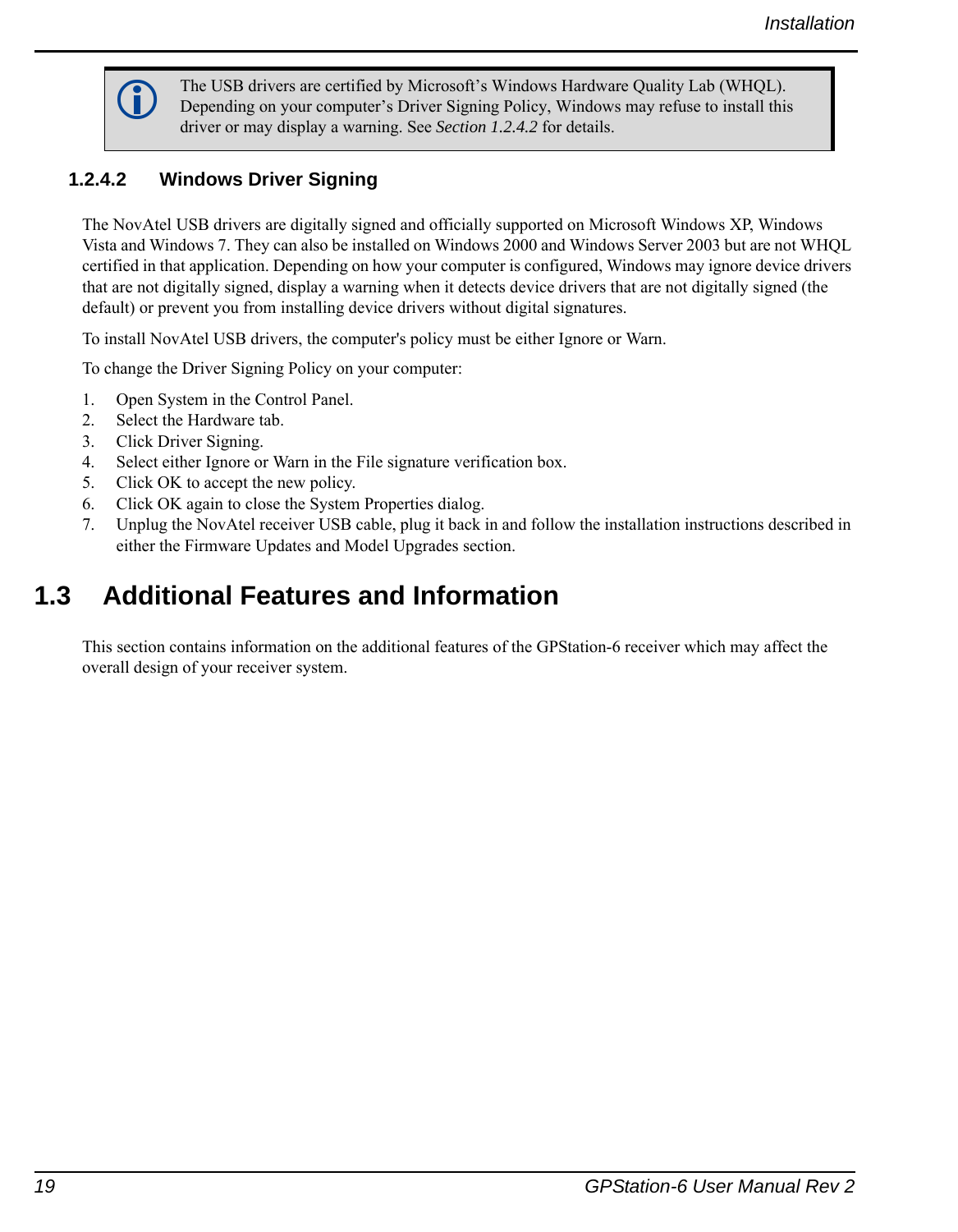### <span id="page-19-0"></span>*1.3.1 Status Indicators*

<span id="page-19-3"></span>The GPStation-6 enclosure has LED to indicate system status for power and communications. Refer to [Table 1](#page-19-3) for specific functionality.

| <b>Indicator</b> | <b>Indicator Colour</b> | <b>Status</b>                       |  |  |
|------------------|-------------------------|-------------------------------------|--|--|
| COM <sub>1</sub> | Green Flashing          | Data is being transmitted from COM1 |  |  |
|                  | Red Flashing            | Data is being received on COM1      |  |  |
| COM <sub>2</sub> | Green Flashing          | Data is being transmitted from COM2 |  |  |
|                  | Red Flashing            | Data is being received on COM2      |  |  |
| COM <sub>3</sub> | Green Flashing          | Data is being transmitted from COM3 |  |  |
|                  | Red Flashing            | Data is being received on COM3      |  |  |
| <b>PWR</b>       | Red Solid               | The receiver is powered             |  |  |

 **Table 1: Status Indicators (RS232)**

### <span id="page-19-1"></span>*1.3.2 10 MHz Oscillator*

The GPStation-6 enclosure houses its own high performance ultra-low phase-noise Oven Controlled Crystal Oscillator (OCXO), so no external frequency reference is required for GPStation-6 receiver operation. The GPStation-6 OCXO generates a 10 MHz reference signal delivered directly to the OEM628 GNSS receiver card via internal communication lines within the enclosure.

The same 10 MHz OCXO signal is also output on the OSC port (BNC female) of the GPStation-6 enclosure and can be used as a frequency reference for other external equipment. The OSC port for the GPStation-6 enclosure is output only; the receiver will not operate properly if a 10 MHz signal is input to this port.

### <span id="page-19-2"></span>*1.3.3 Mounting Bracket*

Along with the GPStation-6 enclosure, a mounting kit is provided to for mounting the receivers to a surface. To install the mounting bracket provided with the GPStation-6, refer to the instructions provided with the mounting kit. Also refer to *[Section 6.3, Mounting Bracket Dimensions on page 81](#page-80-1)* for bracket dimension information.



The mounting kits are not designed for use in high dynamics/vibration environments.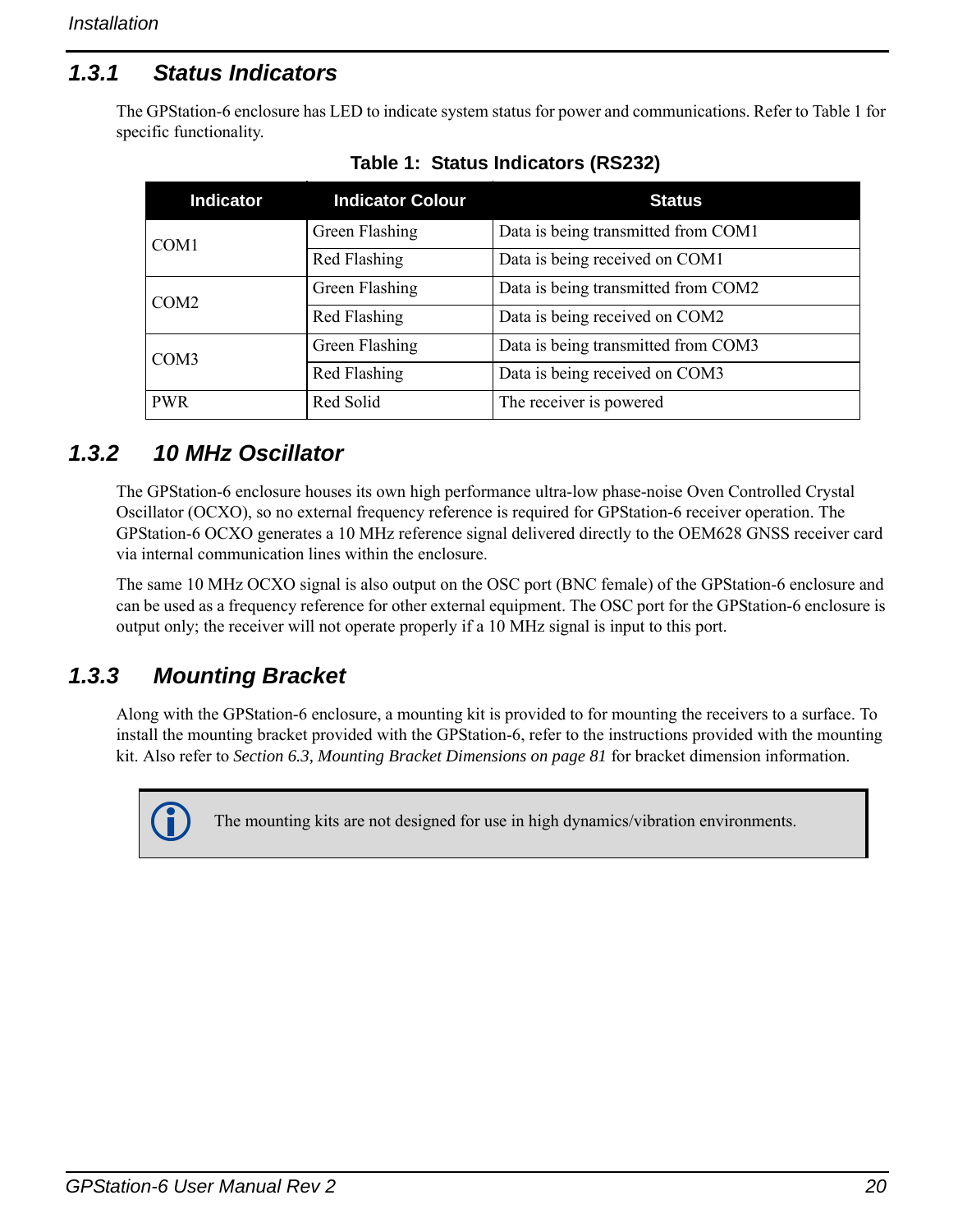# <span id="page-20-0"></span>**Chapter 2 Operation**

<span id="page-20-4"></span>Before operating the GPStation-6 for the first time, ensure the installation instructions in [Chapter 1,](#page-14-5)  [Installation](#page-14-5) are properly followed.

Sufficient information is provided in this User Manual to support custom development of GPStation-6 interface and processing software on platforms other than a PC, as would be required for many operational deployments. However, since each Customer deployment is unique, this Operation chapter focuses on the basic operational information required to get a new GPStation-6 customer up and running using their PC. If support is required for specific custom deployments, the Customer is encouraged to use this User Manual as a reference and to contact NovAtel Customer Support (refer to ["Contact Information" on page 7\)](#page-6-1).

# <span id="page-20-1"></span>**2.1 Pre-Start Checklist**

Before turning on power to the GPStation-6, ensure the following conditions are met:

- The antenna is properly installed, powered and connected
- The PC is properly connected to the GPStation-6 receiver using a serial or USB cable and its communications protocol is configured to match that of the GPStation-6

Supply power to the GPStation-6 only after the above checks are made. Allow the GPStation-6 internal OCXO sufficient time to warm-up before starting normal operation. Warm-up time will vary depending on ambient temperature. It is recommended to allow for least 15 minutes of OCXO warmup time from a cold start condition.

# <span id="page-20-2"></span>**2.2 Start-Up**

The GPStation-6's firmware resides in non-volatile memory. After supplying power to the unit, a selfboot occurs before the GPStation-6 is ready for command input.

When the GPStation-6 is ready to communicate, the PC will display the following prompt, indicating COM1 is connected:

[COM1]

Once connected, commands can be entered as explained in *[Section 2.3, Communicating with the](#page-20-3)  [GPStation-6](#page-20-3)*.

# <span id="page-20-3"></span>**2.3 Communicating with the GPStation-6**

Communication with the receiver consists of issuing commands through the communication ports from an external serial and/or USB communications device. Using a PC or laptop, connect directly to one of the receiver's serial ports using a null modem cable or USB port using the supplied DB9 to USB cable.

The commands and logs used by the GPStation-6, as well as the fields within them, follow specific formats. The valid commands, used to control the operation and data logging of the GPStation-6, are specified in [Chapter 4, Commands.](#page-45-4) [Chapter 5, Logs](#page-56-3) provides details on the data logs that can be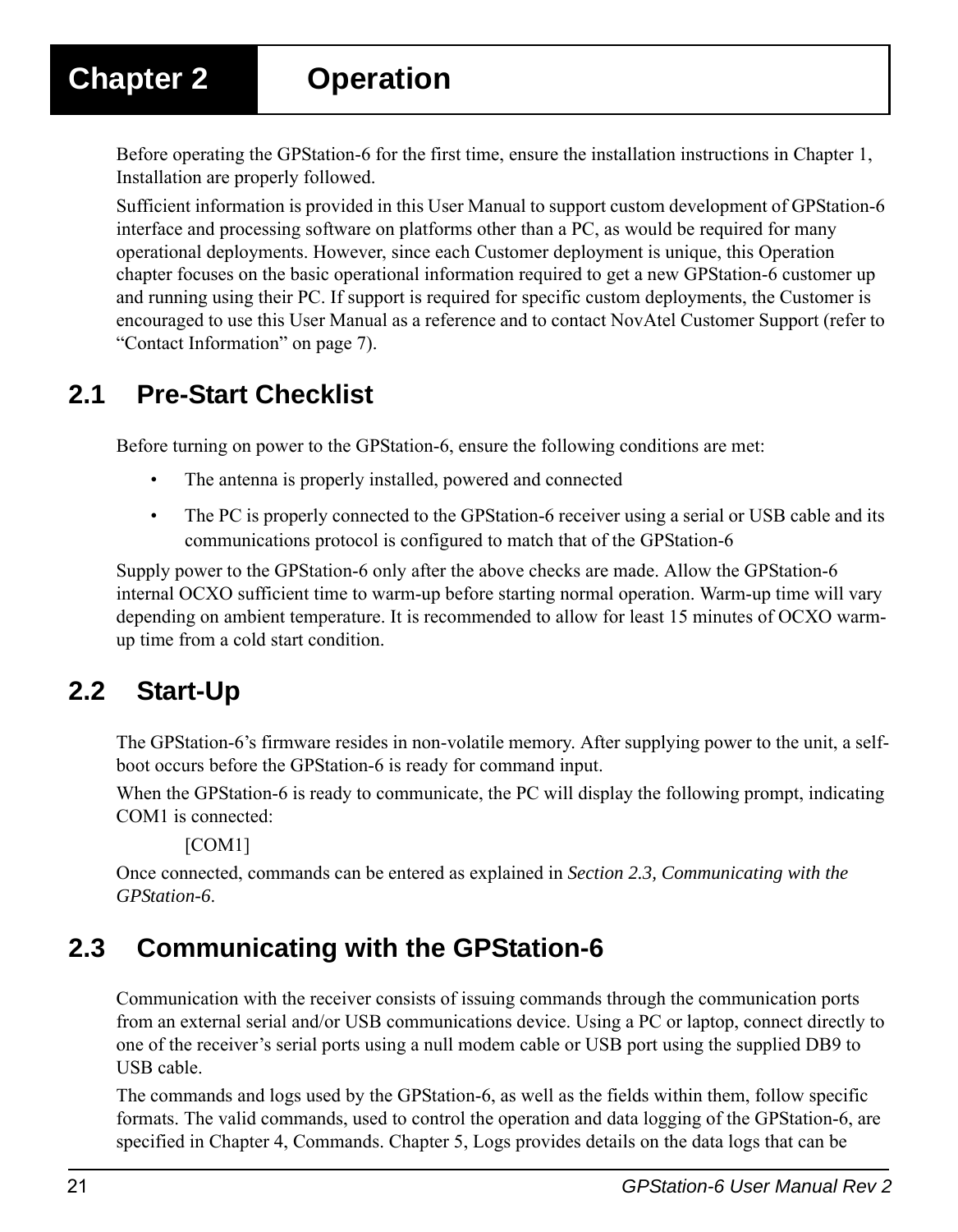requested from the GPStation-6. To ensure maximum utilization of the GPStation-6, a thorough understanding of Chapters 4 through 6 is required.

# <span id="page-21-0"></span>**2.4 Getting Started**

Included with your receiver is a CD containing documentation and software utilities for the GPStation-6.

| <b>Documentation</b>                    | <b>Software Utilities</b>               |
|-----------------------------------------|-----------------------------------------|
| GPStation-6 User Manual (this document) | SLOG (Command Line)                     |
| OEM6 Firmware Reference Guide           | Sample SLOG script (Command Line)       |
| <b>SLOG User Guide</b>                  | GPStation-6 Data Parsers (Command Line) |
|                                         | Sample C++ Source Code                  |

Download the most recent versions of the NovAtel PC Utilities at: *http://www.novatel.com/support/firmwaresoftware-and-manuals/firmware-software-updates.*

 Install the GPStation-6 version of the PC Utilities provided on the CD. Although the latest version of NovAtel Connect (including Convert4) can be downloaded from the NovAtel web site, the GPStation-6 specific utilities are only available from this CD or directly from a NovAtel Customer Support representative.

# <span id="page-21-1"></span>**2.5 NovAtel Connect™**

NovAtel Connect<sup>™</sup> is a Windows based GUI that allows for easy access to your receiver's many features without the need to use a terminal emulator or to write custom software. Connect lets you easily communicate with and configure your GPStation-6 receiver via one of the serial or USB ports using a PC running Windows XP or Windows 7.

The latest version of Connect can be downloaded from the NovAtel web site. At the time of publication, Connect does not provide any custom display windows or tools specific to the special GISTM logs and commands provided by the GPStation-6 receiver. Connect is recommended for new GPStation-6 customers as it is a useful tool confirming device connections, configuring the receiver, monitoring basic receiver functionality (i.e., signal tracking), and logging data to file for postprocessing. For long-term data collection using the GPStation-6, it is recommended the user write their own interface software package or use the provided command line utility called SLOG (refer to ["NovAtel SLOG Utility" on page 24](#page-23-0) for details).

After NovAtel Connect is downloaded and installed on your local machine, launch the program and create a device connection for the GPStation-6 receiver. If you are unfamiliar with Connect, then use the provided Help file that can be accessed under the NovAtel button or by pressing F1.

After establishing a connection with your GPStation-6 receiver, Connect will automatically request standard OEM628 data logs in order to populate the default display windows. The basic functionality of your GPStation-6 receiver can be confirmed via these default display windows and additional windows that can be accessed via the Windows menu.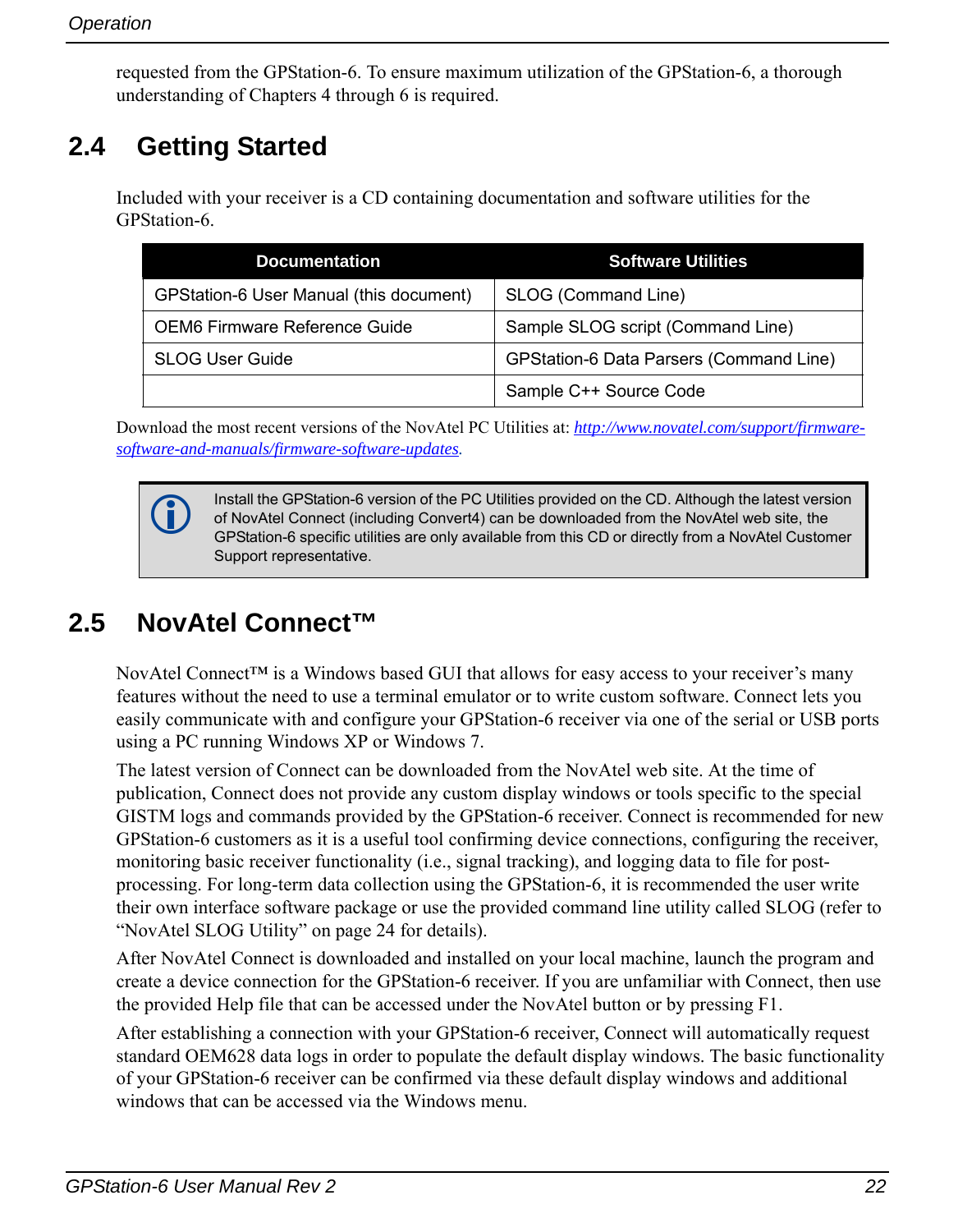For example:

- Use the Constellation window to confirm the expected GNSS constellations are tracked
- Use the Position window to confirm the receiver has solved for position/time
- Use the Tracking Channel Status windows to confirm the expected GNSS signals are tracked

The figure below provides an example default display window view for a basic connection to a GPStation-6 device.



After the connection has been established to your GPStation-6 receiver and basic functionality is confirmed, the Console window can be used to enter configuration commands or request data logs. If desired, Connect can also be used to log specific GPStation-6 GISTM data to file for post-processing using the Save Data feature, available under the Tools menu.

To ensure that only the desired data logs are saved to a file, first close all display windows except for the Console window. Then select Save Data from the Tools menu to enter the file name and location to save the data. Next request all desired logs, and Connect will automatically save them to file until the feature is disabled.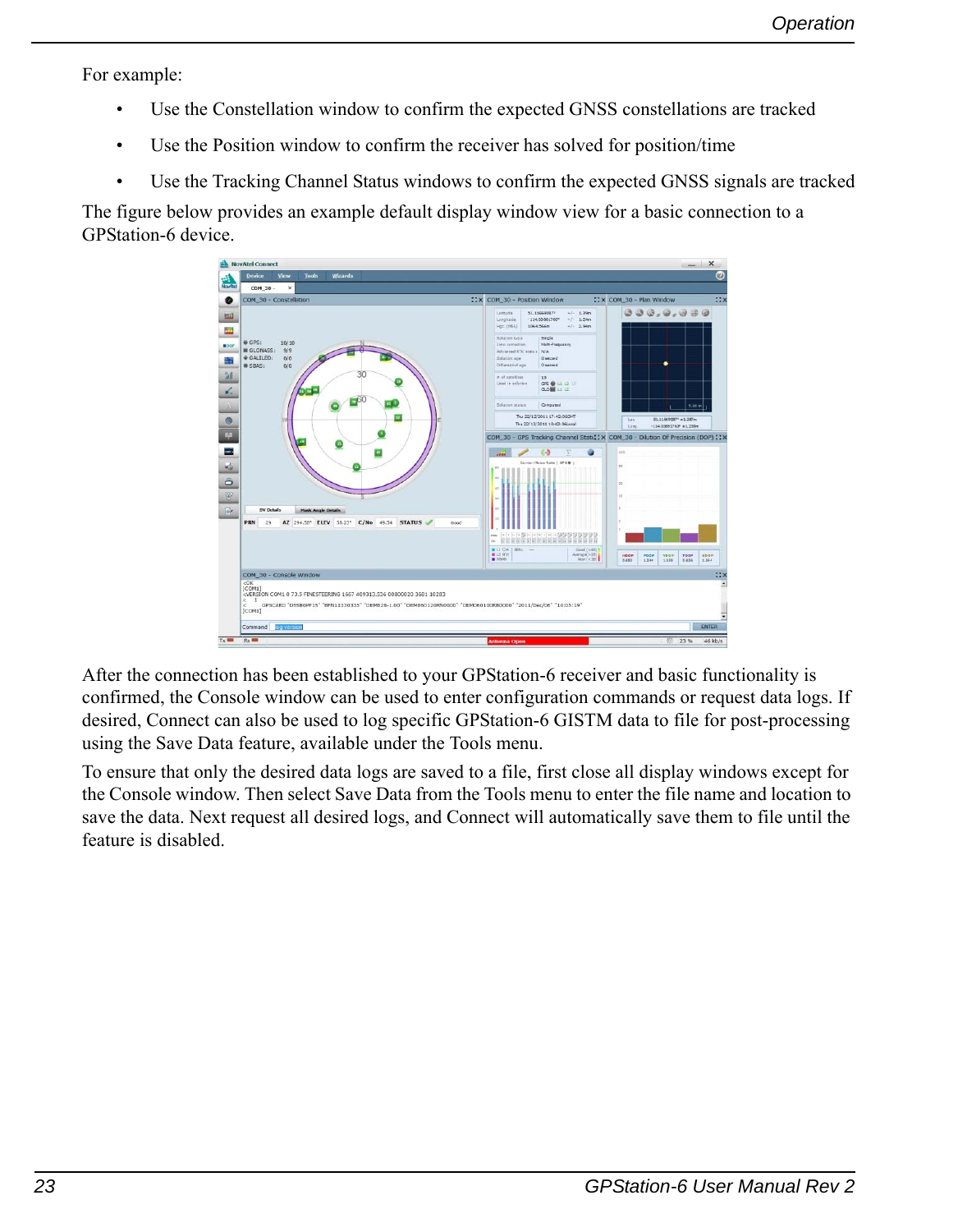$\bullet$  COM **EN CON1**  $51$ 63. **<u>Sill</u>** COK<br>
[COM1]<br>
log rang <OK<br>[COM1]  $\bullet$  3 1 2 9 9  $Rx =$ 

The following figure provides an example of the using the Console window to save GISTM specific data to file, assuming the Save Data configuration is already complete.

The standard NovAtel log conversion utility Convert4 is installed along with the NovAtel Connect data package. At the time of publication Convert4 does not have support for the GPStation-6 specific logs, however data parsing utilities for GISTM logs are included with the Software Utilities CD and are described in detail in ["Data Parsing Utilities" on page 27](#page-26-1).

# <span id="page-23-0"></span>**2.6 NovAtel SLOG Utility**

SLOG is a Windows console application that uses a script to control GNSS receivers and equipment, and to log data in a repeatable, controlled manner. It is also used in long-term data collection/ monitoring installations where stability and organized archiving are important. SLOG is provided with the GPStation-6 (as it was with the GSV4004B), in particular due to its power and flexibility for long-term data collection/monitoring applications.

SLOG was developed by NovAtel, and has been used internally for many years to support automated testing and development activities, for data collection campaigns and NovAtel monitoring stations, and has occasionally been provided to customers to facilitate their own custom SLOG scripts and long-term installations. The SLOG Scriptable Logger Users Guide is provided with SLOG.exe and the sample SLOG script (GNSStest.slg) on the GPStation-6 SW Utilities CD.

The following steps can be followed to start collecting data using SLOG:

- 1. Copy the "GNSStest.Slg" and "SLOG.exe" files from the GPStation-6 CD to a local drive. The GNSStest.slg script can be edited in any text based program. This test script will log ISMREDOBS, ISMREDTEC, ISMRAWTEC and ISMRAWOBS logs for 24 hours.
- 2. Open a command prompt and navigate to the directory where the script and executable are stored.
- 3. Type Slog GNSStest <PC port> <receiver name> to start collecting data.

For example: Slog GNSStest 20 RX1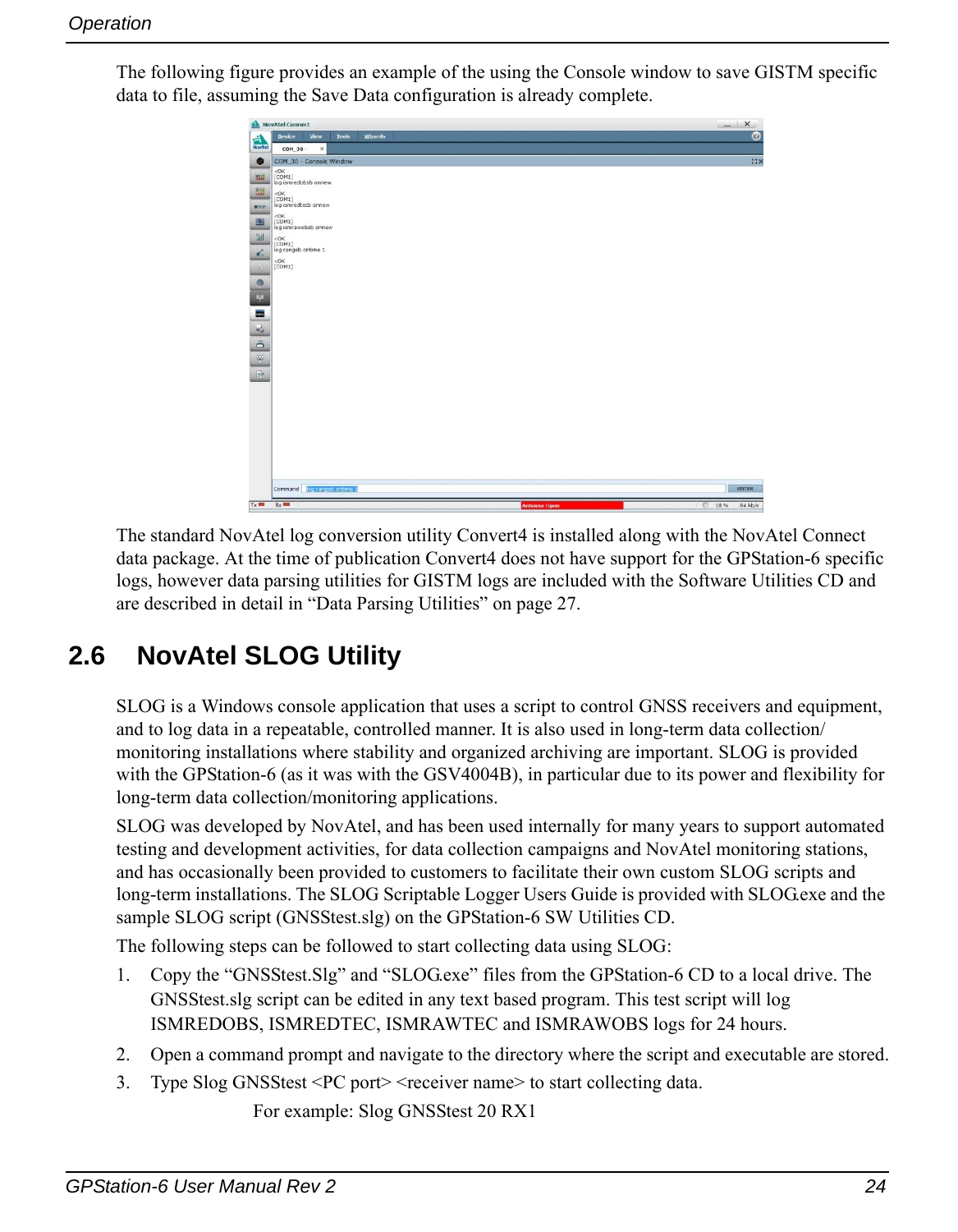The SLOG interface in the command window supports real time data display. By pressing the 'L' key when the SLOG script is running a summary display including signal tracking information will be provided in the command window.

SLOG will automatically log all raw data collected from the GPStation-6 receiver to \*.GPS file(s) for post-processing. The NovAtel data parsing utilities described in the next section can be used along with Excel, MatLab or any other data processing software (including custom software) to process and analyze the raw data as desired.

# <span id="page-24-0"></span>**2.7 TEC Calibration**

### <span id="page-24-1"></span>*2.7.1 What is TEC?*

Total Electron Content (TEC) is an important descriptive quantity for the ionosphere of the Earth.

It is defined as the total number of electrons present along a path between two points and is significant in determining the group delay of a radio wave through a medium.

 $10^{16}$  electrons/m<sup>2</sup> = 1 TEC unit (TECU)

### <span id="page-24-2"></span>*2.7.2 How does TEC affect GNSS?*

<span id="page-24-3"></span>Ionospheric TEC is characterized by observing carrier phase delays of received radio signals transmitted from satellites located above the ionosphere (e.g., GNSS). It is strongly affected by solar activity.

#### **Figure 4: Ionospheric TEC Characterized**

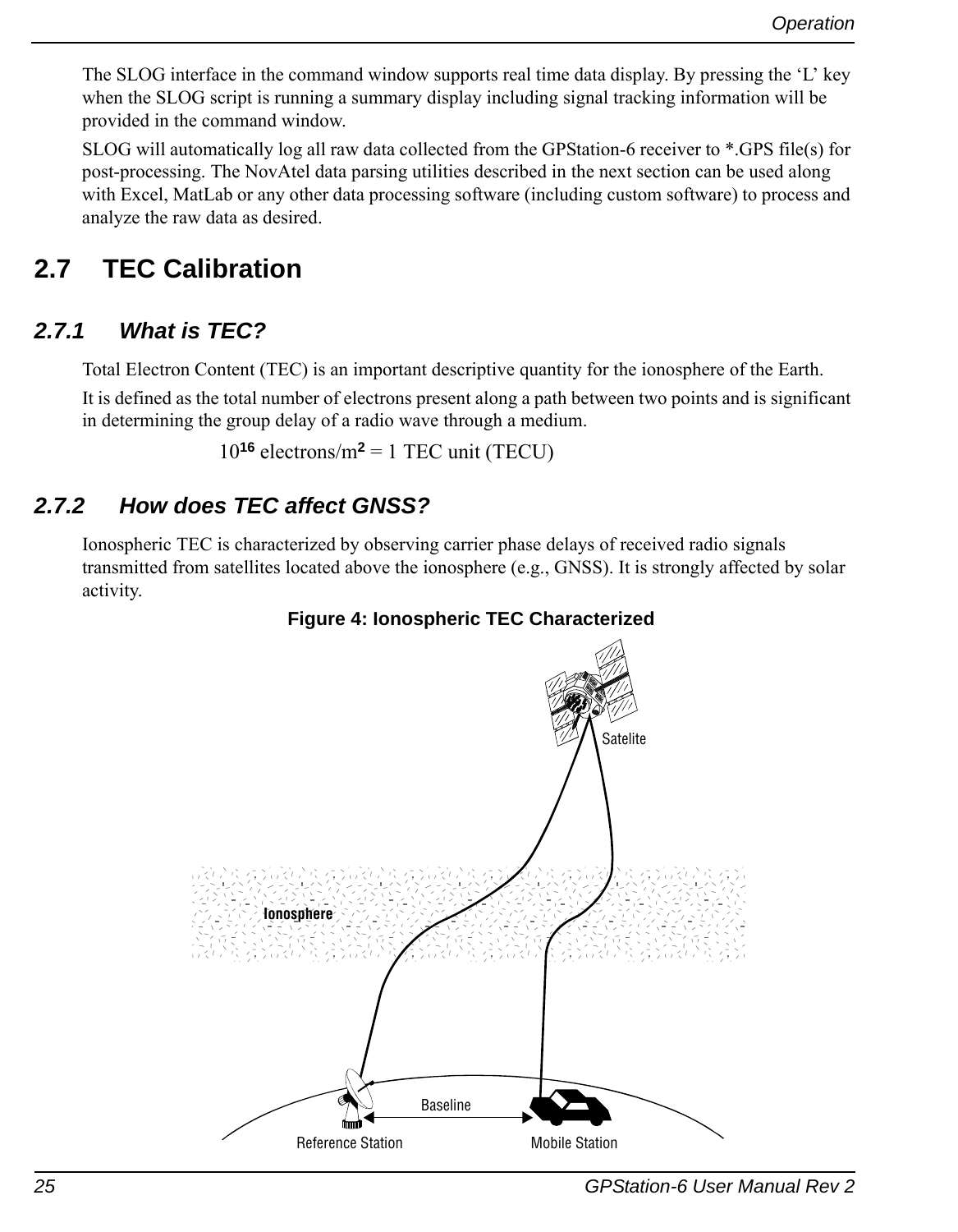### <span id="page-25-0"></span>*2.7.3 Bias in TEC Measurements*

NovAtel recommends calibrating the TEC to remove biases from TEC measurements. Sources of TEC measurement bias include the GNSS antenna, antenna cable, amplifiers, splitters, connectors, working temperature and equipment aging.

TEC measurement bias must be determined during the time of day when the Ionosphere shows the lowest amount of activity. This varies between regions.

To improve the precision of absolute TEC measurements, follow the procedure outlined in the sections below.

<span id="page-25-3"></span>

#### **Figure 5: TEC Before and After Example**

### <span id="page-25-1"></span>*2.7.4 Determine Time of Day for Calibration*

- 1. Collect GPS data using the ISMREDOBS and ISMREDTEC logs. It is recommended collecting data for a period of 3 to 4 days to even out regional effects.
- 2. Identify an optimal time window to run a calibration when absolute TEC shows minimum (i.e., the time of day when TEC is at its minimum).



3. Apply satellite biases for available signal combinations (currently GPS C1P1).

#### *Example:*

SETDIFFCODEBIASES gps\_c1p1 -0.207 -0.043 -0.623 1.018 ... ... 0.0 (40 values in nanosecond)



 Refer to ["SETDIFFCODEBIASES Sets satellite differential code biases" on page 56](#page-55-1) for details on this command.

### <span id="page-25-2"></span>*2.7.5 Use GPStation-6 Auto Calibration Feature*

- 1. Send the following commands and logs to start the automatic calibration
	- ISMCALIBRATE Enable 0 21600 65 (0 sec to delay calibration start, 21600 calibration duration, 65 elevation angle cutoff)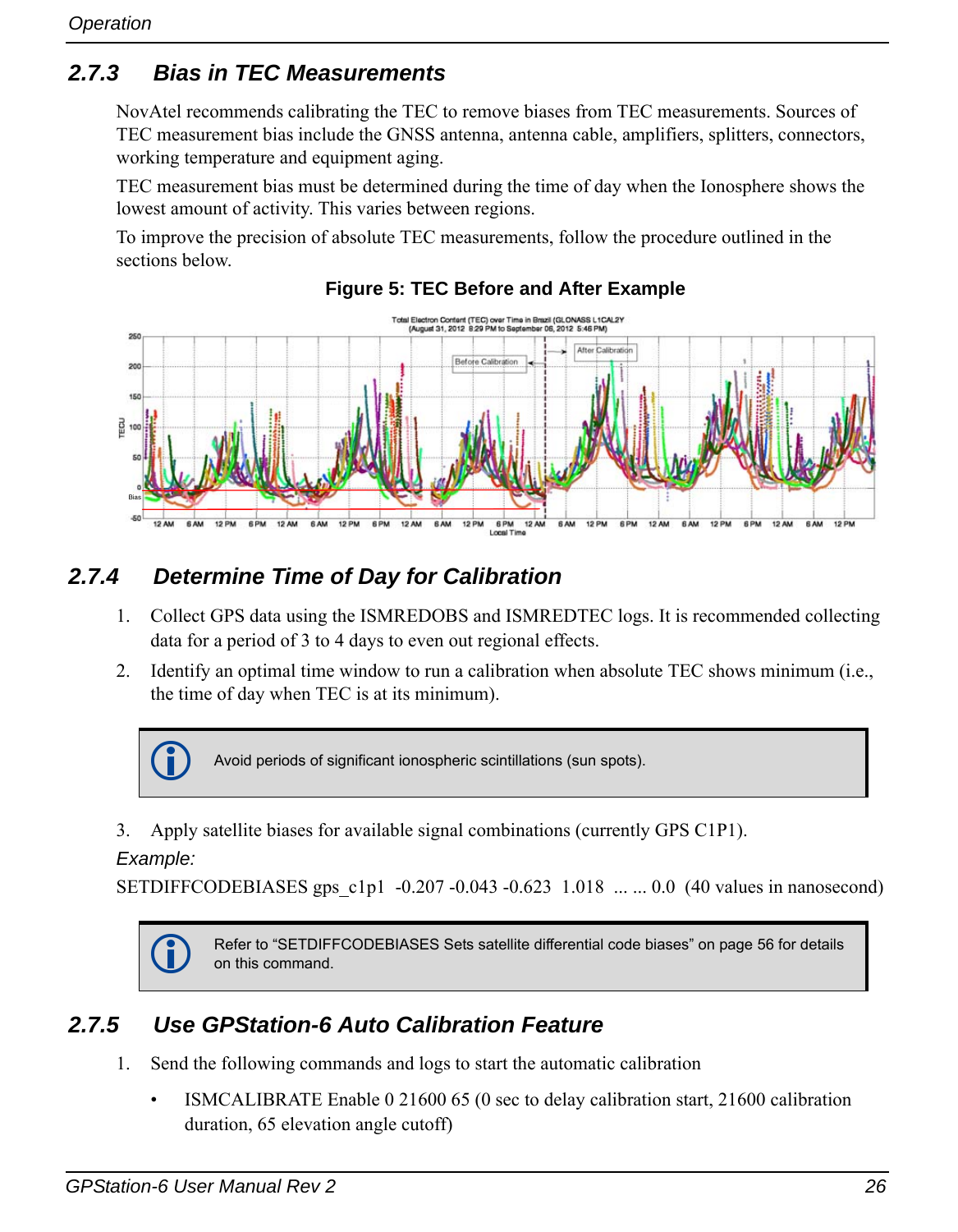- Log ISMCALIBRATIONSTATUSA ONNEW (will be output each minute for calibration duration)
- Log ISMREDTECB ONNEW
- Log ISMREDOBSB ONNEW
- 2. Calibration offsets can be found in the last ISMCALIBRATIONSTATUS log, when the calibration period is complete.

#### *Example:*

```
#ISMCALIBRATIONSTATUSA,COM1,0,70.0,FINESTEERING,1704,39480.000,00800020,45d2,1
0832;18000, 5,
GPSL1CAL2Y,302,27.690591812,3.667247295
GLOL1CAL2P,131,26.807550430,4.445590496,
GPSL1CAL2C,63,21.765899658,0.235251412
GPSL1CAL5,63,10.893598557,0.282875121,
GLOL1CAL2CA,131,19.007484436,5.380369663*9c884ea9
```


 [Refer to the SELECTCHANCONFIG command described in the](http://www.novatel.com/assets/Documents/Manuals/om-20000129.pdf) *OEM6 Family Firmware Reference* manual for details on choosing satellite constellations and signals.

### <span id="page-26-0"></span>*2.7.6 Apply Autocalibration Values to the Receiver*

Use the following command to apply the results of the automatic calibration: ISMTECCALIBRATION signal\_combination calibration\_value Example: ISMTECCALIBRATION GPSL1CAL2Y 27.690591812 ISMTECCALIBRATION GLOL1CAL2P 26.807550430 ISMTECCALIBRATION GPSL1CAL2C 21.765899658 ISMTECCALIBRATION GPSL1CAL5 10.893598557 ISMTECCALIBRATION GLOL1CAL2CA 19.007484436

# <span id="page-26-1"></span>**2.8 Data Parsing Utilities**

The GPStation-6 is provided with the following command line data parsing utilities which are used to parse the GISTM logs and output CSV data in organized and human-readable format:

The input file accepted can be created using SLOG or NovAtel Connect.

The output file is a comma separated data file (\*.csv).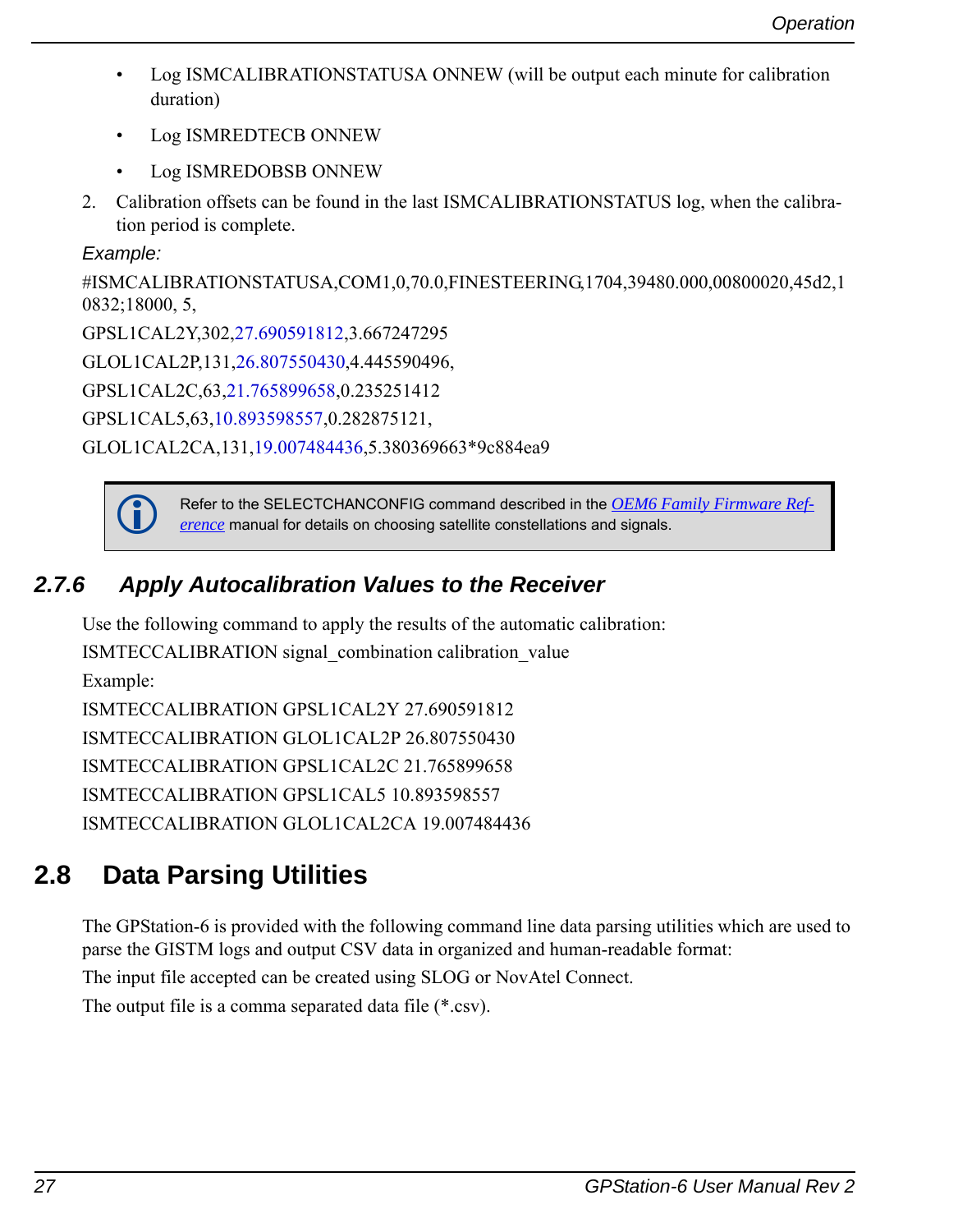### <span id="page-27-0"></span>*2.8.1 PARSEREDUCED.exe*

The PARSEREDUCED utility is used to process the reduced GISTM data logs. It is executed from a command line window (similar to SLOG). Usage details are provided in the following screen shot:

| <b>GET</b> Administrator: C:\windows\system32\cmd.exe                                                                                                                                                                                                                                                                                                                                                                                                                                                                                                                                        | <b>BOOK</b> |
|----------------------------------------------------------------------------------------------------------------------------------------------------------------------------------------------------------------------------------------------------------------------------------------------------------------------------------------------------------------------------------------------------------------------------------------------------------------------------------------------------------------------------------------------------------------------------------------------|-------------|
| C:\Projects\Test\ParseReduced>\ParseReduced /h                                                                                                                                                                                                                                                                                                                                                                                                                                                                                                                                               | ▲           |
| GPStation-6 Reduced Observation Post-Processing Utility<br>Executable - C:\PROJECTS\TEST\PARSEREDUCED.EXE - 2.0008<br>Modified - $2011 - 12 - 16$ 14:21:00<br>Source - PU Utils ScintUtils ParseReduced, Lib clist#3546, UC++ 10.0                                                                                                                                                                                                                                                                                                                                                           |             |
| Usage: ParseReduced <prn> <if> <of><br/><math>PRN = GX</math> to output specific GPS PRN X<br/><math>= R(X)</math> to output specific GLO Slot X<br/>= S<x> to output specific SBAS PRN X<br/><math>=</math> E<math>\langle</math>X<math>\rangle</math> to output specific GAL PRN X<br/><math>=</math> <math>C(X)</math> to output specific COMPASS PRN X<br/><math>= Q(X)</math> to output specific <math>QZSS</math> PRN X<br/>No PRN # output all PRN's for a specific SV system<br/>X = 0 to output only azimuth and elevation for a specific SV s<br/><b>ustem</b></x></of></if></prn> |             |
| $IF = Input path and filename$<br>$OF = output$ path and filename                                                                                                                                                                                                                                                                                                                                                                                                                                                                                                                            |             |
| C:\Projects\Test\ParseReduced>                                                                                                                                                                                                                                                                                                                                                                                                                                                                                                                                                               |             |

#### **Command Line Example:**

PARSEREDUCED R DATAFILE.GPS OUTPUTFILE.CSV (for all GLONASS satellites)

### <span id="page-27-1"></span>*2.8.2 PARSERAW.exe*

The PARSERAW utility is used to process the raw GISTM data logs. It is executed from a command line window (similar to SLOG). Usage details are provided in the following screen shot:

| <b>GEV</b> Administrator: C:\windows\system32\cmd.exe                                                                                                                                                                                                                                                                                                                                                                                                                                                                                                                                                                                                                                   | $\mathbf x$<br>المست |
|-----------------------------------------------------------------------------------------------------------------------------------------------------------------------------------------------------------------------------------------------------------------------------------------------------------------------------------------------------------------------------------------------------------------------------------------------------------------------------------------------------------------------------------------------------------------------------------------------------------------------------------------------------------------------------------------|----------------------|
| C:\Projects\Test\ParseRaw>\ParseRaw /h                                                                                                                                                                                                                                                                                                                                                                                                                                                                                                                                                                                                                                                  |                      |
| <b>GPStation-6 Raw Observation Post-Processing Utility</b><br>Executable - C:\PROJECTS\TEST\PARSERAW.EXE - 2.0006<br>Modified - $2011 - 12 - 15$ 15:45:20<br>Source - PU Utils ScintUtils ParseRaw, Lib clist#3513, UC++ 10.0                                                                                                                                                                                                                                                                                                                                                                                                                                                           |                      |
| Usage: ParseRaw <prn> <if> [OF] [ST] [ET]<br/><math>PRN = G(X)</math> to output specific GPS PRN X<br/>= R<x> to output specific GLO Slot X<br/>= S<x> to output specific SBAS PRN X<br/><math>=</math> E<math>\langle</math> X<math>\rangle</math> to output specific GAL PRN X<br/>= C<x> to output specific COMPASS PRN X<br/>= Q<x> to output specific QZSS PRN X<br/><math>PRN = 0</math> will just output <math>log</math> stats<br/><math>IF = input path and filename</math><br/><math>OF = output path</math> and filename (optional if <math>PRN = 0</math>)<br/><math>ST = start time (optional)</math><br/><math>ET</math> = end time (optional)</x></x></x></x></if></prn> |                      |
| This utility supports files only up to 3 days length. Data sets<br>longer than 1 day should optimally be logged in multiple data files.                                                                                                                                                                                                                                                                                                                                                                                                                                                                                                                                                 |                      |
| C:\Projects\Test\ParseRaw>                                                                                                                                                                                                                                                                                                                                                                                                                                                                                                                                                                                                                                                              |                      |

#### **Command Line Example:**

PARSERAW G1 DATAFILE.GPS OUTPUTFILE.CSV (for GPS PRN 1)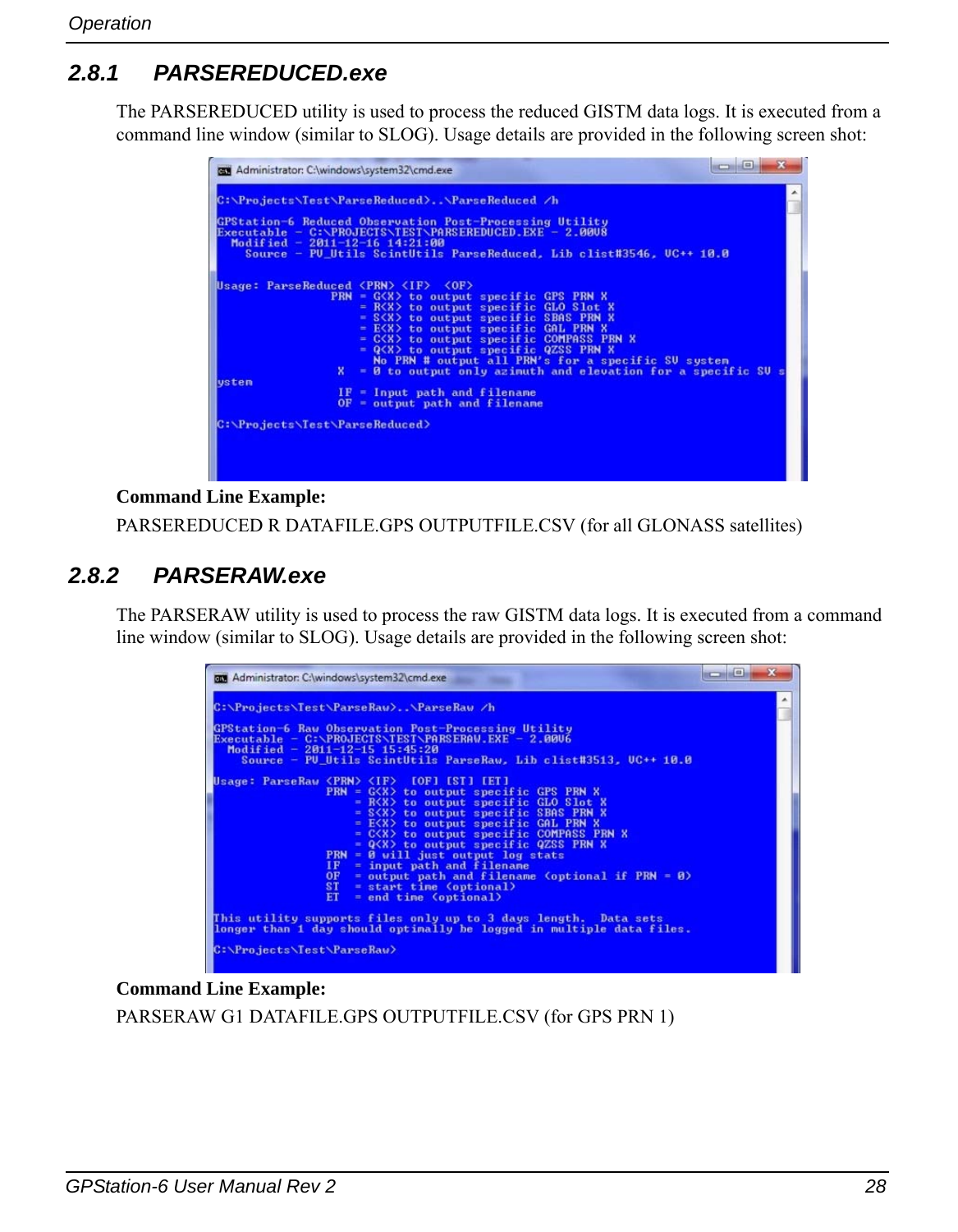## <span id="page-28-0"></span>**2.9 GISTM Data Processing**

The GPStation-6 CD includes sample C++ files that can be used to support custom code development for decoding and processing the GISTM data. During initial evaluation of the product and data analysis, the parsing utilities described above create ISMR summary files in .csv format. Postprocessing can then be done on the data using analysis software, such as Matlab or Microsoft Excel.

# <span id="page-28-1"></span>**2.10 Additional Features for Real-time Operation**

### <span id="page-28-2"></span>*2.10.1 Controlling the Signal and Satellite Systems*

The GPStation-6 allows the user to control which signals from which satellite systems are output in the ISM logs. Refer to the ISMSIGNALCONTROL command, *[Section 4.2.5](#page-50-1)* on *page 51* for details.

**Example:** ISMSIGNALCONTROL GLOL2CA ENABLE

Allows GLONASS L2 C/A phase to be included in ISMRAWOBS, ISMDETOBS and ISMREDOBS logs.

**Example:** ISMSIGNALCONTROL GLOL2CA ENABLE ENABLE

Also allows GLONASS L2 C/A to be used to calculate TEC measurements between this and the satellite's primary signal.

L2P(Y) scintillation measurements and observations are disabled by default.

L2P(Y) is an encrypted signal and is therefore tracked using a proprietary semi-codeless technique. This results in increased noise on the signal and therefore L2P(Y) measurements may not be suitable for computing scinitillation phase and amplitude indices. L2P(Y) is however suitable for TEC computations and L2P(Y) TEC computations are enabled by default.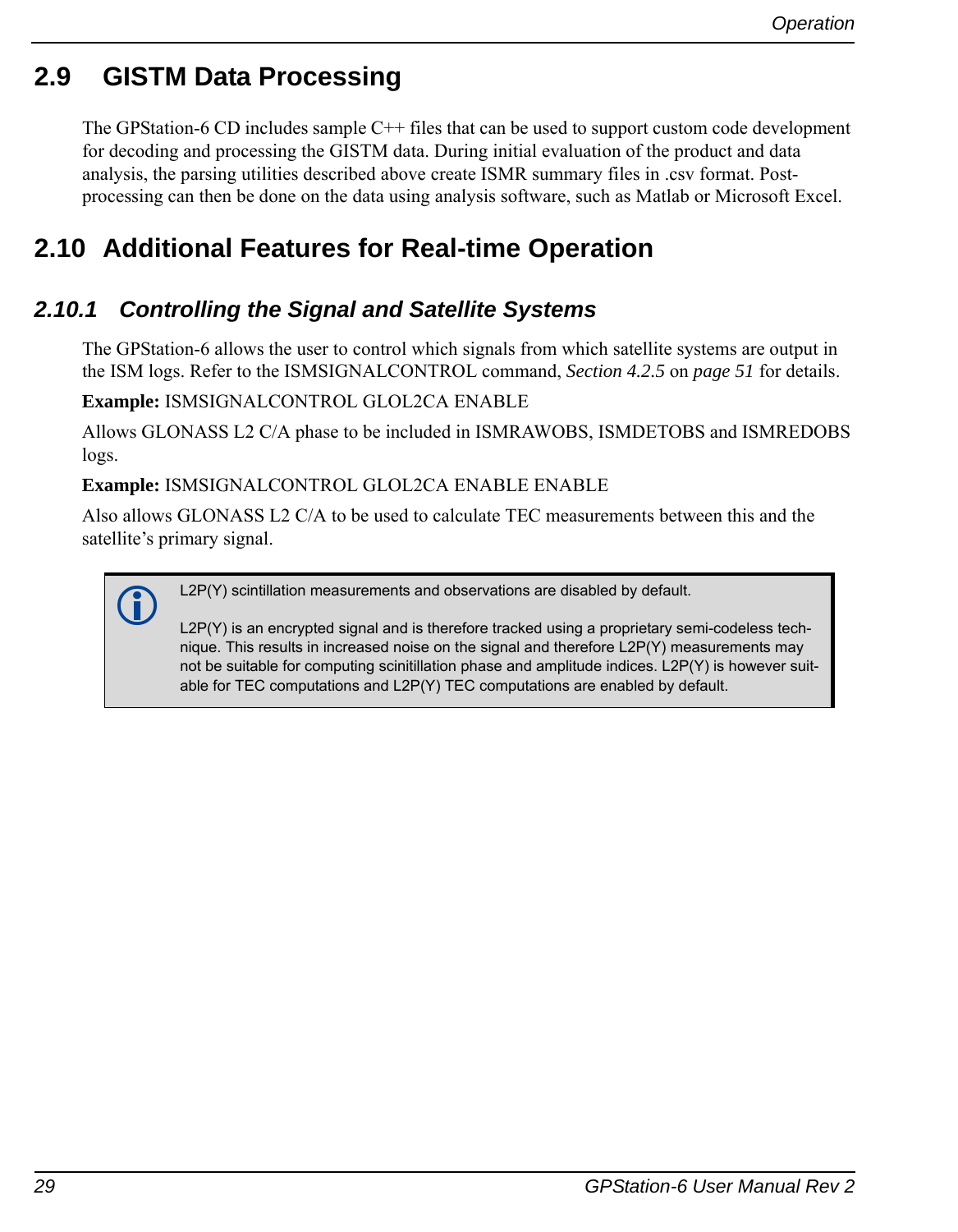## <span id="page-29-1"></span><span id="page-29-0"></span>**3.1 Message Types**

The receiver handles incoming and outgoing NovAtel data in three different message formats:

- Abbreviated ASCII
- ASCII
- Binary

This allows for a great deal of versatility in the way the OEM6 family of receivers can be used. All NovAtel commands and logs can be entered, transmitted, output or received in any of the three formats. The receiver also supports RTCA, RTCMV3, RTCM, CMR, CMRPLUS and NMEA format messaging. For more information about message logs, refer to the contents of Chapters 2 and 3 in the OEM6 Family Firmware Reference manual.

When entering an ASCII or abbreviated ASCII command to request an output log, the message type is indicated by the character appended to the end of the message name. 'A' indicates the message requested is ASCII and 'B' indicates binary. No character means the message requested is Abbreviated ASCII. When issuing binary commands, the output message type is dependent on the bit format in the message's binary header (refer to *Binary* on *[page 34\)](#page-33-0)*.

#### *Abbreviated ASCII*

LOG VERSION

 $<$ OK

```
[COM1]<VERSION COM1 0 84.0 FINESTEERING 1715 162477.928 00000020 3681 10826
```
 $<$  1

```
< GPSCARD "D5SB0PF1S" "BFN11440053" "OEM628-1.00" "OEM060200RN0000" "OE
```
M060100RB0000" "2012/Jul/11" "15:16:13"

[COM1]

### *ASCII*

LOG VERSIONA

 $<$ OK

[COM1]#VERSIONA,COM1,0,85.0,FINESTEERING,1715,162483.272,00000020,3681,10826;1,G PSCARD,"D5SB0PF1S","BFN11440053","OEM628- 1.00","OEM060200RN0000","OEM060100RB000

0","2012/Jul/11","15:16:13"\*20371d8d

#### *Binary*

LOG VERSIONB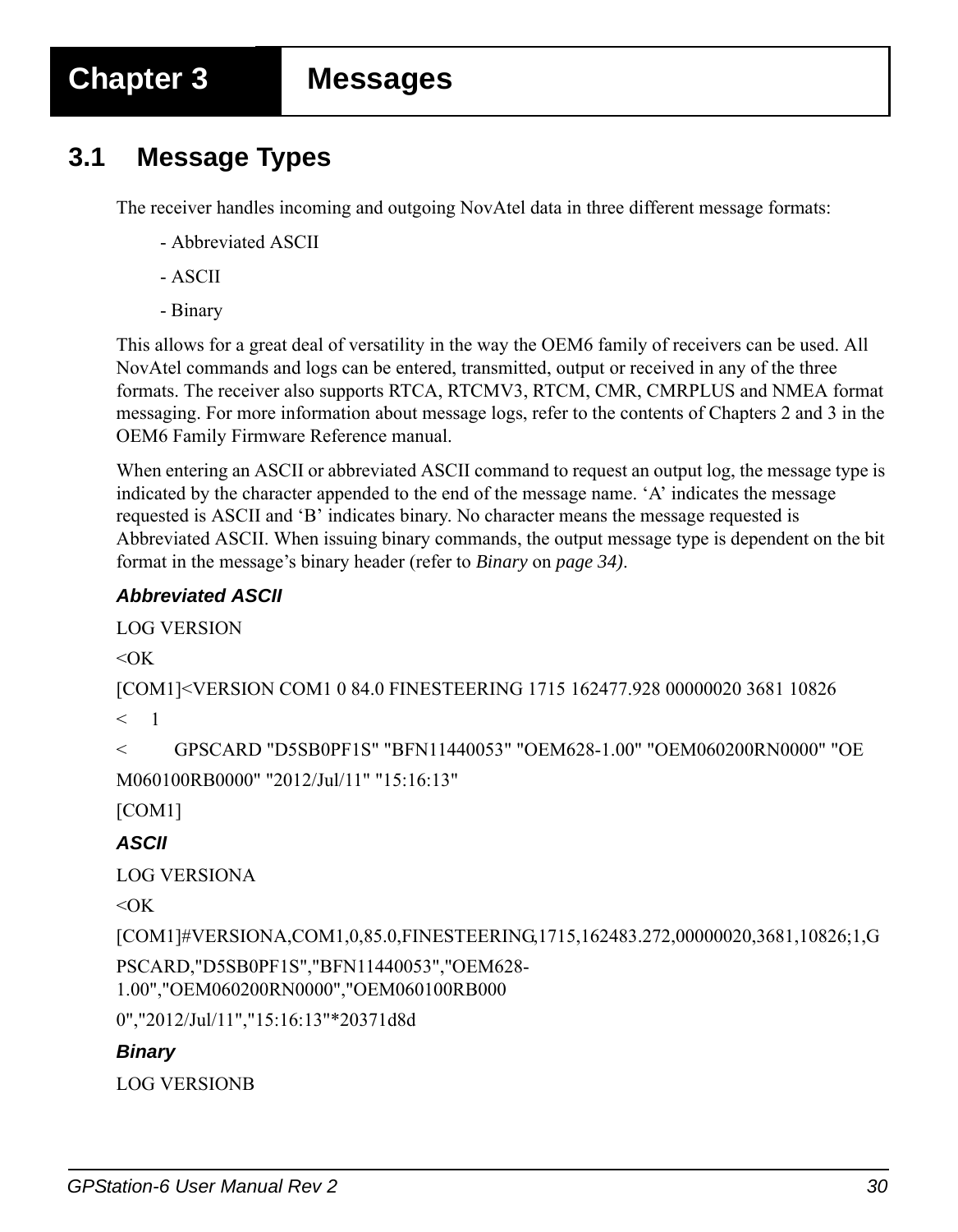### **Table 2: Field Types**

| <b>Type</b>   | <b>Binary Size</b><br>(bytes) | <b>Description</b>                                                                                                                                                                                                                                                     |
|---------------|-------------------------------|------------------------------------------------------------------------------------------------------------------------------------------------------------------------------------------------------------------------------------------------------------------------|
| Char          | 1                             | The char type is an 8-bit integer in the range -128 to +127. This integer value<br>may be the ASCII code corresponding to the specified character. In ASCII or<br>Abbreviated ASCII this comes out as an actual character.                                             |
| <b>UChar</b>  | 1                             | The uchar type is an 8-bit unsigned integer. Values are in the range from +0<br>to +255. In ASCII or Abbreviated ASCII this comes out as a number.                                                                                                                     |
| Short         | 2                             | The short type is 16-bit integer in the range -32768 to +32767.                                                                                                                                                                                                        |
| <b>UShort</b> | 2                             | The same as Short except it is not signed. Values are in the range from +0 to<br>+65535.                                                                                                                                                                               |
| Long          | 4                             | The long type is 32-bit integer in the range -2147483648 to +2147483647.                                                                                                                                                                                               |
| ULong         | 4                             | The same as Long except it is not signed. Values are in the range from $+0$ to<br>+4294967295.                                                                                                                                                                         |
| Double        | 8                             | The double type contains 64-bits: 1 for sign, 11 for the exponent and 52 for the<br>mantissa. Its range is ±1.7E308 with at least 15 digits of precision. This is IEEE<br>754.                                                                                         |
| Float         | 4                             | The float type contains 32-bits: 1 for the sign, 8 for the exponent and 23 for the<br>mantissa. Its range is ±3.4E38 with at least 7 digits of precision. This is IEEE<br>754.                                                                                         |
| Enum          | 4                             | A 4-byte enumerated type beginning at zero (an unsigned long). In binary, the<br>enumerated value is output. In ASCII or Abbreviated ASCII, the enumeration<br>label is spelled out.                                                                                   |
| <b>GPSec</b>  | 4                             | This type has two separate formats dependant on whether you requested a<br>binary or an ASCII format output. For binary, the output is in milliseconds and<br>is a long type. For ASCII, the output is in seconds and is a float type.                                 |
| Hex           | n                             | Hex is a packed, fixed length (n) array of bytes in binary but in ASCII or<br>Abbreviated ASCII is converted into 2 character hexadecimal pairs.                                                                                                                       |
| String        | n                             | String is a variable length array of bytes that is null-terminated in the binary<br>case and additional bytes of padding are added to maintain 4-byte alignment.<br>The maximum byte length for each String field is shown in the row in the log or<br>command tables. |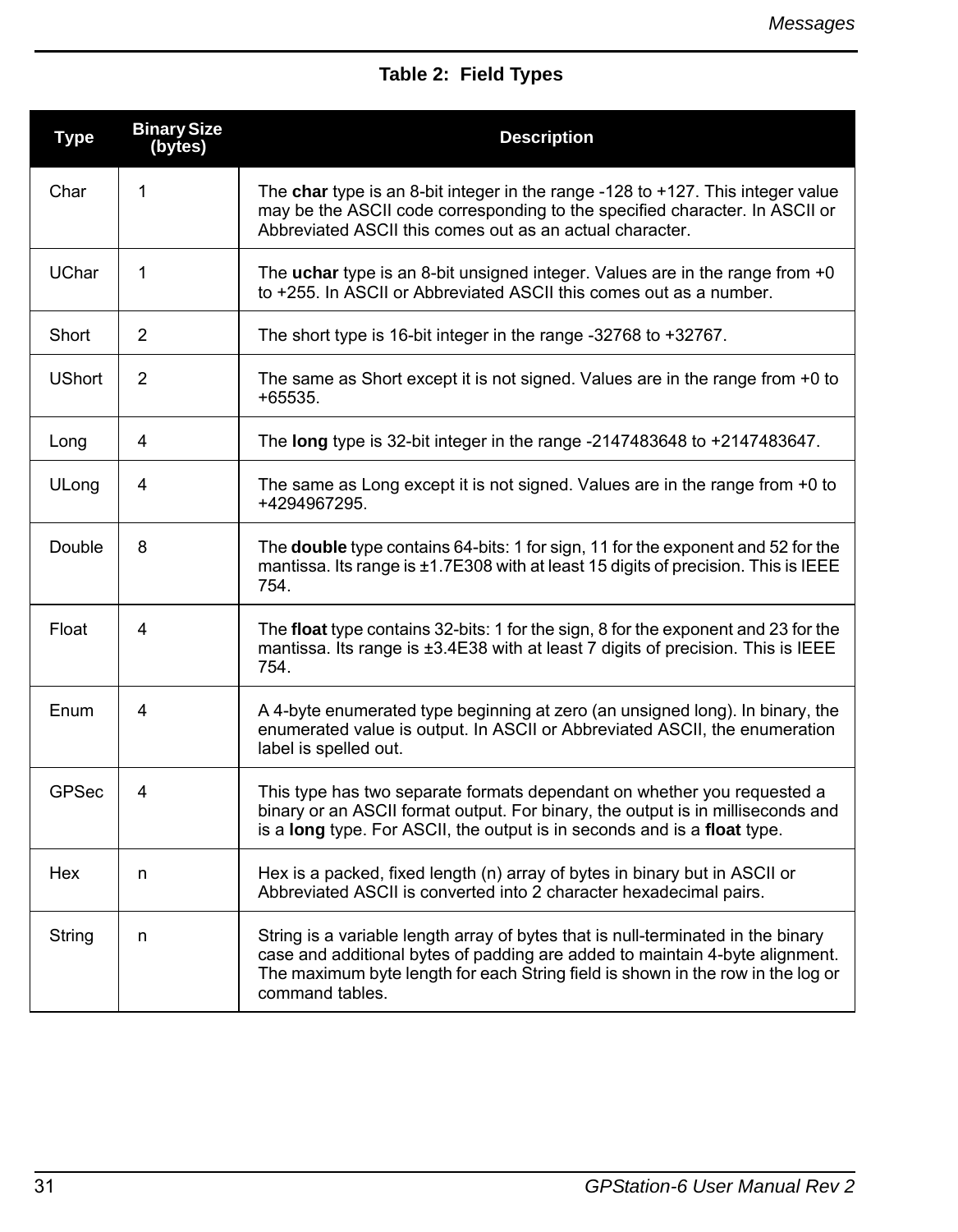<span id="page-31-1"></span>

 **Table 3: Byte Arrangements**

[Table 3](#page-31-1) shows the arrangement of bytes, within each field type, when used by IBM PC computers. All data sent to or from the OEM6 family of receivers, however, is read least significant bit (LSB) first, opposite to what is shown in *[Table 3](#page-31-1)*. Data is then stored in the receiver LSB first. For example, in char type data, the LSB is bit 0 and the most significant bit (MSB) is bit 7. Refer to the Section Channel Tracking Example in the OEM6 Family Firmware Reference manual for a more detailed example.

# <span id="page-31-0"></span>**3.2 Abbreviated ASCII**

This message format is designed to make the entering and viewing of commands and logs by the user as simple as possible. The data is represented as simple ASCII characters, separated by spaces or commas, and arranged in an easy to understand format. There is also no 32-bit CRC for error detection because it is meant for viewing by the user.

#### **Example Command:**

log com1 loglist

#### **Resultant Log:**

```
<LOGLIST COM1 0 69.0 FINE 0 0.000 00240000 206d 0
< 4
< COM1 RXSTATUSEVENTA ONNEW 0.000000 0.000000 NOHOLD
< COM2 RXSTATUSEVENTA ONNEW 0.000000 0.000000 NOHOLD
< COM3 RXSTATUSEVENTA ONNEW 0.000000 0.000000 NOHOLD
< COM1 LOGLIST ONCE 0.000000 0.000000 NOHOLD
```
As you can see, the array of 4 logs are offset from the left hand side and start with  $\leq$ .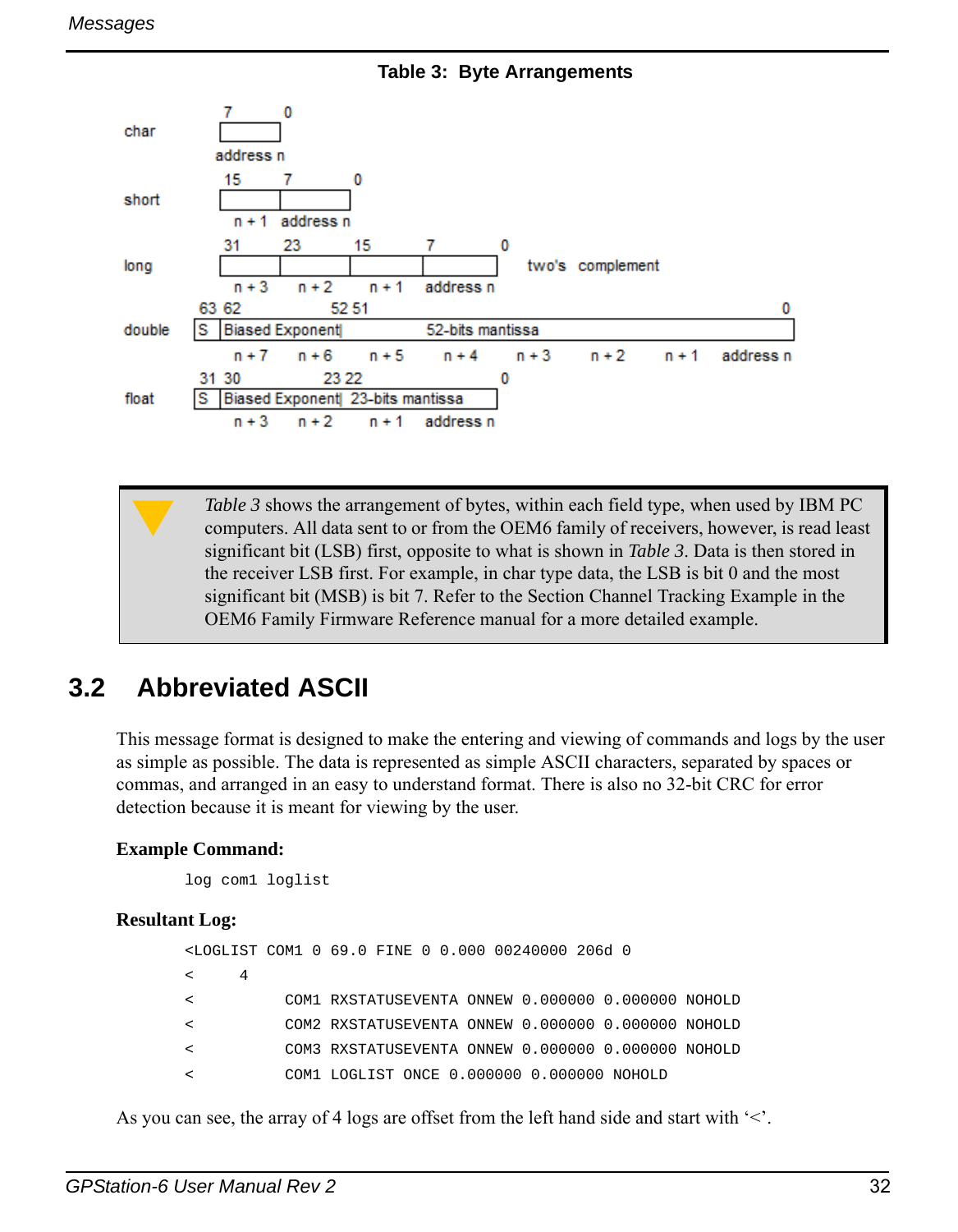# <span id="page-32-0"></span>**3.3 ASCII**

ASCII messages are readable by both the user and a computer. The structures of all ASCII messages follow the general conventions as noted here:

- 1. The lead code identifier for each record is '#'.
- 2. Each log or command is of variable length depending on amount of data and formats.
- 3. All data fields are delimited by a comma ',' with two exceptions:
	- The first exception is the last header field which is followed by a  $\cdot$ ; to denote the start of the data message.
	- The second exception is the last data field, which is followed by  $a *$  to indicate end of message data.
- 4. Each log ends with a hexadecimal number preceded by an asterisk and followed by a line termination using the carriage return and line feed characters. For example:

\*1234ABCD[CR][LF]. This value is a 32-bit CRC of all bytes in the log, excluding the '#' identifier and the asterisk preceding the four checksum digits.

See *[32-Bit CRC](#page-42-0)* on *page 43* for the algorithm used to generate the CRC.

- 5. An ASCII string is one field and is surrounded by double quotation marks. For example: "ASCII string". If separators are surrounded by quotation marks then the string is still one field and the separator will be ignored (example, "xxx,xxx" is one field). Double quotation marks within a string are not allowed.
- 6. If the receiver detects an error parsing an input message, it returns an error response message. Please see *"Chapter Responses" on page 598* for a list of response messages from the receiver.

#### **Message Structure:**

| head to head to head to head to head to head to have a more than the same. | HClU<br>uc | ага<br>HClU<br> | data<br>$Heiu$ | F<br>R<br>-- |
|----------------------------------------------------------------------------|------------|-----------------|----------------|--------------|
| ___                                                                        |            | .<br>.          |                |              |

The ASCII message header structure is described in *[Table 3.2](#page-31-0)* on the next page.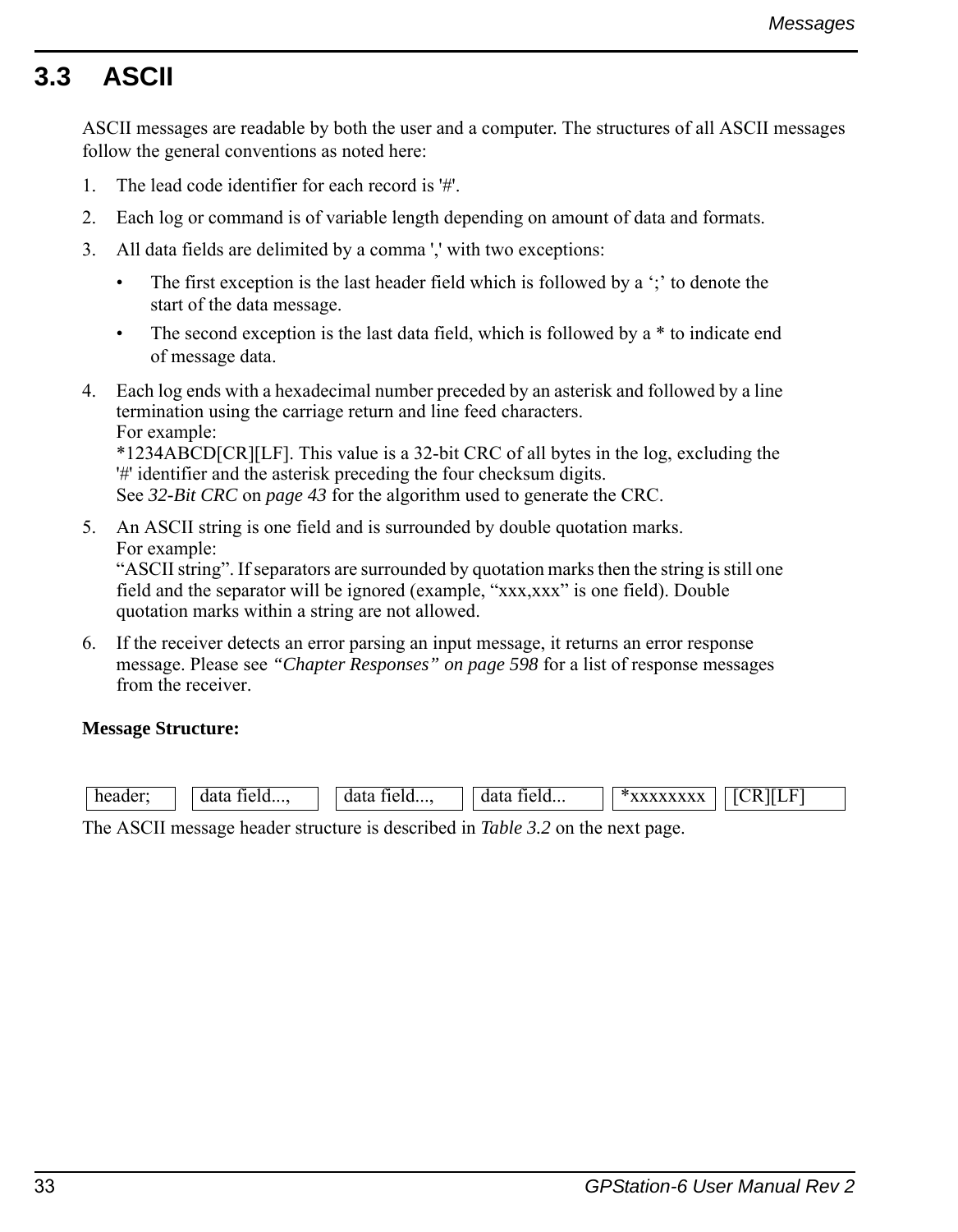| Field #        | <b>Field Name</b>         | <b>Field</b><br><b>Type</b> | <b>Description</b>                                                                                                                                                                                                                                                                        | Ignored on<br><b>Input</b> |
|----------------|---------------------------|-----------------------------|-------------------------------------------------------------------------------------------------------------------------------------------------------------------------------------------------------------------------------------------------------------------------------------------|----------------------------|
| 1              | Sync                      | Char                        | Sync character. The ASCII message is always preceded<br>by a single '#' symbol                                                                                                                                                                                                            | N                          |
| $\overline{2}$ | Message                   | Char                        | The ASCII name of the log or command (lists are in Table<br>10, page 44 and Table 52, page 269)                                                                                                                                                                                           | N                          |
| 3              | Port                      | Char                        | The name of the <b>port</b> from which the log was generated.<br>The string is made up of the port name followed by an $\mathbf{x}$<br>where x is a number from 1 to 31 denoting the virtual<br>address of the port. If no virtual address is indicated, it is<br>assumed to be address 0 | Y                          |
| 4              | Sequence #                | Long                        | Used for multiple related logs. It is a number that counts<br>down from N-1 to 0, where 0 means it is the last one of the<br>set. Most logs only come out one at a time in which case<br>this number is 0                                                                                 | N                          |
| 5              | % Idle Time               | Float                       | The minimum percentage of time the processor is idle,<br>between successive logs, with the same Message ID                                                                                                                                                                                | Y                          |
| 6              | <b>Time Status</b>        | Enum                        | The value indicates the quality of the GPS reference time<br>(see Table 9, GISTM Commands on page 47)                                                                                                                                                                                     | Y                          |
| 7              | Week                      | Ulong                       | GPS reference week number                                                                                                                                                                                                                                                                 | Y                          |
| 8              | Seconds                   | GPSec                       | <b>Seconds</b> from the beginning of the GPS reference week;<br>accurate to the millisecond level                                                                                                                                                                                         | Y                          |
| 9              | Receiver<br><b>Status</b> | Ulong                       | An eight digit hexadecimal number representing the<br>status of various hardware and software components of<br>the receiver, between successive logs, with the same<br>Message ID (see Table 99 on page 523)                                                                              | Y                          |
| 10             | Reserved                  | Ulong                       | Reserved for internal use.                                                                                                                                                                                                                                                                | Y                          |
| 11             | Receiver<br>s/w Version   | Ulong                       | A value (0 - 65535) representing the receiver software<br>build number                                                                                                                                                                                                                    | Y                          |
| 12             |                           | Char                        | The character indicates the end of the header                                                                                                                                                                                                                                             | N                          |

#### **Table 4: ASCII Message Header Structure**

#### **Example Log:**

#RAWEPHEMA,COM1,0,35.0,SATTIME,1364,496230.000,00100000,97b7,2310;

30,1364,496800,8b0550a1892755100275e6a09382232523a9dc04ee6f794a0000090394ee,8b05 50a189aa6ff925386228f97eabf9c8047e34a70ec5a10e486e794a7a,8b0550a18a2effc2f80061c 2fffc267cd09f1d5034d3537affa28b6ff0eb\*7a22f279

### <span id="page-33-0"></span>*3.3.1 Binary*

Binary messages are meant strictly as a machine readable format. They are also ideal for applications where the amount of data transmitted is fairly high. Due to the inherent compactness of binary as opposed to ASCII data, messages are much smaller. The smaller message size allows a larger amount of data to be transmitted and received by the receiver's communication ports. The structure of all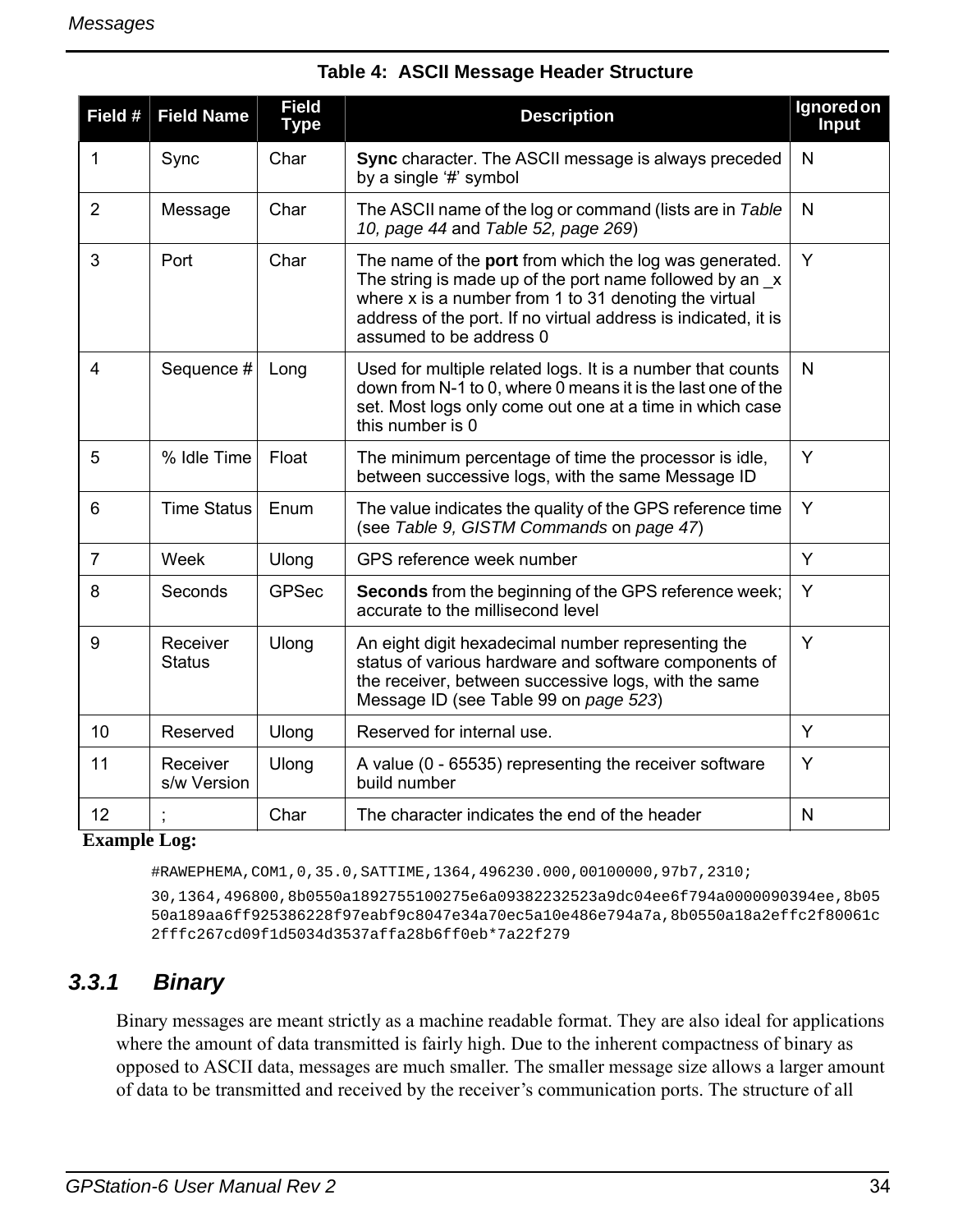Binary messages follows the general conventions as noted here:

1. Basic format of:

Header 3 Sync bytes plus 25-bytes of header information. The header length is variable as fields may be appended in the future. Always check the header length.

Data variable

CRC 4 bytes

2. The 3 Sync bytes will always be:

| <b>Byte</b> | <b>Hex</b> | <b>Decimal</b> |  |
|-------------|------------|----------------|--|
| First       | AA         | 170            |  |
| Second      | 44         | 68             |  |
| Third       | 12         | 18             |  |

- 3. The CRC is a 32-bit CRC performed on all data including the header.
- 4. The header is in the format shown in *[Table 5](#page-35-0)* on *page 36.*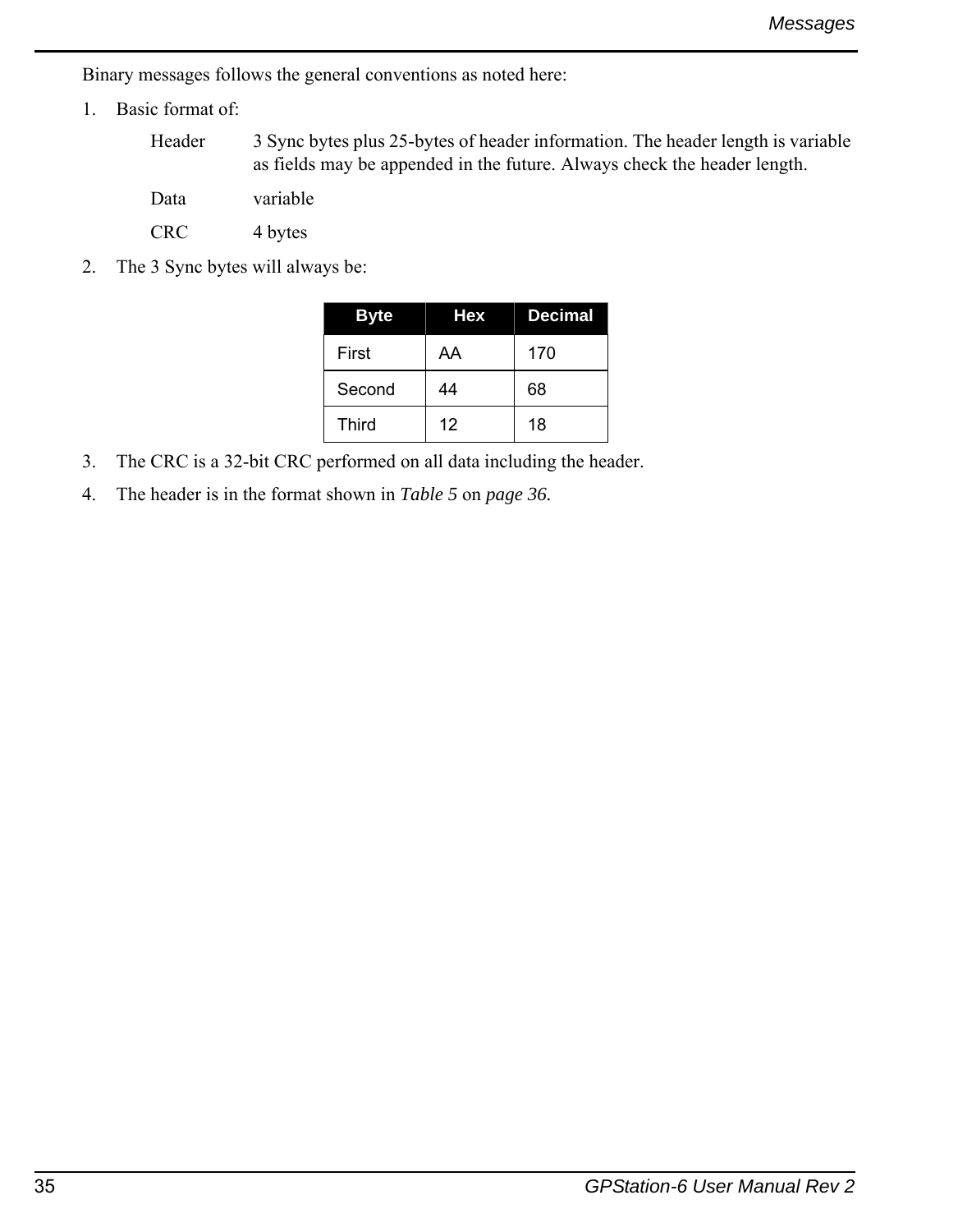<span id="page-35-0"></span>

| <b>Field</b><br># | <b>Field Name</b>   | <b>Field</b><br>Type | <b>Description</b>                                                                                                                                                                                                                                                  | <b>Binary</b><br><b>Bytes</b> | <b>Binary</b><br><b>Offset</b> | Ignored<br>on Input |
|-------------------|---------------------|----------------------|---------------------------------------------------------------------------------------------------------------------------------------------------------------------------------------------------------------------------------------------------------------------|-------------------------------|--------------------------------|---------------------|
| $\mathbf 1$       | Sync                | Char                 | Hexadecimal 0xAA                                                                                                                                                                                                                                                    | $\mathbf{1}$                  | $\mathbf{0}$                   | N                   |
| 2                 | Sync                | Char                 | Hexadecimal 0x44                                                                                                                                                                                                                                                    | $\mathbf{1}$                  | 1                              | N                   |
| 3                 | Sync                | Char                 | Hexadecimal 0x12                                                                                                                                                                                                                                                    | $\mathbf{1}$                  | 2                              | N                   |
| 4                 | Header Lgth         | Uchar                | Length of the header.                                                                                                                                                                                                                                               | $\mathbf{1}$                  | 3                              | N                   |
| 5                 | Message ID          | <b>Ushort</b>        | This is the Message ID<br>number of the log (refer to<br>the OEM6 Reference<br>manual for the Message ID<br>values of individual logs).                                                                                                                             | 2                             | 4                              | N                   |
| 6                 | Message<br>Type     | Char                 | Bits $0-4$ = Reserved<br>Bits $5-6$ = Format<br>$00 = \text{Binary}$<br>$01 = ASCII$<br>$10 =$ Abbreviated<br><b>ASCII, NMEA</b><br>$11 =$ Reserved<br>Bit 7 = Response bit<br>(see Section 3.4, page 40)<br>$0 = Original$<br>Message<br>$1 =$ Response<br>Message | 1                             | 6                              | N                   |
| $\overline{7}$    | <b>Port Address</b> | Uchar                | See Table 6 on page 38<br>(decimal values >=32 may<br>be used) (lower 8-bits only) <sup>a</sup>                                                                                                                                                                     | 1                             | $\overline{7}$                 | N <sub>b</sub>      |
| 8                 | Message<br>Length   | <b>Ushort</b>        | The length in bytes of the<br>body of the message, not<br>including the header nor the<br>CRC.                                                                                                                                                                      | 2                             | 8                              | N                   |

### **Table 5: Binary Message Header Structure**

*Continued on next page*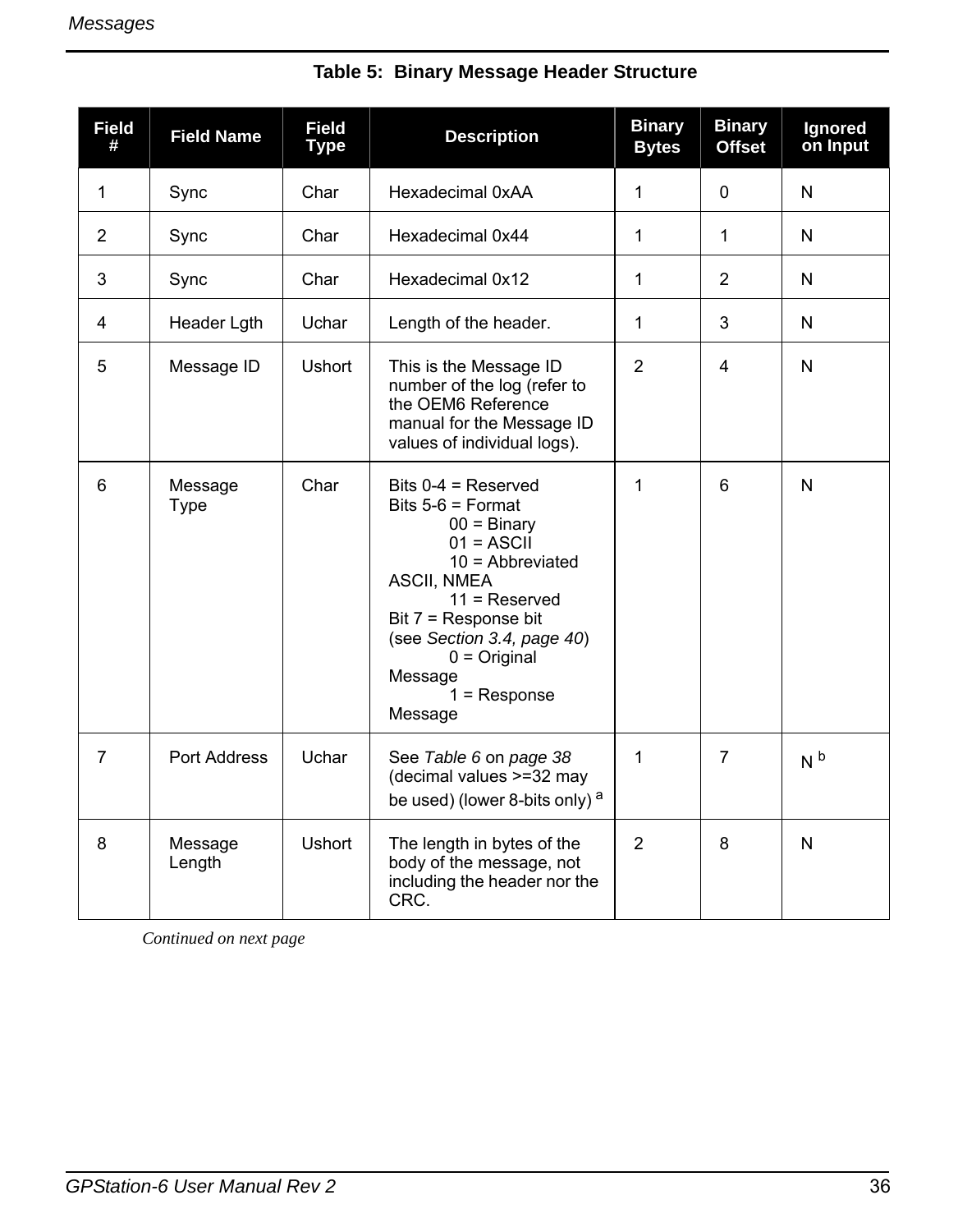| <b>Field</b><br># | <b>Field Name</b>         | <b>Field</b><br><b>Type</b> | <b>Description</b>                                                                                                                                                                                                                                           | <b>Binary</b><br><b>Bytes</b> | <b>Binary</b><br><b>Offset</b> | Ignored<br>on Input |
|-------------------|---------------------------|-----------------------------|--------------------------------------------------------------------------------------------------------------------------------------------------------------------------------------------------------------------------------------------------------------|-------------------------------|--------------------------------|---------------------|
| 9                 | Sequence                  | <b>Ushort</b>               | Used for multiple related<br>logs. It is a number that<br>counts down from N-1 to 0<br>where N is the number of<br>related logs and 0 means it<br>is the last one of the set.<br>Most logs only come out one<br>at a time in which case this<br>number is 0. | $\overline{2}$                | 10                             | N                   |
| 10                | <b>Idle Time</b>          | Uchar                       | Time the processor is idle, in<br>the last second between<br>successive logs, with the<br>same Message ID. Take the<br>time $(0 - 200)$ and divide by<br>two to give the percentage of<br>time (0 - 100%).                                                   | 1                             | 12                             | Y                   |
| 11                | <b>Time Status</b>        | Enum                        | Indicates the quality of the<br>GPS reference time                                                                                                                                                                                                           | 1 <sup>c</sup>                | 13                             | N <sup>d</sup>      |
| 12                | Week                      | <b>Ushort</b>               | GPS reference week<br>number                                                                                                                                                                                                                                 | $\overline{2}$                | 14                             | N <sup>d</sup>      |
| 13                | ms                        | <b>GPSec</b>                | Milliseconds from the<br>beginning of the GPS<br>reference week.                                                                                                                                                                                             | 4                             | 16                             | N <sup>d</sup>      |
| 14                | Receiver<br><b>Status</b> | Ulong                       | 32-bits representing the<br>status of various hardware<br>and software components of<br>the receiver, between<br>successive logs, with the<br>same Message ID (refer to<br>the OEM6 Firmware<br>Reference manual).                                           | 4                             | 20                             | Y                   |
| 15                | Reserved                  | <b>Ushort</b>               | Reserved for internal use                                                                                                                                                                                                                                    | 2                             | 24                             | Y                   |
| 16                | Receiver<br>S/W Version   | Ushort                      | A value (0 - 65535)<br>representing the receiver<br>software build number.                                                                                                                                                                                   | $\overline{2}$                | 26                             | Y                   |

a. The 8-bit size means you will only see 0xA0 to 0xBF when the top bits are dropped from a port value greater than 8-bits. For example, ASCII port USB1 will be seen as 0xA0 in the binary output.

b. Recommended value is THISPORT (binary 192).

- c. This ENUM is not 4-bytes long but, as indicated in the table, is only 1-byte.
- d. These time fields are ignored if Field #11, Time Status, is invalid. In this case, the current receiver time is used. The recommended values for the three time fields are 0, 0, 0.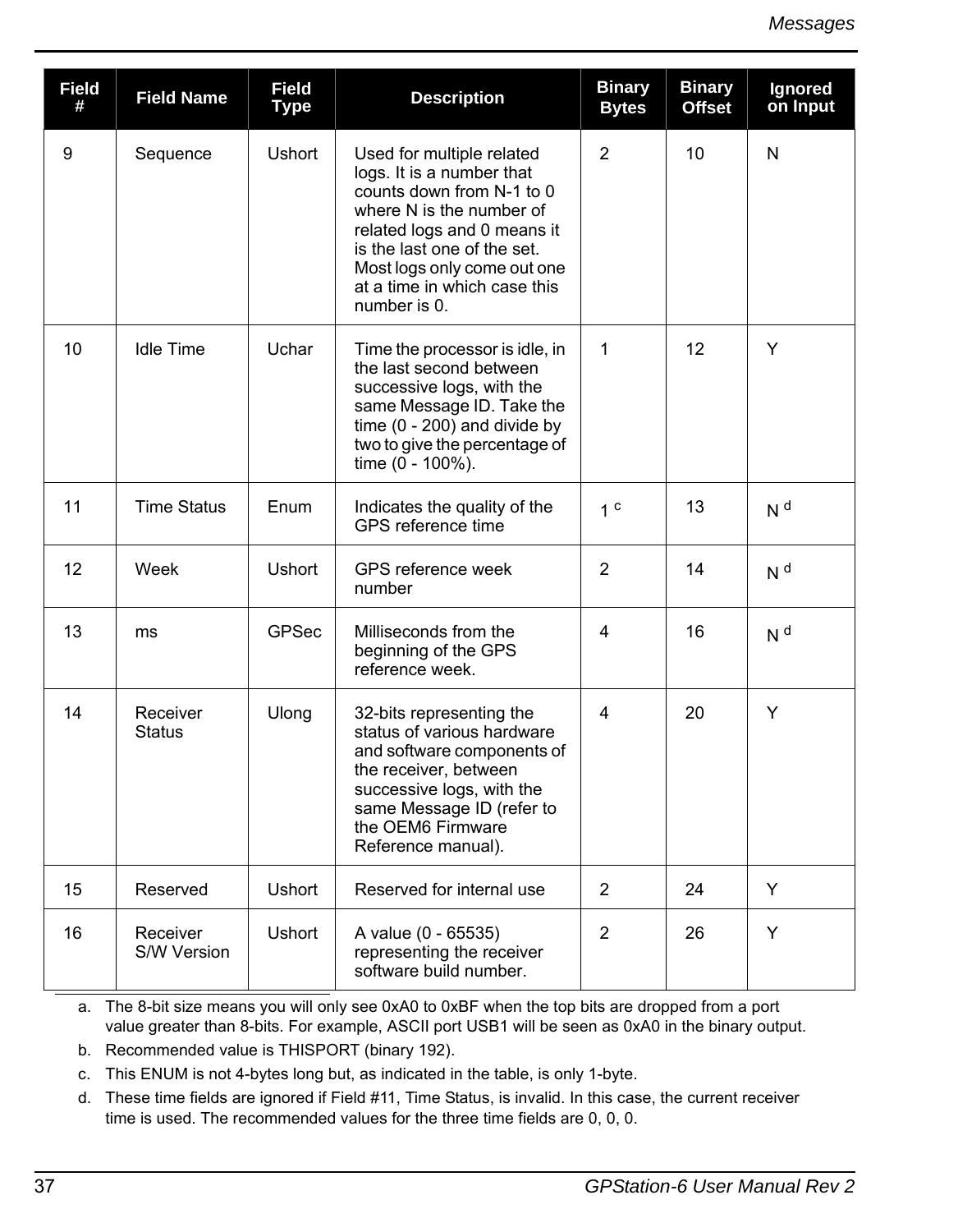<span id="page-37-0"></span>

| <b>ASCII Port</b><br>Name | <b>Hex Port</b><br>Value | <b>Decimal Port</b><br>Value <sup>a</sup> | <b>Description</b>                     |
|---------------------------|--------------------------|-------------------------------------------|----------------------------------------|
| NO PORTS                  | 0                        | 0                                         | No ports specified                     |
| COM1_ALL                  | 1                        | 1                                         | All virtual ports for COM1             |
| COM2_ALL                  | 2                        | $\overline{2}$                            | All virtual ports for COM2             |
| COM3 ALL                  | 3                        | 3                                         | All virtual ports for COM3             |
| THISPORT ALL              | 6                        | 6                                         | All virtual ports for the current port |
| ALL PORTS                 | 8                        | 8                                         | All virtual ports for all ports        |
| XCOM1 ALL                 | 9                        | 9                                         | All virtual ports for XCOM1            |
| XCOM2 ALL                 | 10                       | 10                                        | All virtual ports for XCOM2            |
| USB1 ALL                  | d                        | 13                                        | All virtual ports for USB1             |
| USB2 ALL                  | e                        | 14                                        | All virtual ports for USB2             |
| USB3 ALL                  | f                        | 15                                        | All virtual ports for USB3             |
| XCOM3 ALL                 | 11                       | 17                                        | All virtual XCOM3                      |
| COM1                      | 20                       | 32                                        | COM1, virtual port 0                   |
| COM1 1                    | 21                       | 33                                        | COM1, virtual port 1                   |
| $\sim$ $\sim$ $\sim$      |                          |                                           |                                        |
| COM1_31                   | 3f                       | 63                                        | COM1, virtual port 31                  |
| COM <sub>2</sub>          | 40                       | 64                                        | COM2, virtual port 0                   |
|                           |                          |                                           |                                        |
| COM2_31                   | 5f                       | 95                                        | COM2, virtual port 31                  |
| COM <sub>3</sub>          | 60                       | 96                                        | COM3, virtual port 0                   |
| $\sim$ $\sim$             |                          |                                           |                                        |
| COM3_31                   | 7f                       | 127                                       | COM3, virtual port 31                  |
| <b>SPECIAL</b>            | a <sub>0</sub>           | 160                                       | Unknown port, virtual port 0           |
| $\sim$ $\sim$ $\sim$      |                          |                                           |                                        |
| SPECIAL 31                | bf                       | 191                                       | Unknown port, virtual port 31          |
| <b>THISPORT</b>           | C <sub>0</sub>           | 192                                       | Current COM port, virtual port 0       |
| $\sim$ $\sim$ $\sim$      |                          |                                           |                                        |
| THISPORT 31               | df                       | 223                                       | Current COM port, virtual port 31      |

 **Table 6: Detailed Port Identifier**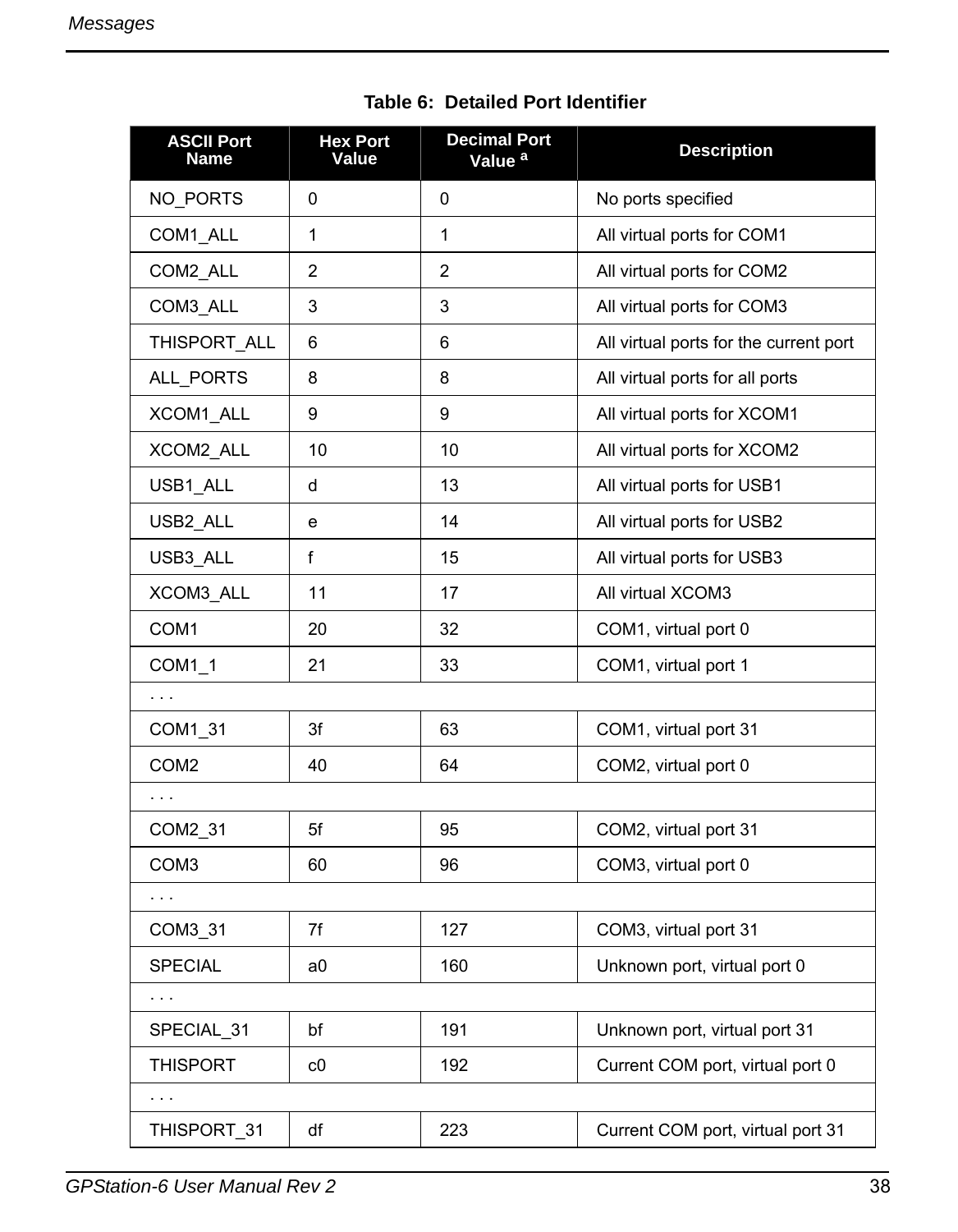| <b>ASCII Port</b><br><b>Name</b> | <b>Hex Port</b><br>Value | <b>Decimal Port</b><br>Value <sup>a</sup> | <b>Description</b>          |
|----------------------------------|--------------------------|-------------------------------------------|-----------------------------|
| XCOM1                            | 1a0                      | 416                                       | XCOM1, virtual port 0       |
| XCOM1 1                          | 1a1                      | 417                                       | XCOM1, virtual port 1       |
| $\sim$ $\sim$ $\sim$             |                          |                                           |                             |
| XCOM1 31                         | 1 <sub>bf</sub>          | 447                                       | XCOM1, virtual port 31      |
| XCOM2                            | 2a0                      | 672                                       | XCOM2, virtual port 0       |
| XCOM2 1                          | 2a1                      | 673                                       | XCOM2, virtual port 1       |
| $\sim$ $\sim$ $\sim$             |                          |                                           |                             |
| XCOM2 31                         | 2bf                      | 703                                       | XCOM2, virtual port 31      |
| USB1                             | 5a0                      | 1440                                      | USB1, virtual port 0        |
| USB1_1                           | 5a1                      | 1441                                      | USB1, virtual port 1        |
| $\sim$ $\sim$                    |                          |                                           |                             |
| <b>USB1 31</b>                   | 5 <sub>bf</sub>          | 1471                                      | USB1, virtual port 31       |
| USB <sub>2</sub>                 | 6a0                      | 1696                                      | USB2, virtual port 0        |
| $\sim$ $\sim$ $\sim$             |                          |                                           |                             |
| <b>USB2 31</b>                   | 6 <sub>bf</sub>          | 1727                                      | USB2, virtual port 31       |
| USB3                             | 7a0                      | 1952                                      | USB3, virtual port 0        |
| $\sim$ $\sim$                    |                          |                                           |                             |
| <b>USB3 31</b>                   | 7bf                      | 1983                                      | USB port 3, virtual port 31 |
| $\sim$ $\sim$                    |                          |                                           |                             |
| XCOM3                            | 9a0                      | 2464                                      | XCOM3, virtual port 0       |
| $\sim$ $\sim$ $\sim$             |                          |                                           |                             |
| XCOM3 31                         | 9bf                      | 2495                                      | XCOM3, virtual port 31      |

## **Table 6: Detailed Port Identifier**

a. Decimal port values 0 through 16 are only available to the UNLOGALL command and cannot be used in the UNLOG command or in the binary message header (refer to the OEM6 Firmware Reference manual)*.*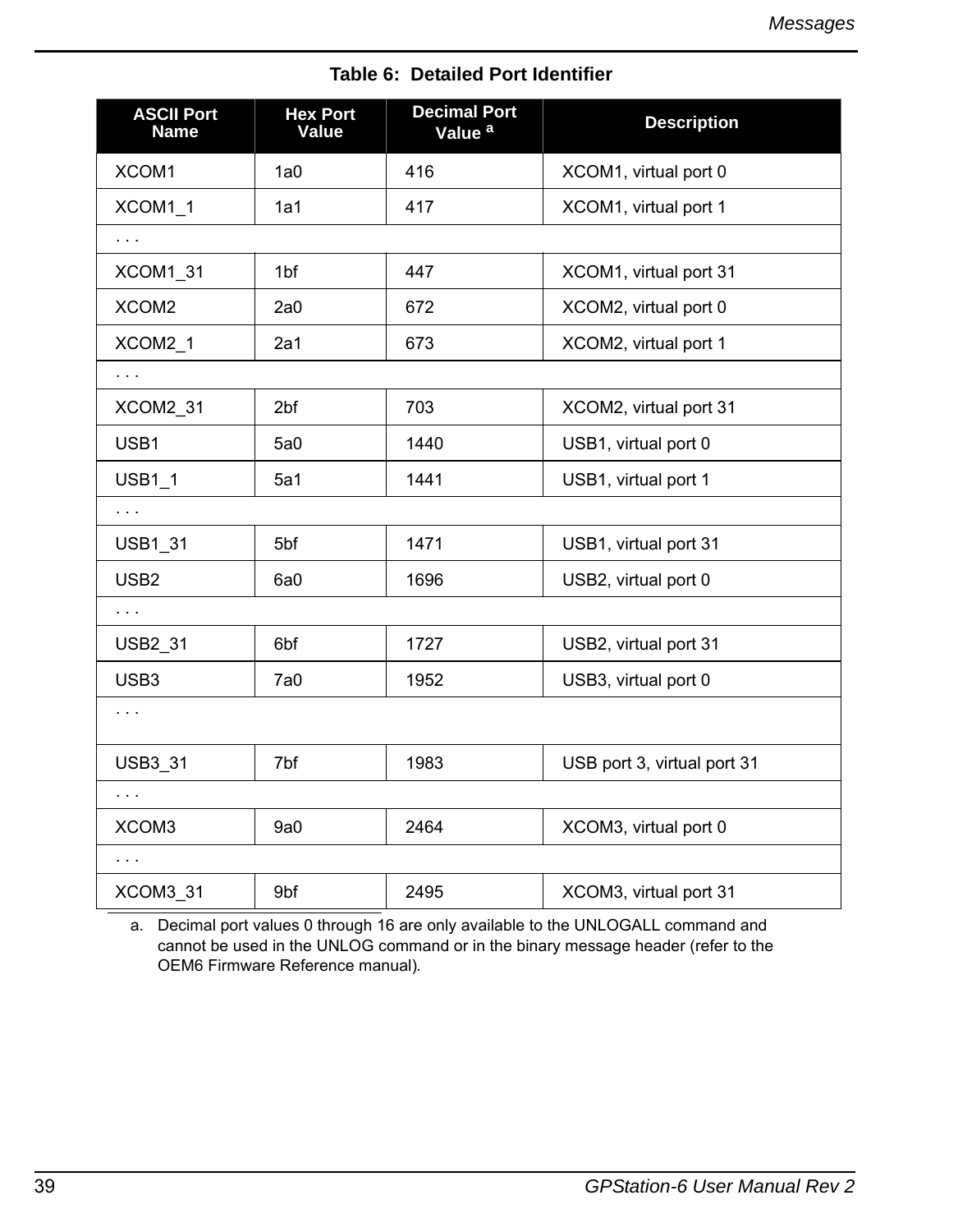COM1\_ALL, COM2\_ALL, COM3\_ALL, THISPORT\_ALL, ALL\_PORTS, USB1\_ALL, USB2\_ALL, USB3\_ALL, ICOM1\_ALL, ICOM2\_ALL, ICOM3\_ALL, XCOM1\_ALL, XCOM2\_ALL and XCOM3\_ALL are only valid for the UNLOGALL command.

# **3.4 Responses**

By default, if you input a message you get back a response. If desired, the INTERFACEMODE command can be used to disable response messages (refer to the OEM6 Firmware Reference manual). The response will be in the exact format you entered the message (that is, binary input = binary response).

# *3.4.1 Abbreviated Response*

Just the leading '<' followed by the response string, for example: <OK.

# *3.4.2 ASCII Response*

Full header with the message name being identical except ending in an 'R' (for response). The body of the message consists of a 40 character string for the response string. For example:

#BESTPOSR,COM1,0,67.0,FINE,1028,422060.400,00000000,a31b,0;"OK" \*b867caad

# *3.4.3 Binary Response*

Similar to an ASCII response except that it follows the binary protocols, see [Table 7 on](#page-40-0) *page 41*.

*[Table 8, Binary Message Sequence](#page-41-0)* on *page 42* is an example of the sequence for requesting and then receiving BESTPOSB. The example is in hex format. When you enter a hex command, you may need to add a '\x' or '0x' before each hex pair, depending on your code. For example:

0xAA0x440x120x1C0x010x000x02 and so on).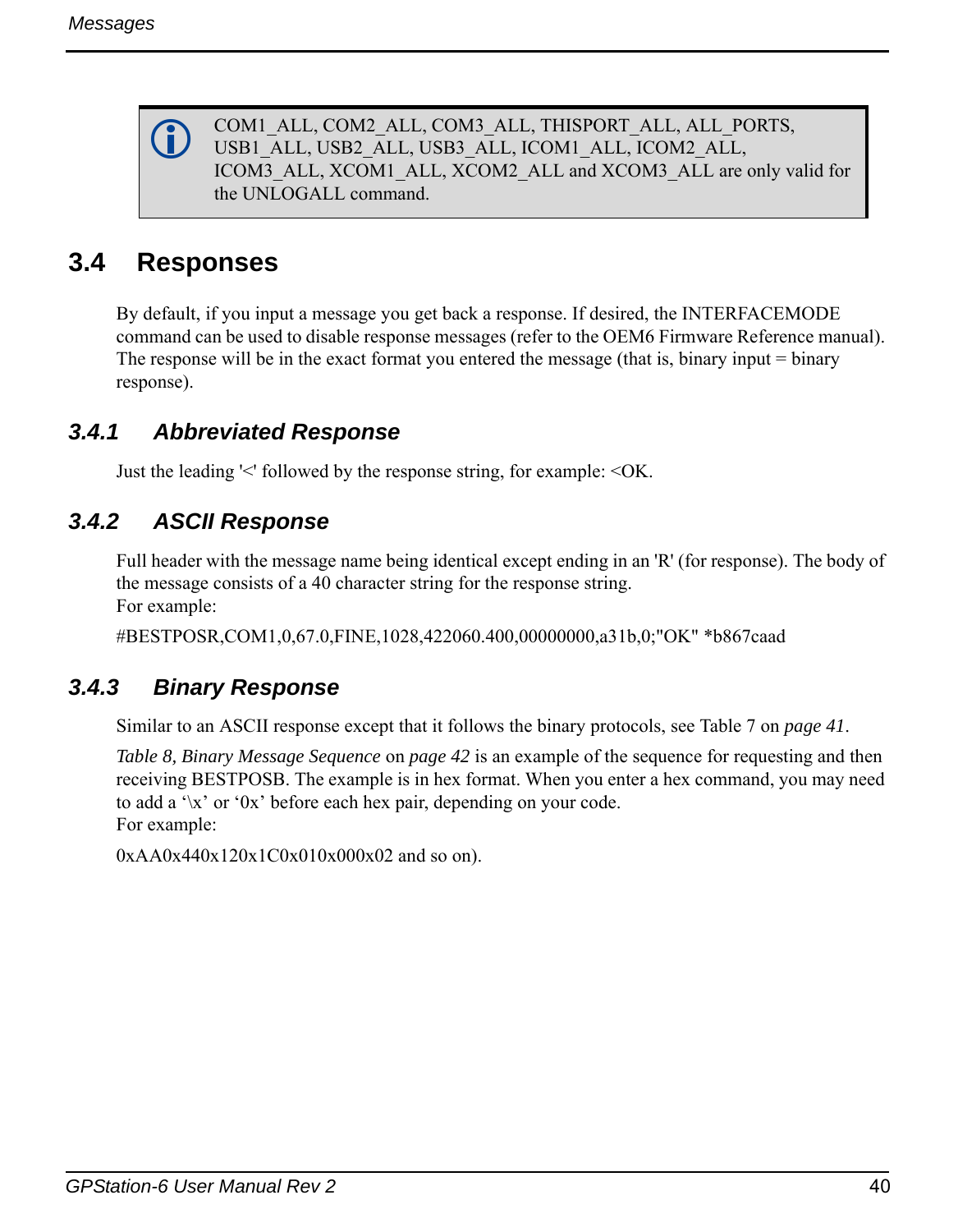<span id="page-40-0"></span>

|               | <b>Field</b><br># | <b>Field Name</b>       | <b>Field</b><br><b>Type</b> | <b>Description</b>                                                                                         | <b>Binary</b><br><b>Bytes</b> | <b>Binary</b><br><b>Offset</b> |
|---------------|-------------------|-------------------------|-----------------------------|------------------------------------------------------------------------------------------------------------|-------------------------------|--------------------------------|
|               | 1                 | Sync                    | Char                        | Hexadecimal 0xAA                                                                                           | 1                             | $\Omega$                       |
|               | $\overline{2}$    | Sync                    | Char                        | Hexadecimal 0x44                                                                                           | 1                             | $\mathbf{1}$                   |
|               | 3                 | Sync                    | Char                        | Hexadecimal 0x12                                                                                           | 1                             | $\overline{2}$                 |
|               | $\overline{4}$    | Header Length           | Uchar                       | Length of the header.                                                                                      | 1                             | 3                              |
|               | 5                 | Message ID              | <b>Ushort</b>               | Message ID number                                                                                          | 2                             | 4                              |
|               | 6                 | Message Type            | Char                        | Bit 7 = Response Bit<br>$1 =$ Response Message                                                             | $\mathbf{1}$                  | 6                              |
|               | $\overline{7}$    | Port Address            | Uchar                       | See Table 6 on page 38                                                                                     | $\mathbf{1}$                  | $\overline{7}$                 |
| B             | 8                 | Message Length          | <b>Ushort</b>               | The length in bytes of the body of the<br>message (not including the CRC)                                  | $\overline{2}$                | 8                              |
| N             | $\boldsymbol{9}$  | Sequence                | Ushort                      | Normally 0 not including the CRC                                                                           | $\overline{2}$                | 10                             |
| Α<br>R        | 10                | <b>Idle Time</b>        | Uchar                       | Idle time                                                                                                  | $\mathbf{1}$                  | 12                             |
| Υ             | 11                | <b>Time Status</b>      | Enum                        |                                                                                                            | 1 <sup>a</sup>                | 13                             |
| н             | 12                | Week                    | Ushort                      | GPS reference week number                                                                                  | 2                             | 14                             |
| Е<br>A        | 13                | ms                      | <b>GPSec</b>                | Milliseconds into GPS reference week                                                                       | $\overline{4}$                | 16                             |
| D<br>E        | 14                | <b>Receiver Status</b>  | Ulong                       |                                                                                                            | 4                             | 20                             |
| R             | 15                | Reserved                | <b>Ushort</b>               | Reserved for internal use                                                                                  | $\overline{2}$                | 24                             |
|               | 16                | Receiver<br>S/W Version | <b>Ushort</b>               | Receiver software build number                                                                             | $\overline{2}$                | 26                             |
| <b>I</b><br>D | 17                | Response ID             | Enum                        |                                                                                                            | 4                             | 28                             |
| H<br>Ε<br>X   | 18                | Response                | Hex                         | String containing the ASCII response in<br>hex coding to match the ID above (for<br>example, $0x4F4B = OK$ | variable                      | 32                             |

# **Table 7: Binary Message Response Structure**

a. This ENUM is not 4-bytes long but as indicated in the table is only 1 byte.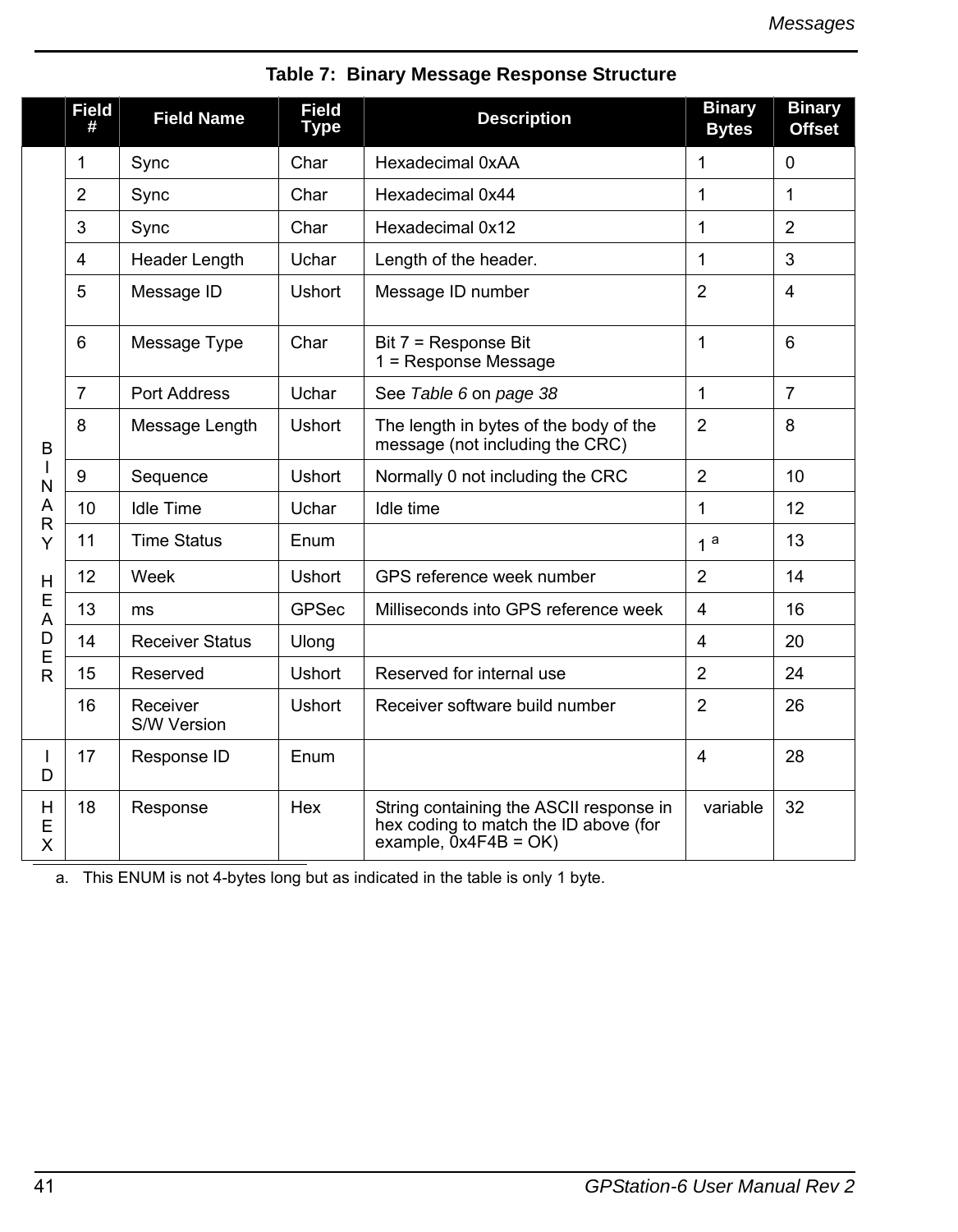<span id="page-41-0"></span>

| <b>Direction</b> | <b>Sequence</b>              | <b>Data</b>                                                                                                                                                             |
|------------------|------------------------------|-------------------------------------------------------------------------------------------------------------------------------------------------------------------------|
| Т٥<br>Receiver   | <b>LOG Command</b><br>Header | AA44121C 01000240 20000000 1D1D0000 29160000 00004C00<br>55525A80                                                                                                       |
|                  | LOG.<br>Parameters           | 20000000 2A000000 02000000 00000000 0000F03F 00000000<br>00000000 00000000                                                                                              |
|                  | Checksum                     | 2304B3F1                                                                                                                                                                |
| From<br>Receiver | LOG Response<br>Header       | AA44121C 01008220 06000000 FFB4EE04 605A0513 00004C00<br>FFFF5A80                                                                                                       |
|                  | Log Response<br>Data         | 01000000 4F4B                                                                                                                                                           |
|                  | Checksum                     | <b>DA8688EC</b>                                                                                                                                                         |
| From<br>Receiver | <b>BESTPOSB</b><br>Header    | AA44121C 2A000220 48000000 90B49305 B0ABB912 00000000<br>4561BC0A                                                                                                       |
|                  | <b>BESTPOSB</b><br>Data      | 00000000 10000000 1B0450B3 F28E4940 16FA6BBE 7C825CC0<br>0060769F 449F9040 A62A82C1 3D000000 125ACB3F CD9E983F<br>DB664040 00303030 00000000 00000000 0B0B0000 00060003 |
|                  | Checksum                     | 42DC4C48                                                                                                                                                                |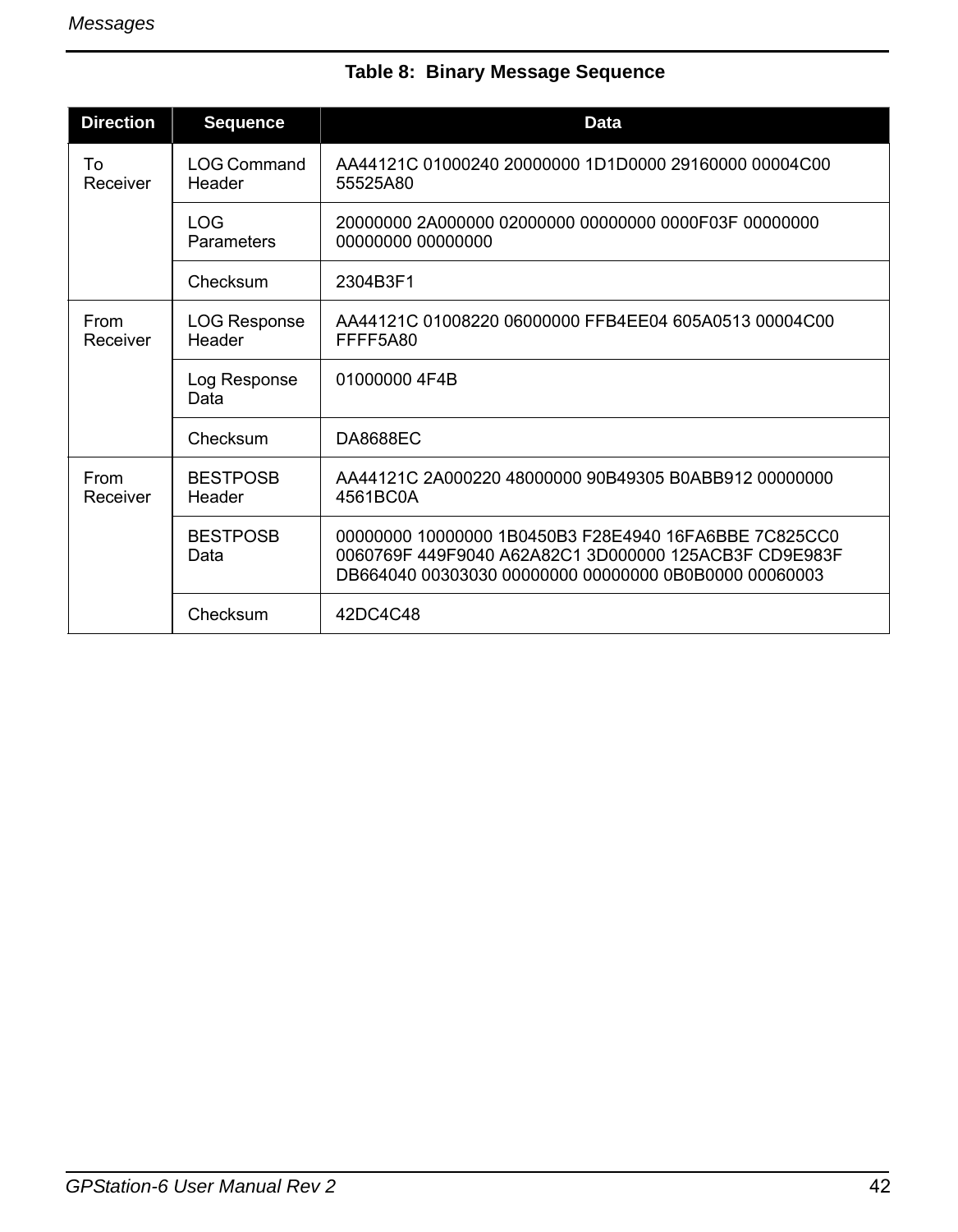## *3.4.4 32-Bit CRC*

The ASCII and Binary OEM6 family message formats all contain a 32-bit CRC for data verification. This allows the user to ensure the data received (or transmitted) is valid with a high level of certainty. This CRC can be generated using the following C algorithm:

```
#define CRC32_POLYNOMIAL 0xEDB88320L
/* --------------------------------------------------------------------------
Calculate a CRC value to be used by CRC calculation functions. 
-------------------------------------------------------------------------- */
unsigned long CRC32Value(int i)
{
    int j;
   unsigned long ulCRC;
  ulCRC = i;
   for ( j = 8 ; j > 0; j = -1)
    {
       if ( ulCRC & 1 )
         ulCRC = ( ulCRC >> 1 ) ^ CRC32_POLYNOMIAL;
       else
         ulCRC \gg= 1; }
   return ulCRC;
}
/* --------------------------------------------------------------------------
Calculates the CRC-32 of a block of data all at once
-------------------------------------------------------------------------- */
unsigned long CalculateBlockCRC32(
    unsigned long ulCount, /* Number of bytes in the data block */
   unsigned char *ucBuffer ) /* Data block */
{
   unsigned long ulTemp1;
   unsigned long ulTemp2;
   unsigned long ulCRC = 0;
 while ( ulCount-- != 0 )
    {
      ulTemp1 = ( ulCRC >> 8 ) & 0x00FFFFFFL;ulTemp2 = CRC32Value( ((int) ulCRC ^ *ucBuffer++ ) & 0xff );
      ulCRC = ulTemp1 \land ulTemp2;
    }
    return( ulCRC );
}
```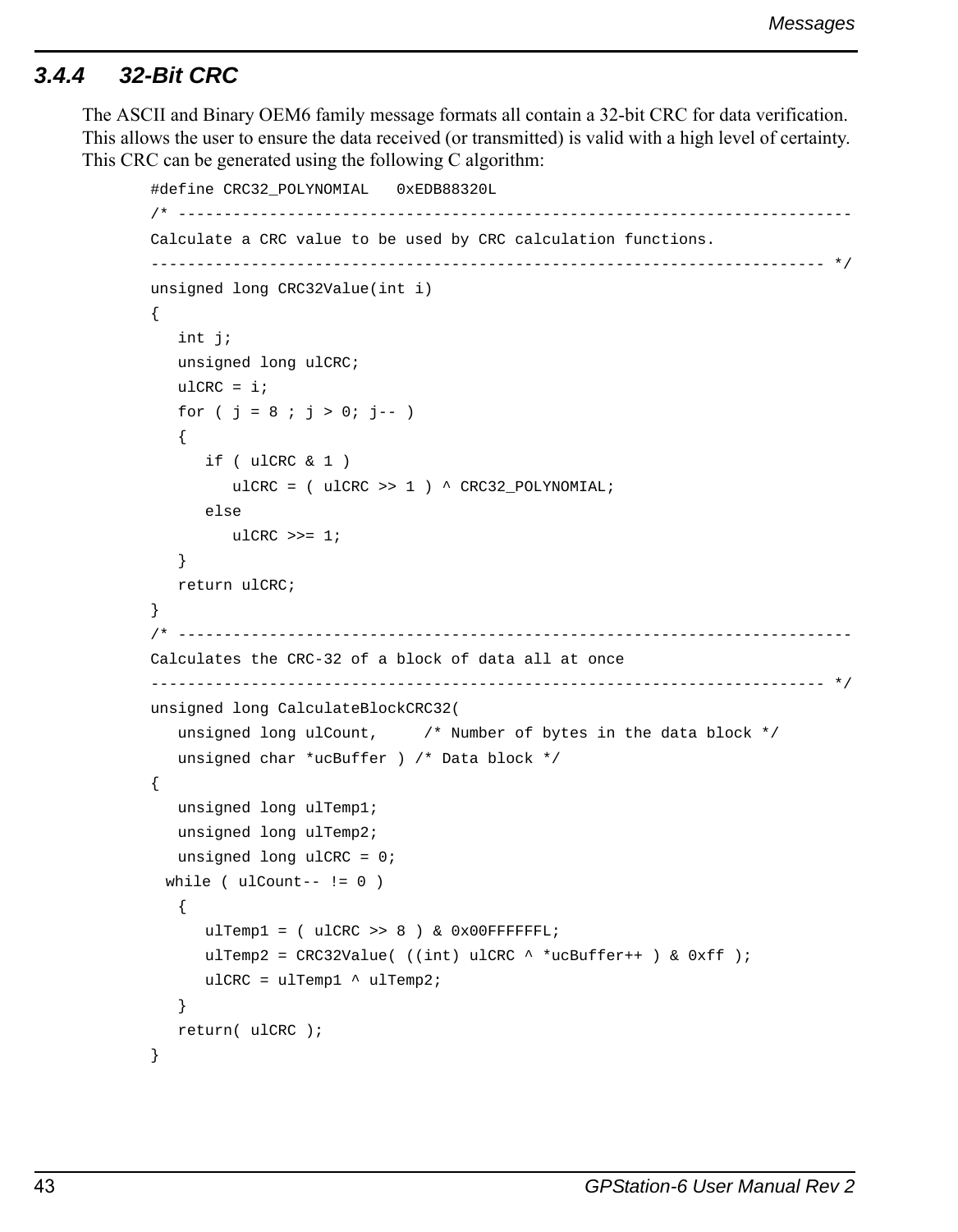

The NMEA checksum is an XOR of all the bytes (including delimiters such as ',' but excluding the \* and \$) in the message output. It is therefore an 8-bit and not a 32-bit checksum.

Not all logs may be available. Every effort is made to ensure examples are correct, however, a checksum may be created for promptness in publication. In this case it will appear as '9999'.

## **Example:**

BESTPOSA and BESTPOSB from an OEM6 family receiver.

### **ASCII:**

```
#BESTPOSA,COM1,0,78.0,FINESTEERING,1427,325298.000,00000000,6145,2748;
SOL_COMPUTED,SINGLE,51.11678928753,-114.03886216575,1064.3470,-16.2708,
WGS84,2.3434,1.3043,4.7300,"",0.000,0.000,7,7,0,0,0,06,0,03*9c9a92bb
```
## **BINARY:**

0xaa, 0x44, 0x12,0x1c 0x2a, 0x00, 0x02, 0x20, 0x48,0x00, 0x00, 0x00,0x90, 0xb4, 0x93, 0x05, 0xb0, 0xab, 0xb9, 0x12, 0x00, 0x00, 0x00, 0x00, 0x45, 0x61, 0xbc, 0x0a, 0x00, 0x00, 0x00, 0x00, 0x10, 0x00, 0x00, 0x00, 0x1b, 0x04, 0x50, 0xb3, 0xf2, 0x8e, 0x49, 0x40, 0x16, 0xfa, 0x6b, 0xbe, 0x7c, 0x82, 0x5c, 0xc0, 0x00, 0x60, 0x76, 0x9f, 0x44, 0x9f, 0x90, 0x40, 0xa6, 0x2a, 0x82, 0xc1, 0x3d, 0x00, 0x00, 0x00, 0x12, 0x5a, 0xcb, 0x3f, 0xcd, 0x9e, 0x98, 0x3f, 0xdb, 0x66, 0x40, 0x40, 0x00, 0x30, 0x30, 0x30, 0x00, 0x00, 0x00, 0x00, 0x00, 0x00, 0x00, 0x00, 0x0b, 0x0b, 0x00, 0x00, 0x00, 0x06, 0x00, 0x03, 0x*42*, 0x*dc,*0x*4c,* 0x*48* 

Below is a demonstration of how to generate the CRC from both ASCII and BINARY messages using the function described above.

 When you pass the data into the code that follows, exclude the checksum shown in *bold italics* above.

## **ASCII:**

```
#include <iostream.h>
#include <string.h>
void main()
{
char_*i_=_"BESTPOSA,COM2,0,77.5,FINESTEERING,1285,160578.000,00000020,5941,11
64;
SOL_COMPUTED,SINGLE,51.11640941570,-114.03830951024,1062.6963,-16.2712,
WGS84,1.6890,1.2564,2.7826,\"\",0.000,0.000,10,10,0,0,0,0,0,0";
unsigned long iLen = strlen(i);unsigned long CRC = CalculateBlockCRC32(iLen, (unsigned char*)i);
cout << hex << CRC <<endl;
}
```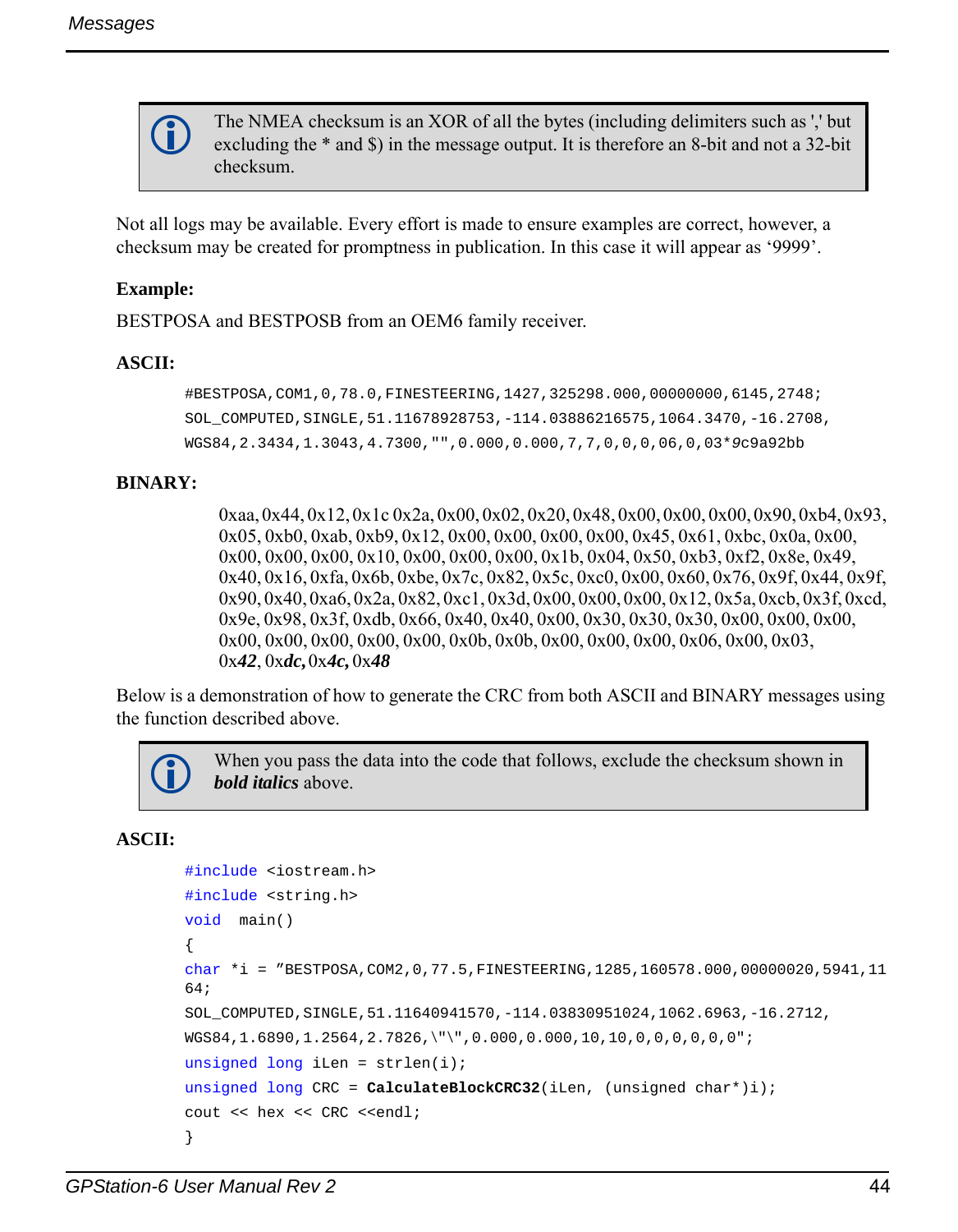## **BINARY:**

```
#include <iostream.h>
#include <string.h>
int main()
{
unsigned char buffer[] = \{0xAA, 0x44, 0x12, 0x1C, 0x2A, 0x00, 0x02, 0x20,0x48, 0x00, 0x00, 0x00, 0x90, 0xB4, 0x93, 0x05, 0xB0, 0xAB, 0xB9, 0x12, 0x00, 
0x00, 0x00, 0x00, 0x45, 0x61, 0xBC, 0x0A, 0x00, 0x00, 0x00, 0x00, 0x10, 0x00, 
0x00, 0x00, 0x1B, 0x04, 0x50, 0xB3, 0xF2, 0x8E, 0x49, 0x40, 0x16, 0xFA, 0x6B, 
0xBE, 0x7C, 0x82, 0x5C, 0xC0, 0x00, 0x60, 0x76, 0x9F, 0x44, 0x9F, 0x90, 0x40, 
0xA6, 0x2A, 0x82, 0xC1, 0x3D, 0x00, 0x00, 0x00, 0x12, 0x5A, 0xCB, 0x3F, 0xCD, 
0x9E, 0x98, 0x3F, 0xDB, 0x66, 0x40, 0x40, 0x00, 0x30, 0x30, 0x30, 0x00, 0x00, 
0x00, 0x00, 0x00, 0x00, 0x00, 0x00, 0x0B, 0x0B, 0x00, 0x00, 0x00, 0x06, 0x00, 
0x03;
unsigned long crc = CalculateBlockCRC32(sizeof(buffer)buffer);
cout << hex << crc <<endl;
//Please note that this hex needs to be reversed due to Big Endian order where 
the most significant value in the sequence is stored first (at the lowest 
storage address). For example, the two bytes required for the hex number 4F52 
is stored as 524F.
}
```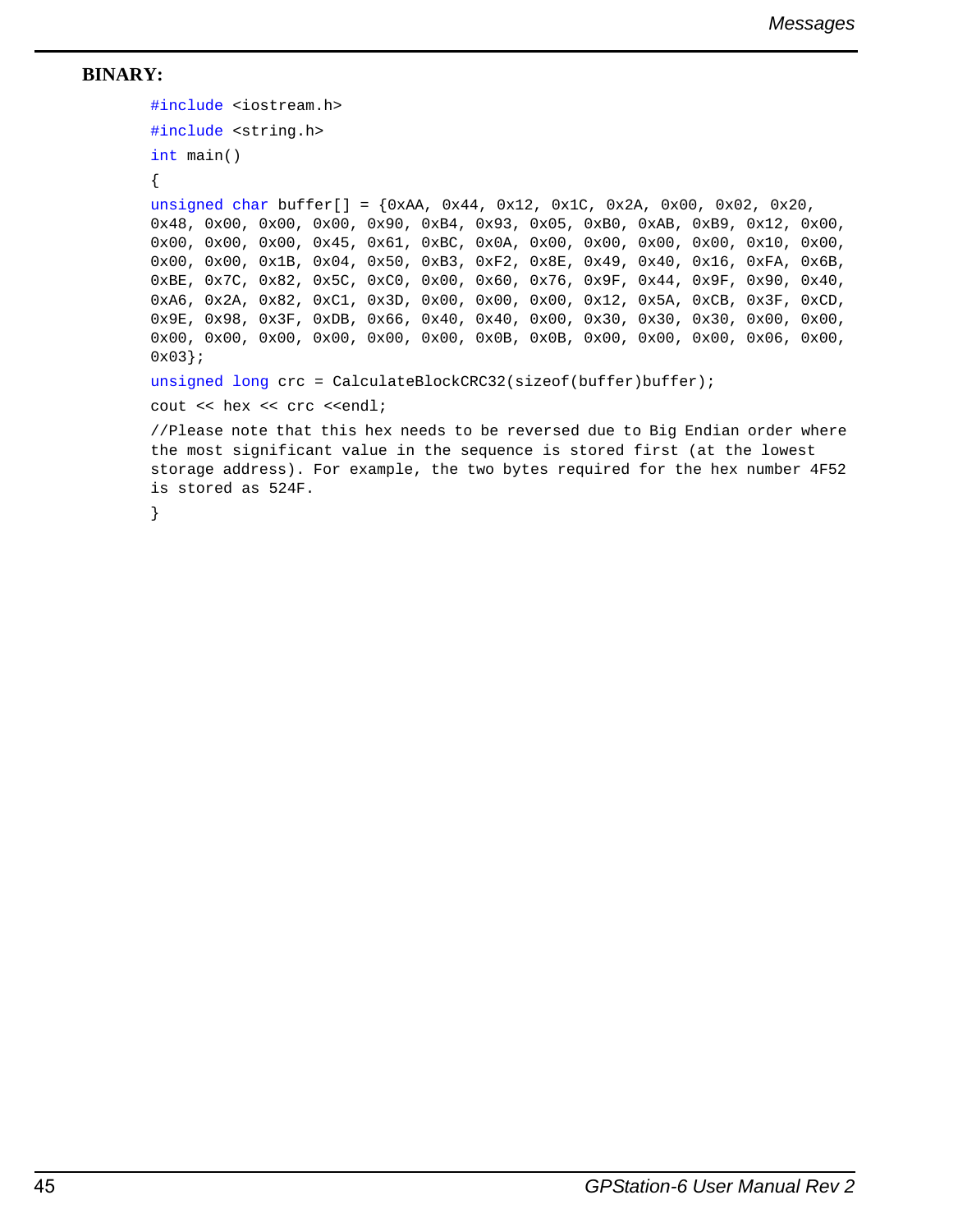The GPStation-6 specific commands are described further in this chapter.

For information on other available commands, refer to the *OEM6 Family Firmware Reference Manual* [available from:](http://www.novatel.com/assets/Documents/Manuals/om-20000129.pdf)*http://www.novatel.com/support/firmware-software-and-manuals/productmanuals-and-doc-updates/oem6/om-20000129.pdf*.

# **4.1 Using a Command**

All NovAtel commands may be used for data input as normal or used to request data output (a unique OEM6 Family feature). GISTM specific commands, relevant to GISTM operation, may be in Abbreviated ASCII, ASCII or Binary format (refer to [Messages on page 30](#page-29-0) for details).

Consider the *lockout* command (refer to the *OEM6 Family Firmware Reference Manual*) with the syntax:

lockout prn

You can put this command into the receiver to de-weight an undesirable satellite in the solution or you can use the *lockout* command as a log to see if there is a satellite PRN that has already been locked out. In ASCII, this might be:

log com1 lockouta once

Notice the 'a' after *lockout* to signify you are looking for ASCII output.



 Ensure that all windows, other than the Console, are closed in NovAtel Connect and then use the SAVECONFIG command to save settings in Non-Volatile Memory (NVM). Otherwise, unnecessary data logging occurs and may overload your system.

# **4.2 GISTM Specific Commands**

Please refer to the *OEM6 Family Firmware Reference Manual* [for a complete list of commands](http://www.novatel.com/assets/Documents/Manuals/om-20000129.pdf)  [categorized by function and then detailed in alphabetical order. Available from:](http://www.novatel.com/assets/Documents/Manuals/om-20000129.pdf) *http:// www.novatel.com/assets/Documents/Manuals/om-20000129.pdf.*

# *4.2.1 Listing of GISTM Commands*

*[Table 9](#page-46-0)* lists the commands relevant to GISTM operation. A detailed description of each command follows in this chapter.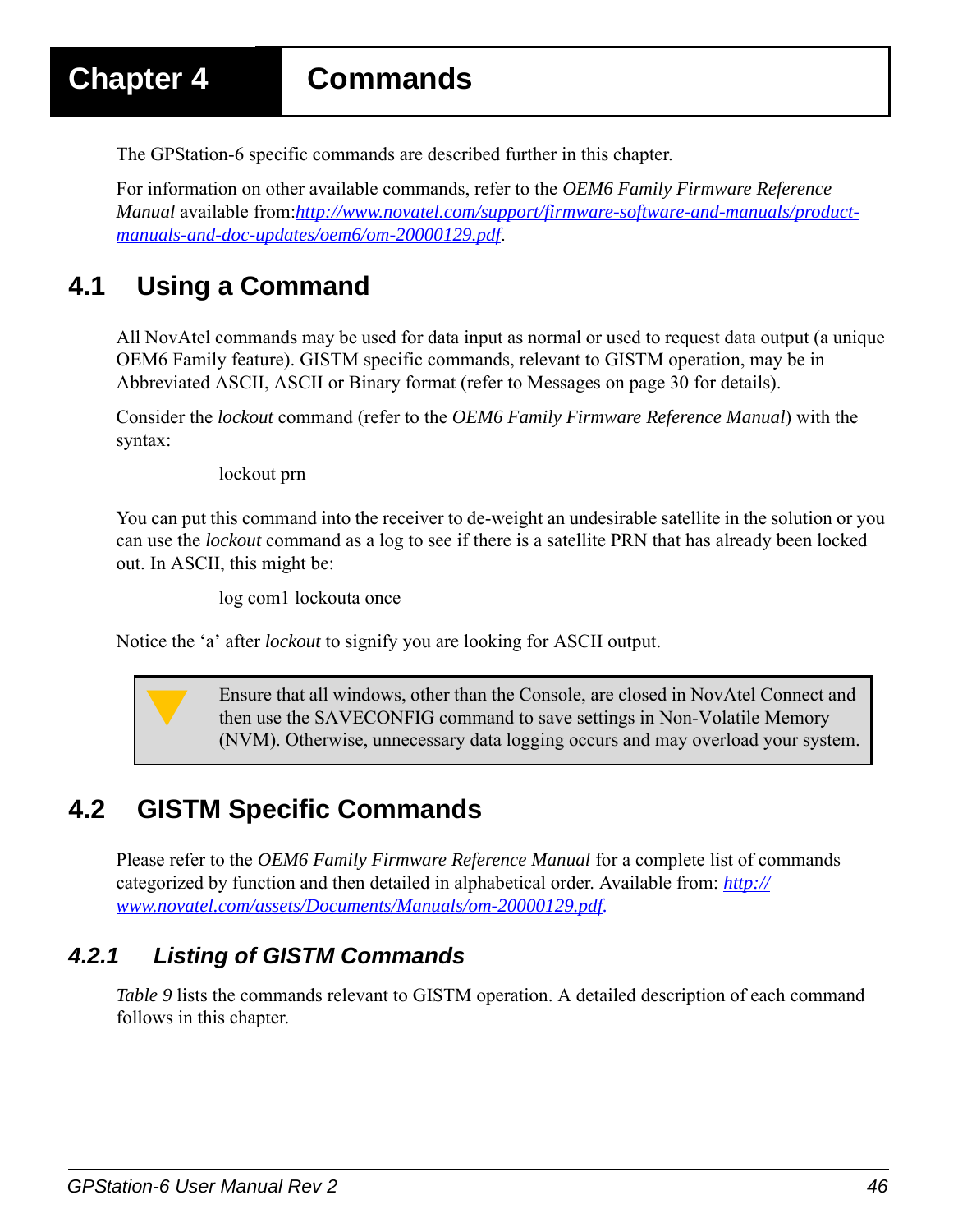<span id="page-46-0"></span>

| Command                  | <b>Description</b>                                      |
|--------------------------|---------------------------------------------------------|
| <b>CLOCKADJUST</b>       | Enables clock adjustments                               |
| <b>ISMBANDWIDTH</b>      | Control phase and amplitude detrending filter bandwidth |
| <b>ISMCALIBRATE</b>      | Setup a TEC self-calibration                            |
| ISMSIGNALCONTROL         | Control GISTM logging output                            |
| <b>ISMTECCALIBRATION</b> | Sets a TEC calibration value                            |
| PLLBANDWDITH             | Set phase lock loop bandwidth                           |
| <b>SETDIFFCODEBIASES</b> | Set satellite differential code biases                  |

## **Table 9: GISTM Commands**

*[Table 10](#page-46-1)* lists the GSV4004B legacy commands and their GPStation-6 equivalent commands. While some legacy commands are still fully supported in the GPStation-6, it is recommended to use the new commands to ensure access to all of the newest functionality available, including the modernized GNSS signals and systems. For this reason these commands are not described in detail in this manual.

The SINBANDWIDTH and SINTECCALIBRATION are still supported in GPStation-6, however CPOFFSET and LOOPSBANDWIDTH can no longer be used due to fundamental changes between the products.

<span id="page-46-1"></span>

| <b>Legacy Command</b>    | <b>Description</b>                  | <b>Equivalent GPStation-6</b><br><b>Command</b> |
|--------------------------|-------------------------------------|-------------------------------------------------|
| <b>SINBANDWIDTH</b>      | Control detrending filter bandwidth | <b>ISMBANDWIDTH</b>                             |
| <b>SINTECCALIBRATION</b> | Sets a TEC calibration value        | <b>ISMTECCALIBRATION</b>                        |
| <b>CPOFFSET</b>          | Set C/A to P code bias              | <b>SETDIFFCODEBIASES</b>                        |
| <b>LOOPSBANDWIDTH</b>    | Set phase lock loop bandwidth       | PLLBANDWIDTH                                    |

## **Table 10: Legacy GSV4004B Commands**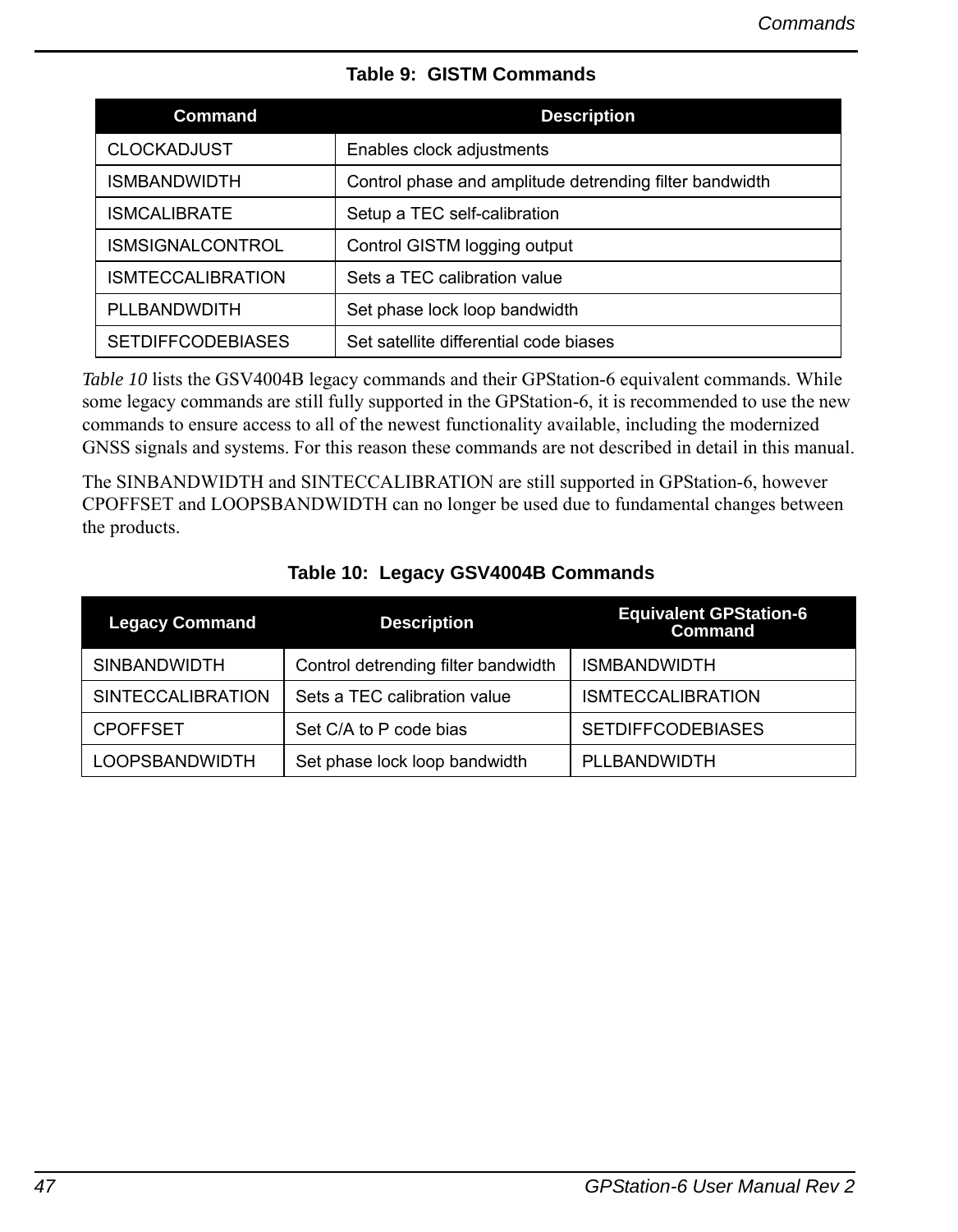# *4.2.2 CLOCKADJUST Enables clock adjustments*

All oscillators have some inherent drift. By default, the receiver will steer its clock to accurately match GPS time. The GPStation-6 receiver automatically locks to the 10 MHz reference signal generated by the OCXO internal to the enclosure. Therefore, when clock adjustments are enabled the receiver will steer the OCXO towards GPS time.

Note that the act of steering the clock may increase phase noise on the measurements. Since the clock adjustments should be very small on an OCXO, the default configuration is to leave clock steering enabled.

When clock steering is disabled, the clock drift over a very long period of time could cause the receiver time offset from GPS to exceed its limits. Disabling clock steering will ensure the lowest possible phase noise on the phase scintillation measurements.

Either setting is valid and can be selected by user preference given application needs.

Abbreviated ASCII Syntax: Message ID: 15 CLOCKADJUST switch

## **Input Example:**

clockadjust disable

| Field | Field<br>Type                | <b>ASCII</b><br>Value | <b>Binary</b><br>Value | <b>Description</b>                                                                                                                                                | <b>Binary</b><br><b>Format Bytes</b> | <b>Binary</b> | <b>Binary</b><br><b>Offset</b> |
|-------|------------------------------|-----------------------|------------------------|-------------------------------------------------------------------------------------------------------------------------------------------------------------------|--------------------------------------|---------------|--------------------------------|
|       | <b>CLOCKADJUST</b><br>header |                       |                        | This field contains the<br>command name or the<br>message header<br>depending on whether the<br>command is abbreviated<br>ASCII, ASCII or binary,<br>respectively |                                      | н             | 0                              |
|       |                              | <b>DISABLE</b>        | 0                      | Disallow adjustment of<br>internal clock                                                                                                                          | <b>ENUM</b>                          |               | н                              |
| 2     | Switch                       | <b>ENABLE</b>         |                        | Allow adjustment of<br>internal clock                                                                                                                             |                                      | 4             |                                |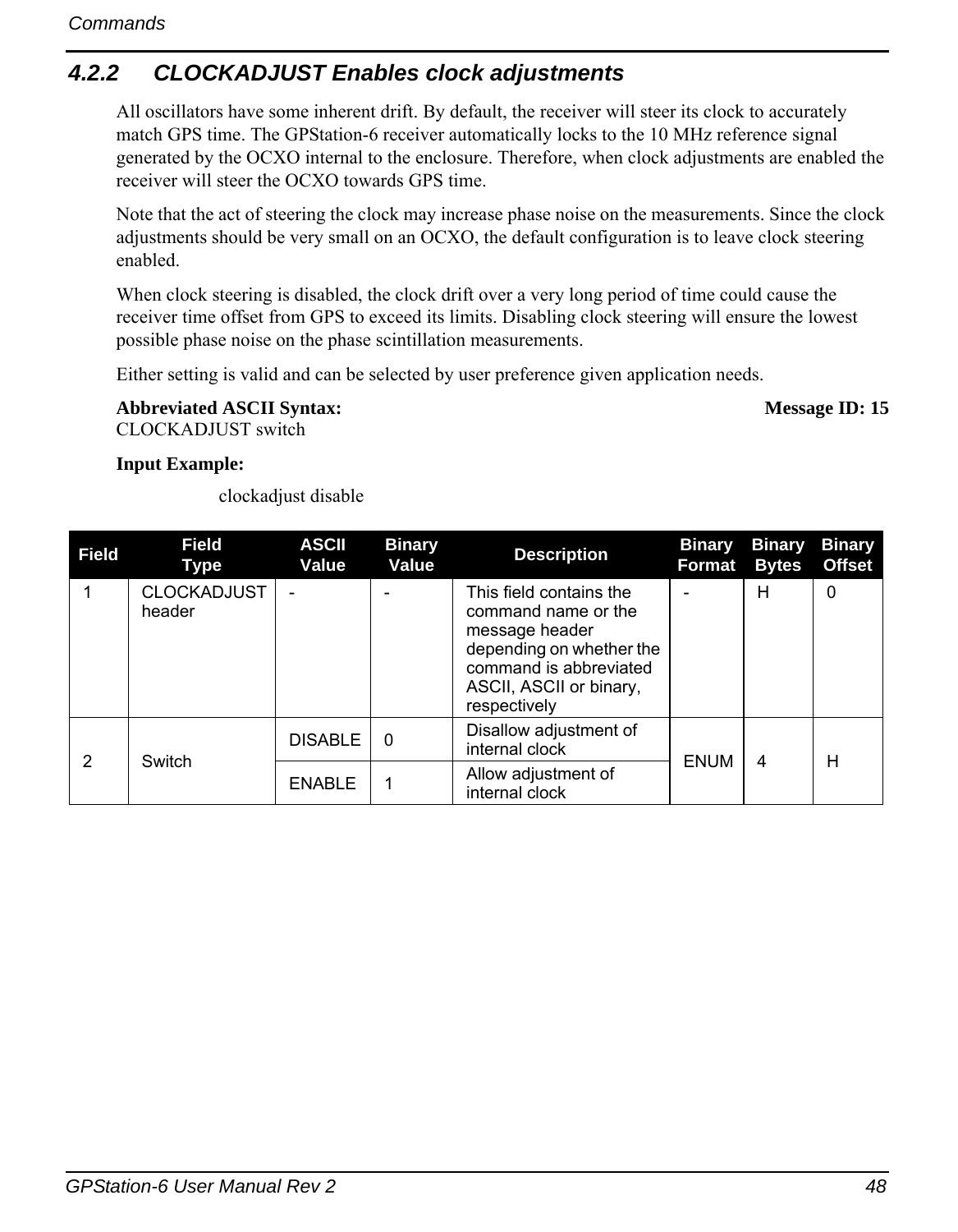# *4.2.3 ISMBANDWIDTH Controls detrending filter bandwidth*

This command allows the user to modify the bandwidths of the 6th-order Butterworth filters: a highpass filter for detrending raw phase measurements and a low-pass filter for detrending raw amplitude measurements. The bandwidths may be individually varied between 0.01 to 1.0 Hz (phase) and 0 to 1.0 Hz (amplitude). A 0 Hz value for the phase filter bandwidth is not valid. If 0 Hz (default value) is input for the amplitude filter bandwidth, the amplitude detrending is accomplished using a straight 60 second average of the amplitude. This is the most desirable method when long fade amplitude scintillation is present, since the Butterworth detrending of amplitude tends to become unstable and provides excessively large  $S_4$  values. The straight averaging method is more susceptible to multipath fading.

## **Abbreviated ASCII Syntax: Message ID: 1392**

ISMBANDWIDTH phase\_bandwidth amplitude\_bandwidth

## **Input Example:**

ismbandwidth 0.01 0.0

| <b>Field</b> | <b>Field Type</b>             | <b>ASCII</b><br>Value | <b>Binary</b><br>Value | <b>Description</b>                                                                                                                                                | <b>Binary</b><br>Format | <b>Bytes</b> | <b>Binary Binary</b><br><b>Offset</b> |
|--------------|-------------------------------|-----------------------|------------------------|-------------------------------------------------------------------------------------------------------------------------------------------------------------------|-------------------------|--------------|---------------------------------------|
|              | <b>ISMBANDWIDTH</b><br>Header |                       |                        | This field contains the<br>command name or the<br>message header<br>depending on whether the<br>command is abbreviated<br>ASCII, ASCII or binary,<br>respectively |                         | н            | 0                                     |
| 2            | Phase bandwidth               |                       |                        | Phase filter bandwidth<br>(Hz)                                                                                                                                    | <b>DOUBLE</b>           | 8            | н                                     |
| 3            | Amplitude<br>bandwidth        |                       |                        | Amplitude filter bandwidth<br>(Hz)                                                                                                                                | DOUBLE                  | 8            | $H + 8$                               |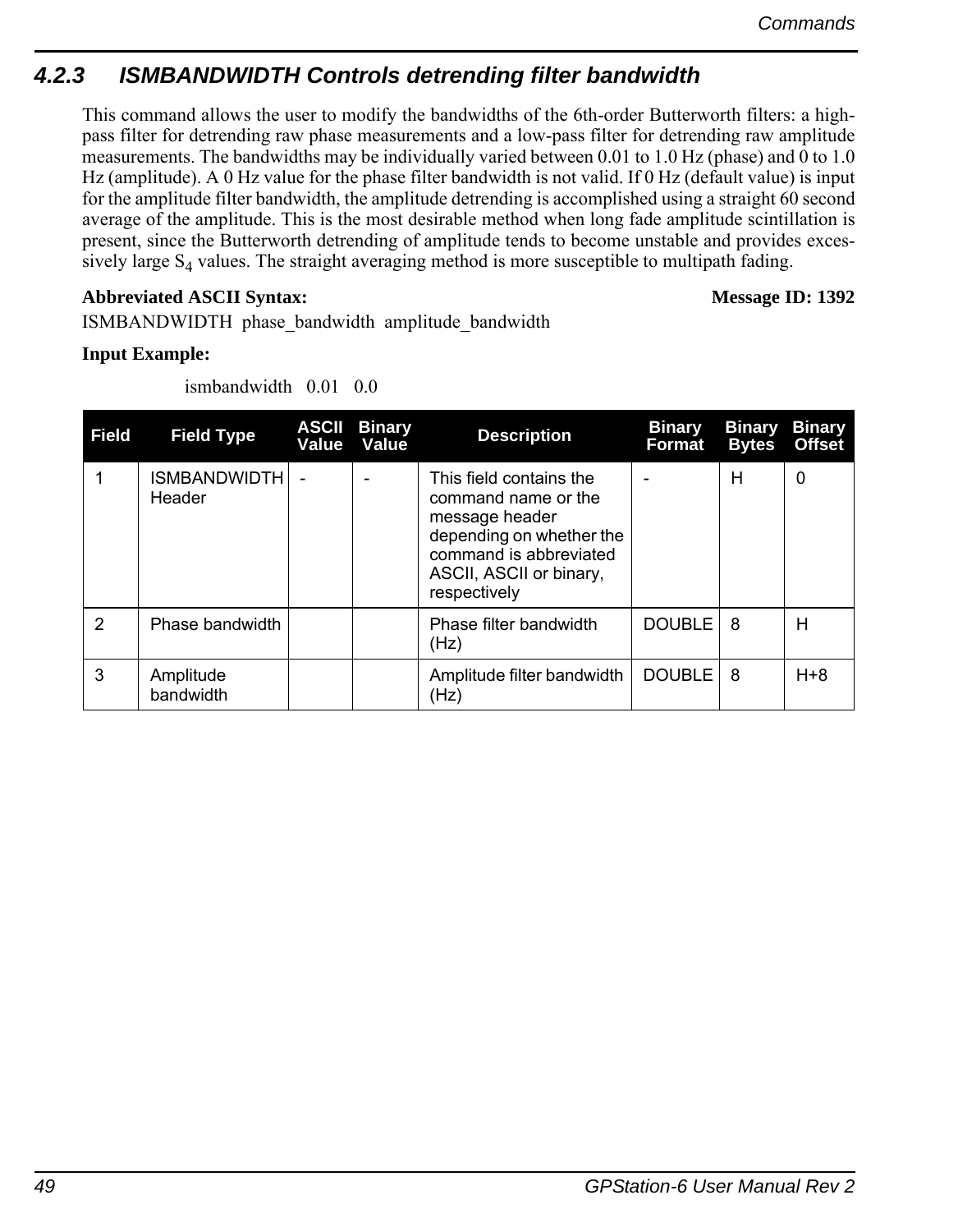# *4.2.4 ISMCALIBRATE Setup a TEC self-calibration*

This command instructs the receiver to perform a self-calibration of TEC offsets for all enabled signal combinations (see ISMSIGNALCONTROL). The calibration status and current calibrated TEC offsets can be collected from the ISMCALIBRATIONSTATUS log. The Enable parameter controls whether to start or abort a calibration.

The Start Delay parameter can be used to start calibration at a time of day when absolute ionospheric TEC is at its lowest. In addition, scintillation activity must be low for the calibration to be successful.

The Duration field controls how long the calibration is performed.

The Elevation cutoff field sets an elevation mask so that only satellites above this elevation will be used in the TEC calibration.

Due to the unpredictable nature of ionospheric activity, this command does not automatically set the TEC calibration values in the receiver once the calibration is complete. The user must log the ISMCALIBRATIONSTATUS message to examine the results of the calibration and then use the TEC offset values reported in that log as input to the ISMTECCALIBRATION command.

## **Abbreviated ASCII Syntax: Message ID: 1405**

ISMCALIBRATE enable [start\_ delay] [duration] [elevation\_cutoff]

## **Input Example:**

ismcalibrate enable 0 21600 65

| <b>Field</b>   | <b>Field Type</b>             | <b>ASCII</b><br>Value     | <b>Binary</b><br>Value | <b>Description</b>                                                                                                                                                   | <b>Binary</b><br>Format | <b>Binary</b><br><b>Bytes</b> | <b>Binary</b><br><b>Offset</b> |
|----------------|-------------------------------|---------------------------|------------------------|----------------------------------------------------------------------------------------------------------------------------------------------------------------------|-------------------------|-------------------------------|--------------------------------|
| $\mathbf{1}$   | <b>ISMCALIBRATE</b><br>Header |                           |                        | This field contains the<br>command name or<br>the message header<br>depending on whether<br>the command is<br>abbreviated ASCII.<br>ASCII or binary,<br>respectively |                         | H                             | $\Omega$                       |
| $\overline{2}$ | Option                        | <b>Disable</b>            | $\Omega$               | Stop a TEC self-<br>calibration                                                                                                                                      | <b>ENUM</b>             | 4                             | H                              |
|                |                               | Enable                    | 1                      | Start a TEC self-<br>calibration                                                                                                                                     |                         |                               |                                |
| 3              | Start offset                  | 0 <sub>to</sub><br>604800 |                        | Seconds to delay<br>calibration start<br>(Default = $0$ )                                                                                                            | <b>ULONG</b>            | 4                             | $H+4$                          |
| 4              | Duration                      | 1 to<br>604800            |                        | Calibration duration in<br>seconds (Default =<br>21600)                                                                                                              | <b>ULONG</b>            | 4                             | $H + 8$                        |
| 5              | Elevation cutoff              | $-90$ to<br>90            |                        | Elevation cutoff, in<br>degrees, for<br>calibration (Default =<br>65)                                                                                                | <b>FLOAT</b>            | 4                             | $H+12$                         |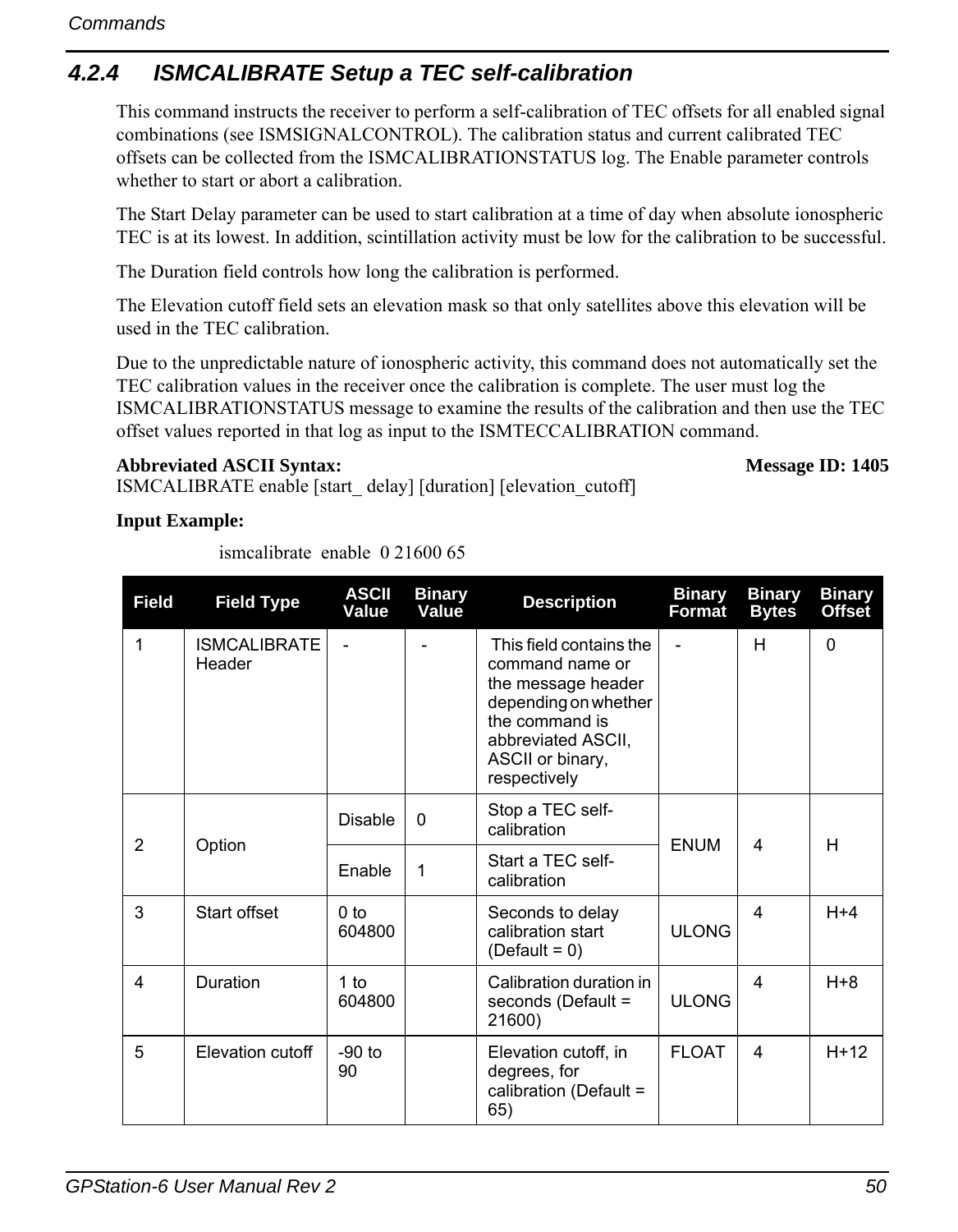# *4.2.5 ISMSIGNALCONTROL Controls GISTM log output*

This command allows the user to control which signals from which satellite systems are used in the scintillation measurements and output in the GISTM logs.

All available signals types are enabled by default for raw scintillation measurement and TEC output.

For some applications, you may want to reduce the amount of data being output by the receiver. Use this command to customize the output by enabling or disabling specific signal types from being output in the GISTM logs.

The raw measurement output control parameter affects the ISMRAWOBS, ISMDETOBS, and ISMREDOBS logs. The TEC output control parameter affects the ISMRAWTEC and ISMREDTEC logs. If a primary signal, such as GPSL1CA is disabled for TEC output, all the associated TEC combinations are also disabled (e.g., GPSL1CA-GPSL2PY, GPSL1CA-GPSL5, and GPSL1CA-GPSL2C).

L2P(Y) scintillation measurements and observations are disabled by default.

L2P(Y) is an encrypted signal and is therefore tracked using a proprietary semi-codeless technique. This results in increased noise on the signal and therefore L2P(Y) measurements may not be suitable for computing scinitillation phase and amplitude indices. L2P(Y) is however suitable for TEC computations and L2P(Y) TEC computations are enabled by default.

## **Abbreviated ASCII Syntax: Message ID: 1398**

ISMSIGNALCONTROL signal obs\_control TEC\_control

## **Input Example:**

ismsignalcontrol glol1ca disable disable

| <b>Field</b>   | <b>Field Type</b>                 | <b>ASCII</b><br>Value | <b>Binary</b><br>Value | <b>Description</b>                                                                                                                                                   | <b>Binary</b><br>Format | <b>Binary</b><br><b>Bytes</b> | <b>Binary</b><br>Offset |
|----------------|-----------------------------------|-----------------------|------------------------|----------------------------------------------------------------------------------------------------------------------------------------------------------------------|-------------------------|-------------------------------|-------------------------|
| 1              | <b>ISMSIGNALCONTROL</b><br>Header |                       |                        | This field contains the<br>command name or the<br>message header<br>depending on whether<br>the command is<br>abbreviated ASCII,<br>ASCII or binary,<br>respectively |                         | H                             | $\Omega$                |
| $\overline{2}$ | Signal Type                       |                       |                        | Signal type to configure<br>(refer to Table 11, Signal<br>Type)                                                                                                      | <b>ENUM</b>             | $\overline{\mathbf{4}}$       | H                       |
|                |                                   | <b>DISABLE</b>        | $\Omega$               | Do not output raw<br>measurement for this<br>signal type                                                                                                             |                         |                               |                         |
| 3              | Enable observations               | <b>ENABLE</b>         | 1                      | Enable output of raw<br>measurements for this<br>signal type                                                                                                         | <b>ENUM</b>             | $\overline{4}$                | $H + 4$                 |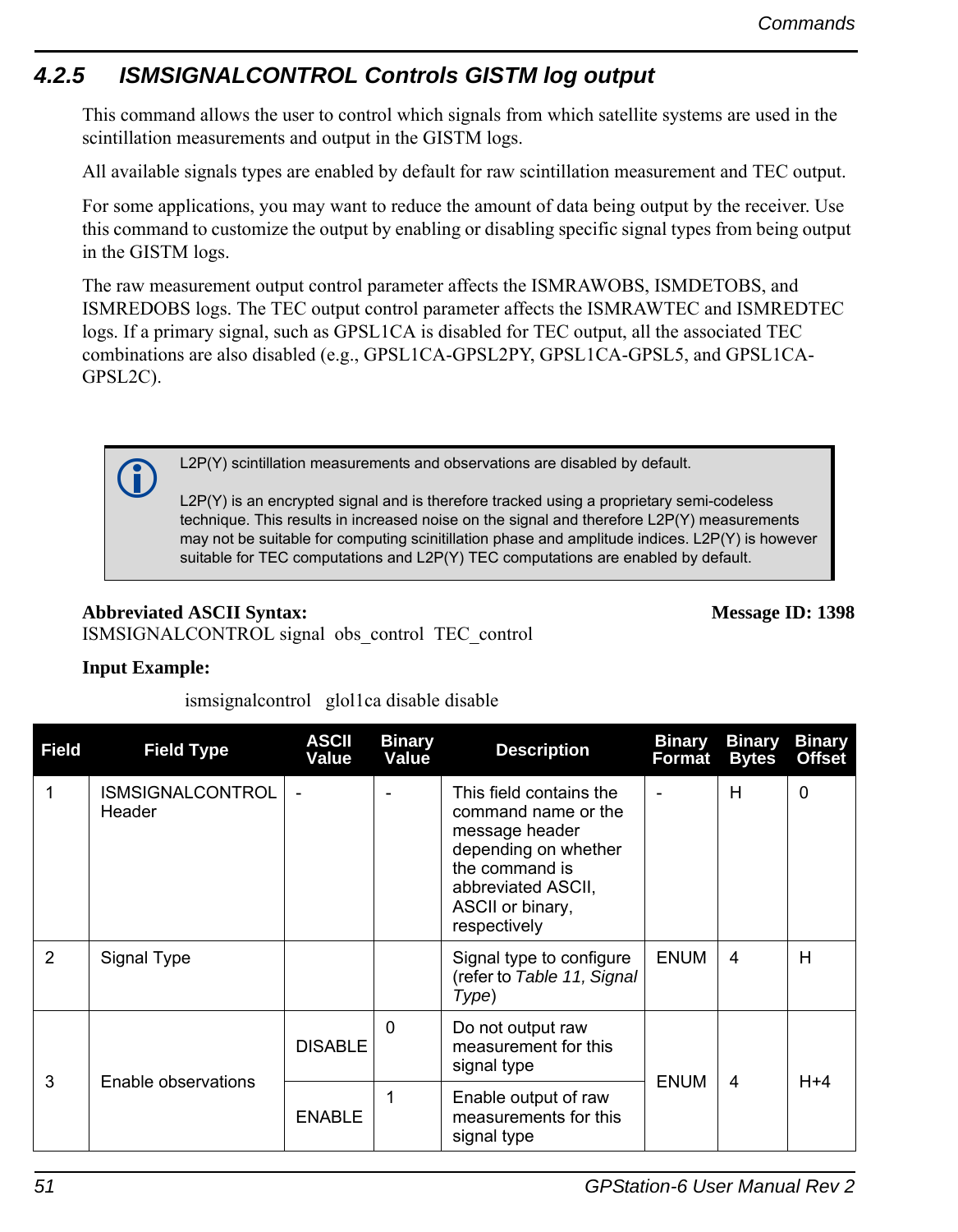| Field                        | <b>Field Type</b> | <b>ASCII</b><br>Value | <b>Binary</b><br>Value | <b>Description</b>                                           | <b>Binary</b><br>Format | <b>Binary</b><br><b>Bytes</b> | <b>Binary</b><br><b>Offset</b> |
|------------------------------|-------------------|-----------------------|------------------------|--------------------------------------------------------------|-------------------------|-------------------------------|--------------------------------|
| Enable TEC<br>$\overline{4}$ |                   | DISABLE <sup>1</sup>  | 0                      | Do not output TEC<br>measurement for this<br>signal type     | ENUM                    | 4                             | $H + 8$                        |
|                              |                   | <b>ENABLE</b>         |                        | Enable output of TEC<br>measurements for this<br>signal type |                         |                               |                                |

# **Table 11: Signal Type**

<span id="page-51-0"></span>

| <b>Signal Type</b><br>(Binary) | Signal Type<br>(ASCII) | <b>Description</b>         |
|--------------------------------|------------------------|----------------------------|
| 65                             | <b>GPSI 1CA</b>        | GPS L1 C/A code            |
| 132                            | <b>GPSI 2Y</b>         | GPS L2 P(Y) encrypted code |
| 133                            | GPSL <sub>2C</sub>     | GPS L2C code               |
| 134                            | GPSL2P                 | GPS L2 P unencrypted code  |
| 199                            | GPSL5Q                 | GPS L5 code                |
| 4353                           | GLOL1CA                | GLONASS L1 C/A code        |
| 4419                           | GLOL2CA                | GLONASS L2 C/A code        |
| 4420                           | GLOL2P                 | GLONASS L2 P code          |
| 8257                           | SBASL1CA               | SBAS L1 C/A code           |
| 8386                           | SBASL5I                | SBAS L5 code               |
| 10433                          | GALE1                  | Galileo E1 code            |
| 10466                          | GALE5A                 | Galileo E5A code           |
| 10499                          | GALE5B                 | Galileo E5B code           |
| 10532                          | <b>GALALTBOC</b>       | Galileo AltBOC code        |
| 14753                          | QZSSL1CA               | QZSS L1 C/A code           |
| 14787                          | QZSSL2C                | QZSS L2C code              |
| 14820                          | QZSSL5Q                | QZSS L5Q code              |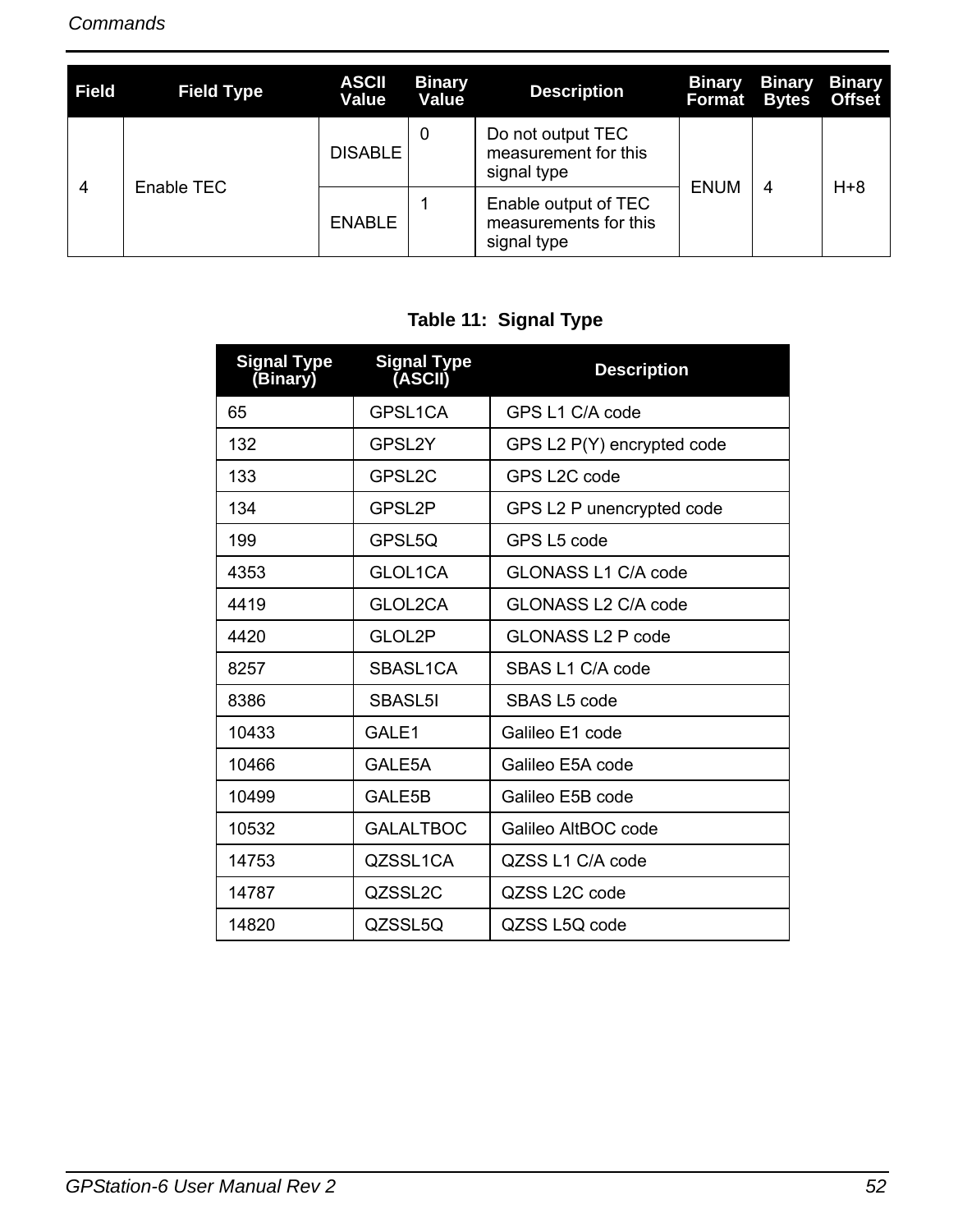# *4.2.6 ISMTECCALIBRATION Set TEC calibration value*

This command allows the user to set a TEC calibration value for each signal combination. The TEC calibration value is added onto the measured TEC value before publishing in any of the GISTM measurement logs. Valid entries for the Signal Combination field can be found in *[Table 12](#page-52-0)*. Any double value can be entered for the calibration value.

Calibration values can be determined using a built-in self-calibration algorithm. The user can initiate a self-calibration of TEC offsets using the ISMCALIBRATE command. Then the ISMCALIBRATION-STATUS log can be used to output the results of the calibration.

Once the user has reviewed the results from the self-calibration they can use this command to enter them into the receiver. Users performing their own TEC calibration can also use this command to enter in their calibration values. These calibrations can be saved into NVM using the SAVECONFIG command so the TEC offsets will be used by default at start-up.

## **Abbreviated ASCII Syntax: Message ID: 1388**

ISMTECCALIBRATION signal\_combination calibration\_value

## **Input Example:**

ismteccalibration gpsl1cal5 -12.24

| <b>Field</b> | <b>Field Type</b>                  | <b>ASCII Binary</b><br>Value Value | <b>Description</b>                                                                                                                                             | <b>Binary</b><br>Format | <b>Bytes</b> | <b>Binary Binary</b><br><b>Offset</b> |
|--------------|------------------------------------|------------------------------------|----------------------------------------------------------------------------------------------------------------------------------------------------------------|-------------------------|--------------|---------------------------------------|
|              | <b>ISMTECCALIBRATION</b><br>Header |                                    | This field contains the<br>command name or the<br>message header depending<br>on whether the command is<br>abbreviated ASCII, ASCII or<br>binary, respectively |                         | н            | 0                                     |
| 2            | Signal Combination                 |                                    | Signal combination to use<br>for the TEC calibration (refer<br>to Table 12, Signal<br><b>Combination Code)</b>                                                 | <b>ENUM</b>             | 4            | н                                     |
| 3            | <b>TEC Calibration Value</b>       |                                    | Calibration value                                                                                                                                              | <b>DOUBLE</b>           | 8            | $H+4$                                 |

## **Table 12: Signal Combination Code**

<span id="page-52-0"></span>

| <b>Signal</b><br><b>Combination</b><br>(Binary) | <b>Signal Combination</b><br>(ASCII) | <b>Description</b>  |
|-------------------------------------------------|--------------------------------------|---------------------|
| 0                                               | GPSL1CAL2Y                           | GPSL1CA + GPSL2P(Y) |
|                                                 | GLOL1CAL2P                           | GLOL1CA + GLOL2P    |
| 2                                               | GPSL1CAL2C                           | GPSL1CA + GPSL2C    |
| 3                                               | GPSL1CAL5                            | GPSL1CA + GPSL5     |
|                                                 | SBASL1CAL5                           | SBAS L1 + SBAS L5   |
| 5                                               | GLOL1CAL2CA                          | GLOL1CA + GLOL2CA   |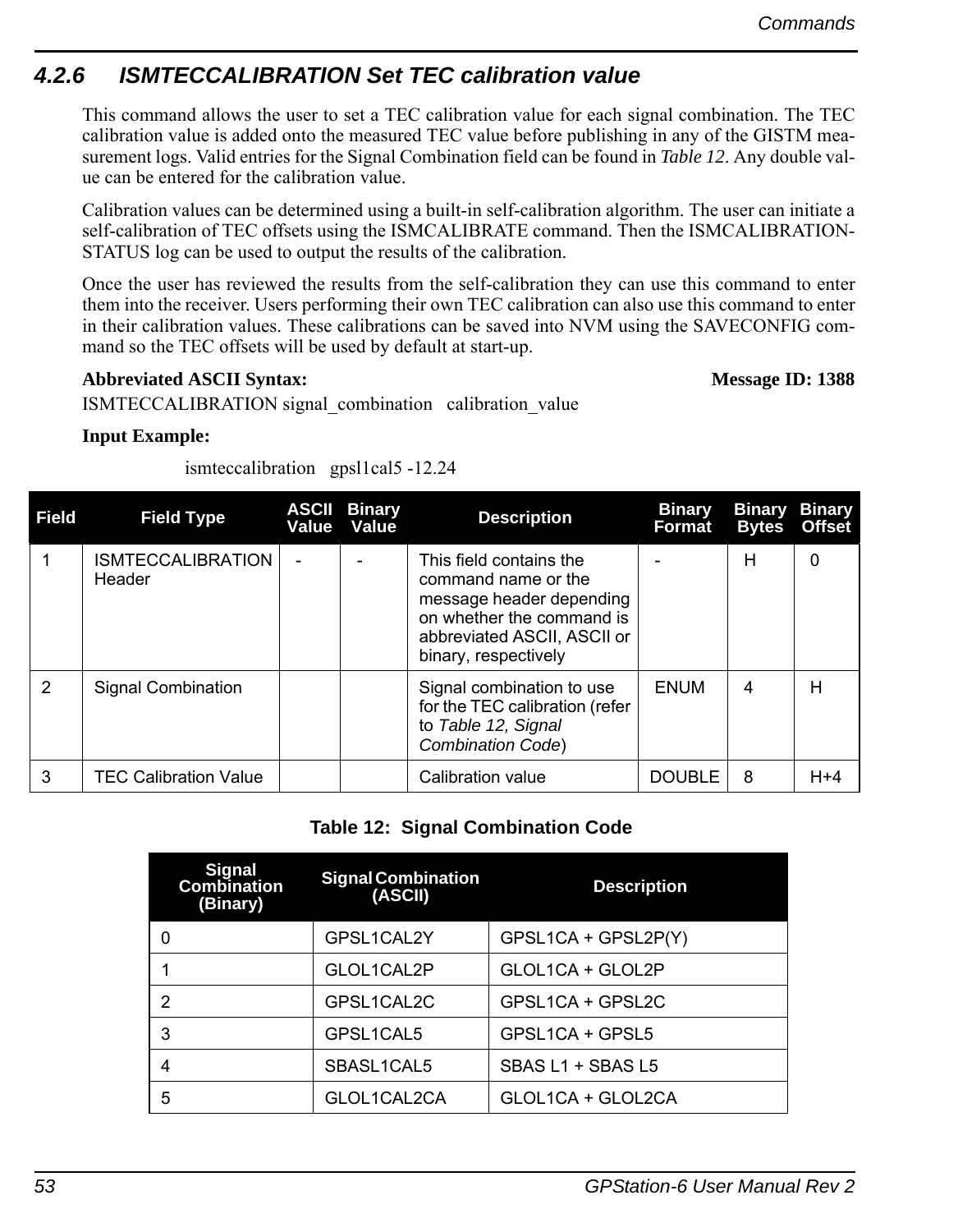# *4.2.7 PLLBANDWIDTH Set the phase lock loop bandwidth*

Depending upon the environment, it may be beneficial to change the Phase Lock Loop (PLL) bandwidths. The default bandwidth of the GPStation-6 is 10Hz, however tracking performance in certain scintillation environments may be improved by changing this bandwidth. This command also allows the default channel aiding to be changed for secondary signal tracking loops. Issuing this command will cause all affected channels to reset lock as they re-initialize their tracking loops. There are some considerations when using this command:

- Lower bandwidths impedes the ability of the feedback loop to track step functions, resulting in more "hang-off" phase errors in the measurements. Step functions can occur in the phase when the clock frequency has small jumps or "pops" that the PLL needs to react to. The GPStation-6 uses a low noise OCXO to minimize these jumps, but in extreme cases clock frequency "pop" could cause extra losses of lock in lower bandwidth PLLs.
- Changing the bandwidth will change the overall phase noise of the ADR measurements. Generally, the higher the bandwidth, the noisier the ADR measurements, but the more robust the tracking loop.
- By default, all secondary signals except GPSL2P(Y) are tracked independently on the GPStation-6. It is recommended that this setting not be changed for ionospheric monitoring applications.

Abbreviated ASCII Syntax: **Message ID: 687** PLLBANDWIDTH signal type bandwidth [aiding]

## **Input Example:**

| <b>Field</b>   | <b>Field Type</b>       | <b>ASCII</b><br>Value | <b>Binary</b><br>Value | <b>Description</b>                                                                                                                                                   | <b>Binary</b><br>Format | <b>Binary</b><br><b>Bytes</b> | <b>Binary</b><br><b>Offset</b> |
|----------------|-------------------------|-----------------------|------------------------|----------------------------------------------------------------------------------------------------------------------------------------------------------------------|-------------------------|-------------------------------|--------------------------------|
| 1              | PLLBANDWIDTH<br>Header  |                       |                        | This field contains the<br>command name or the<br>message header<br>depending on whether<br>the command is<br>abbreviated ASCII.<br>ASCII or binary,<br>respectively |                         | H                             | $\Omega$                       |
| $\overline{2}$ | Signal type             |                       |                        | Signal type to<br>configure (refer to<br>Table 11, Signal<br>Type)                                                                                                   | <b>ENUM</b>             | 4                             | H                              |
| 3              | PLL bandwidth           |                       |                        | Phase lock loop<br>bandwidth, units Hz                                                                                                                               | <b>FLOAT</b>            | 4                             | $H + 4$                        |
| 4              | PLL aiding<br>parameter |                       |                        | Secondary channel<br>phase lock loop aiding<br>parameter (Default =<br>PLLAIDING CURRE<br>NT) (refer to Table 13,<br><b>PLL Aiding</b><br>Parameters)                | <b>ENUM</b>             | 4                             | $H + 8$                        |

pllbandwidth gpsl1ca 15.0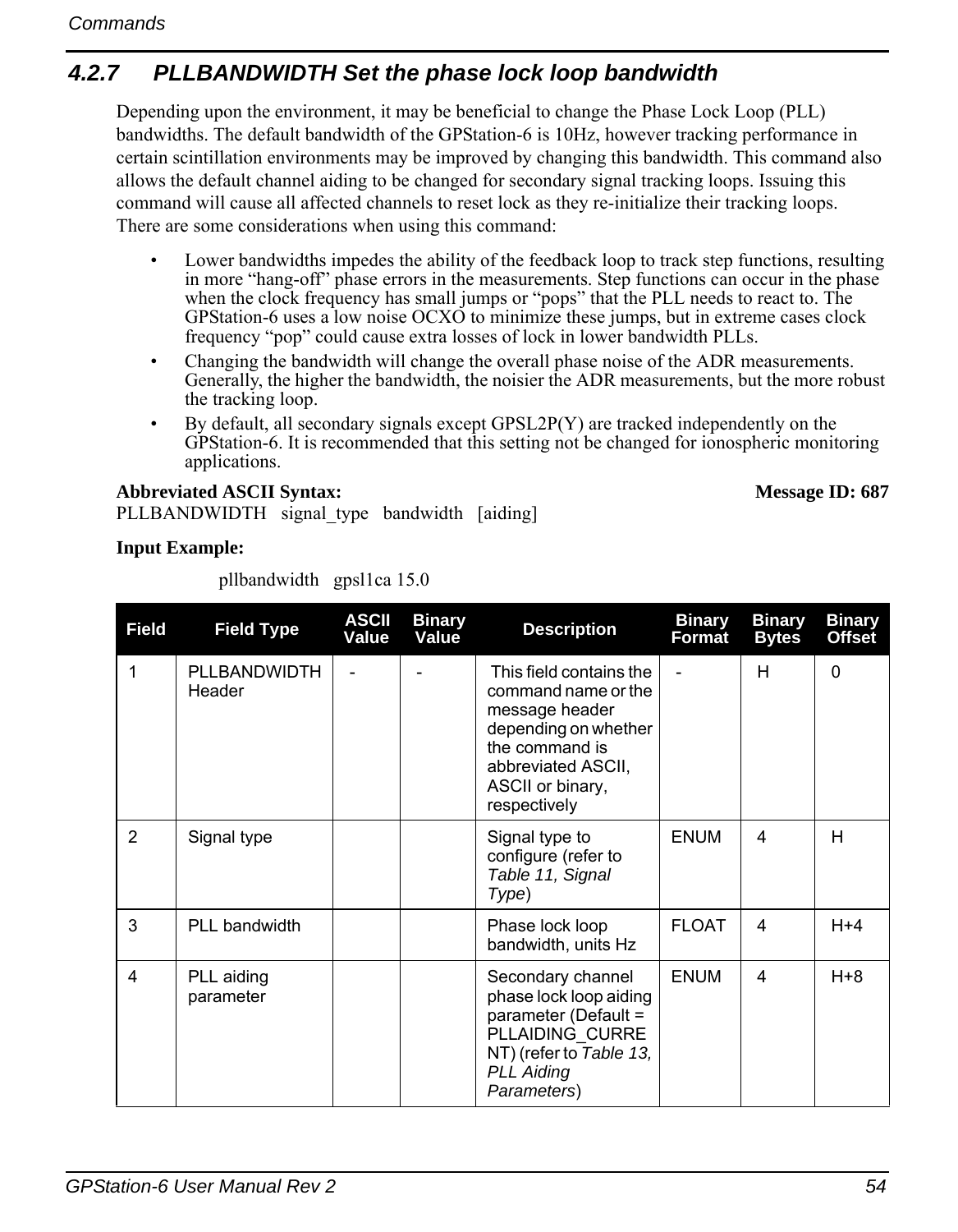<span id="page-54-0"></span>

| Parameter<br>(Binary) | <b>Parameter</b><br>(ASCII) | <b>Description</b>                             |
|-----------------------|-----------------------------|------------------------------------------------|
|                       | <b>CURRENT</b>              | Do not change the current PLL aiding selection |
|                       | <b>AIDED</b>                | Enable secondary channel PLL aiding            |
|                       | <b>INDEPENDENT</b>          | Disable secondary channel PLL aiding           |

 **Table 13: PLL Aiding Parameters**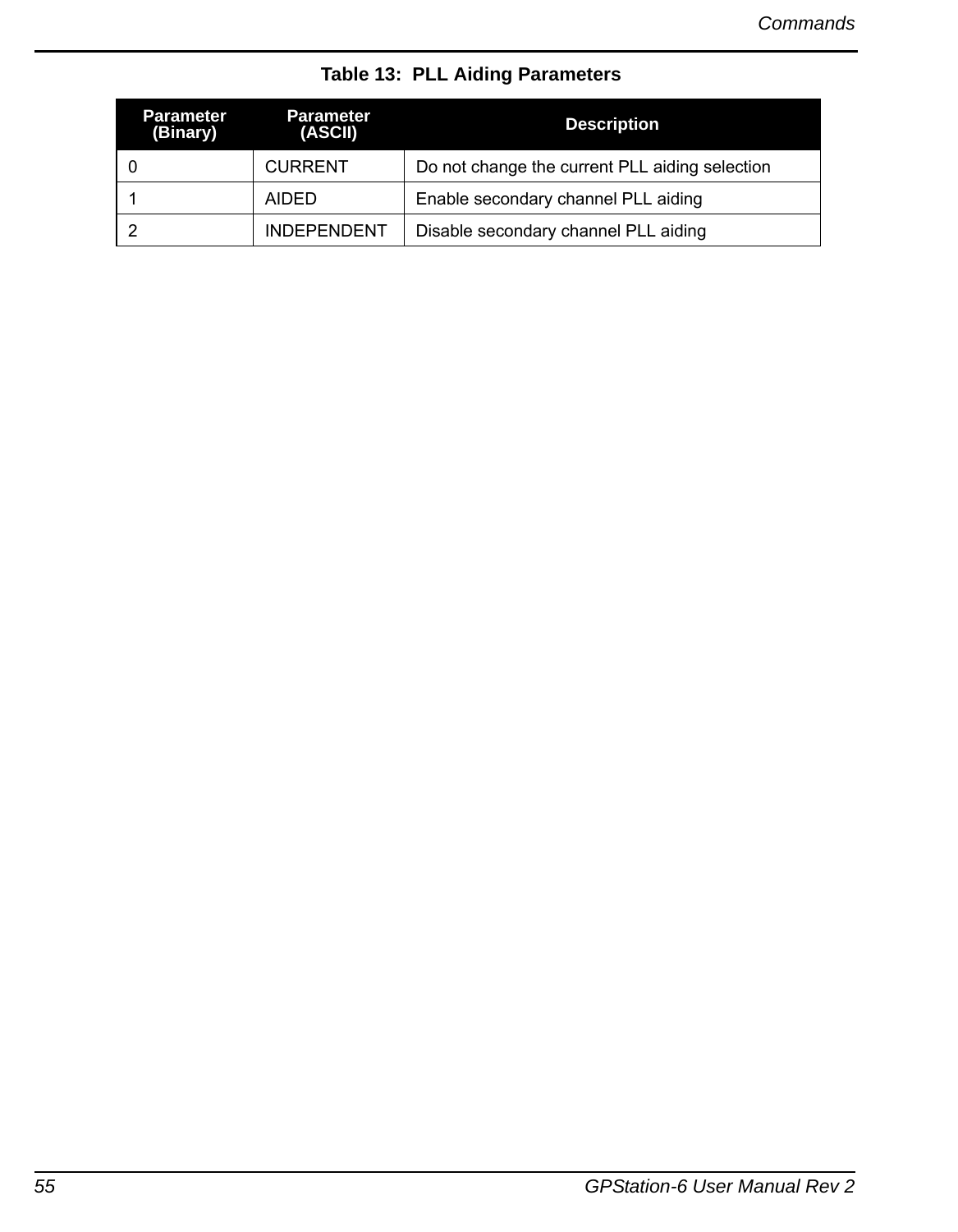# *4.2.8 SETDIFFCODEBIASES Sets satellite differential code biases*

The GPStation-6 measures TEC by differencing pseudo range measurements between frequencies. The code phase between different signals can have a bias as broadcast by the satellites. These biases typically vary by satellite and can change over time as satellites age or new satellites are introduced to replace older ones. This bias will cause a bias in the TEC output values.

Use this command to enter the magnitude of these biases per PRN, in nanoseconds. These values are then used in the TEC calculations to remove the bias.

The biases are calculated by the International GNSS Service (IGS). Calculation details, analysis, and results are available at*<http://aiuws.unibe.ch/spec/dcb.php>*. The most recent 30 day average bias values can be downloaded from*<http://aiuws.unibe.ch/ionosphere/p1c1.dcb>*.

## Abbreviated ASCII Syntax: Message ID: 687

SETDIFFCODEBIASES bias type biases

## **Input Example:**

setdiffcodebiases gps\_c1p1 -0.542 -0.069 -0.597 1.030 -1.289 0.089 -1.878 -0.686 0.044 -1.982 0.528 1.285 1.405 0.029 1.696 -0.838 1.237 -0.514 -2.094 -1.482 -0.543 0.473 0.629 -0.343 0.337 0.911 -0.498 -0.440 1.783 1.808 1.542 -1.031 0.0 0.0 0.0 0.0 0.0 0.0 0.0 0.0

| <b>Field</b> | <b>Field Type</b>                          | <b>ASCII</b><br>Value | <b>Binary</b><br>Value | <b>Description</b>                                                                                                                                                             | <b>Binary</b><br>Format                 | <b>Binary</b><br><b>Bytes</b> | <b>Binary</b><br><b>Offset</b> |
|--------------|--------------------------------------------|-----------------------|------------------------|--------------------------------------------------------------------------------------------------------------------------------------------------------------------------------|-----------------------------------------|-------------------------------|--------------------------------|
| 1            | <b>SETDIFFCODE</b><br><b>BIASES Header</b> |                       |                        | This field contains<br>the command<br>name or the<br>message header<br>depending on<br>whether the<br>command is<br>abbreviated<br>ASCII, ASCII or<br>binary,<br>respectively. |                                         | H                             | $\mathbf{0}$                   |
|              |                                            | GPS C1P1              | 0                      | Selects the code                                                                                                                                                               |                                         |                               | H                              |
| 2            | Code Pair                                  | GPS C2P2              |                        | phase pair                                                                                                                                                                     | <b>ENUM</b>                             | 4                             |                                |
| 3            | <b>Biases</b>                              |                       |                        | Pseudo range<br>code phase<br>biases                                                                                                                                           | Fixed<br>Float<br>Array <sup>[40]</sup> | 160                           | $H + 4$                        |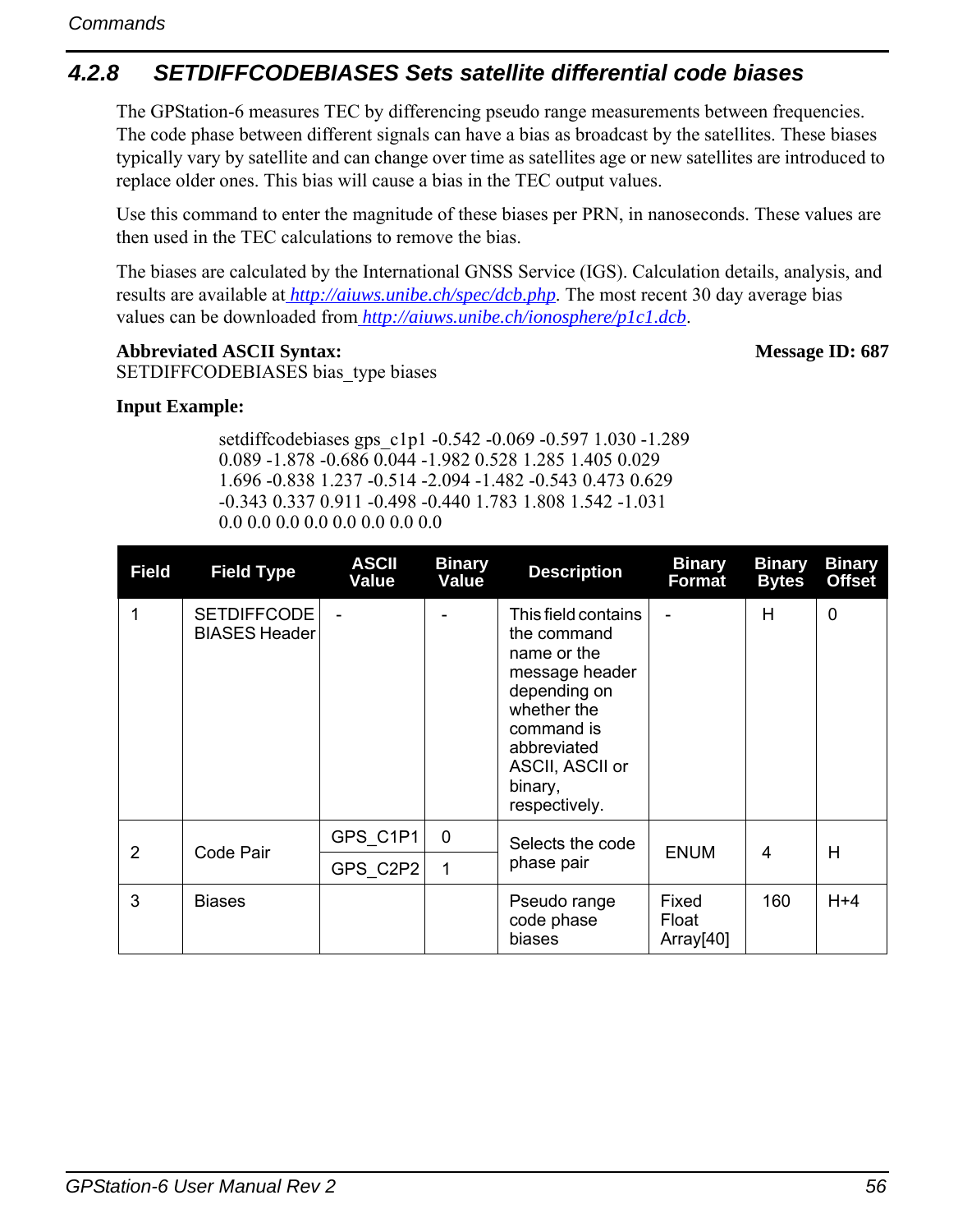For information on other available logs, refer to the *OEM6 Family Firmware Reference Manual* available from: *http://www.novatel.com/assets/Documents/Manuals/om-20000129.pdf*.

# **5.1 Log Types**

The receiver is capable of generating three type of logs:

- synchronous
- asynchronous
- polled

The data for synchronous logs is generated on a regular schedule. In order to output the most current data as soon as it is available, Asynchronous data is generated at irregular intervals. The data in polled logs is generated on demand. The following table outlines the log types and the valid triggers to use:

 **Table 14: Log Type Triggers**

| Type   | Recommended Trigger         | Illegal Trigger  |
|--------|-----------------------------|------------------|
| Synch  | <b>ONTIME</b>               | ONNEW, ONCHANGED |
| Asynch | ONCHANGED                   |                  |
| Polled | ONCE or ONTIME <sup>a</sup> | ONNEW, ONCHANGED |

a. Polled log types do not allow fractional offsets and cannot do ontime rates faster than 1 Hz.

# *5.1.1 Listing of GISTM Specific Logs*

<span id="page-56-0"></span>*[Table 15](#page-56-0)* lists the GISTM specific logs new to GPStation-6. A detailed description of each log follows in this chapter.

## **Table 15: GISTM Logs**

| Log                         | <b>Description</b>                                 |
|-----------------------------|----------------------------------------------------|
| <b>ISMCALIBRATIONSTATUS</b> | Current status of TEC self-calibration procedure   |
| <b>ISMDETOBS</b>            | Detrended phase and amplitude measurements         |
| ISMRAWOBS                   | Raw phase and amplitude measurements               |
| <b>ISMRAWTEC</b>            | 1 second TEC measurements                          |
| <b>ISMREDOBS</b>            | 60 second reduced phase and amplitude measurements |
| ISMREDTEC                   | 60 second reduced TEC measurements                 |

*[Table 16](#page-57-0)* lists the GSV4004B legacy logs and their modernized GPStation-6 equivalents. While all legacy logs are still fully supported in the GPStation-6, it is recommended to use the new logs to ensure access to all of the newest functionality available, including the modernized GNSS signals and systems. For this reason these logs are not described in detail in this manual.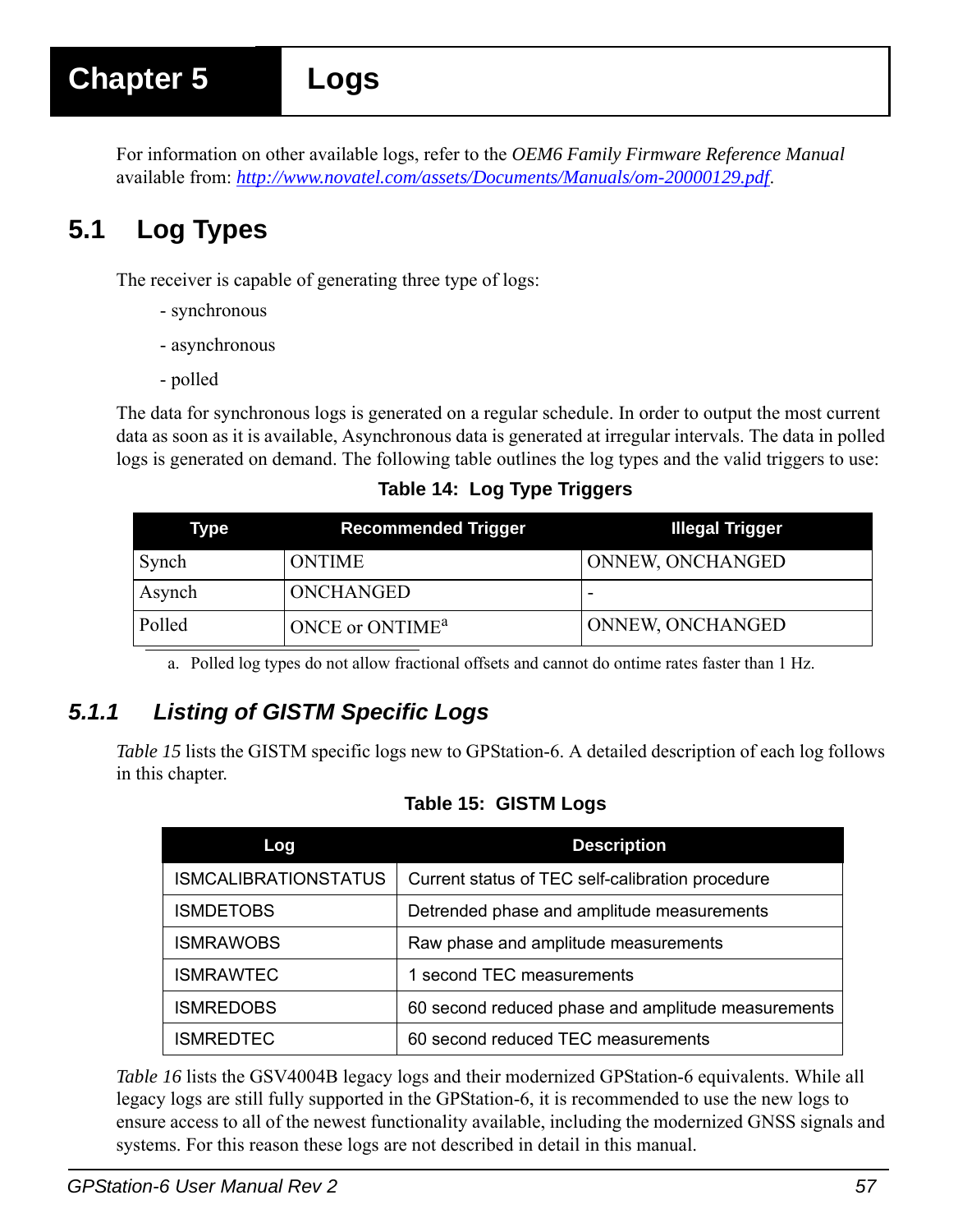|  |  | Table 16: Legacy GSV4004B Logs |  |
|--|--|--------------------------------|--|
|--|--|--------------------------------|--|

<span id="page-57-0"></span>

| Legacy Log     | <b>Description</b>                         | <b>Equivalent Log</b>                 |
|----------------|--------------------------------------------|---------------------------------------|
| <b>DETRSIN</b> | Detrended phase and amplitude measurements | <b>ISMDETOBS</b>                      |
| <b>ISMR</b>    | 60 second reduced measurements             | <b>ISMREDOBS/</b><br><b>ISMREDTEC</b> |
| <b>RAWSIN</b>  | Raw phase and amplitude measurements       | <b>ISMRAWOBS/</b><br><b>ISMRAWTEC</b> |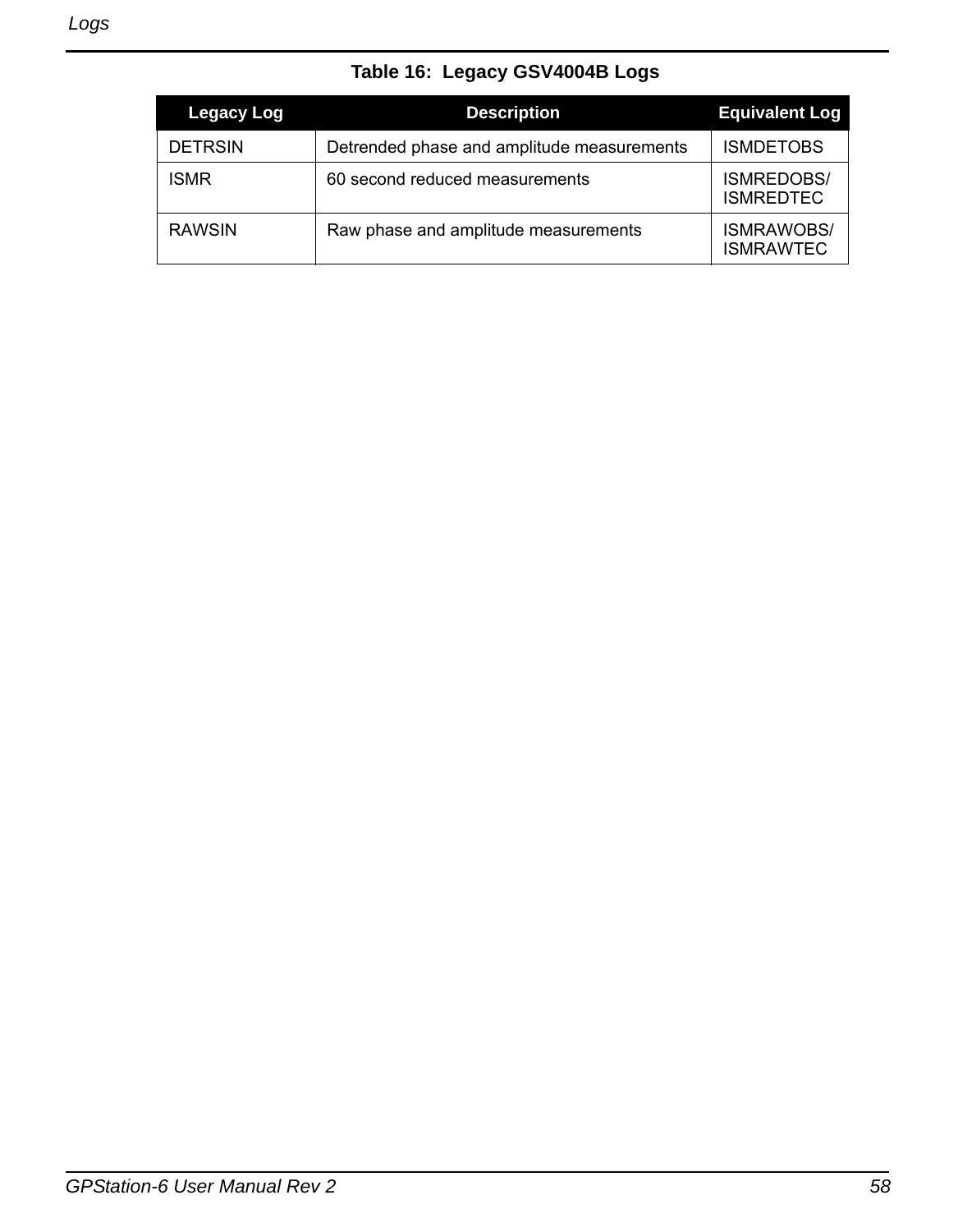# *5.1.2 ISMDETOBS Detrended phase and amplitude measurements*

This log contains carrier phase and amplitude data that has been passed through a detrending filter.

The raw phase measurements include satellite motion, the rate of change of the ionosphere and satellite and receiver oscillator drift. Thus, observing scintillation in the measurements without detrending is not possible. A high pass Butterworth filter is used for detrending phase measurements.

There are 2 different techniques available for detrending amplitude measurements:

- Butterworth low-pass filter
- 60 second averaging filter

See the description of the ISMBANDWIDTH command for further details on the detrending filter and how to modify the bandwidth of the filters.

The receiver collects phase and amplitude measurements at a 50 Hz rate (i.e., 50 sets of measurements per second) and outputs them in this log every second. Each data block contains a base ADR and a base power measurement representing the measurement at the time of week (TOW) specified in the log header. This is followed by 49 sets of compressed data reporting the measurements taken at each 0.02 second epoch following the TOW. For example the first compressed value reports the measurement at  $(TOW + 0.02)$ ; the second set at  $(TOW + 0.04)$  seconds, and so on.

The following section describes how to recover the full ADR and power measurements from the compressed data.

## ADR

The values stored in the compressed ADR data represent a delta value from the previous epoch's measurement. So to compute the ADR measurement for a particular epoch, start with the base ADR measurement and add in all previous delta values up to and including the delta value for the epoch in question.

For example the ADR value for  $TOW + 0.04$  would be:

(First ADR) + (delta ADR  $\omega$  TOW + 0.02) + (delta ADR  $\omega$  TOW + 0.04).

## Power

The compressed power factor data fields give power measurements as a value relative to the base power. The 12 bits of the power factor field should be treated as 2 parts:

• an 11-bit unsigned power factor in the lower 11 bits

• 1 "scaling" bit in the most significant bit representing the power scaling formula to be used.

One formula will calculate a power increase (scalar  $\ge$  1.0) from the base power and the other will calculate a decrease (scalar  $\leq$  1.0). The 2 formulas to be used are described below:

Power increase case (scaling bit  $= 0$ ): This Power = Base Power \* 2048 / (power factor + 1)

Power decrease case (scaling bit  $= 1$ ):

This Power = Base Power \* (power factor + 1) / 2048

These formulas yield a scale factor that can be anywhere from 1/2048 to 2048. So this gives a relative power range of ±33dB from the base power measurement.

**Structure:** Message ID: 1395 **Log Type: Asynch**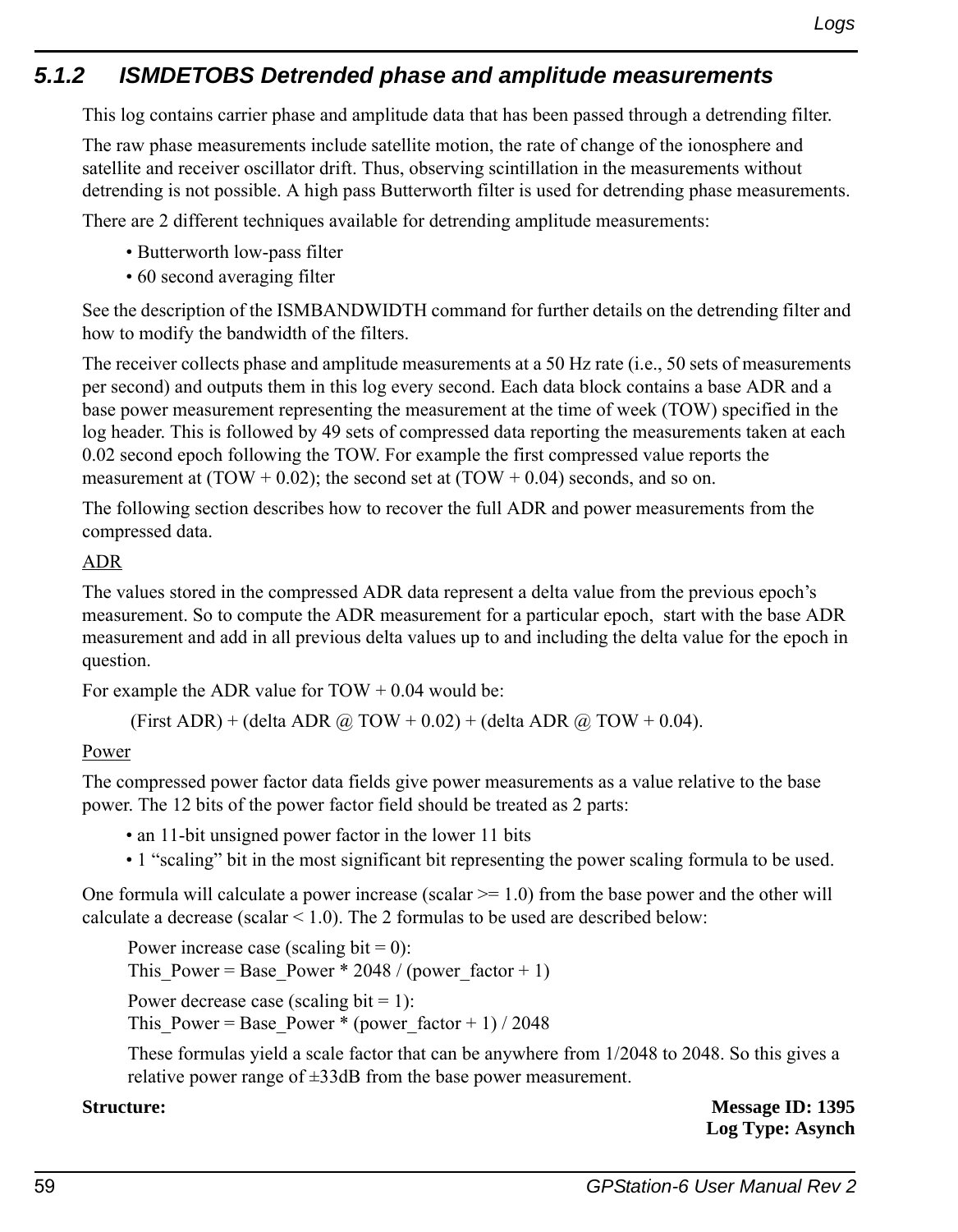### **Recommended Input:** LOG ISMDETOBSB ONNEW

## **ASCII example:**

#ISMDETOBSA,USB1,0,81.5,FINESTEERING,1666,421608.000,00000020,b3aa,10283;GPS, 12,8,0,1,0,0.278304088,1333279,6fafffef,734ffffc,65100002,6d0ffff5,74600002,6 ecffff5,699fffe0,78e0000f,75d0000a,71cfffee,66000011,6c40000d,67dffff2,73d000 08,71efffe7,789ffffa,735ffff9,6b5ffffa,

5efffff9,78000017,5fc0000e,6d500002,7af00018,fc8ffffa,73affffe,623fffff,77c00 00b,fc6ffff4,7e10000c,71b0000b,76effffc,677ffff2,7bf00010,f280001f,6ceffffa,6 a30001e,fee00023,681fffd9,5f9ffffd,7130000f,6ecfffe0,76affff3,74b00004,76afff fd,700fffd4,744fffff,f90fffff,67ffffe8,74dffff4

…

| <b>Field</b>   | <b>Field Type</b>                                   | <b>Data Description</b>                                                                                           | <b>Format</b> | <b>Binary</b><br><b>Bytes</b> | <b>Binary</b><br><b>Offset</b> |
|----------------|-----------------------------------------------------|-------------------------------------------------------------------------------------------------------------------|---------------|-------------------------------|--------------------------------|
| 1              | <b>ISMDETOBS</b><br>Header                          | Log header                                                                                                        |               | H                             | $\mathbf 0$                    |
| $\overline{2}$ | Satellite system                                    | Satellite system identifier (refer to<br>Table 17, Satellite System)                                              | <b>ENUM</b>   | 4                             | H                              |
| 3              | $#$ chans                                           | Number of hardware channels with<br>information to follow                                                         | <b>ULONG</b>  | $\overline{\mathbf{A}}$       | $H + 4$                        |
| 4              | <b>SVID</b>                                         | Satellite vehicle ID (GPS: 1 to 32, SBAS:<br>120 to 138, GLONASS: 1 to 24, GALILEO:<br>1 to 50, QZSS: 193 to 197) | <b>UCHAR</b>  | $\mathbf{1}$                  | $H + 8$                        |
| 5              | Frequency                                           | For GLONASS only. Range: -7 to +6                                                                                 | <b>CHAR</b>   | $\mathbf{1}$                  | $H+9$                          |
| 6              | Signal                                              | Refer to Table 18, Signal Mapping for<br>Satellite Systems                                                        | <b>UCHAR</b>  | 1                             | $H+10$                         |
| 7              | Reserved                                            | Reserved                                                                                                          | <b>UCHAR</b>  | $\mathbf{1}$                  | $H+11$                         |
| 8              | <b>First ADR</b>                                    | Base ADR (cycles)                                                                                                 | <b>DOUBLE</b> | 8                             | $H+12$                         |
| 9              | <b>First Power</b>                                  | Base power measurement                                                                                            | <b>ULONG</b>  | 4                             | $H+20$                         |
| 10             | Observation2 <sup>a</sup>                           | Delta for TOW + 0.02 (refer to Table 19,<br>Power and ADR Bit Field Description)                                  | <b>ULONG</b>  | $\overline{\mathbf{4}}$       | $H+24$                         |
| 11             | Observation3 <sup>a</sup>                           | Delta for TOW + 0.04 (refer to Table 19,<br>Power and ADR Bit Field Description                                   | <b>ULONG</b>  | 4                             | $H+28$                         |
|                | .                                                   |                                                                                                                   |               |                               |                                |
| 58             | Observation 50                                      | Delta for TOW + 0.98 (refer to Table 19,<br>Power and ADR Bit Field Description                                   | <b>ULONG</b>  | $\overline{\mathbf{4}}$       | $H+216$                        |
| 59             | Next record<br>offset = $H + 8 +$<br>(chan # x 220) |                                                                                                                   |               |                               |                                |
| variable       | <b>XXX</b>                                          | 32-bit CRC (ASCII and Binary only)                                                                                | <b>HEX</b>    | 4                             | $H + 8 +$<br>(chan#)<br>x 220) |
| variable       | [CR][LF]                                            | Sentence terminator (ASCII only)                                                                                  |               |                               | $\overline{\phantom{a}}$       |

a. Observation1 is not listed because Observation1 data is in the first ADR and first power fields.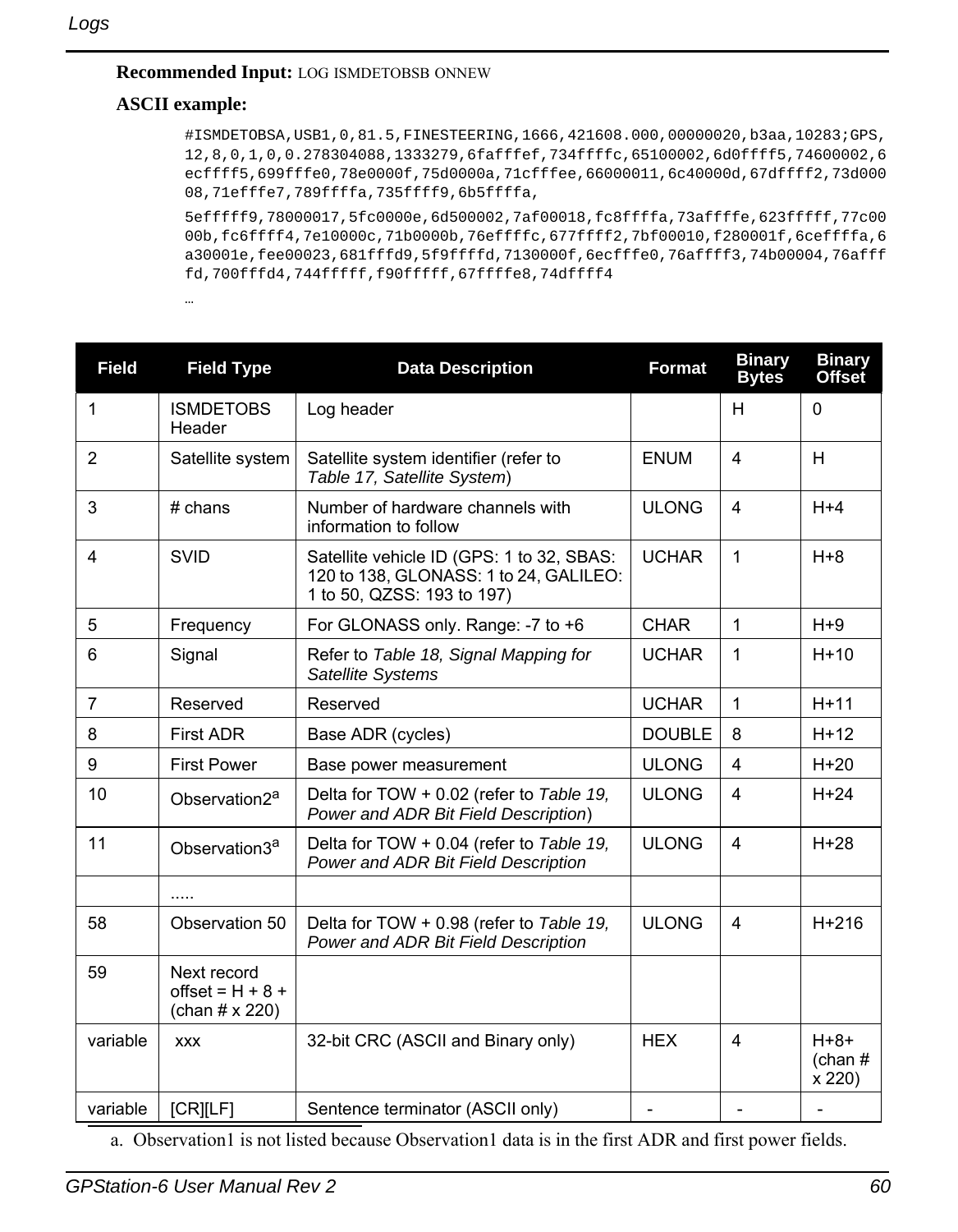|  |  | Table 17: Satellite System |  |
|--|--|----------------------------|--|
|--|--|----------------------------|--|

<span id="page-60-0"></span>

| <b>Satellite System</b><br>(Binary) | <b>Satellite System</b><br>(ASCII) | <b>Description</b>             |
|-------------------------------------|------------------------------------|--------------------------------|
|                                     | GPS                                | <b>GPS</b> system              |
|                                     | <b>GLONASS</b>                     | GLONASS system                 |
|                                     | <b>SBAS</b>                        | SBAS system, e.g., WAAS, EGNOS |
| 5                                   | <b>GALILEO</b>                     | Galileo system                 |
|                                     | QZSS                               | QZSS system                    |

## <span id="page-60-1"></span> **Table 18: Signal Mapping for Satellite Systems**

| <b>Satellite</b><br><b>System</b> | Signal Type<br>(ASCII) | Signal Type<br>(Binary) |
|-----------------------------------|------------------------|-------------------------|
|                                   | L <sub>1</sub> CA      | 1                       |
| <b>GPS</b>                        | L <sub>2</sub> Y       | 4                       |
|                                   | L2C                    | 5                       |
|                                   | L <sub>2</sub> P       | 6                       |
|                                   | L <sub>5</sub> Q       | 7                       |
| <b>GLONASS</b>                    | L <sub>1</sub> CA      | 1                       |
|                                   | L <sub>2</sub> CA      | 3                       |
|                                   | L <sub>2</sub> P       | 4                       |
| <b>SBAS</b>                       | L <sub>1</sub> CA      | 1                       |
|                                   | L <sub>5</sub>         | $\overline{2}$          |
| Galileo                           | E1                     | 1                       |
|                                   | E <sub>5</sub> A       | $\overline{2}$          |
|                                   | E <sub>5</sub> B       | 3                       |
|                                   | <b>AltBOC</b>          | 4                       |
| QZSS                              | L <sub>1</sub> CA      | 1                       |
|                                   | L2C                    | 3                       |
|                                   | L <sub>5Q</sub>        | 4                       |

## **Table 19: Power and ADR Bit Field Description**

<span id="page-60-2"></span>

| <b>Bits</b> | Field        | <b>Description</b>                       | Units        | Format         |
|-------------|--------------|------------------------------------------|--------------|----------------|
| 3120        | Power Factor | Change in power from the first value     | N/A          | sign/magnitude |
| 19.0        | Delta ADR    | Change in ADR from the previous<br>value | milli-cycles | signed integer |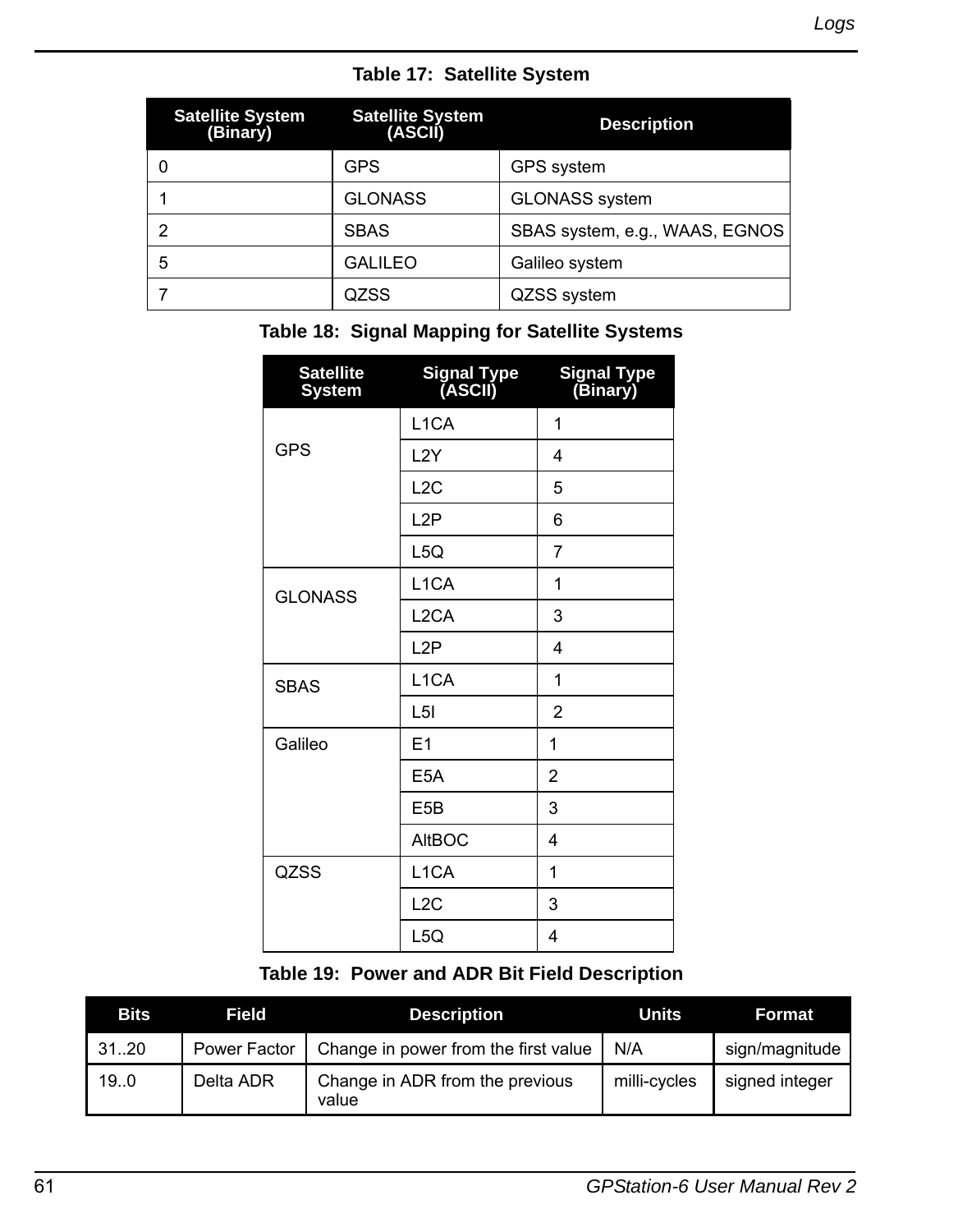# *5.1.3 ISMRAWOBS Raw phase and amplitude measurement*

This log contains the raw unfiltered carrier phase and amplitude data for each receiver channel tracking a GNSS signal. Each GNSS system is output in a separate log.

The receiver collects phase and amplitude measurements at a 50 Hz rate (i.e., 50 sets of measurements per second) and outputs them into this log every second. Each data block contains a base ADR and a base power measurement representing the measurement at the Time of Week (TOW) specified in the log header. This is followed by 49 sets of compressed data reporting the measurements taken at each 0.02 second epoch following the TOW. For example the first compressed value reports the measurement at (TOW + 0.02); the second set at (TOW + 0.04) seconds and so on. The following section describes how to recover the full ADR and power measurements from the compressed data.

## ADR

The values stored in the compressed ADR data represent a delta value from the previous epoch's measurement. So, to compute the ADR measurement for a particular epoch, start with the base ADR measurement and add in all previous delta values up to and including the delta value for the epoch in question.

For example the ADR value for  $TOW + 0.04$  would be:

(First ADR) + (delta ADR  $\omega$  TOW + 0.02) + (delta ADR  $\omega$  TOW + 0.04)

## Power

The compressed power factor data fields give power measurements as a value relative to the base power. The 12 bits of the power factor field should be treated as 2 parts:

- an 11-bit unsigned power factor in the lower 11 bits
- 1 "scaling" bit in the most significant bit representing the power scaling formula to be used

One formula will calculate a power increase (scalar  $\ge$  1.0) from the base power and the other will calculate a decrease (scalar  $\leq$  1.0). The 2 formulas to be used are described below:

```
Power increase case (scaling bit = 0):
This Power = Base Power * 2048 / (power factor + 1)
Power decrease case (scaling bit = 1):
This Power = Base Power * (power factor + 1) / 2048
```
These formulas yield a scale factor that can be anywhere from 1/2048 to 2048. So this gives a relative power range of  $\pm$  33dB from the base power measurement.

```
Structure: Message ID: 1389
                              Log Type: Asynch
```
## **Recommended Input:** LOG ISMRAWOBSB ONNEW

## **ASCII example:**

#ISMRAWOBSA,USB1,1,83.5,FINESTEERING,1666,424004.000,00000020,36d0,10283;GLON ASS,16,17,4,1,0,8799727.933294836,864769,f0f134c1,e0e134c6,ff3134b4,ff5134b4, e7713494,f3c13499,fc6134c2,f3613499,

fca134c3,f85134a8,f3f134d5,ee4134b7,fed134ca,ec9134b0,f9e134b7,ed4134b0,7f513 4a6,ead13498,7d613498,fcd134b5,f4f1348f,fdd1349c,ed9134af,78f1349b,fad134ae,f 58134a9,ee313490,ff6134a2,f7713498,fec13494

```
,f07134a0,f221349f,7b813486,f82134a8,fc01348b,f95134b8,ef4134b2,f99134c8,7701
34ad,fa0134b2,ee213495,fcf134b8,fdf134ad,f341349d,e89134a6,f8b134a8,ea513481,
f83134a6,ed913489
```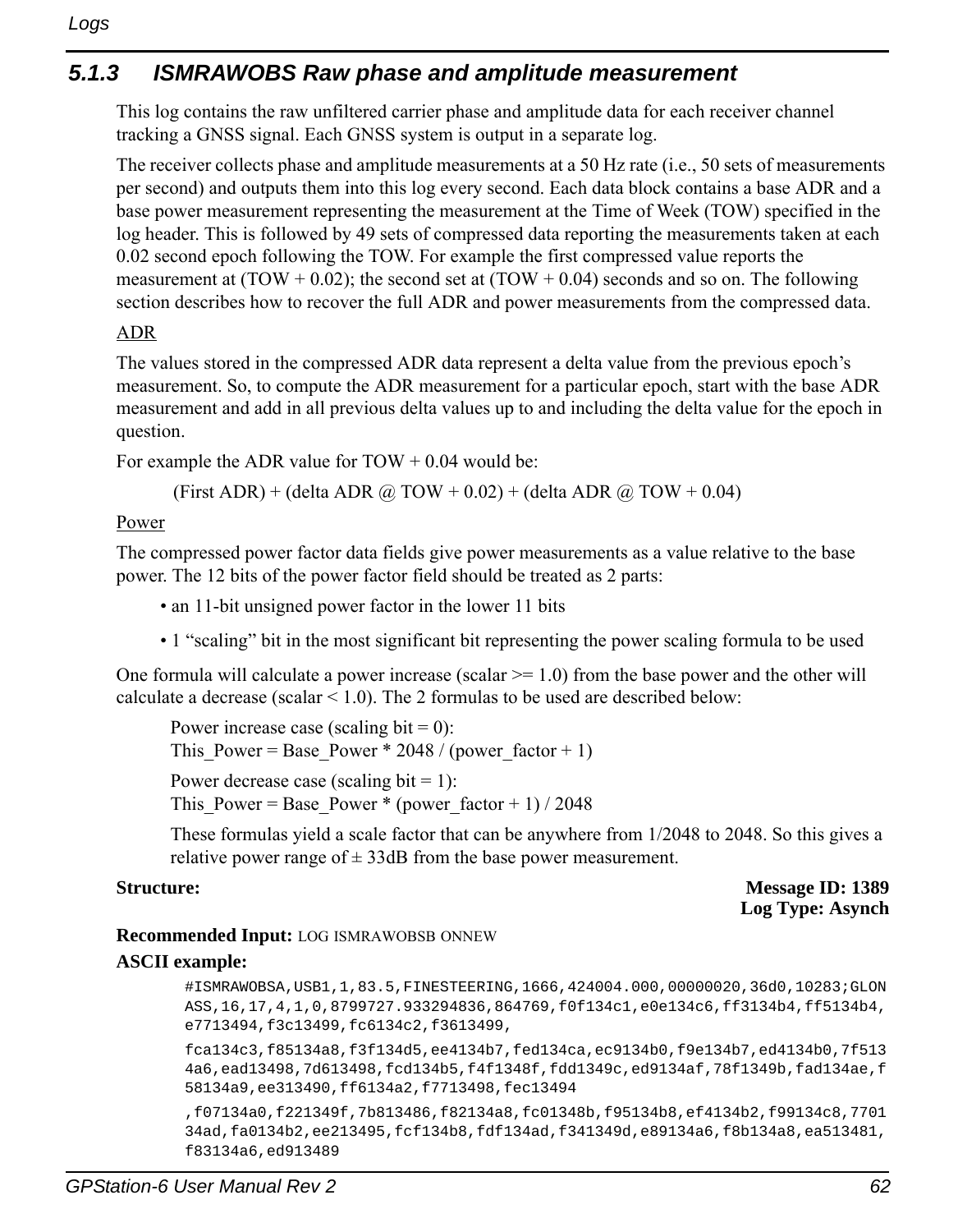| <b>Field</b>   | <b>Field Type</b>                                           | <b>Data Description</b>                                                                                                   | <b>Format</b>            | <b>Binary</b><br><b>Bytes</b> | <b>Binary</b><br>Offset        |
|----------------|-------------------------------------------------------------|---------------------------------------------------------------------------------------------------------------------------|--------------------------|-------------------------------|--------------------------------|
| 1              | <b>ISMRAWOBS</b><br>Header                                  | Log header                                                                                                                |                          | H                             | $\Omega$                       |
| $\overline{2}$ | Satellite system                                            | Satellite system identifier (refer to<br>Table 17, Satellite System)                                                      | <b>ENUM</b>              | $\overline{4}$                | H                              |
| 3              | $#$ chans                                                   | Number of hardware channels with<br>information to follow                                                                 | <b>ULONG</b>             | 4                             | $H + 4$                        |
| 4              | <b>SVID</b>                                                 | Satellite vehicle ID (GPS: 1 to 32,<br>SBAS: 120 to 138. GLONASS: slot 1 to<br>24, GALILEO: 1 to 50, QZSS: 193 to<br>197) | <b>UCHAR</b>             | $\mathbf{1}$                  | $H + 8$                        |
| 5              | Frequency                                                   | For GLONASS only. Range: -7 to +6                                                                                         | <b>CHAR</b>              | 1                             | $H+9$                          |
| 6              | Signal                                                      | Satellite signal type (refer to Table 18,<br>Signal Mapping for Satellite Systems)                                        | <b>UCHAR</b>             | 1                             | $H+10$                         |
| 7              | Reserved                                                    | Reserved                                                                                                                  | <b>UCHAR</b>             | $\mathbf{1}$                  | $H+11$                         |
| 8              | <b>First ADR</b>                                            | Base ADR                                                                                                                  | <b>DOUBLE</b>            | 8                             | $H+12$                         |
| 9              | <b>First Power</b>                                          | Base power measurement                                                                                                    | <b>ULONG</b>             | 4                             | $H+20$                         |
| 10             | Observation 2 <sup>a</sup>                                  | Delta for TOW + 0.02 (refer to Table 19,<br>Power and ADR Bit Field Description)                                          | <b>ULONG</b>             | $\overline{4}$                | $H+24$                         |
| 11             | Observation 3 <sup>a</sup>                                  | Delta for TOW + 0.04 (refer to Table 19,<br>Power and ADR Bit Field Description)                                          | <b>ULONG</b>             | 4                             | $H+28$                         |
|                | .                                                           |                                                                                                                           |                          |                               |                                |
| 58             | Observation 50                                              | Delta for TOW + 0.98 (refer to Table 19,<br>Power and ADR Bit Field Description)                                          | <b>ULONG</b>             | 4                             | $H + 216$                      |
| 59             | Next record<br>offset = $H + 8 +$<br>(chan $# \times 220$ ) |                                                                                                                           |                          |                               |                                |
| variable       | <b>XXX</b>                                                  | 32-bit CRC (ASCII and Binary only)                                                                                        | <b>HEX</b>               | 4                             | $H+8+(c)$<br>han $# x$<br>220) |
| variable       | [CR][LF]                                                    | Sentence terminator (ASCII only)                                                                                          | $\overline{\phantom{a}}$ |                               |                                |

a. Observation1 is not listed because Observation1 data is in the first ADR and first power fields.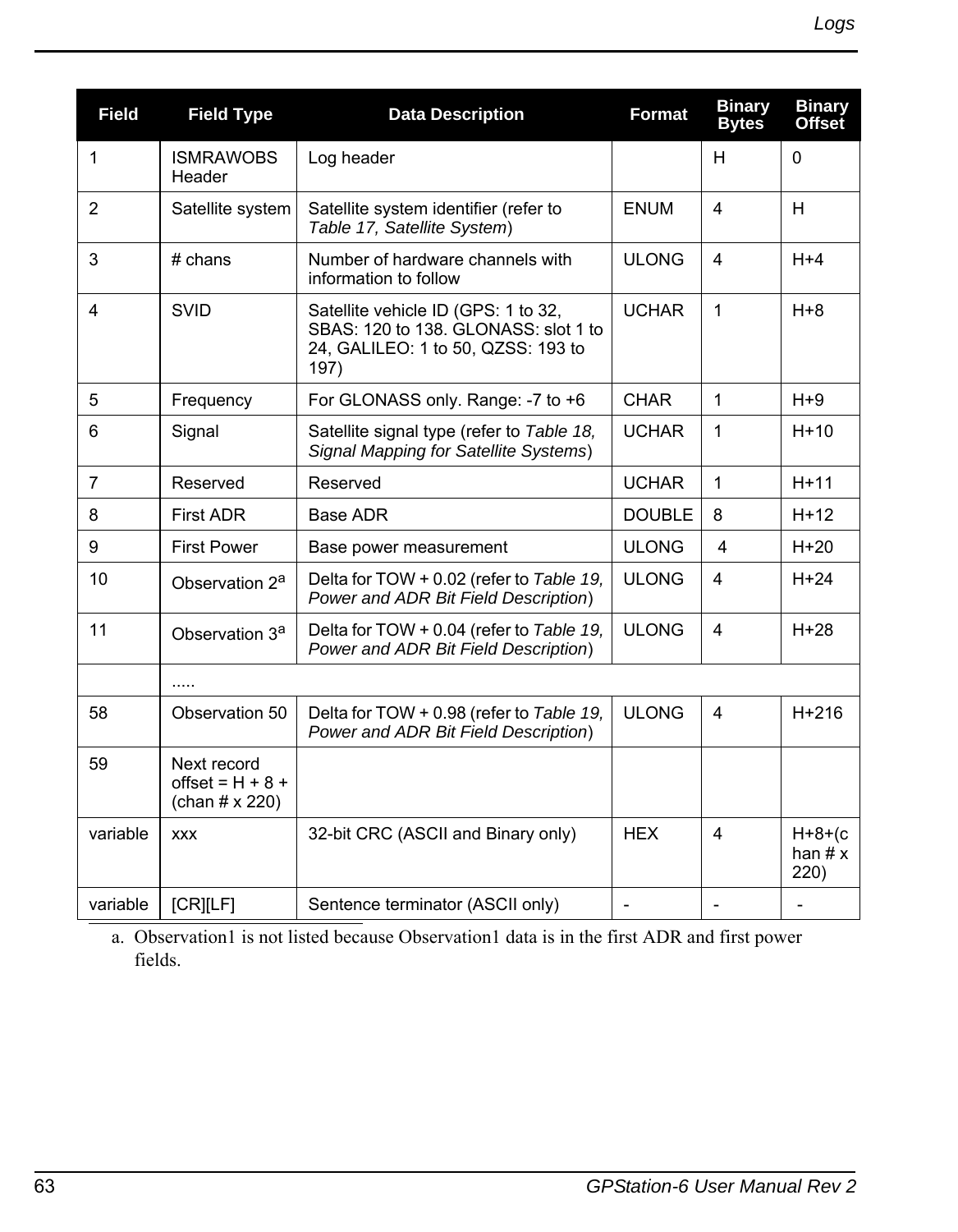# *5.1.4 ISMRAWTEC Raw TEC measurements*

This log outputs 1 second TEC measurements for all valid frequency combinations. TEC is a measure of the number of electrons along the path from the satellite and is reported in TEC Units (1 TECU  $=$  $10^{16}$  electrons/m<sup>2</sup>). The number is proportional to the ionospheric delay between frequencies. The general TEC equation for signal combinations with L1 as the primary frequency is:

$$
TEC_x = \text{Coef}(\gamma_x) \Big[ PR_{Lx} - PR_{L1)} \Big]
$$

where:

$$
Coef(\gamma) = \frac{K_{meer/TEC}}{(1-\gamma)} \text{TECU/meter}
$$

where:

 $\gamma = (f_{L1}/f_x)^2$ , where  $f_{L1}$  is the L1 frequency and  $f_x$  is the frequency of the secondary signal  $PR_{Lx}$  is the secondary signal pseudo range in metres

 $PR_{L1}$  is the primary signal pseudo range in metres

 $K_{\text{meter/TEC}} = (1/0.163) \text{ TECU/metre at L1}$ 

There are biases in the TEC measurements that are automatically removed by the receiver if properly calibrated:

- Satellite code phase bias. See SETDIFFCODEBIASES command
- Receiver RF bias. See ISMCALIBRATE and ISMTECCALIBRATION commands

ΔTEC is based upon carrier phase measurements differences between frequencies. For an ionospheric delay measured in L1 carrier cycles, the total electron content becomes:

 $\Delta \text{TEC} = (1.1723 \ \Delta \text{PR}_{\text{L1, carrier}}) \text{TECU}$ over the 1-second interval, where  $\Delta PR_{L1, \text{carrier}} = 1.54573 \left( \Delta ADR_{L1} - \Delta ADR_{LX} \right)$  cycles

The TEC measurements contained in this log are the raw, unsmoothed values.

**Structure: Message ID: 1390 Log Type: Asynch**

**Recommended Input:** LOG ISMRAWTECB ONNEW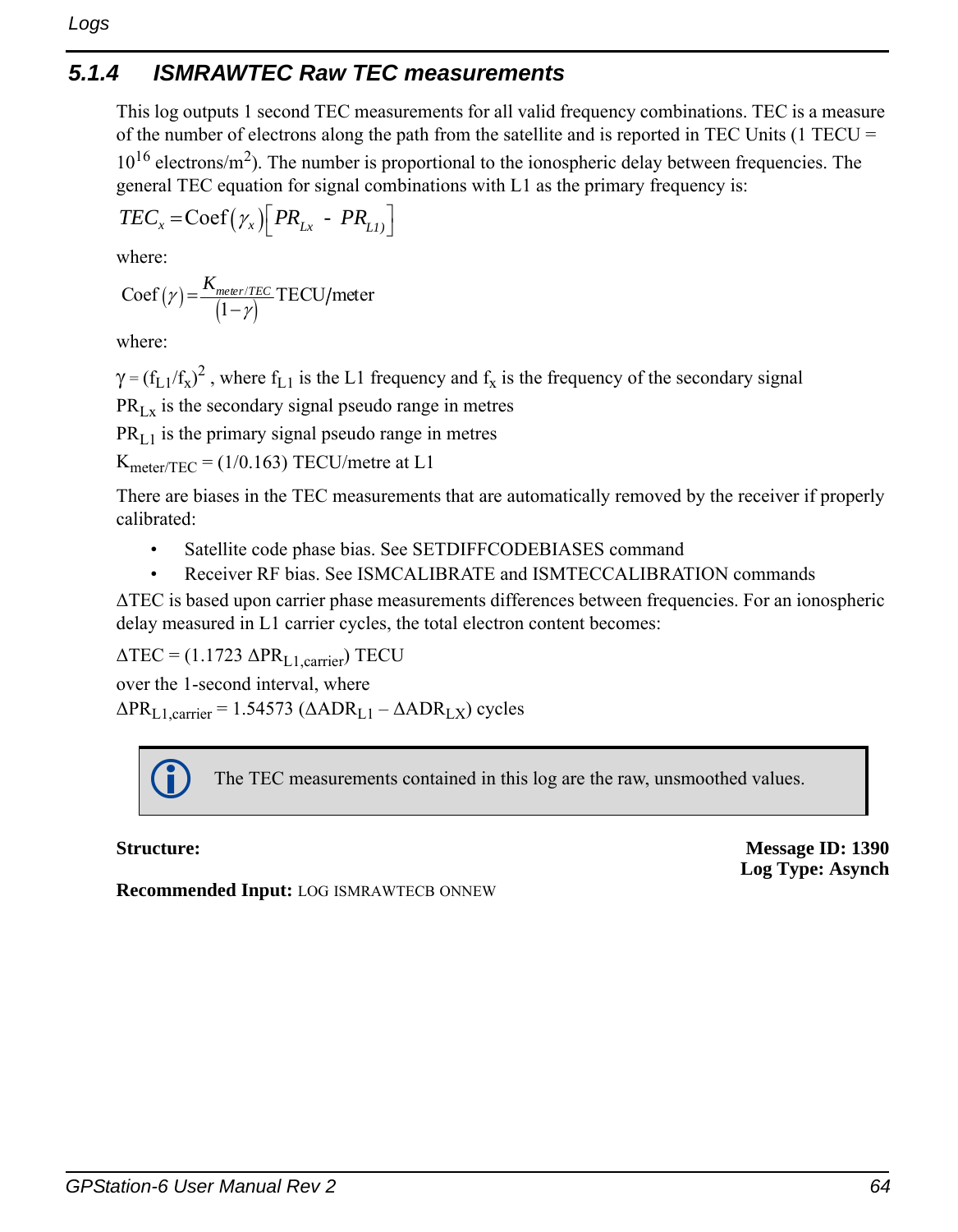## **ASCII example:**

…

#ISMRAWTECA,USB1,0,82.5,FINESTEERING,1666,425841.000,00000020,a1ef,10283; 18,9,0,0,1,4,0,0,0,38.493114471,0.007926244, 18,0,0,1,4,0,0,0,6.637878895,0.015745759, 19,0,0,1,4,0,0,0,36.521724701,0.008677047, 21,0,0,1,4,0,0,0,8.050815582,-0.011746574, 22,0,0,1,4,0,0,0,22.012269974,0.005037198, 16,0,0,1,4,0,0,0,47.712604523,0.050444040, 26,0,0,1,4,0,0,0,24.817647934,0.006916158, 6,0,0,1,4,0,0,0,6.755585670,-0.000776932, 3,0,0,1,4,0,0,0,13.312349319,0.000238499,

| <b>Field</b>   | <b>Field Type</b>                                        | <b>Data Description</b>                                                                                                    | <b>Format</b> | <b>Binary</b><br><b>Bytes</b> | <b>Binary</b><br>Offset        |
|----------------|----------------------------------------------------------|----------------------------------------------------------------------------------------------------------------------------|---------------|-------------------------------|--------------------------------|
| 1              | <b>ISMRAWTEC</b><br>Header                               | Log header                                                                                                                 |               | н                             | 0                              |
| $\overline{2}$ | $#$ chans                                                | Number of hardware channels with<br>information to follow                                                                  | <b>ULONG</b>  | 4                             | H                              |
| 3              | <b>SVID</b>                                              | Satellite vehicle ID (GPS: 1 to 32, SBAS:<br>120 to 138. For GLONASS: slot 1 to<br>24, GALILEO: 1 to 50, QZSS: 193 to 197) | <b>UCHAR</b>  | 1                             | $H+4$                          |
| 4              | Frequency                                                | For GLONASS only. Range: -7 to +6                                                                                          | <b>CHAR</b>   | 1                             | $H+5$                          |
| 5              | Satellite System                                         | Satellite system identifier (refer to Table 17,<br>Satellite System)                                                       | <b>UCHAR</b>  | 1                             | $H + 6$                        |
| 6              | <b>Primary Signal</b>                                    | Signal type of primary signal in combination<br>(refer to Table 18, Signal Mapping for<br>Satellite Systems)               | <b>UCHAR</b>  | 1                             | $H+7$                          |
| $\overline{7}$ | Secondary<br>Signal                                      | Signal type of secondary signal in<br>combination (refer to Table 18, Signal<br>Mapping for Satellite Systems)             | <b>UCHAR</b>  | 1                             | $H + 8$                        |
| 8              | Reserved                                                 |                                                                                                                            | <b>UCHAR</b>  | 1                             | $H+9$                          |
| 9              | Reserved                                                 |                                                                                                                            | <b>UCHAR</b>  | 1                             | $H+10$                         |
| 10             | Reserved                                                 |                                                                                                                            | <b>UCHAR</b>  | 1                             | $H+11$                         |
| 11             | <b>TEC</b>                                               | Primary TEC at TOW (TECU)                                                                                                  | <b>FLOAT</b>  | 4                             | $H+12$                         |
| 12             | Delta TEC                                                | Primary signal delta TEC at TOW (TECU)                                                                                     | <b>FLOAT</b>  | 4                             | $H+16$                         |
| 13             | Next record<br>offset = $H+4$ +<br>(chan $# \times 16$ ) |                                                                                                                            |               |                               |                                |
| variable       | <b>XXXX</b>                                              | 32-bit CRC (ASCII and Binary only)                                                                                         | <b>HEX</b>    | 4                             | $H + 4 + (#$<br>chans x<br>16) |
| variable       | [CR][LF]                                                 | Sentence terminator (ASCII only)                                                                                           |               |                               |                                |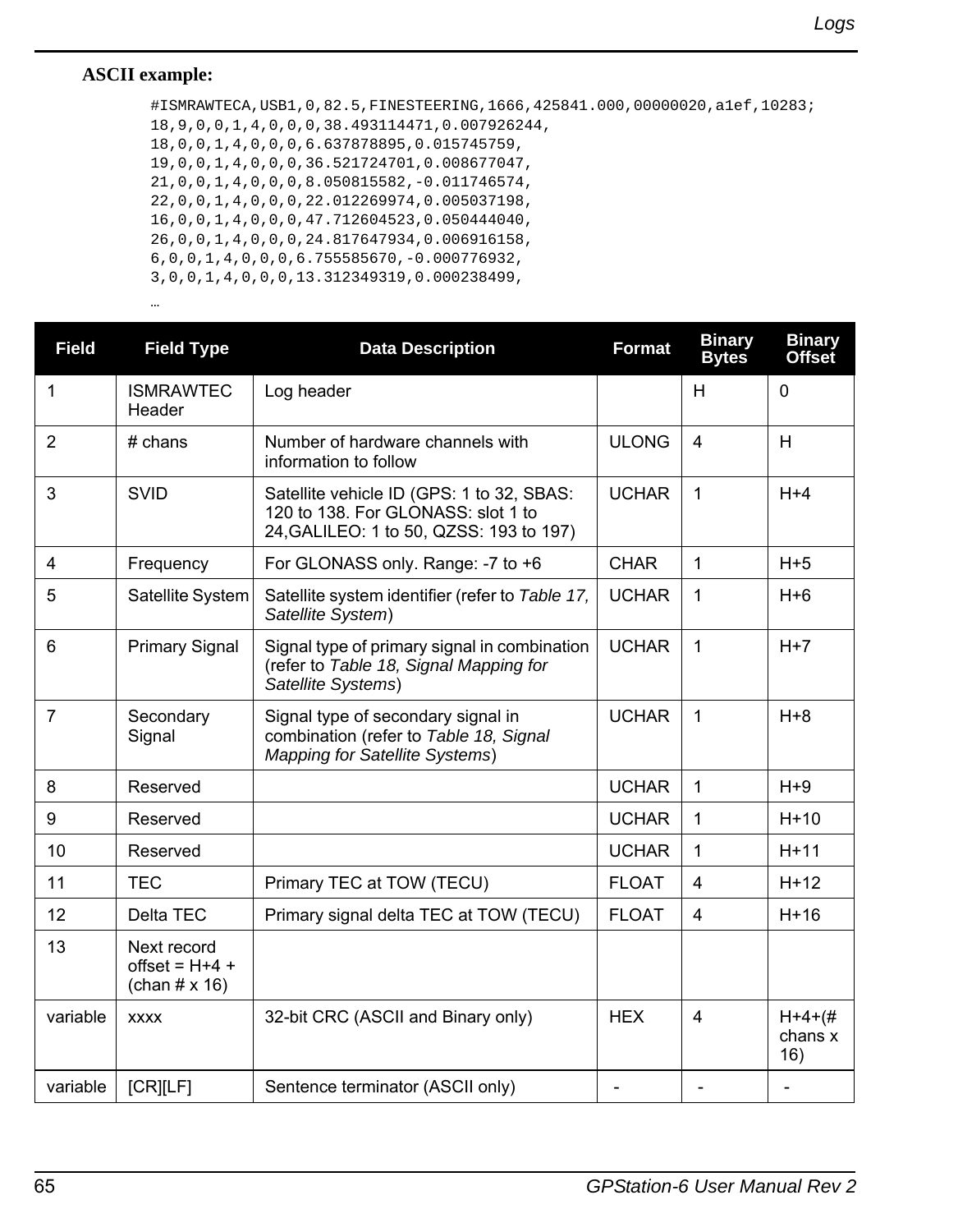# *5.1.5 ISMREDOBS Reduced phase and amplitude measurements*

This log outputs the 60 second reduced and detrended phase and amplitude measurements. The following data is included in this log to aid in ionospheric scintillation monitoring:

- 1. Phase. The raw phase measurements are first detrended with a 6th order Butterworth high-pass filter (with a user specified cutoff frequency). Then, for every minute on the minute, the statistics of the residuals (of the previous 3,000 detrended phase measurements) are computed over periods of 1 second, 3 seconds, 10 seconds, 30 seconds and 60 seconds. Thus for every 60 seconds, 5 values (1-sec, 3-sec, 10-sec, 30-sec and 60 second phase sigmas) are logged along with the time tag (in week number and time of week).
- 2. Amplitude. The raw amplitude measurements are detrended (by normalization), either with a 6th order Butterworth low-pass filter output (with a user specified cutoff frequency) or with the measurement average over the 60 second interval (if the user specified cutoff frequency is 0). The latter method is the default method if no cutoff frequency is specified. Then, the total  $S_4$ , which includes  $S_4$  due to the effects of ambient noise (and multi-path), is computed over the same 60 second interval as the phase parameters. The receiver also computes the correction to the total S<sub>4</sub>, which is the effect of ambient noise, based upon the average of the raw 1 Hz  $C/N_0$  values over the same 60 second intervals.
- 3. Code/Carrier Divergence. The receiver also collects raw code/carrier divergence (difference between code and carrier measurement) every second. The average and standard deviation of the code/carrier divergence are then computed every minute on the minute. These values are indicative of multi-path (and noise) activity and can be used to distinguish between  $S_4$  due to multi-path (and noise) and  $S_4$  due to scintillation, since there is no code/carrier divergence due to scintillation.
- 4. Lock Time. The lock time indicates how long the receiver has been locked to the carrier phase on the signal. Since the phase detrending high-pass filter has to be reinitialized whenever lock is lost, all phase parameters (sigmas) should be discarded for any lock time less than 180-240 seconds (for a 0.1 Hz bandwidth) to allow the detrending filter to settle. For other bandwidths, this time may vary inverse proportionally to the bandwidth. For the  $S_4$  parameters, it suffices to only discard data for any lock time value less than 60 seconds.  $S_4$  may also be valid for Lock Time less than 60 seconds since the power measurements are non coherent measurements that do not require phase lock. However, on rare occasions, total signal lock could have been lost, so the use of  $S_4$  for lock time less than 60 seconds should be used with caution. However, in those cases, the code/carrier divergence measurements could be used to discard the data.

**Structure:** Message ID: 1393 **Log Type:Asynch**

## **Recommended Input:** LOG ISMREDOBSB ONNEW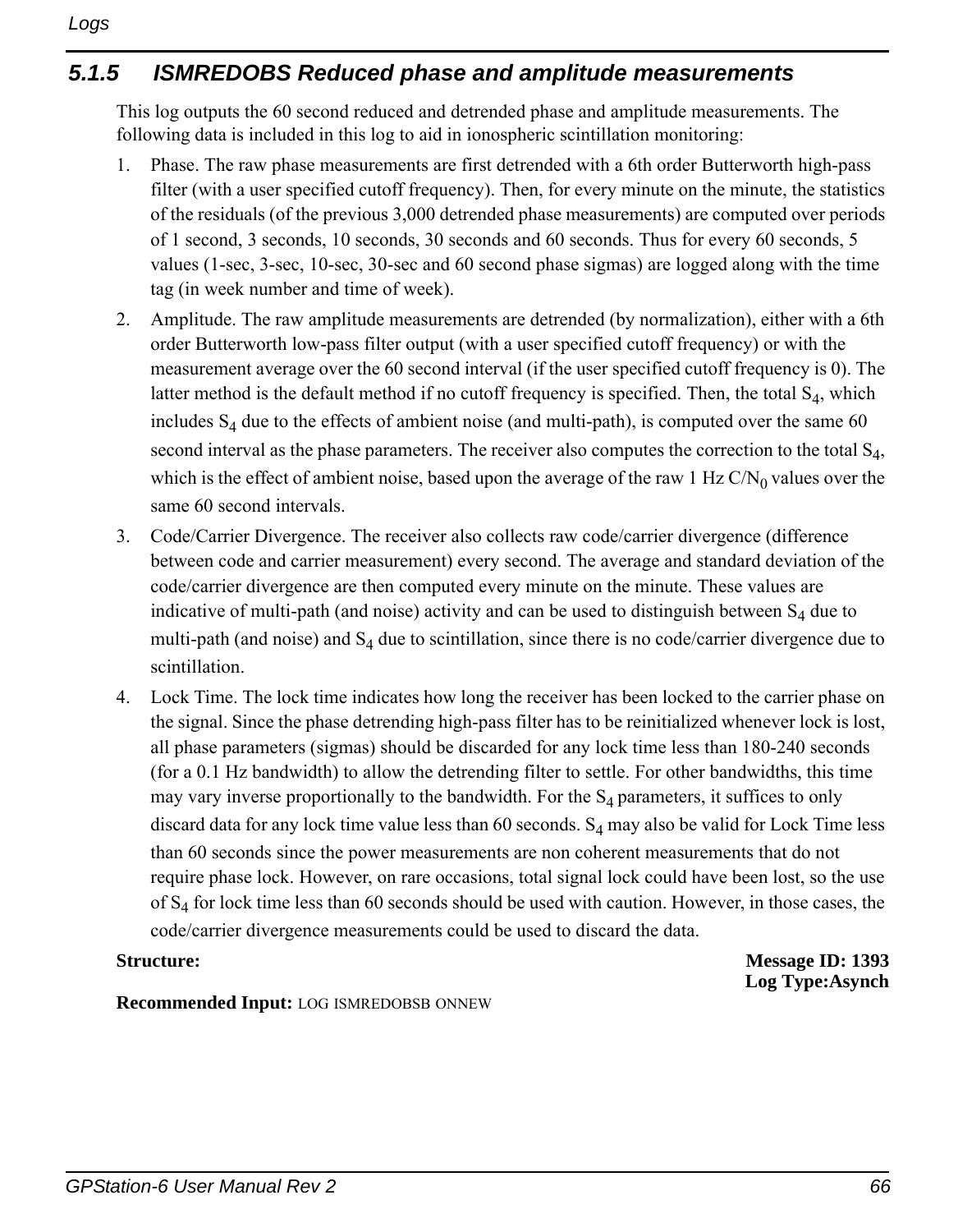## **ASCII example:**

…

#ISMREDOBSA,USB1,0,81.5,FINESTEERING,1666,427860.000,00000020,fcee,10283;27,

9,0,0,1,101.798,19.606,45.9,2706.980,7.826680660,0.044332456,0.065357298,0.05 0490826,0.605885,1.052804,1.332497,1.341329,1.341106,

18,0,0,1,70.769,74.623,51.8,6935.710,0.526755095,0.063336819,0.027212607,0.02 5670499,0.603473,1.051849,1.333854,1.342483,1.342260,

19,0,0,1,308.785,29.901,46.1,4267.460,8.926915169,0.097247794,0.064283803,0.0 49415980,0.606543,1.052361,1.332236,1.340793,1.340570,

14,0,0,1,194.180,19.440,42.5,1997.580,7.524831772,0.053565901,0.106134832,0.0 75353585,0.609627,1.052703,1.333876,1.342554,1.342330,

21,0,0,1,130.606,51.924,50.2,6936.620,0.515299559,0.016452787,0.033724409,0.0 30960422,0.605722,1.053075,1.338819,1.347473,1.347248,

| <b>Field</b>   | <b>Field Type</b>          | <b>Data Description</b>                                                                                                | <b>Format</b> | <b>Binary</b><br><b>Bytes</b> | <b>Binary</b><br><b>Offset</b> |
|----------------|----------------------------|------------------------------------------------------------------------------------------------------------------------|---------------|-------------------------------|--------------------------------|
| 1              | <b>ISMREDOBS</b><br>Header | Log header                                                                                                             |               | H                             | $\mathbf{0}$                   |
| $\overline{2}$ | $#$ chans                  | Number of hardware channels with<br>information to follow                                                              | <b>ULONG</b>  | 4                             | H                              |
| 3              | <b>SVID</b>                | Satellite vehicle ID (GPS: 1 to 32, SBAS:<br>120 to 138. GLONASS: slot 1 to 24,<br>GALILEO: 1 to 50, QZSS: 193 to 197) | <b>UCHAR</b>  | 1                             | $H + 4$                        |
| 4              | Frequency                  | For GLONASS only. Range: -7 to +6                                                                                      | <b>CHAR</b>   | $\mathbf{1}$                  | $H+5$                          |
| 5              | Satellite System           | Satellite system identifier (refer to Table 17,<br>Satellite System)                                                   | <b>UCHAR</b>  | 1                             | $H + 6$                        |
| 6              | Signal Type                | Signal type of primary signal in combination<br>(refer to Table 18, Signal Mapping for<br>Satellite Systems)           | <b>UCHAR</b>  | $\mathbf{1}$                  | $H+7$                          |
| 7              | Azimuth                    | Satellite vehicle azimuth (degrees)                                                                                    | <b>FLOAT</b>  | 4                             | $H + 8$                        |
| 8              | Elevation                  | Satellite vehicle elevation (degrees)                                                                                  | <b>FLOAT</b>  | 4                             | $H+12$                         |
| 9              | C/No                       | Satellite vehicle carrier to noise density ratio<br>$C/No = 10[log10(S/No)]$ (dB-Hz)                                   | <b>FLOAT</b>  | 4                             | $H+16$                         |
| 10             | Locktime                   | # of seconds of continuous locktime                                                                                    | <b>FLOAT</b>  | 4                             | $H+20$                         |
| 11             | Average CMC                | Average of code/carrier divergence (m)                                                                                 | <b>FLOAT</b>  | 4                             | $H+24$                         |
| 12             | CMC Std Dev                | Sigma of code/carrier divergence (m)                                                                                   | <b>FLOAT</b>  | 4                             | $H+28$                         |
| 13             | Total $S_4$                | Total $S_4$                                                                                                            | <b>FLOAT</b>  | 4                             | $H+32$                         |
| 14             | Corr. $S_4$                | Correction to total S <sub>4</sub>                                                                                     | <b>FLOAT</b>  | 4                             | $H+36$                         |
| 15             | 1-second phase<br>sigma    | 1-second phase sigma (radians)                                                                                         | <b>FLOAT</b>  | 4                             | $H+40$                         |
| 16             | 3-second phase<br>sigma    | 3-second phase sigma (radians)                                                                                         | <b>FLOAT</b>  | 4                             | $H+44$                         |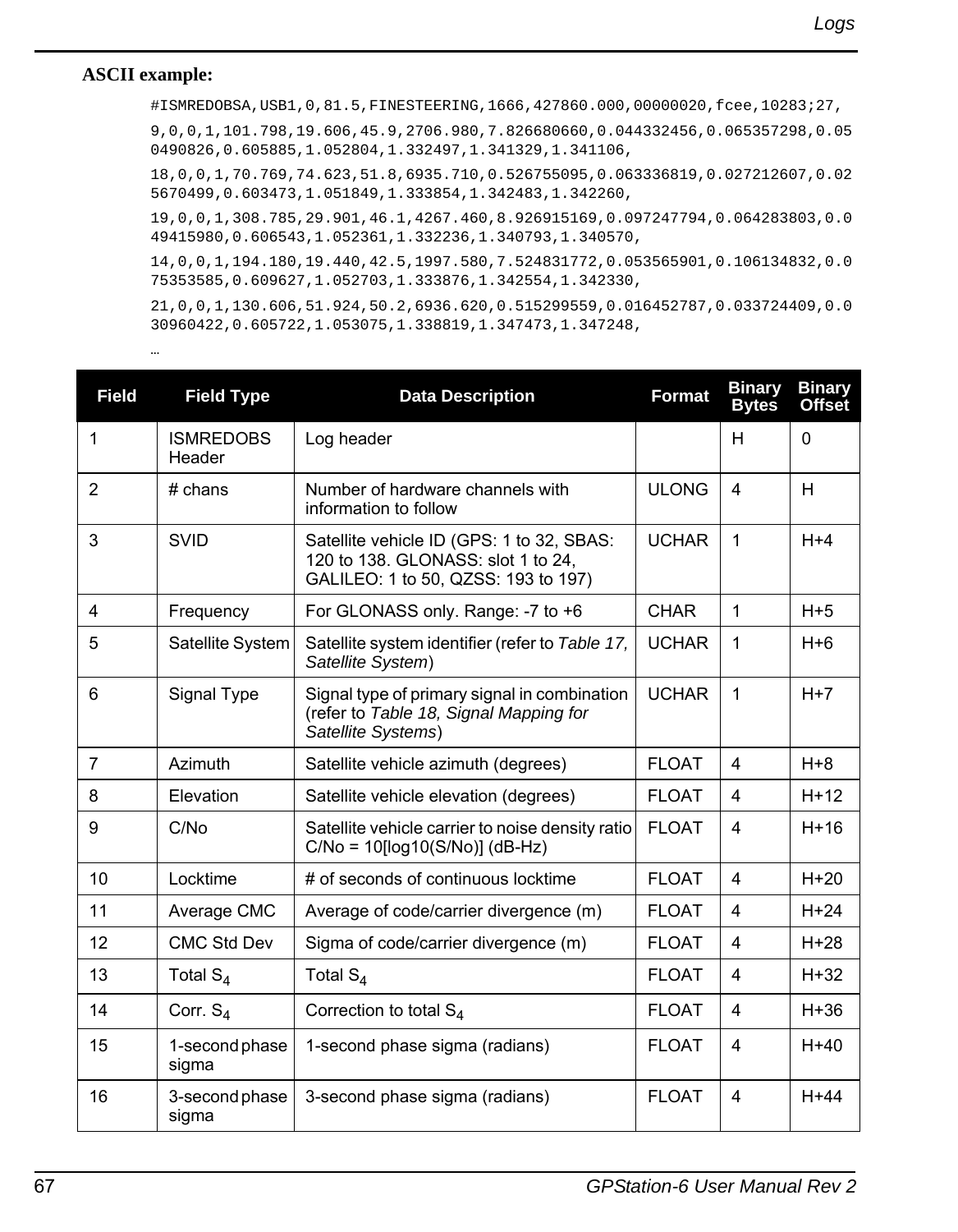| Field    | <b>Field Type</b>                                       | <b>Data Description</b>            | <b>Format</b> | Binary<br><b>Bytes</b> | <b>Binary</b><br><b>Offset</b>   |
|----------|---------------------------------------------------------|------------------------------------|---------------|------------------------|----------------------------------|
| 17       | 10-second<br>phase sigma                                | 10-second phase sigma (radians)    | <b>FLOAT</b>  | 4                      | H+48                             |
| 18       | 30-second<br>phase sigma                                | 30-second phase sigma (radians)    | <b>FLOAT</b>  | 4                      | H+52                             |
| 19       | 60-second<br>phase sigma                                | 60-second phase sigma (radians)    | <b>FLOAT</b>  | 4                      | H+56                             |
| 20       | Next record<br>offset = $H+4+$<br>(chan $# \times 56$ ) |                                    |               |                        |                                  |
| variable | <b>XXXX</b>                                             | 32-bit CRC (ASCII and Binary only) | <b>HFX</b>    | 4                      | $H+4+$<br>(chan<br>$# \times 56$ |
| variable | <b>[CR][LF]</b>                                         | Sentence terminator (ASCII only)   |               |                        |                                  |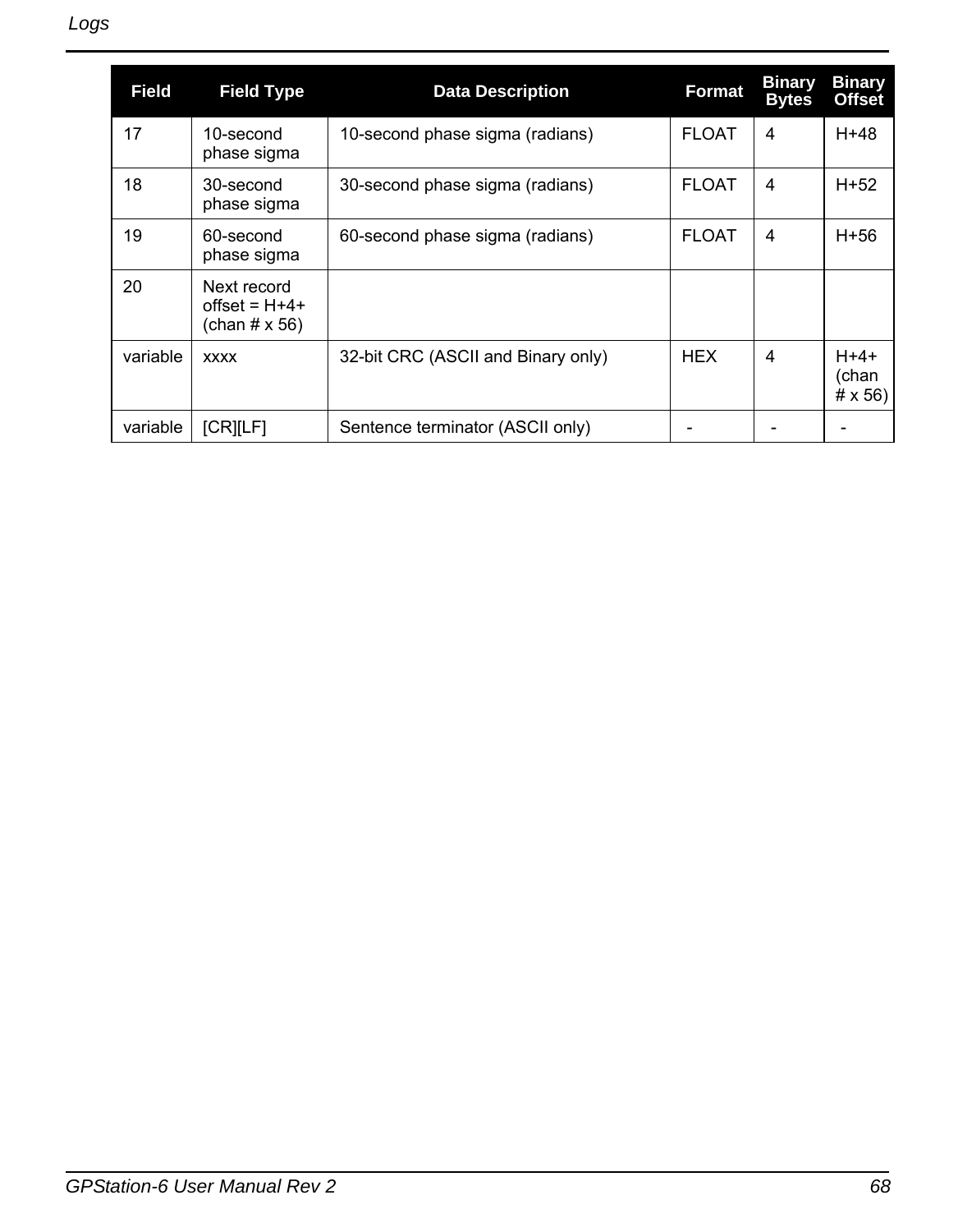# *5.1.6 ISMREDTEC Reduced TEC measurements*

This log outputs the 60 second reduced TEC measurements. Each log contains TEC and delta TEC measurements at 15 second intervals, for a total of 4 measurements over a one minute span. Please see the description of the ISMRAWTEC log for the definition of the TEC and delta TEC measurements.

> The TEC data contained in this log have been carrier smoothed using a Kalman filter.

**Structure: Message ID: 1394 Log Type: Asynch**

### **Recommended Input:** LOG ISMREDTECB ONNEW

### **ASCII example:**

#ISMREDTECA,USB1,0,84.0,FINESTEERING,1666,429480.000,00000020,c159,10283;18,

9,0,0,1,4,0,0,0,90.579,26.759,4318.900,39.7,12.727622986,- 0.036517017,13.418455124,-0.002712072,14.268491745,-

0.207451344,14.547099113,-0.033018101,

18,0,0,1,4,0,0,0,75.572,62.832,8536.300,44.8,2.103402615,0.012430400,2.120460 272,0.071657941,2.012428761,-0.106827006,2.237020493,0.045161925,

19,0,0,1,4,0,0,0,297.287,35.959,5880.400,45.2,23.756959915,0.033341203,23.600 599289,0.028503742,22.912609100,-0.156302705,22.301378250,0.005075458,

14,0,0,1,4,0,0,0,195.549,31.927,3610.900,39.3,16.052797318,- 0.114494205,15.993096352,-0.023176139,15.609300613,- 0.212158322,15.450096130,-0.066596538,

21,0,0,1,4,0,0,0,135.703,39.378,8537.300,40.0,8.488627434,0.024110690,8.46588 4209,0.115596518,8.030915260,-0.080930516,7.703978539,0.083380610,

22,0,0,1,4,0,0,0,266.255,70.840,8525.300,46.8,5.051339149,0.031253934,6.26811 4090,0.042785808,7.564490795,-0.155712500,9.159376144,0.015237894,

| Field | <b>Field Type</b>          | <b>Data Description</b>                                                                                                | <b>Format</b> | <b>Binary</b><br><b>Bytes</b> | <b>Binary</b><br><b>Offset</b> |
|-------|----------------------------|------------------------------------------------------------------------------------------------------------------------|---------------|-------------------------------|--------------------------------|
|       | <b>ISMREDTEC</b><br>Header | Log header                                                                                                             |               | Н                             | 0                              |
| 2     | $#$ chans                  | Number of hardware channels with<br>information to follow                                                              |               | 4                             | н                              |
| 3     | <b>SVID</b>                | Satellite vehicle ID (GPS: 1 to 32, SBAS:<br>120 to 138. GLONASS: slot 1 to 24,<br>GALILEO: 1 to 50, QZSS: 193 to 197) | <b>UCHAR</b>  | -1                            | $H + 4$                        |
| 4     | Frequency                  | For GLONASS only. Range: -7 to +6                                                                                      | <b>CHAR</b>   | 1                             | $H + 5$                        |
| 5     | Satellite system           | Satellite system identifier (refer to Table 17,<br>Satellite System)                                                   | <b>UCHAR</b>  | $\mathbf 1$                   | $H + 6$                        |
| 6     | Primary signal             | Primary signal type in TEC measurement<br>(refer to Table 18, Signal Mapping for<br>Satellite Systems)                 | <b>UCHAR</b>  | $\mathbf 1$                   | $H+7$                          |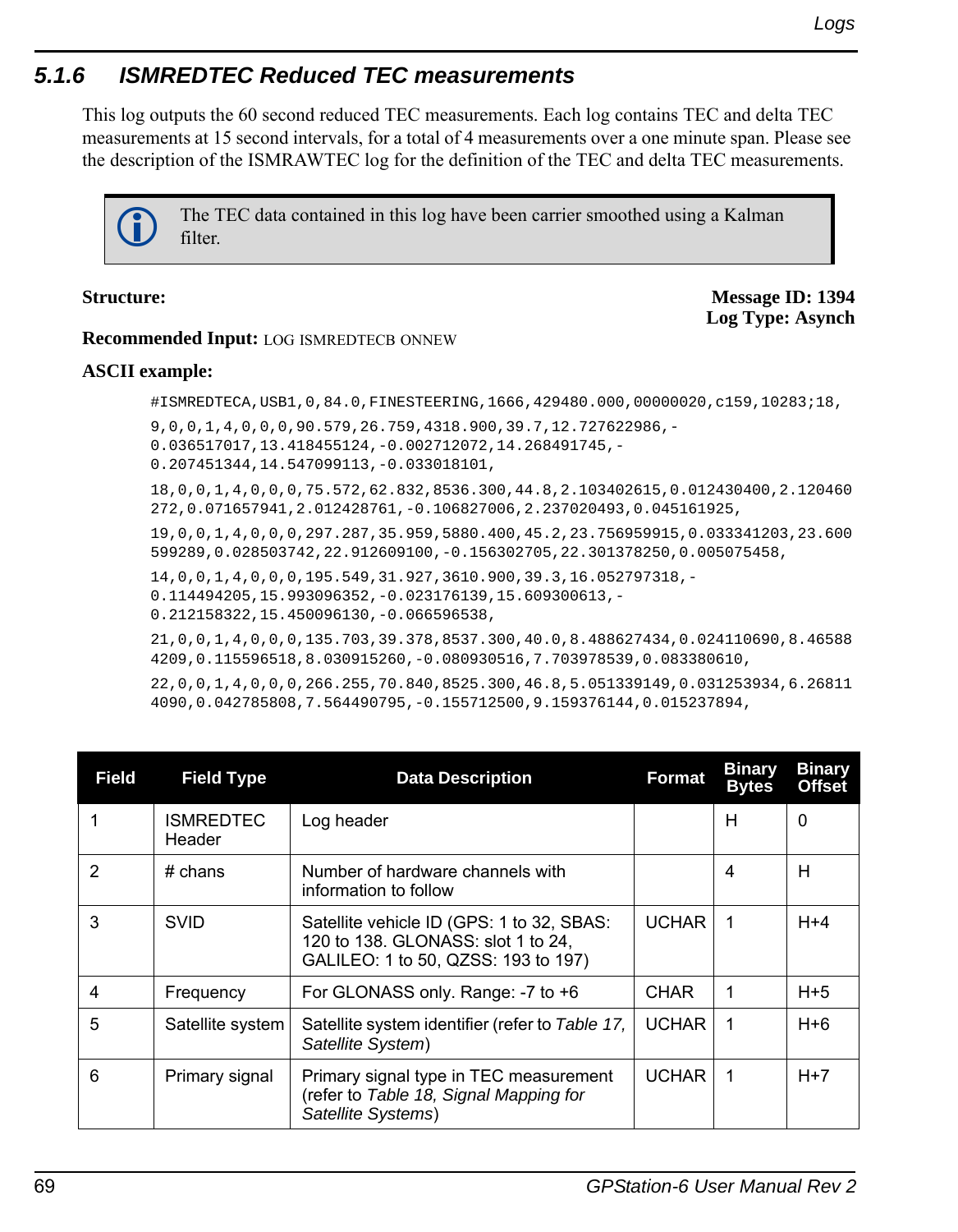| <b>Field</b> | <b>Field Type</b>                                       | <b>Data Description</b>                                                                                  | <b>Format</b>     | <b>Binary</b><br><b>Bytes</b> | <b>Binary</b><br><b>Offset</b>  |
|--------------|---------------------------------------------------------|----------------------------------------------------------------------------------------------------------|-------------------|-------------------------------|---------------------------------|
| 7            | Secondary<br>signal                                     | Secondary signal type in TEC<br>measurement (refer to Table 18, Signal<br>Mapping for Satellite Systems) | <b>UCHAR</b>      | $\mathbf{1}$                  | $H + 8$                         |
| 8            | Reserved                                                |                                                                                                          | <b>UCHAR</b>      | $\mathbf{1}$                  | $H+9$                           |
| 9            | Reserved                                                |                                                                                                          | <b>UCHAR</b>      | $\mathbf{1}$                  | $H+10$                          |
| 10           | Reserved                                                |                                                                                                          | <b>UCHAR</b>      | $\mathbf{1}$                  | $H+11$                          |
| 11           | Azimuth                                                 | Azimuth of satellite (degrees)                                                                           | <b>FLOAT</b>      | 4                             | $H+12$                          |
| 12           | Elevation                                               | Satellite elevation (degrees)                                                                            | <b>FLOAT</b>      | 4                             | $H+16$                          |
| 13           | Secondary<br>locktime                                   | Lock time of the secondary signal (seconds)                                                              | <b>FLOAT</b>      | 4                             | $H+20$                          |
| 14           | Secondary CNo                                           | Carrier to noise density ratio of the<br>secondary signal<br>$C/No = 10[log10(S/No)] (dB-Hz)$            | <b>FLOAT</b>      | $\overline{\mathbf{4}}$       | $H+24$                          |
| 15           | TEC <sub>15</sub>                                       | pseudo range TEC measurement at 15<br>second epoch (TOW - 60 to TOW - 45 sec)                            | <b>FLOAT</b>      | 4                             | $H+28$                          |
| 16           | DeltaTEC15                                              | Delta TEC measurement from TOW - 60 to<br>TOW - 45 seconds (TECU)                                        | <b>FLOAT</b>      | 4                             | $H+32$                          |
| 17           | TEC <sub>30</sub>                                       | pseudo range TEC measurement at 30<br>second epoch (TOW - 30 sec)                                        | <b>FLOAT</b>      | 4                             | $H+36$                          |
| 18           | DeltaTEC30                                              | Delta TEC measurement from TOW - 45 to<br>TOW - 30 seconds (TECU)                                        | <b>FLOAT</b>      | 4                             | $H+40$                          |
| 19           | TEC45                                                   | pseudo range TEC measurement at 45<br>second epoch (TOW - 15 sec)                                        | <b>FLOAT</b>      | 4                             | $H+44$                          |
| 20           | DeltaTEC45                                              | Delta TEC measurement from TOW - 30 to<br>TOW - 15 seconds (TECU)                                        | <b>FLOAT</b>      | 4                             | H+48                            |
| 21           | <b>TECTOW</b>                                           | pseudo range TEC measurement at 60<br>second epoch (TOW)                                                 | <b>FLOAT</b>      | 4                             | $H+52$                          |
| 22           | Delta-TECTOW                                            | Delta TEC measurement from TOW - 15 to<br>TOW (TECU)                                                     | <b>FLOAT</b>      | 4                             | $H+56$                          |
| 23           | Next record<br>$offset = H+4+$<br>(chan $# \times 56$ ) |                                                                                                          |                   |                               |                                 |
| variable     | <b>XXXX</b>                                             | 32-bit CRC (ASCII and Binary only)                                                                       | <b>HEX</b>        | $\overline{4}$                | $H + 4+$<br>(#<br>chans<br>x 56 |
| variable     | [CR][LF]                                                | Sentence terminator (ASCII only)                                                                         | $\qquad \qquad -$ | $\qquad \qquad \blacksquare$  |                                 |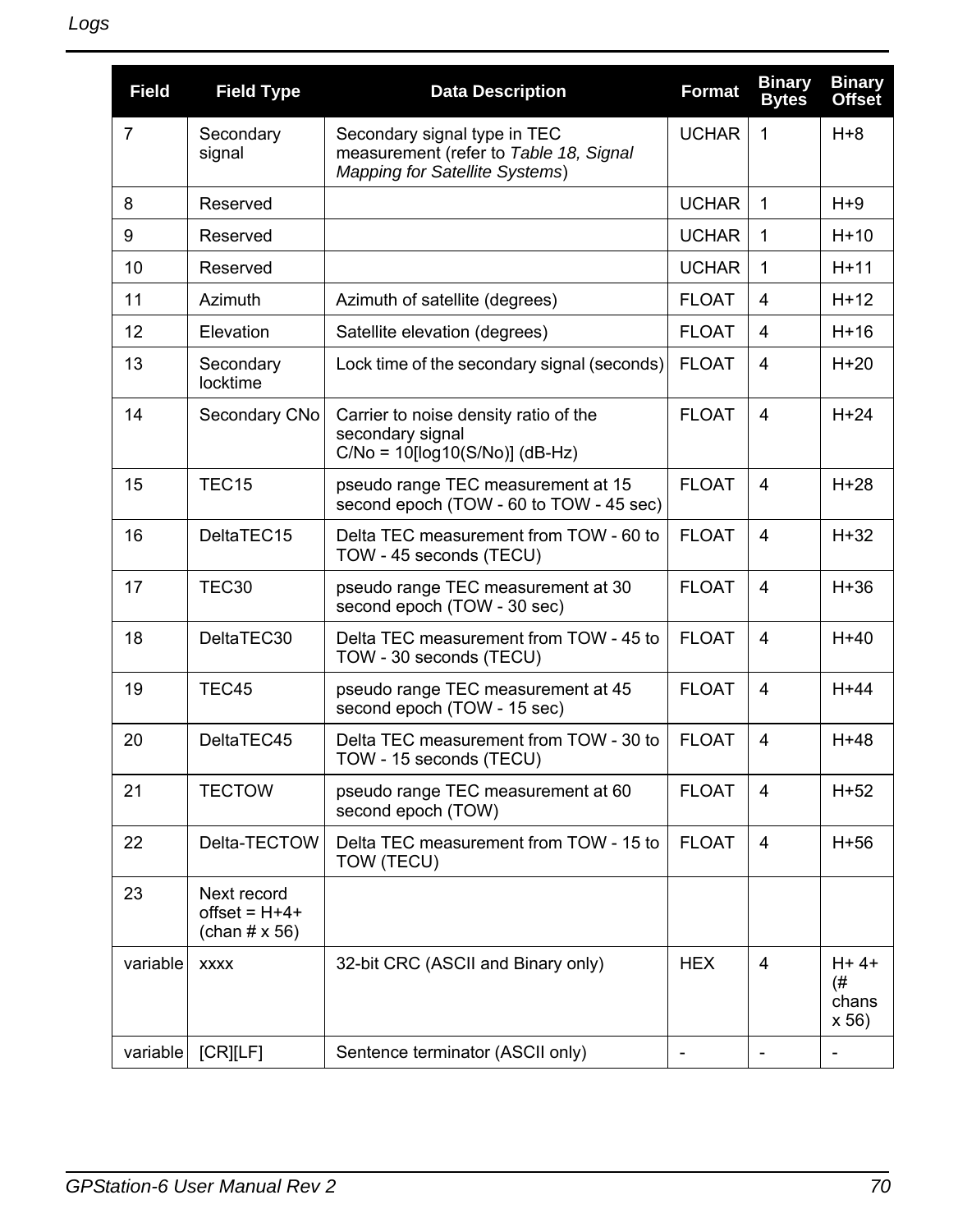# *5.1.7 ISMCALIBRATIONSTATUS TEC self-calibration status*

This log shows the status of a TEC self-calibration (see ISMCALIBRATE command) procedure used to determine TEC bias caused by receiver RF delay. Once the calibration is complete the TEC calibration values reported in this log can be used with the ISMTECCALIBRATION command to set the TEC offsets used in the receiver calculations. If this log is output ONNEW it will stop being produced once the calibration duration set using the ISMCALIBRATE command has passed. It can also be logged ONCE at the end of calibration to report the final computed values.

The following information is included in this log:

- Duration that the calibration has been running at the time the log is output
- Number of measurement samples that have been included in calculating the current TEC calibration value. Only measurements above the elevation cutoff specified with the ISMCALIBRATE command are included in the calibration.
- The current TEC calibration value in units of TECU
- The standard deviation of the current TEC calibration value

**Structure:** Message ID: 1406 **Log Type: Asynch**

## **Recommended Input:** LOG ISMCALIBRATIONSTATUSA ONNEW

## **ASCII example:**

#ISMCALIBRATIONSTATUSA,USB1,0,81.0,FINESTEERING,1666,430620.000,00000020,45d2 ,10283;1680,2,

```
GPSL1CAL2Y,28,-27.513463974,1.702342391
```

```
GLOL1CAL2P,10,7.925333500,1.621402383
```

| <b>Field</b>   | <b>Field Type</b>                                        | <b>Data Description</b>                                                       | Format       | <b>Binary</b><br><b>Bytes</b> | <b>Binary</b><br><b>Offset</b>   |
|----------------|----------------------------------------------------------|-------------------------------------------------------------------------------|--------------|-------------------------------|----------------------------------|
|                | <b>ISMCALIBRATION</b><br><b>STATUS Header</b>            | Log header                                                                    |              | н                             | 0                                |
| $\overline{2}$ | Calibration time                                         | Time in calibration mode (seconds)                                            | <b>ULONG</b> | 4                             | H                                |
| 3              | $#$ records                                              | Number of records in this log                                                 | <b>ULONG</b> | 4                             | $H + 4$                          |
| 4              | Signal type                                              | Signal combination type (refer to Table 20,<br><b>Signal Combination Type</b> | <b>ENUM</b>  | 4                             | $H + 8$                          |
| 5              | # samples                                                | Number of samples collected                                                   | <b>ULONG</b> | 4                             | $H+12$                           |
| 6              | <b>TEC</b> calibration                                   | Current computed TEC calibration value<br>(TECU)                              | <b>FLOAT</b> | 4                             | H+16                             |
| 7              | <b>TEC Std.Dev</b>                                       | Standard deviation of TEC calibration (TECU)                                  | <b>FLOAT</b> | 4                             | $H+20$                           |
| 8              | Next record offset $=$<br>$H + 8 + (\#$ records x<br>20) |                                                                               |              |                               |                                  |
| variable       | <b>XXXX</b>                                              | 32-bit CRC (ASCII and Binary only)                                            | <b>HEX</b>   | 4                             | $H + 8 + (#$<br>records<br>x 20) |
| variable       | <b>ICRILET</b>                                           | Sentence terminator (ASCII only)                                              |              |                               |                                  |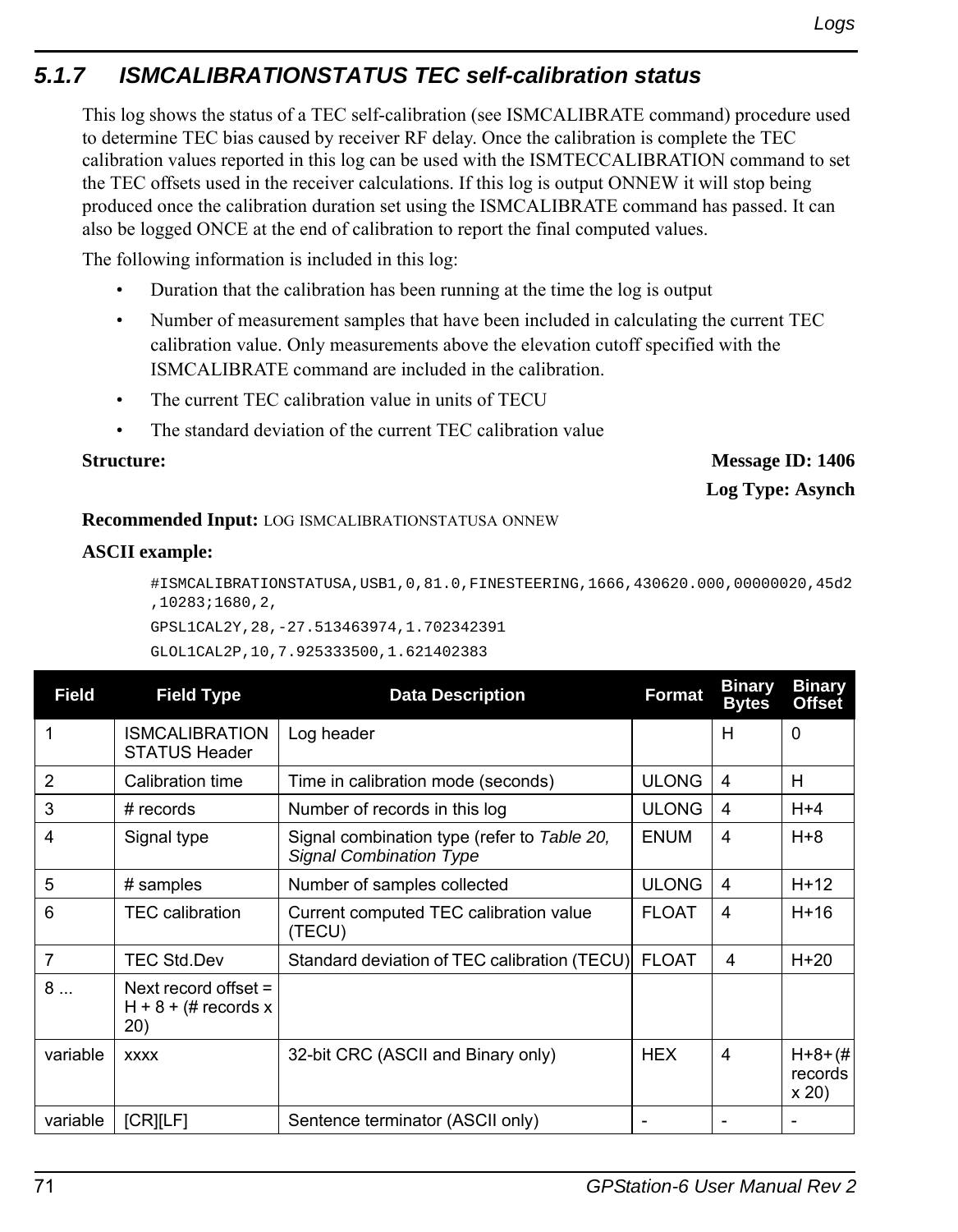<span id="page-71-0"></span>

| <b>Signal Combination Type</b><br>(Binary) | <b>Signal Combination Type</b><br>(ASCII) |
|--------------------------------------------|-------------------------------------------|
|                                            | GPSL1CAL2Y                                |
|                                            | GLOL1CAL2P                                |
| 2                                          | GPSL1CAL2C                                |
| 3                                          | GPSL1CAL5                                 |
| 4                                          | SBASL1CAL5                                |
| 5                                          | GLOL1CAL2CA                               |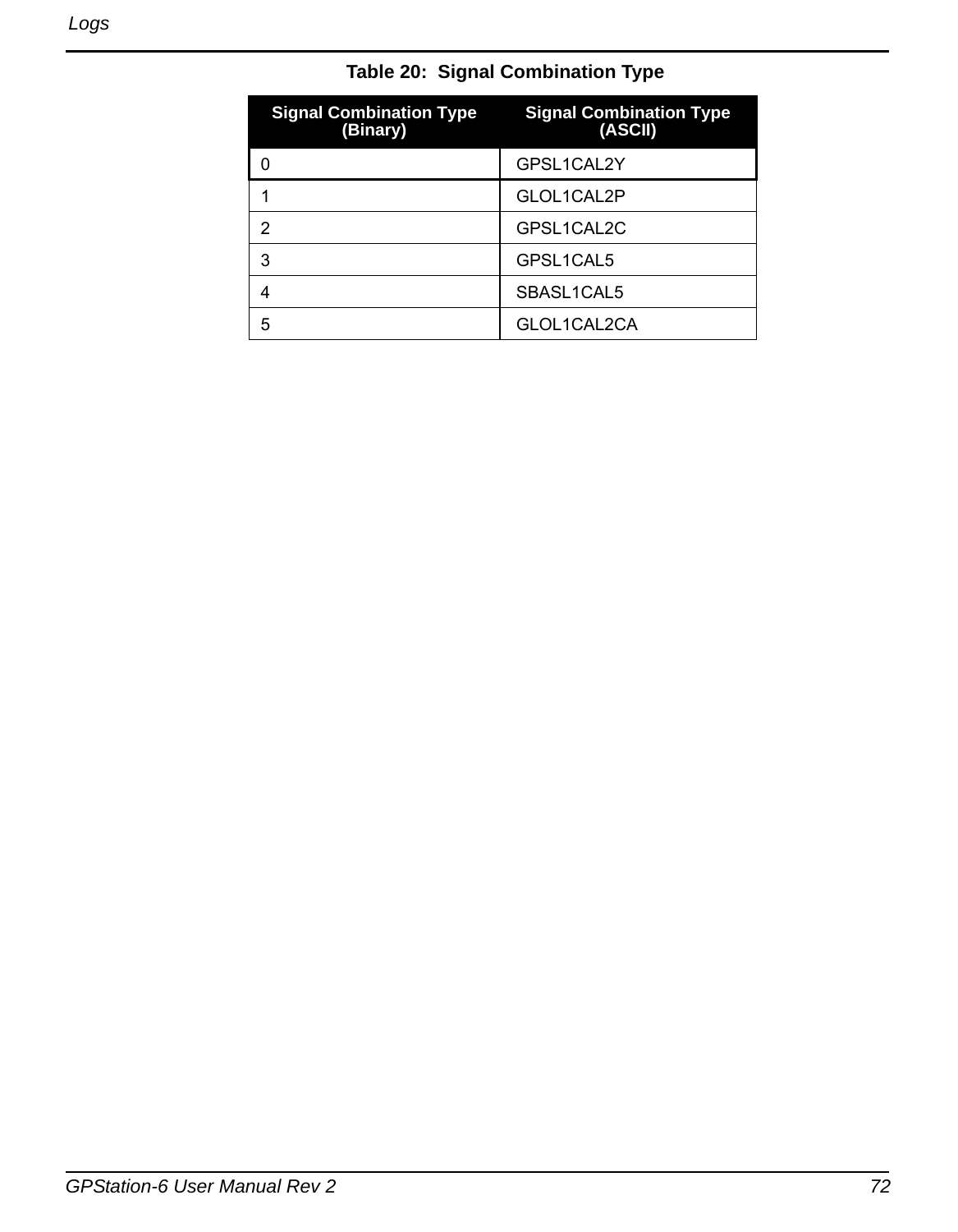# <span id="page-72-0"></span>**6.1 GPStation-6 Enclosure**

<span id="page-72-1"></span>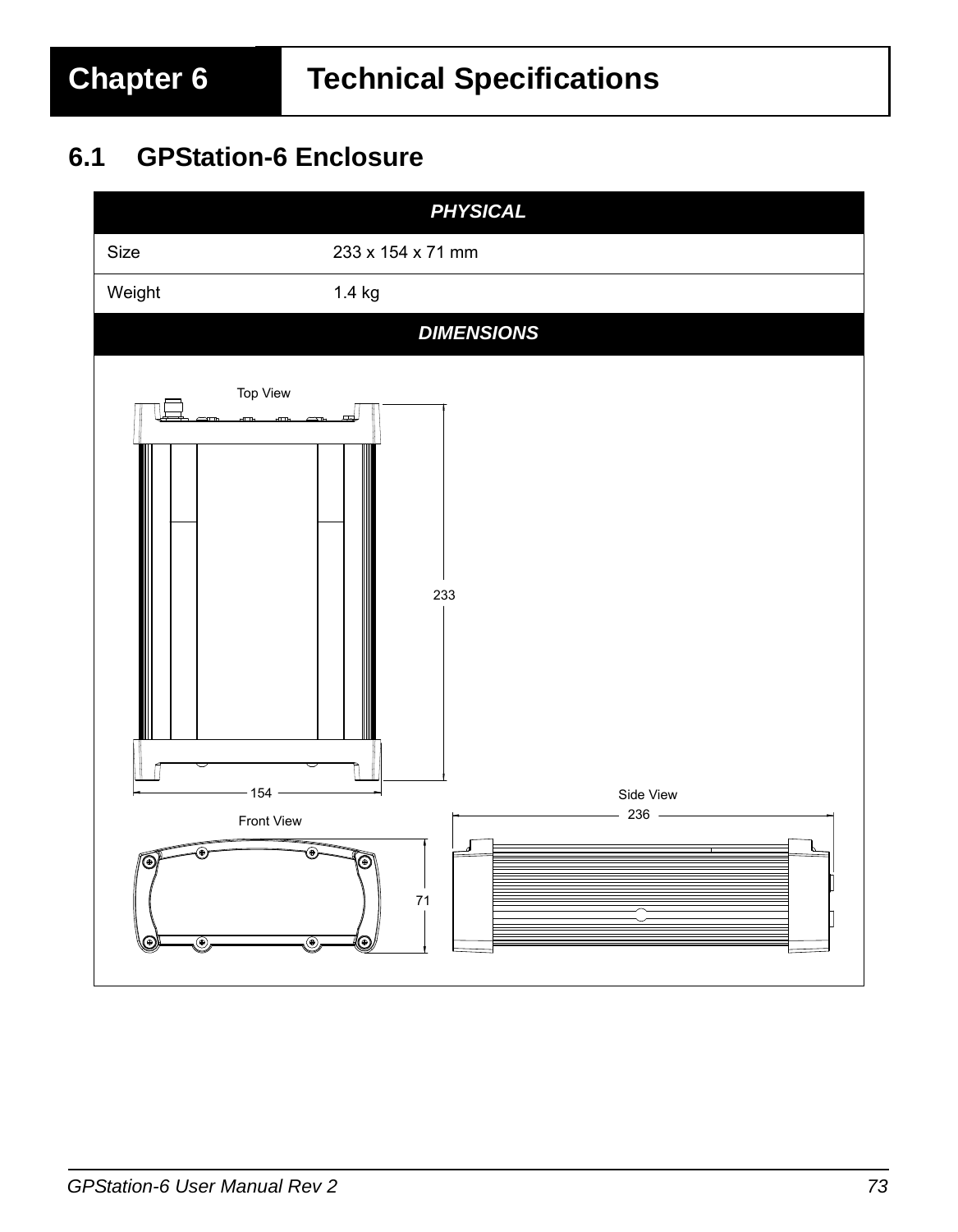<span id="page-73-1"></span>

| <b>INPUT/OUTPUT DATA INTERFACE</b> |                                                                               |  |
|------------------------------------|-------------------------------------------------------------------------------|--|
|                                    | <b>COM1, COM2 AND COM3</b>                                                    |  |
| <b>Electrical format</b>           | RS-232                                                                        |  |
| Bit rate <sup>1</sup>              | 9600 (default), 19200, 38400, 57600, 115200, 230400, 460800 and 921600<br>bps |  |
| <b>Signals supported</b>           | RS232-TX, RX, RTS, CTS                                                        |  |

<span id="page-73-3"></span><span id="page-73-2"></span><span id="page-73-0"></span>1. Baud rates higher than 115,200 bps are not supported by standard computer hardware. Special computer hardware is required for higher rates, including 230,400 bps.

<span id="page-73-4"></span>

|                                         |                           | <b>INPUT/OUTPUT STROBES</b>                                                                                                                                    |  |
|-----------------------------------------|---------------------------|----------------------------------------------------------------------------------------------------------------------------------------------------------------|--|
| <b>MKI (Mark Input)</b>                 |                           | An input mark, time tags output log data to the time of the falling edge of the<br>mark input pulse. Can be either polarity but a pulse of 100 ns is required. |  |
| <b>PV (Position Valid)</b>              |                           | Output indicates a 'good solution' or a valid GPS solution when high.                                                                                          |  |
| <b>ERROR</b>                            |                           | Output that Indicates fatal error warning when high.                                                                                                           |  |
| <b>PPS (Pulse Per Second)</b>           |                           | Active high or low and is programmable.                                                                                                                        |  |
| <b>STROBE ELECTRICAL SPECIFICATIONS</b> |                           |                                                                                                                                                                |  |
| Output                                  | Voltage:                  | <b>LVTTL</b> levels                                                                                                                                            |  |
|                                         | Low:<br>High:             | minimum 0 VDC and maximum $0.55$ VDC $\omega$ 24 mA<br>minimum 2.4 VDC and maximum 3.6 VDC $@$ 8 mA                                                            |  |
| <b>Input</b>                            | Voltage:                  | <b>LVTTL</b> levels                                                                                                                                            |  |
|                                         | l ow:<br>High:            | minimum 0 VDC and maximum 0.8 VDC<br>minimum 2.0 VDC and maximum 3.6 VDC                                                                                       |  |
|                                         |                           | <b>USB</b>                                                                                                                                                     |  |
| <b>Electrical format</b>                | Conforms to USB 2.0       |                                                                                                                                                                |  |
| <b>Bit rates</b>                        |                           | Low (1.5 Mbps) and Full speed (12 Mbps) USB                                                                                                                    |  |
| Signals supported                       | USB $D(+)$ and USB $D(-)$ |                                                                                                                                                                |  |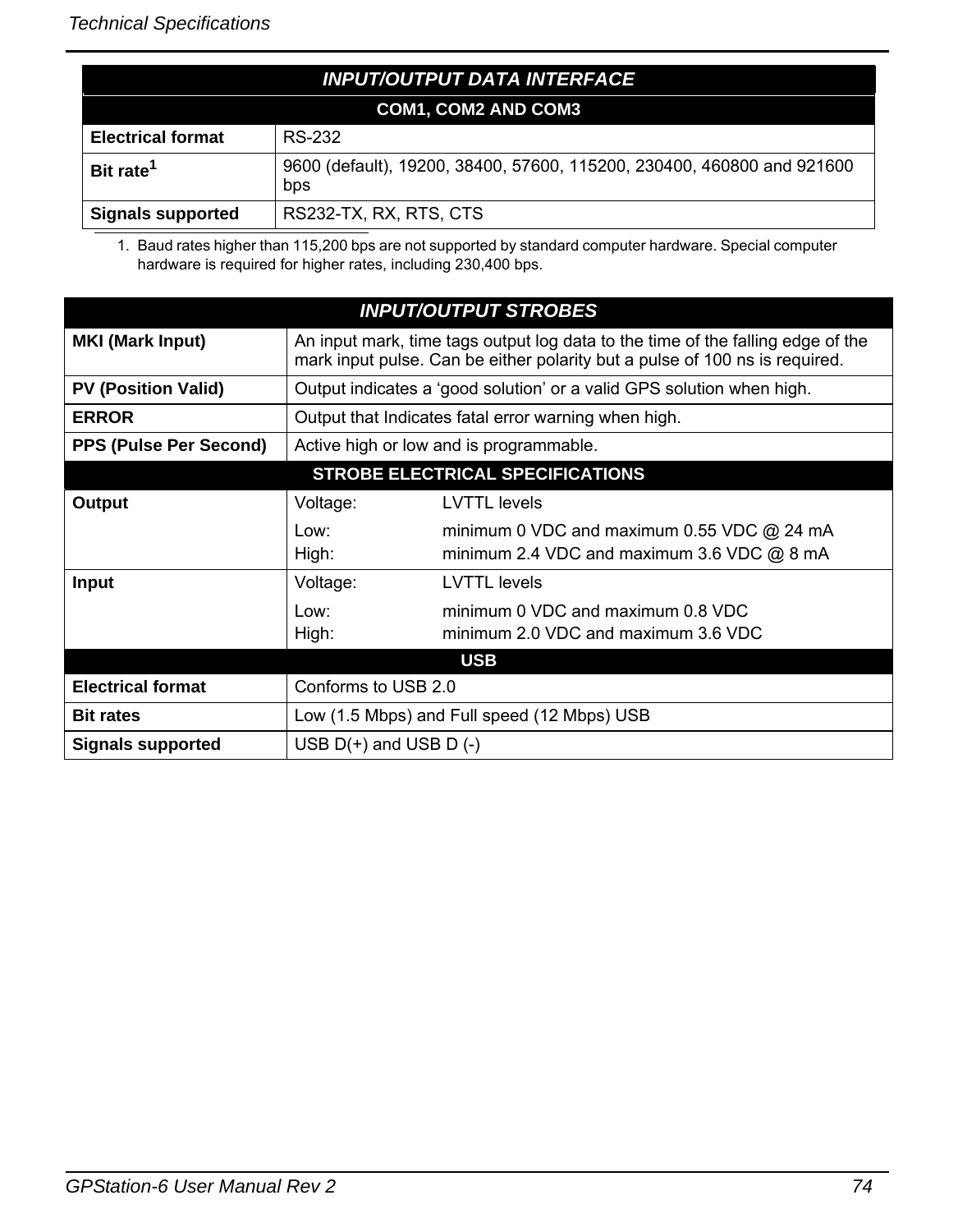<span id="page-74-3"></span><span id="page-74-2"></span><span id="page-74-1"></span><span id="page-74-0"></span>

|                              | <b>INPUT/OUTPUT CONNECTORS</b>                                 |                                   |
|------------------------------|----------------------------------------------------------------|-----------------------------------|
| Antenna Input                | TNC female jack, 50 $\Omega$ nominal impedance                 |                                   |
|                              | +5 VDC, 100 mA max<br>(output from GPStation-6 to antenna/LNA) |                                   |
| <b>PWR</b>                   | 4-pin LEMO connector                                           |                                   |
|                              | <b>Fnclosure</b><br>Input Voltage:<br>Power Consumption:       | $+11$ to $+18$ VDC<br>6 W Typical |
| COM <sub>1</sub>             | DB-9 male connector                                            |                                   |
| COM <sub>2</sub>             | DB-9 male connector                                            |                                   |
| COM <sub>3</sub>             | DB-9 male connector                                            |                                   |
| 1/O                          | DB-9 female connector                                          |                                   |
| OSC <sup>1</sup>             | <b>BNC</b> female connector                                    |                                   |
|                              | <b>ENVIRONMENTAL</b>                                           |                                   |
| <b>Operating Temperature</b> | -20 $^{\circ}$ C to +45 $^{\circ}$ C                           |                                   |
| Storage Temperature          | -45 $\degree$ C to +85 $\degree$ C                             |                                   |
| Humidity                     | Not to exceed 95% non-condensing                               |                                   |

1. 10 MHz output only.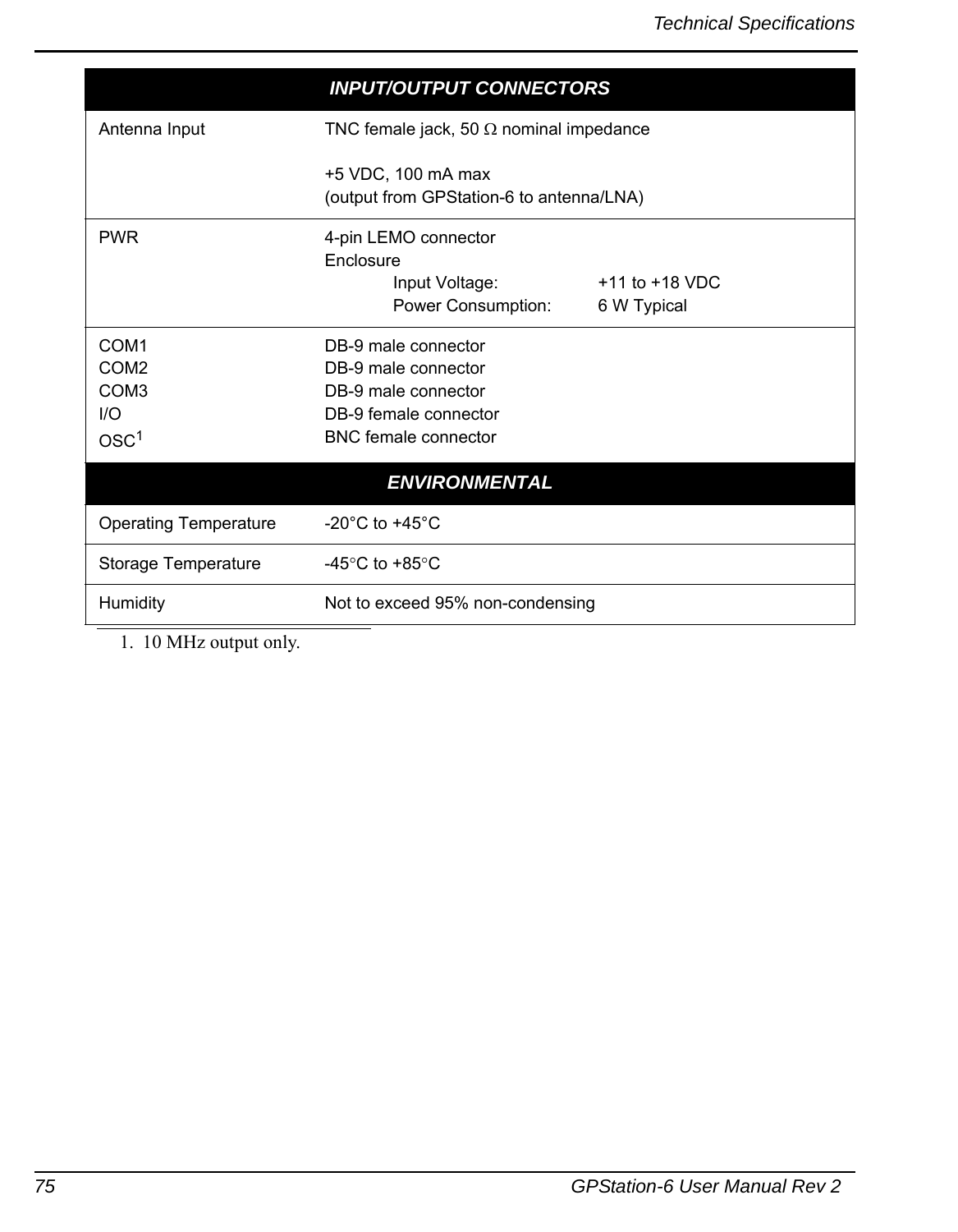# **6.2 Port Pin-Outs**

| <b>Connector</b><br>Pin No. | COM <sub>1</sub><br>$(RS-232)$ | COM <sub>2</sub><br>$(RS-232)$ | COM <sub>3</sub><br>$(RS-232)$ |
|-----------------------------|--------------------------------|--------------------------------|--------------------------------|
| 1                           | Reserved                       | N/C                            | N/C                            |
| 2                           | RXD <sub>1</sub>               | RXD <sub>2</sub>               | RXD <sub>3</sub>               |
| 3                           | TXD1                           | TXD <sub>2</sub>               | TXD3                           |
| 4                           | N/C                            | N/C                            | N/C                            |
| 5                           | <b>GND</b>                     | <b>GND</b>                     | <b>GND</b>                     |
| 6                           | $D (+)$                        | N/C                            | N/C                            |
| 7                           | RTS <sub>1</sub>               | RTS <sub>2</sub>               | N/C <sup>1</sup>               |
| 8                           | CTS <sub>1</sub>               | CTS <sub>2</sub>               | 1                              |
| 9                           | $D(-)$                         | N/C                            | N/C                            |

#### **Table 21: Serial Port Pin-Out Descriptions**

1. No flow control available on COM3.

### <span id="page-75-1"></span><span id="page-75-0"></span> **Table 22: I/O Port Pin-Out Descriptions**

| <b>Connector Pin No.</b> | <b>Signal</b><br><b>Name</b> | <b>Signal Descriptions</b>        |
|--------------------------|------------------------------|-----------------------------------|
| 1                        | Reserved                     |                                   |
| $\overline{2}$           | <b>PPS</b>                   | Pulse per second                  |
| 3                        | Reserved                     |                                   |
| 4                        | <b>MKI</b>                   | Mark input                        |
| 5                        | PV                           | Valid position available          |
| 6                        | Reserved                     |                                   |
| 7                        | Reserved                     | N/C                               |
| 8                        | <b>ERROR</b>                 | Indicates a fatal error when high |
| 9                        | <b>GND</b>                   | Digital ground                    |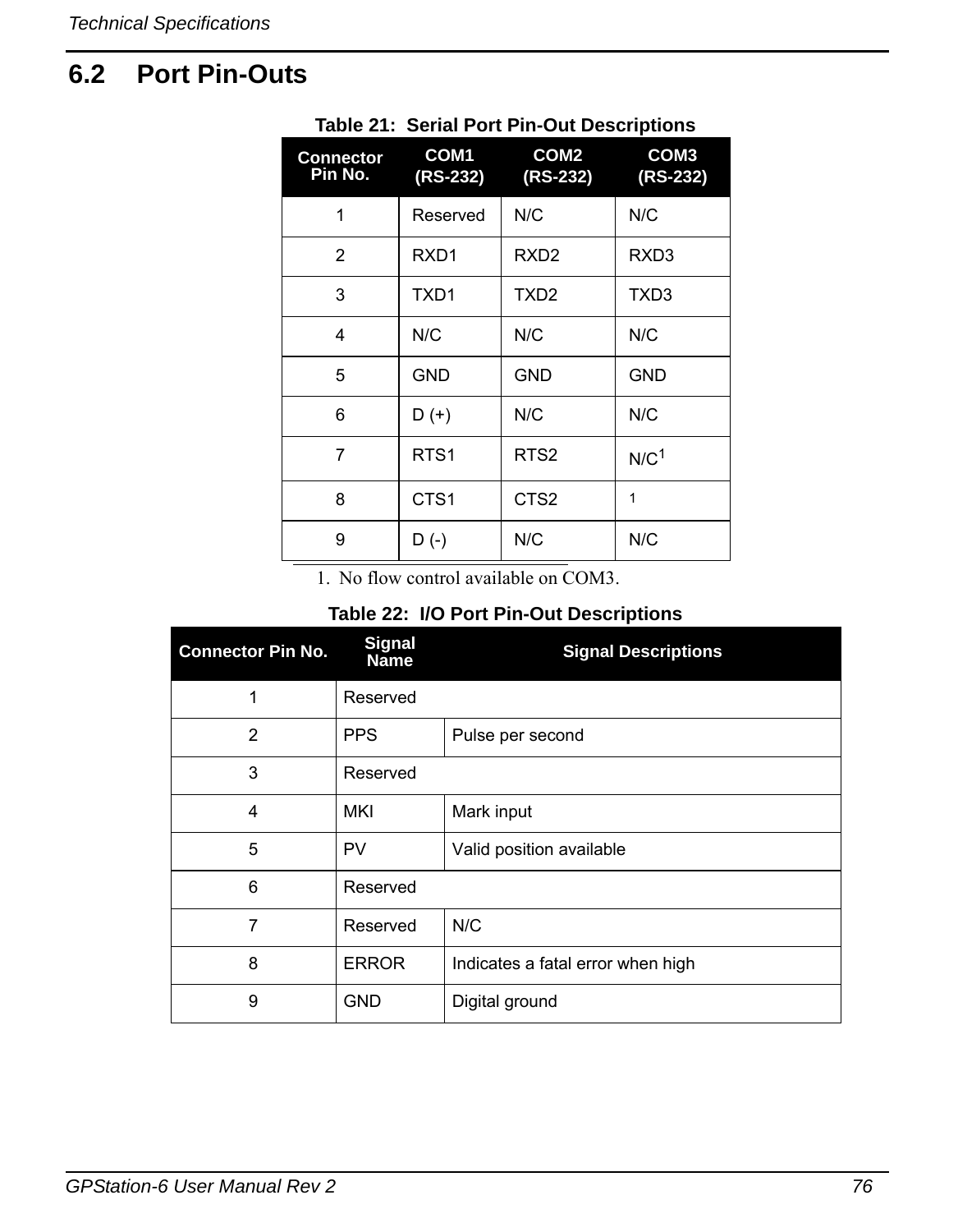# *6.2.1 Cables*

### **6.2.1.1 12V Power Adapter Cable (NovAtel part number 01017663)**

<span id="page-76-1"></span><span id="page-76-0"></span>The supplied power adapter cable provides +12 VDC while operating. Input is provided through the standard 12 V power outlet. The output from the power adapter utilizes a 4-pin LEMO connector (LEMO part number FGG.0B.304.CLAD52Z) and plugs directly into the *PWR* input located on the back panel of the enclosure.



NovAtel recommends tying to ground any floating input lines.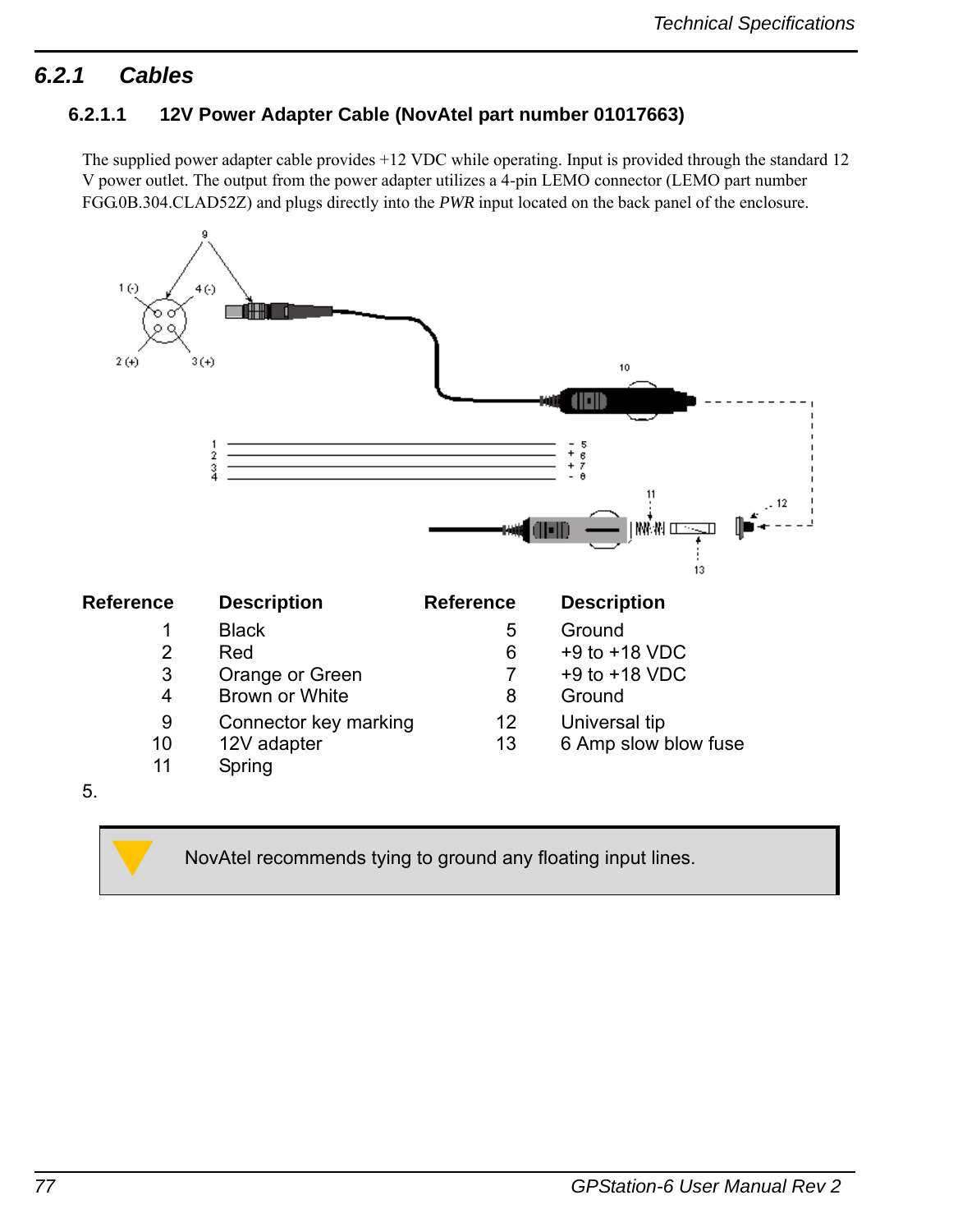### **6.2.1.2 Null-Modem Cable (NovAtel part number 01017658)**

This cable allows the GPStation-6 to communication with a computer. The cable is equipped with a 9-pin connector at the receiver end which can be plugged into the *COM1*, *COM2* or *COM3* port. At the computer end, a 9-pin connector is provided to accommodate a computer serial (RS232) communication port.

<span id="page-77-0"></span>

#### **Wiring Table:**

| <b>Connector</b> |   |        |   | <b>Pin Number</b> |     |   |     |
|------------------|---|--------|---|-------------------|-----|---|-----|
| To DB9 (A)       |   | າ<br>u | 8 |                   | Δ   | b | 1&6 |
| To DB9 (B)       | ◠ | ⌒      |   | 8                 | 1&6 | 5 |     |

#### **Reference Description**

- 10 DB9 (Female)
- 11 DB9 (Female)

Cables may contain DEHP.

## **6.2.1.3 Straight Through Serial Cable (NovAtel part number 01018520)**

This cable can be used to connect the receiver to a modem or radio transmitter to propagate differential corrections. The cable is equipped with a female DB9 connector at the receiver end. The male DB9 connector at the other end is provided to plug into your user supplied equipment (refer to your modem or radio transmitter user guide for more information on its connectors). The cable is approximately 2 m in length.

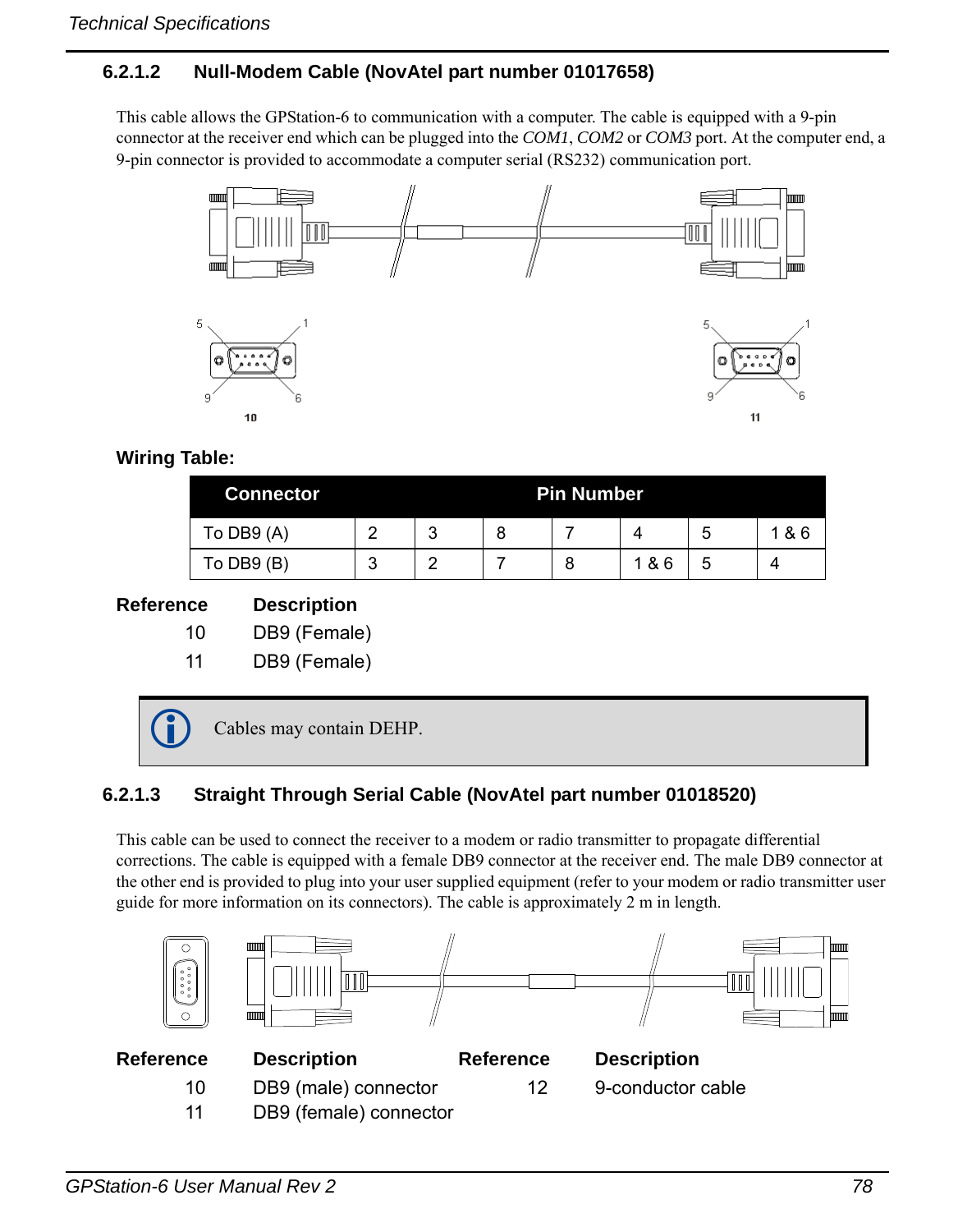### **6.2.1.4 I/O Strobe Port Cable (NovAtel part number 01018519)**

The GPStation-6's strobe lines can be accessed by inserting the male DB9 connector of the I/O strobe port cable into the *I/O* port. The other end of this cable is provided without a connector for maximum flexibility. The cable is approximately 2 m in length.



#### **Wiring Table:**

| I/O Port<br>Pin | I/O Port<br><b>Signal</b> | I/O Port Cable<br><b>Wire Color</b> | I/O Port<br><b>Pin</b> | I/O Port<br><b>Signal</b> | I/O Port Cable<br><b>Wire Color</b> |
|-----------------|---------------------------|-------------------------------------|------------------------|---------------------------|-------------------------------------|
|                 | Reserved                  | <b>Black</b>                        | 6                      | Reserved                  | Green                               |
|                 | <b>PPS</b>                | <b>Brown</b>                        |                        | Reserved                  | <b>Blue</b>                         |
| 3               | Reserved                  | Red                                 | 8                      | Error                     | Violet                              |
|                 | MKI                       | Orange                              | 9                      | <b>GND</b>                | <b>White/Grey</b>                   |
| 5               | PV                        | Yellow                              |                        |                           |                                     |

| Reference | <b>Description</b>   | <b>Reference</b> | <b>Description</b> |
|-----------|----------------------|------------------|--------------------|
|           | DB9 (male) connector |                  | 9-conductor cable  |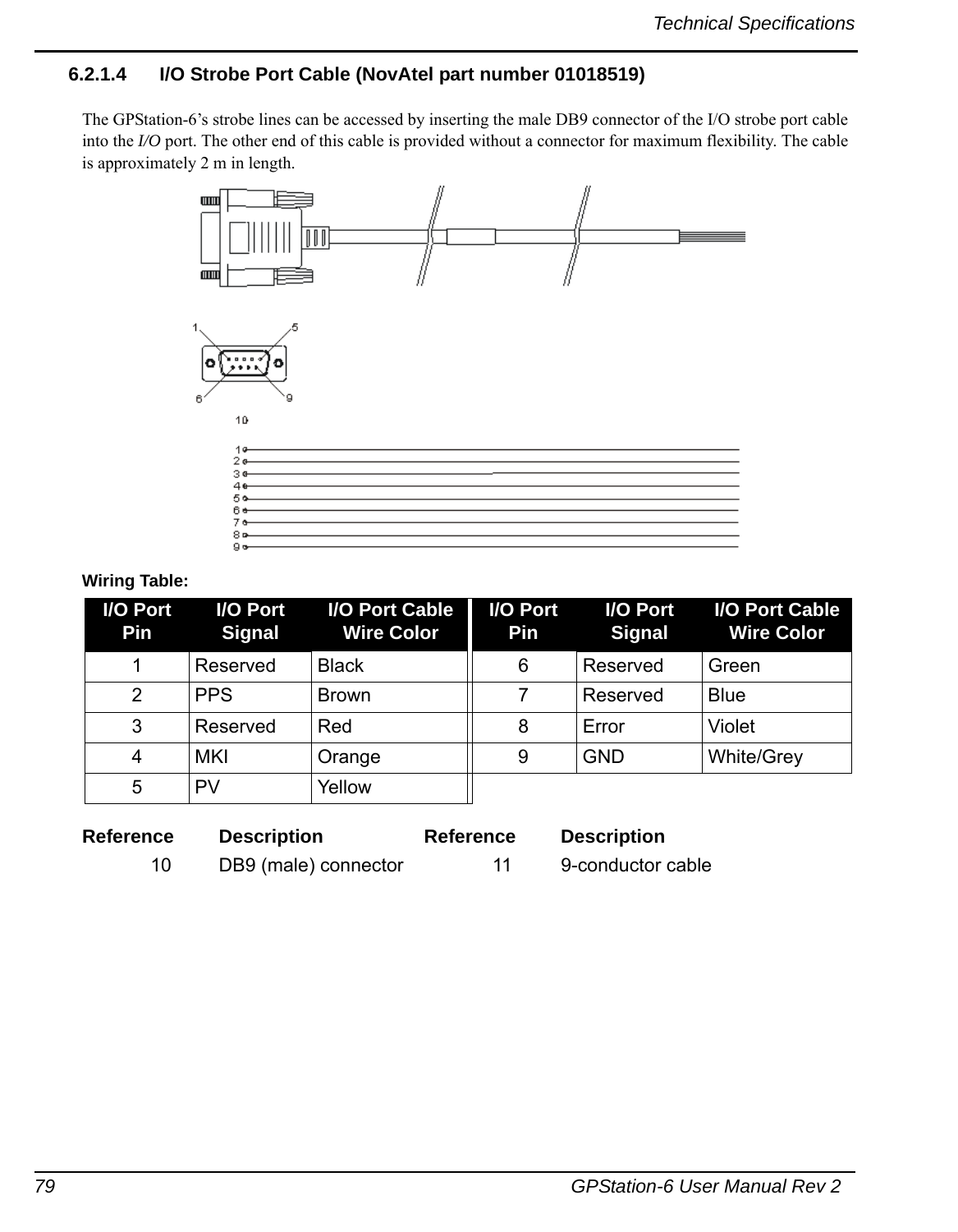# *6.2.2 USB Serial Cable (NovAtel part number 01017664)*

<span id="page-79-1"></span><span id="page-79-0"></span>The USB cable provides a means of interfacing between the COM1 port on the GPStation-6 and another serial communications device, such as a computer. At the enclosure end, the cable has a DB9 connector that plugs into a COM port. The other end of the cable has a USB connector.

This cable is RoHS compliant.



#### **Wiring Table**

<span id="page-79-2"></span>

| <b>DB9 Connection on Signal</b><br><b>Receiver</b> |                    | Series "A"<br><b>USB Plug</b> |
|----------------------------------------------------|--------------------|-------------------------------|
| Pin 5                                              | <b>GND</b>         | IPin 4                        |
| Pin 6                                              | USB <sub>D+</sub>  | Pin 3                         |
| Pin 9                                              | USB <sub>D</sub> - | Pin <sub>2</sub>              |

#### **Reference Description**

- 10 Female DB9 connector
- 11 USB connector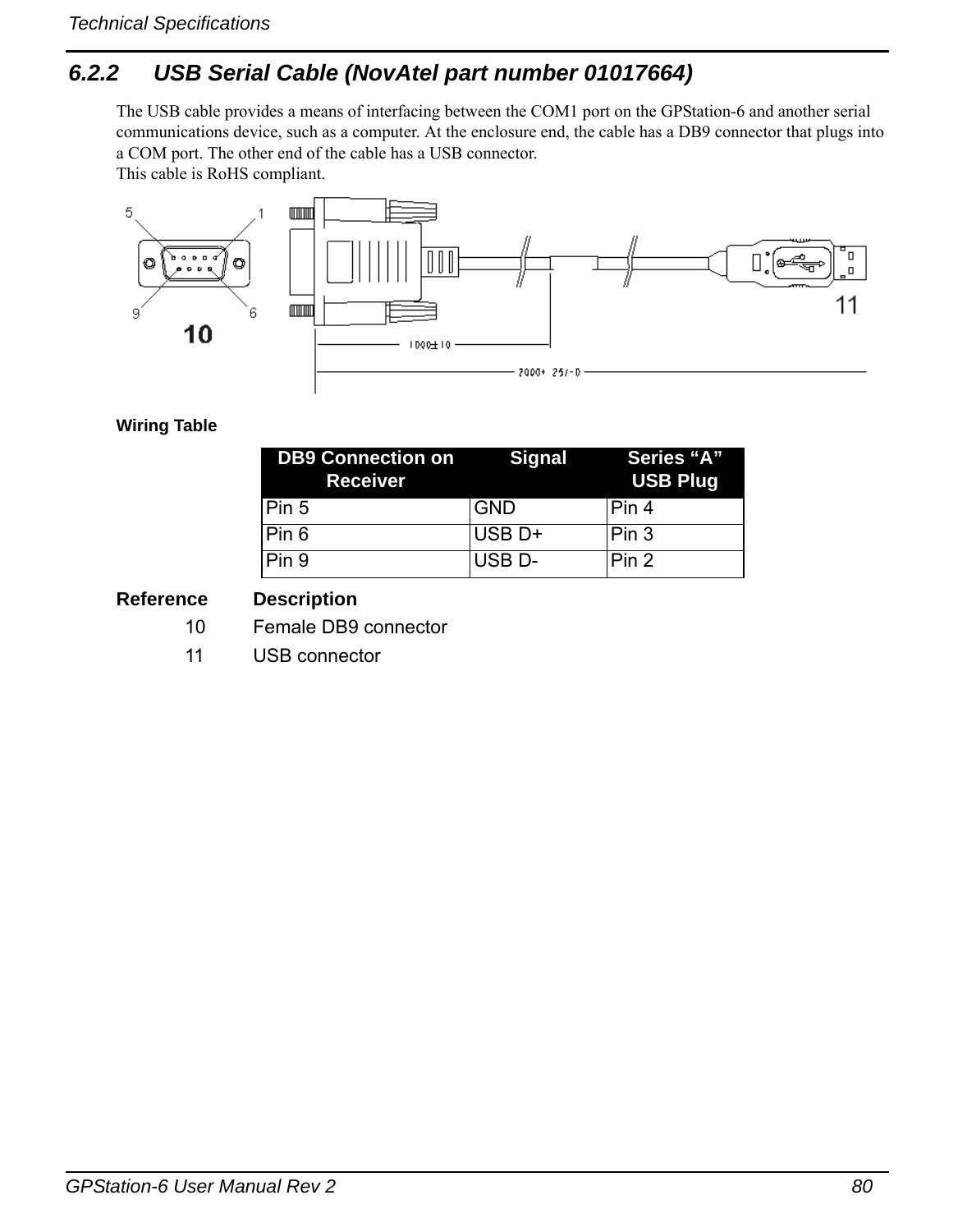# **6.3 Mounting Bracket Dimensions**

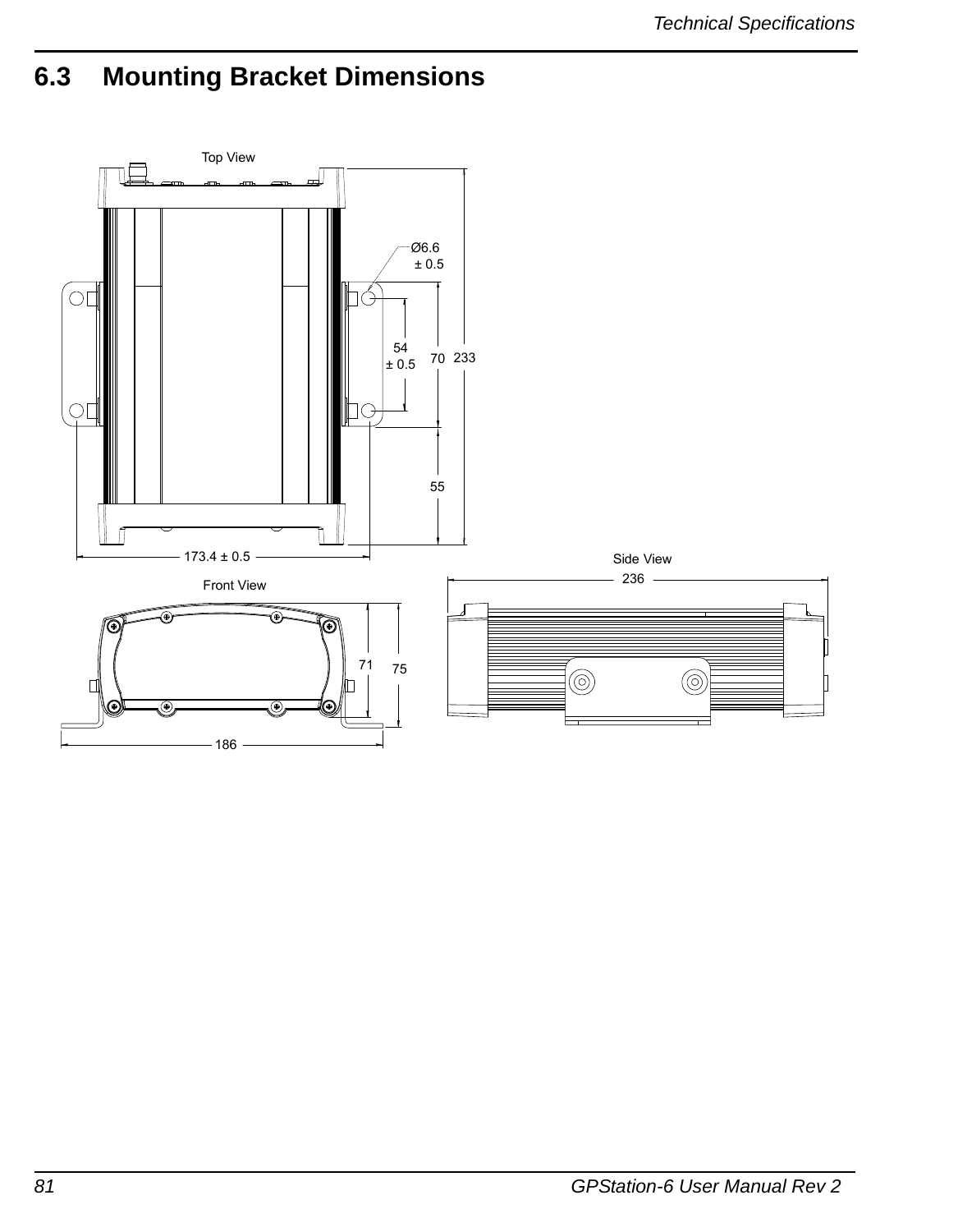When your receiver appears not to be working properly, there are often simple ways to diagnose and resolve the problem. In many cases, the issue can be resolved within a few minutes, avoiding the inconvenience and loss of productivity that results from having to return your receiver for repair. This chapter is designed to assist you in troubleshooting problems and includes cross-references to sections of the manual that may provide resolution information.

If you are unsure of the symptoms or if the symptoms do not match any of those listed, use the RXSTATUS log to check the receiver status and error words. See ["Examining the RXSTATUS Log" on page 83](#page-82-0).

Try to resolve the problem using the troubleshooting guide in [Table 23](#page-81-0), then try our Knowledge Base at *[http://](www.novatel.com/support/) <www.novatel.com/support/>*. If you are still not able to resolve the problem, contact NovAtel Customer Support.

<span id="page-81-0"></span>

| <b>Symptom</b>                                                              | <b>Related Section</b>                                                                                                                                                                                                                                                                                                                                                                                                                                                                  |
|-----------------------------------------------------------------------------|-----------------------------------------------------------------------------------------------------------------------------------------------------------------------------------------------------------------------------------------------------------------------------------------------------------------------------------------------------------------------------------------------------------------------------------------------------------------------------------------|
| The receiver is not properly powered                                        | Check and replace a faulty power cable.<br>See Section 1.1.5, Power Supply Requirements, page 16,                                                                                                                                                                                                                                                                                                                                                                                       |
| The receiver cannot establish<br>communication                              | Check and replace faulty serial cables and ports.<br>Refer also to the COMCONFIG log in the <b>OEM6</b> Family<br>Firmware Reference Manual.                                                                                                                                                                                                                                                                                                                                            |
| The receiver is not tracking satellites                                     | Ensure that you have an unobstructed view of the sky from<br>horizon to horizon.<br>Check the RXSTATUS error states. See Section,<br>Examining the RXSTATUS Log, page 83. If the receiver is<br>in error mode, it will not track anything.<br>Check for and replace a faulty antenna cable. refer to the<br>Time to First Fix and Satellite Acquisition descriptions in<br>the Glossary of Terms on our web site at <u>www.novatel.com</u><br>through Support   Knowledge and Learning. |
| No data is being logged                                                     | Refer to the <b>OEM6</b> Family Firmware Reference Manual                                                                                                                                                                                                                                                                                                                                                                                                                               |
| Random data is being output by the<br>receiver, or binary data is streaming | Check the baud rate on the receiver and in the<br>communication software. Refer to the SERIALCONFIG<br>log and FRESET command in the <b>OEM6 Family Firmware</b><br><b>Reference Manual</b>                                                                                                                                                                                                                                                                                             |
| A command is not accepted by the<br>receiver                                | Check for correct spelling and command syntax.<br>Refer to the FRESET command in the <i>OEM6 Family</i><br><b>Firmware Reference Manual</b>                                                                                                                                                                                                                                                                                                                                             |
| Differential mode is not working<br>properly                                | See the COMCONFIG log in the <b>OEM6</b> Family Firmware<br><b>Reference Manual</b>                                                                                                                                                                                                                                                                                                                                                                                                     |
| There appears to be a problem with<br>the receiver's memory                 | Refer to the NVMRESTORE command in the <i>OEM6 Family</i><br><b>Firmware Reference Manual</b>                                                                                                                                                                                                                                                                                                                                                                                           |

#### **Table 23: Troubleshooting Based on Symptoms**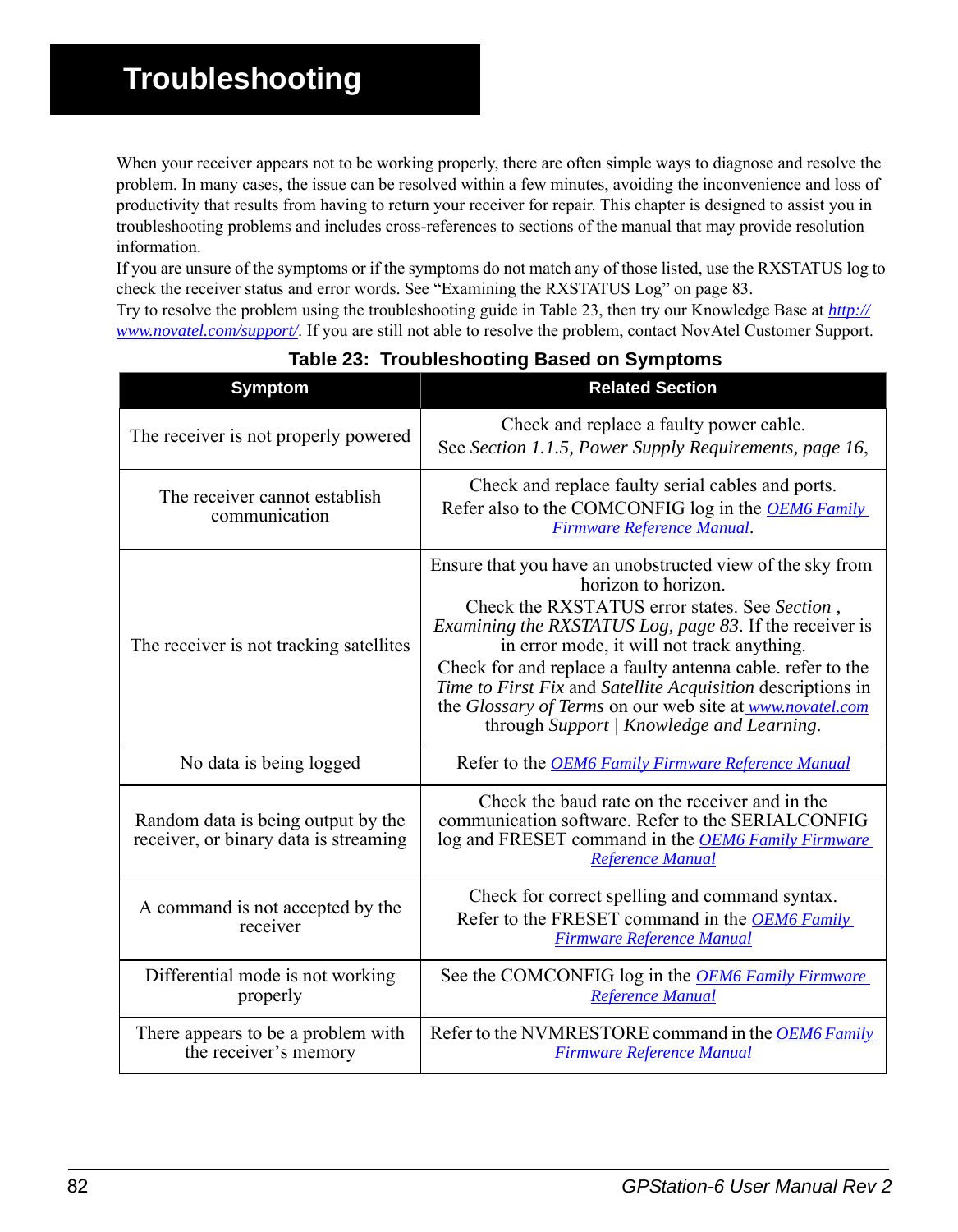| An environmental or memory failure.                                                | See the ENVIRONMENTAL sections in the tables in                  |
|------------------------------------------------------------------------------------|------------------------------------------------------------------|
| The receiver temperature is out of                                                 | <i>Technical Specifications on page 73.</i> Move the receiver to |
| acceptable range or the internal                                                   | within an acceptable temperature range or increase the baud      |
| thermometer is not working                                                         | rate.                                                            |
| Overload and overrun problems.<br>Either the CPU or port buffers are<br>overloaded | Reduce the amount of logging or increase the baud rate.          |
| The receiver is indicating that an                                                 | Refer to the Version log, VALIDMODELS log and the                |
| invalid authorization code has been                                                | MODEL command in the <b>OEM6 Family Firmware Reference</b>       |
| used                                                                               | <b>Manual</b>                                                    |
| The receiver is being affected by                                                  | Move the receiver away from any possible jamming                 |
| jamming                                                                            | sources.                                                         |
| The receiver's automatic gain control<br>(AGC) is not working properly             | Refer to the jamming symptom in this table.                      |

# <span id="page-82-0"></span>**Examining the RXSTATUS Log**

The RXSTATUS log provides detailed status information about your receiver and can be used to diagnose problems. Refer to the *OEM6 Firmware Reference Manual* for details on this log and on how to read the receiver error word and status word. *Tables [24](#page-82-1) and [25](#page-83-0) on pages [83](#page-82-1) to [85](#page-84-0)* give you actions to take when your receiver has an error flag in either of these words. If you are not able to resolve the condition, contact NovAtel Customer Support.

<span id="page-82-1"></span>

| <b>Bit Set</b> | <b>Action to Resolve</b>                                                                                                                          |
|----------------|---------------------------------------------------------------------------------------------------------------------------------------------------|
| $0 - 2$        | Issue a FRESET command                                                                                                                            |
| $\overline{4}$ | <b>Contact Customer Support</b>                                                                                                                   |
| 5              | Check the VERSION log. The VERSION log will indicate "Invalid authcode".                                                                          |
| 6              | Issue a FRESET command                                                                                                                            |
| 7              | See Section 1.1.5, Power Supply Requirements, page 16                                                                                             |
| 8              | This is the thermometer error bit, indicating a possible hardware or<br>environmental condition. If you cannot resolve, contact Customer Support. |
| 9              | Check temperature ranges in the ENVIRONMENTAL table sections of<br><b>Technical Specifications on page 73</b>                                     |
| $10 - 14$      | Possible hardware or environmental condition. If you cannot resolve the<br>problem, contact Customer Support.                                     |
| 15             | Issue a FRESET command and power cycle the unit. If the bit is still present,<br>contact Customer Support.                                        |
| 16             | Monitor CPU idle time. Reduce number of logs or the rate of data logging.                                                                         |

 **Table 24: Resolving a Receiver Error Word**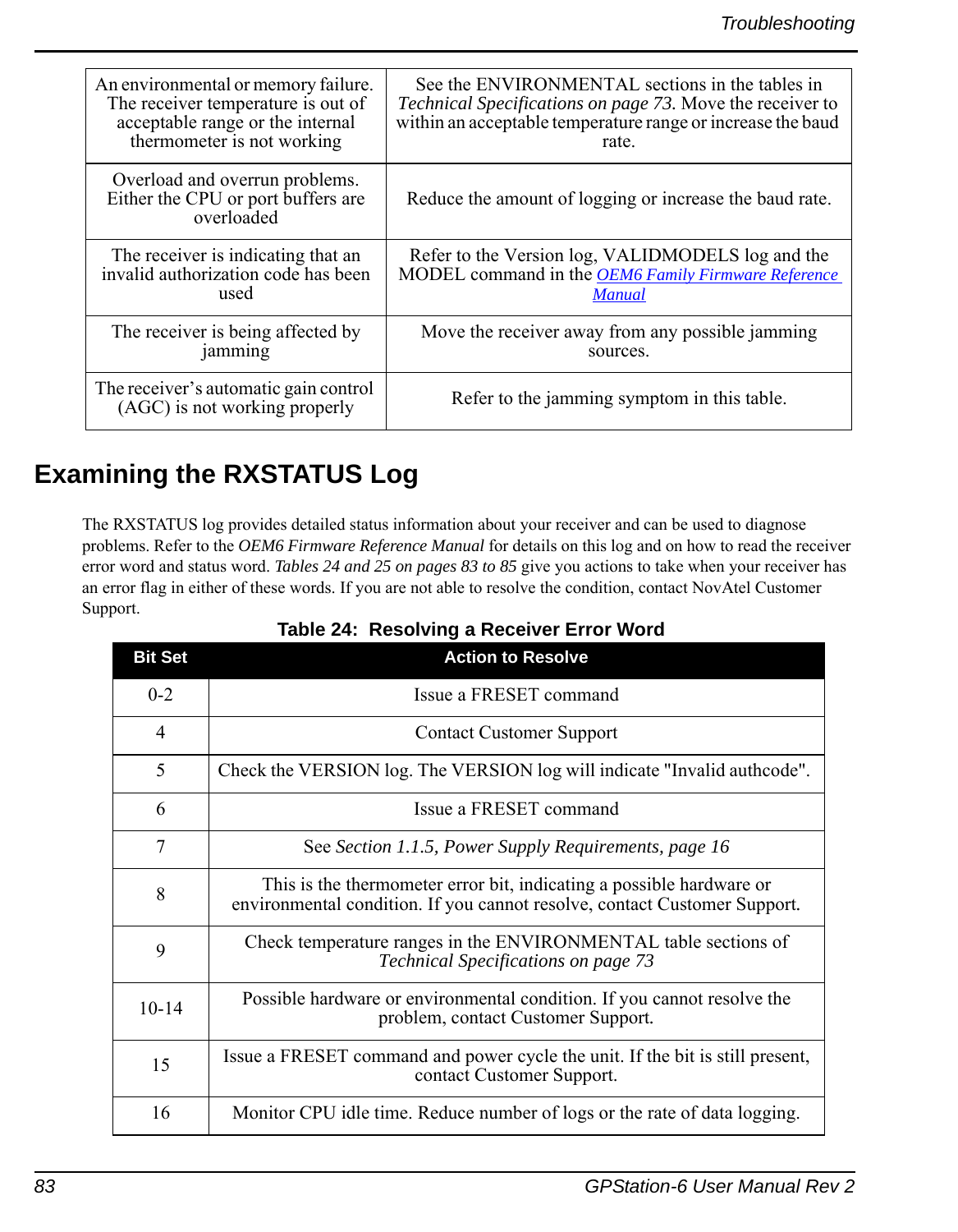|    | Ensure that the version log is consistent with the hardware.                                                                             |
|----|------------------------------------------------------------------------------------------------------------------------------------------|
| 20 | SoftLoad is in progress.                                                                                                                 |
| 21 | You may be exceeding the receiver's velocity limit. If so, reduce velocity. This<br>error can only be cleared by resetting the receiver. |
| 22 | Reload firmware using WinLoad or the SoftLoad commands.                                                                                  |
|    | Possible hardware failure. Contact Customer Support.                                                                                     |

<span id="page-83-0"></span>

| <b>Bit Set</b> | <b>Action to Resolve</b>                                                                                                                                                                                                                                                                   |
|----------------|--------------------------------------------------------------------------------------------------------------------------------------------------------------------------------------------------------------------------------------------------------------------------------------------|
| $\mathbf{0}$   | Check the Error Word in the RXSTATUS log. See also Table 24, "Resolving a<br>Receiver Error Word," on page 83.                                                                                                                                                                             |
| $\mathbf{1}$   | Check temperature ranges in the ENVIRONMENTAL table sections of Technical<br>Specifications on page 73                                                                                                                                                                                     |
| $\overline{2}$ | See Section 1.1.5, Power Supply Requirements, page 16.                                                                                                                                                                                                                                     |
| 3              | Refer to the <i>Time to First Fix</i> and <i>Satellite Acquisition</i> descriptions in the <i>Glossary</i><br>of Terms on our web site at <b>www.novatel.com</b> through Support   Knowledge and<br>Learning.                                                                              |
| $\overline{4}$ |                                                                                                                                                                                                                                                                                            |
| 5              |                                                                                                                                                                                                                                                                                            |
| 6              |                                                                                                                                                                                                                                                                                            |
| $\tau$         | Check the CPU idle time. Check for unnecessary logging. Check for simultaneous<br>use of functionality, for example, API and RTK.                                                                                                                                                          |
| 8              | Check the serial port communication settings                                                                                                                                                                                                                                               |
| 15             | Move the receiver away from any possible jamming sources. If still a problem<br>contact Customer Support.                                                                                                                                                                                  |
| 17             | Move the receiver away from any possible jamming sources.                                                                                                                                                                                                                                  |
| 18             | When the receiver has tracked GNSS satellites long enough for a valid almanac to<br>be received, this bit will be set to 0. Also, refer to the <i>Time to First Fix</i> and<br>Acquisition descriptions in the Glossary of Terms at www.novatel.com   Support  <br>Knowledge and Learning. |
| 19             | None. This bit only indicates if the receiver has calculated a position. Refer to the<br>Time to First Fix and Acquisition descriptions in the Glossary of Terms at<br>www.novatel.com   Support   Knowledge and Learning.                                                                 |
| 20             | None. This bit is a status bit indicating if the receiver's position has been manually<br>fixed and does not represent a problem. Refer also to the FIX command in the<br><b>OEM6</b> Family Firmware Reference Manual.                                                                    |

# **Table 25: Resolving an Error in the Receiver Status Word**

*Continued on the following page*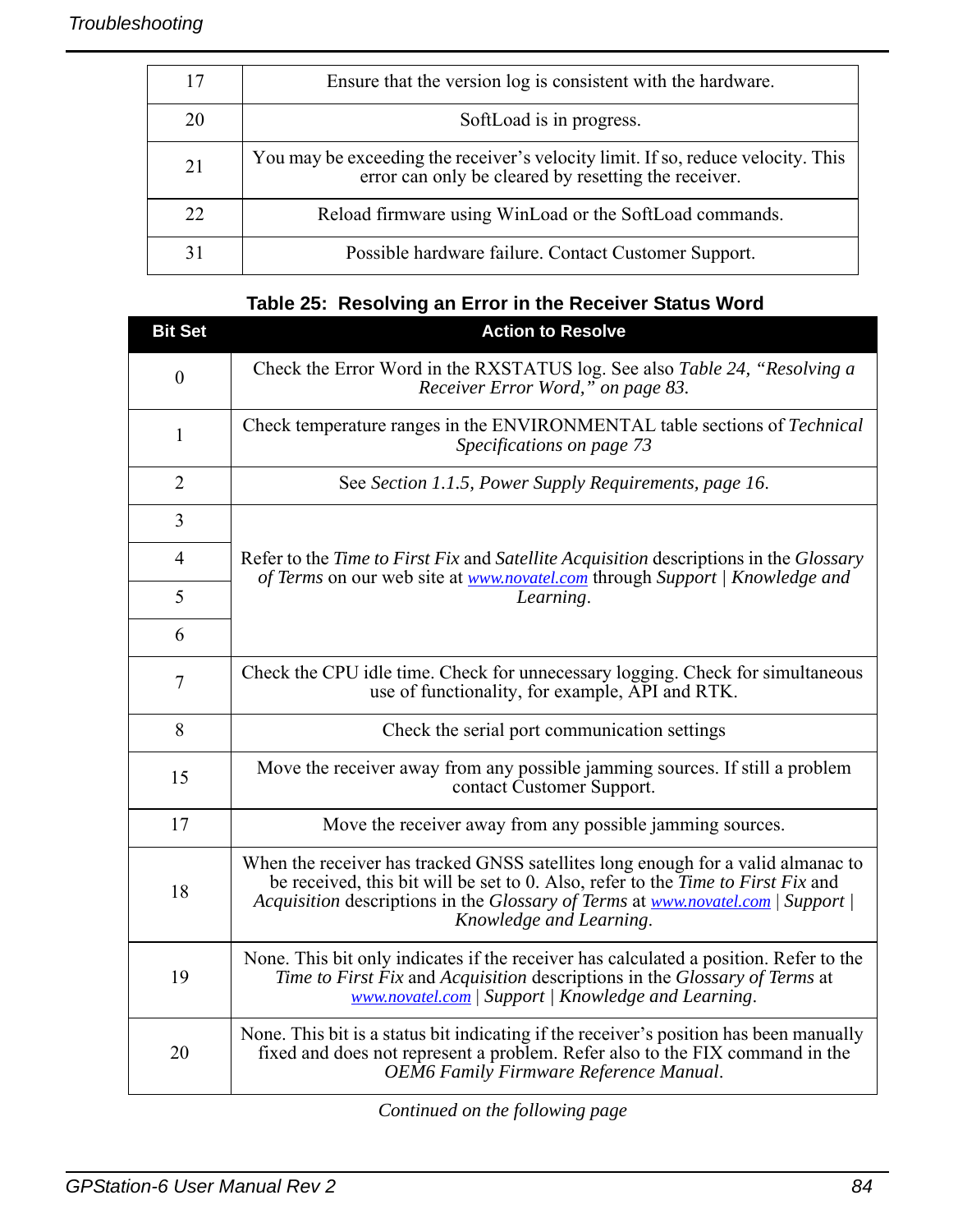| <b>Bit Set</b> | <b>Action to Resolve</b>                                                                                                                                                                                                                                                                 |
|----------------|------------------------------------------------------------------------------------------------------------------------------------------------------------------------------------------------------------------------------------------------------------------------------------------|
| 21             | None. This bit indicates if clock steering has been manually disabled. Refer also to<br>the FRESET command in the <b>OEM6</b> Family Firmware Reference Manual                                                                                                                           |
| 22             | None. This bit only indicates if the clock model is valid. Refer also to the FRESET<br>command in the <b>OEM6</b> Family Firmware Reference Manual                                                                                                                                       |
| 23             | None. This bit indicates if the phase-lock-loop is locked when using an external<br>oscillator. Refer also to the FRESET command in the OEM6 Family Firmware<br>Reference Manual                                                                                                         |
| 24             | Check the CPU idle time. Check for unnecessary logging. Check for simultaneous<br>use of functionality, for example, API and RTK.                                                                                                                                                        |
| 29             | None. This bit indicates if any bits in the auxiliary 3 status word are set. The<br>auxiliary 3 word provides status information and does not contain any new<br>information on problems. Refer also to the FRESET command in the <b>OEM6 Family</b><br><b>Firmware Reference Manual</b> |
| 30             | None. This bit indicates if any bits in the auxiliary 2 status word are set. The<br>auxiliary 2 word provides status information and does not contain any new<br>information on problems. Refer also to the FRESET command in the OEM6 Family<br><b>Firmware Reference Manual</b>        |
| 31             | None. This bit indicates if any bits in the auxiliary 1 status word are set. The<br>auxiliary 1 word provides status information and does not contain any new<br>information on problems. Refer also to the FRESET command in the <i>OEM6 Family</i><br>Firmware Reference Manual        |

# <span id="page-84-0"></span>**Examining the AUX1 Status Word**

[Table 26](#page-85-0) provides actions to take when your receiver has an error flag in the AUX1 status word. If you are not able to resolve the condition, contact NovAtel Customer Support*.*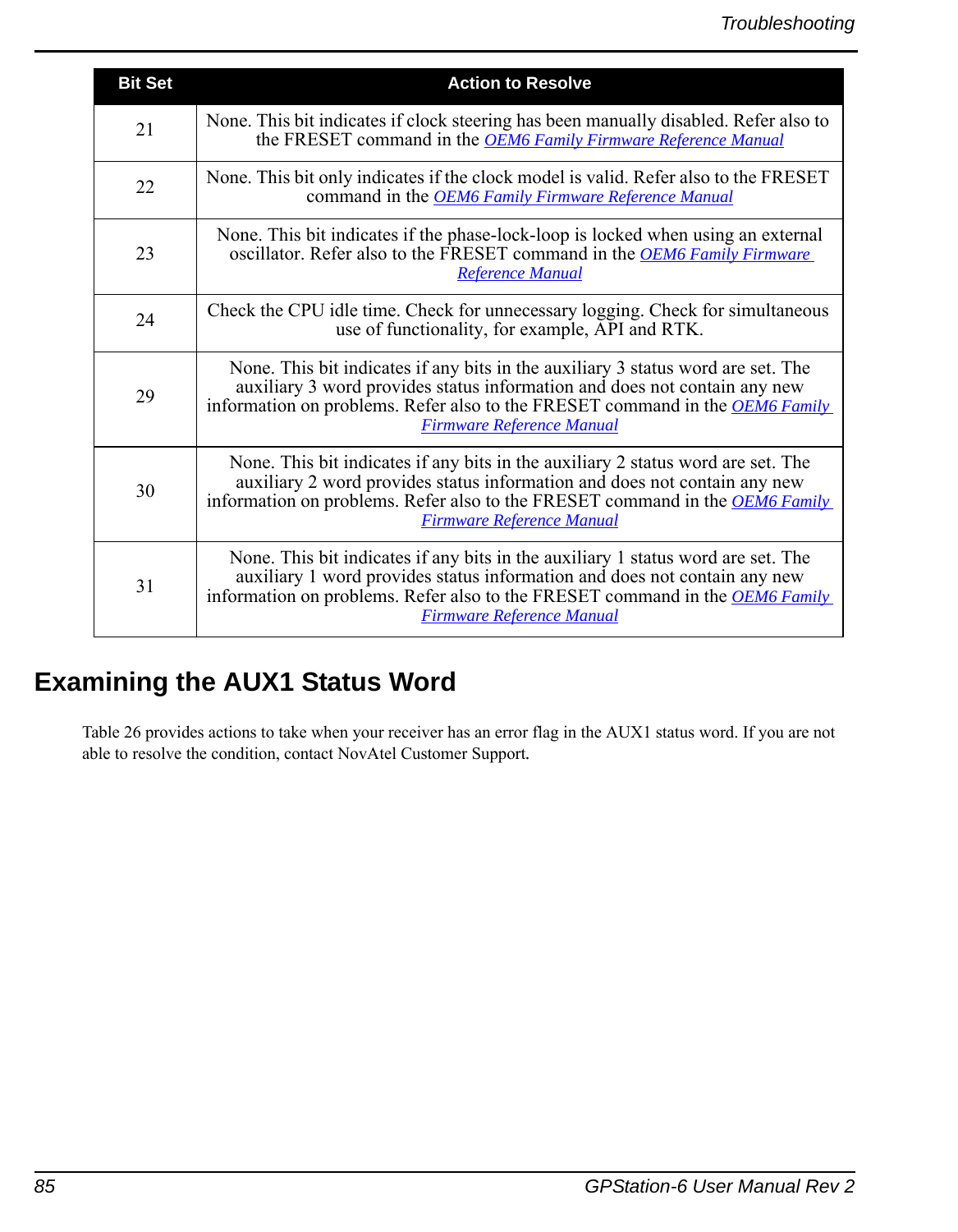<span id="page-85-0"></span>

|                | Table 26: Resolving an Error in the AUX1 Status Word                                                                                        |
|----------------|---------------------------------------------------------------------------------------------------------------------------------------------|
| <b>Bit Set</b> | <b>Action to Resolve</b>                                                                                                                    |
| $0 - 2$        | (Reserved bits)                                                                                                                             |
| 3              | None. This bit indicates that Position Averaging is ON                                                                                      |
| $4-6$          | (Reserved bits)                                                                                                                             |
| 7              | Connect the receiver via USB                                                                                                                |
| $8 - 10$       | Reduce the amount of logging on the USB ports                                                                                               |
| $11 - 13$      | (Reserved bits)                                                                                                                             |
| $14 - 17$      | AGC error on RF1 through RF4 respectively. To resolve, ensure antenna cable<br>is connected and signal input level is within specification. |
| 18             | Connect the receiver via Ethernet                                                                                                           |
| 19-21          | Reduce the amount of logging on the Ethernet ports                                                                                          |
| $22 - 24$      | Reduce the amount of logging on the NTRIP ports                                                                                             |
| $25 - 27$      | Reduce the amount of logging on the Virtual COM ports                                                                                       |
| 28-31          | (Reserved bits)                                                                                                                             |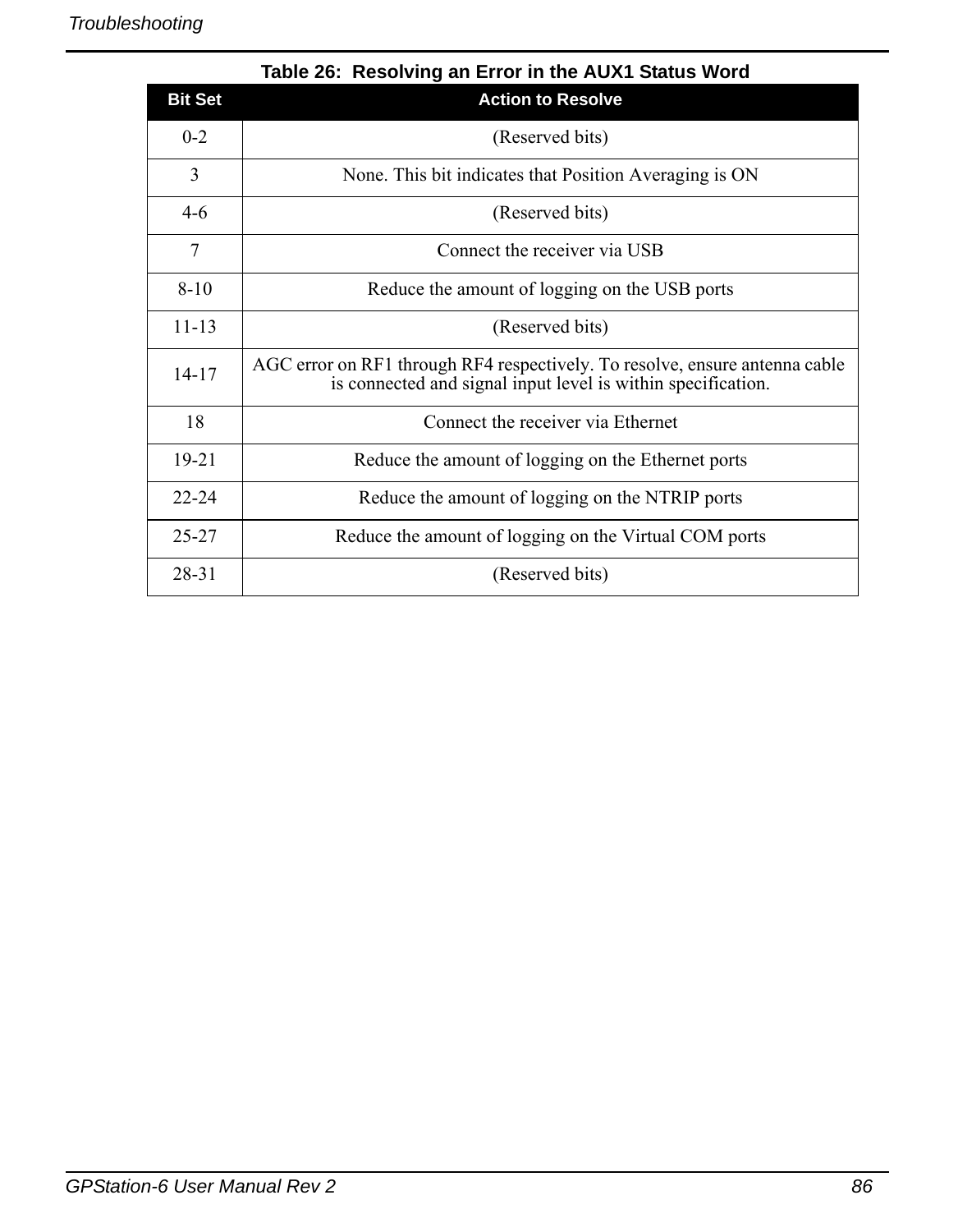# **Index**

10 MHz Oscillator, [20](#page-19-0)

# **A**

abbreviated ascii, [32](#page-31-0) Antenna, [15](#page-14-0) antenna input, [75](#page-74-0) antenna cable, [16](#page-15-1) antenna connecting, [18](#page-17-0) Antenna mounting, [17](#page-16-0) ascii message, [33](#page-32-0) overview, [33](#page-32-1) response, [40](#page-39-0) asterisk, [33](#page-32-2)

## **B**

binary overview, [34](#page-33-0) response, [40](#page-39-1) byte, [36](#page-35-0), [41](#page-40-0)

# **C**

cables, [80](#page-79-0) warranty, [2](#page-1-0) checksum, [33,](#page-32-3) [35](#page-34-0) Command ISMSIGNALCONTROL, [51](#page-50-0) PLLBANDWIDTH, [54](#page-53-0) Communicating with the GPStation-6, [21](#page-20-0) communication, [78](#page-77-0) cable, [80](#page-79-1) Connect the GNSS antenna, [17](#page-16-1) Connect the receiver, [17](#page-16-2) connectors, [75](#page-74-1), [77](#page-76-0) copyright, [2](#page-1-1) [CRC,](#page-32-4) *see* cyclic redundancy check cyclic redundancy check (CRC), [32](#page-31-1)[–33](#page-32-4), [35–](#page-34-1)[36,](#page-35-1) [41,](#page-40-1) [43](#page-42-0)

### **D**

data communications equipment, [18](#page-17-1) DC, [75](#page-74-2) defaults, [74](#page-73-0) DETRSINB, [42](#page-41-0) DIMENSIONS, [73](#page-72-1)

## **E**

e-mail, [7](#page-6-0) emissions notice, [8](#page-7-0) Equipment additional, [15](#page-14-1) Included, [15](#page-14-2) equipment data communications, [18](#page-17-2)

### **F**

field type, [31](#page-30-0) format, [32–](#page-31-2)[33,](#page-32-5) [43](#page-42-1)

### **G**

GLONASS L2 C/A, [29](#page-28-0) GPSAntenna, [2](#page-1-2)

## **H**

header ascii, [33–](#page-32-6)[34,](#page-33-1) [40](#page-39-2) binary, [30](#page-29-0) hexadecimal, [31,](#page-30-1) [33,](#page-32-7) [36,](#page-35-2) [41](#page-40-2)

# **I**

I/O, [76](#page-75-0) identifier ascii message, [33](#page-32-8) serial port, [38](#page-37-0) impedance, [75](#page-74-3) INPUT, [74](#page-73-1) input, [75–](#page-74-0)[76](#page-75-1) Installation, [15](#page-14-3), [17](#page-16-3)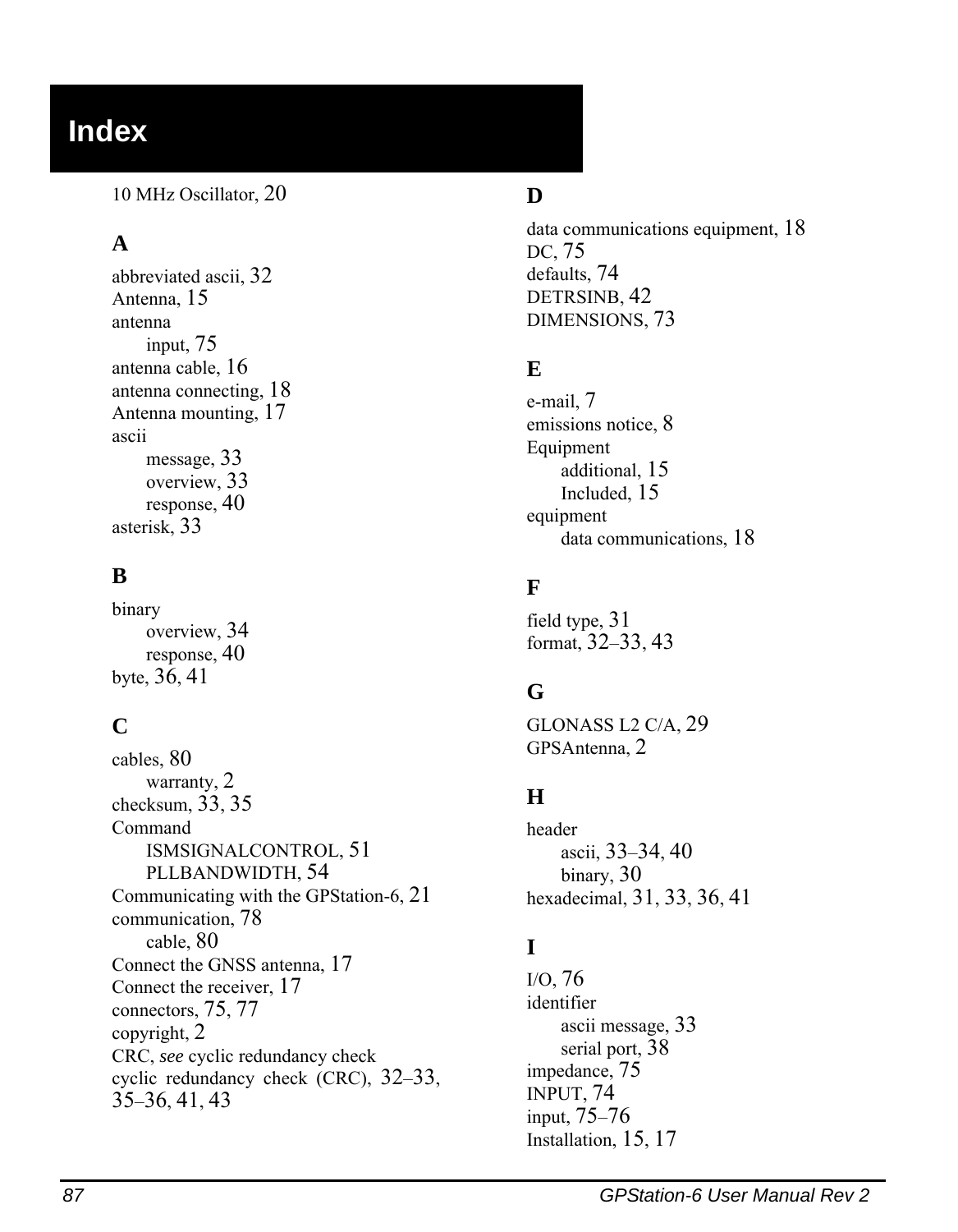ISMBANDWIDTH, [49](#page-48-0) ISMDETOBS, [42,](#page-41-0) [59](#page-58-0) ISMRAWOBS, [62](#page-61-0) ISMRAWTEC, [64](#page-63-0) ISMREDOBS, [66](#page-65-0) ISMREDTEC, [69](#page-68-0) ISMSIGNALCONTROL, [51](#page-50-0) ISMTECCALIBRATION, [53](#page-52-0)

# **L**

logging, [46](#page-45-0) LSB, [32](#page-31-3) LVTTL, [74](#page-73-2)

## **M**

mark input (MKI), [74](#page-73-3) message ascii, [33](#page-32-9) format, [30,](#page-29-1) [32,](#page-31-2) [43](#page-42-1) response, [40](#page-39-3) [MKI,](#page-73-3) *see* mark input Mounting Bracket, [20](#page-19-1) MSB, [32](#page-31-4)

## **O**

output, [75](#page-74-1)

## **P**

PLLAiding Parameters, [55](#page-54-0) port ascii header, [34](#page-33-2) communication, [34](#page-33-3) identifier, [38](#page-37-1) Power, [17](#page-16-4) power, 77 Power [Supply Requirements,](#page-76-1) [16](#page-15-0) Power to receiver, [18](#page-17-3) processing, [34,](#page-33-4) [37](#page-36-0) PWR LED, [17](#page-16-5)

# **Q**

quotation mark, [33](#page-32-10)

#### **R**

RAWSINB, [66](#page-65-0), [71](#page-70-0) response, [40](#page-39-4) revision, manual, [2](#page-1-3)

#### **S**

selecting antenna, [15](#page-14-4) serial cable, [80](#page-79-2) Signal Combination Code, [53](#page-52-1) Signal Type, [52](#page-51-0) status receiver, [34](#page-33-5) time, [34](#page-33-6) support, [7](#page-6-1)

## **T**

time status, [34](#page-33-6) troubleshooting, [21,](#page-20-1) [30,](#page-29-2) [46,](#page-45-1) [57,](#page-56-0) [73](#page-72-0) type, field, [31](#page-30-0)

### **U**

USB cable, [80](#page-79-0) USB Driver Installation, [18](#page-17-4) using a command as a log, [46](#page-45-2)

### **V**

virtual address, [34](#page-33-7) voltage, [74](#page-73-4)

### **W**

warranty, [2](#page-1-4) Web site, [7](#page-6-2) WEEE notice, [9](#page-8-0) Windows Driver Signing, [19](#page-18-0)